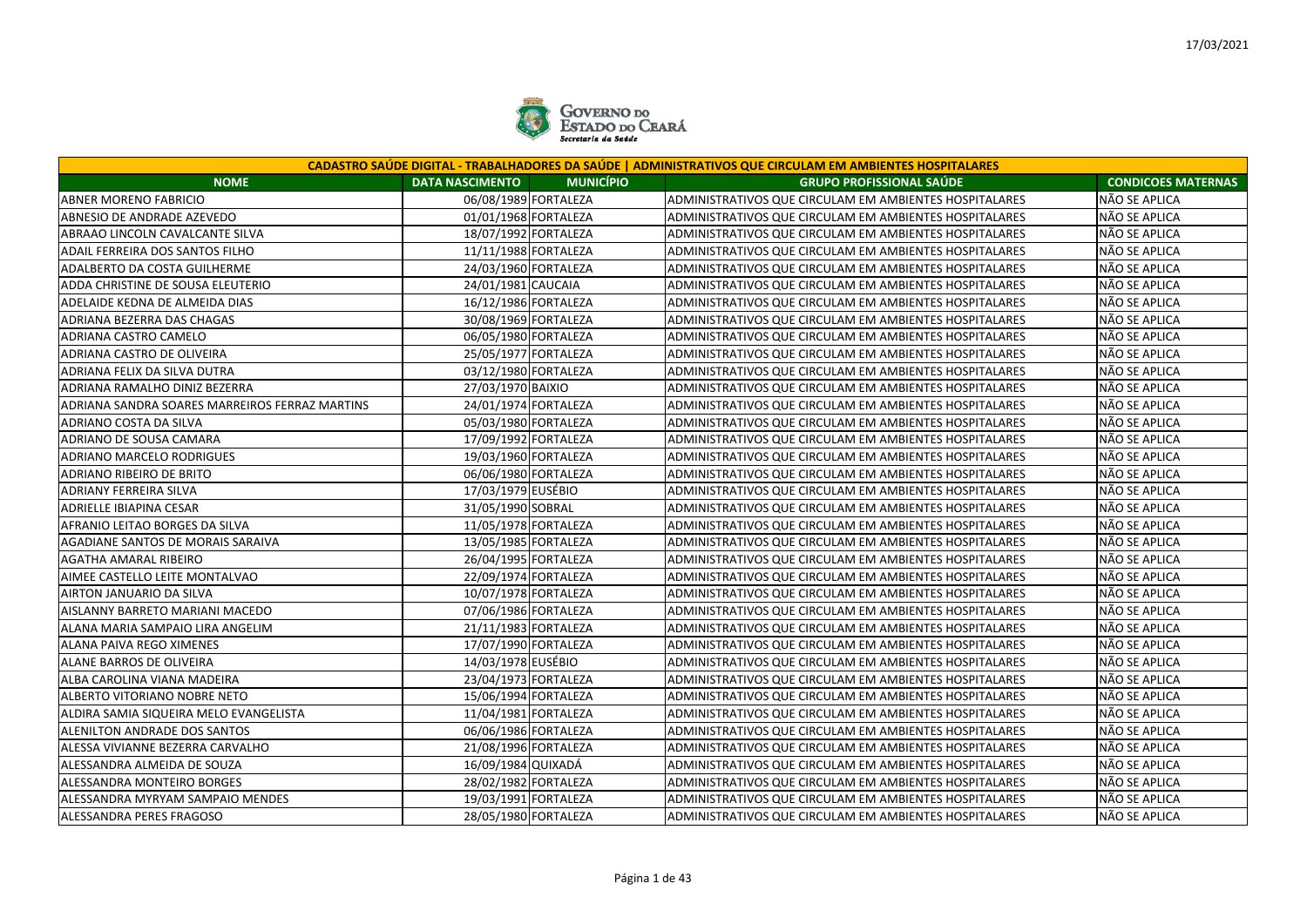| <b>ALESSANDRA SOISA MATOS</b>      | 29/12/1999 FORTALEZA         | ADMINISTRATIVOS QUE CIRCULAM EM AMBIENTES HOSPITALARES | NÃO SE APLICA |
|------------------------------------|------------------------------|--------------------------------------------------------|---------------|
| ALESSANDRO DE SOUZA MESQUITA       | 04/03/1972 FORTALEZA         | ADMINISTRATIVOS QUE CIRCULAM EM AMBIENTES HOSPITALARES | NÃO SE APLICA |
| lalexandra nogueira de SOUZA       | 24/10/1977 FORTALEZA         | ADMINISTRATIVOS QUE CIRCULAM EM AMBIENTES HOSPITALARES | NÃO SE APLICA |
| ALEXANDRA SILVA DE PAULA           | 24/03/1996 FORTALEZA         | ADMINISTRATIVOS QUE CIRCULAM EM AMBIENTES HOSPITALARES | NÃO SE APLICA |
| ALEXANDRE DE PAIVA MATOS           | 07/03/1974 FORTALEZA         | ADMINISTRATIVOS QUE CIRCULAM EM AMBIENTES HOSPITALARES | NÃO SE APLICA |
| ALEXANDRE DE TARCIO CARNEIRO       | 29/11/1967 FORTALEZA         | ADMINISTRATIVOS QUE CIRCULAM EM AMBIENTES HOSPITALARES | NÃO SE APLICA |
| ALEXANDRE PEREIRA DA SILVA CHAVES  | 29/03/1992 CAUCAIA           | ADMINISTRATIVOS QUE CIRCULAM EM AMBIENTES HOSPITALARES | NÃO SE APLICA |
| ALEXANDRE RODRIGUES GONCALVES      | 03/07/1973 FORTALEZA         | ADMINISTRATIVOS QUE CIRCULAM EM AMBIENTES HOSPITALARES | NÃO SE APLICA |
| ALEXSANDER RIBEIRO DA SILVA        | 02/07/1998 FORTALEZA         | ADMINISTRATIVOS QUE CIRCULAM EM AMBIENTES HOSPITALARES | NÃO SE APLICA |
| ALEXSANDRA OLIVEIRA MARQUES        | 01/03/1977 FORTALEZA         | ADMINISTRATIVOS QUE CIRCULAM EM AMBIENTES HOSPITALARES | NÃO SE APLICA |
| ALFRAN FERREIRA DE ARAUJO JUNIOR   | 16/07/1981 FORTALEZA         | ADMINISTRATIVOS QUE CIRCULAM EM AMBIENTES HOSPITALARES | NÃO SE APLICA |
| ALFREDO REBOUCAS DE SOUZA          | 03/11/1980 FORTALEZA         | ADMINISTRATIVOS QUE CIRCULAM EM AMBIENTES HOSPITALARES | NÃO SE APLICA |
| ALICE LIMAVERDE BARRETO            | 12/08/1991 FORTALEZA         | ADMINISTRATIVOS QUE CIRCULAM EM AMBIENTES HOSPITALARES | NÃO SE APLICA |
| ALINE ALVES DE SOUSA               | 11/08/1991 FORTALEZA         | ADMINISTRATIVOS QUE CIRCULAM EM AMBIENTES HOSPITALARES | NÃO SE APLICA |
| ALINE COUTO BARROSO                | 11/05/1989 FORTALEZA         | ADMINISTRATIVOS QUE CIRCULAM EM AMBIENTES HOSPITALARES | NÃO SE APLICA |
| ALINE CRISTINA DA SILVA SOUZA      | 28/02/1984 FORTALEZA         | ADMINISTRATIVOS QUE CIRCULAM EM AMBIENTES HOSPITALARES | NÃO SE APLICA |
| ALINE DA SILVA FERREIRA            | 17/02/1989 CAUCAIA           | ADMINISTRATIVOS QUE CIRCULAM EM AMBIENTES HOSPITALARES | NÃO SE APLICA |
| ALINE DA SILVA GADELHA             | 17/10/1978 FORTALEZA         | ADMINISTRATIVOS QUE CIRCULAM EM AMBIENTES HOSPITALARES | NÃO SE APLICA |
| ALINE MARIA DA SILVA CARNEIRO      | 21/04/1987 SOBRAL            | ADMINISTRATIVOS QUE CIRCULAM EM AMBIENTES HOSPITALARES | NÃO SE APLICA |
| ALINE MARIA LIMA DOS REIS          | 01/01/1991 FORTALEZA         | ADMINISTRATIVOS QUE CIRCULAM EM AMBIENTES HOSPITALARES | NÃO SE APLICA |
| <b>ALINE PEREIRA GONCALVES</b>     | 13/09/1976 FORTALEZA         | ADMINISTRATIVOS QUE CIRCULAM EM AMBIENTES HOSPITALARES | NÃO SE APLICA |
| ALINE RIBEIRO DE CARVALHO          | 05/10/1978 FORTALEZA         | ADMINISTRATIVOS QUE CIRCULAM EM AMBIENTES HOSPITALARES | NÃO SE APLICA |
| ALINE VASCONCELOS DE SOUZA         | 29/04/1980 FORTALEZA         | ADMINISTRATIVOS QUE CIRCULAM EM AMBIENTES HOSPITALARES | NÃO SE APLICA |
| ALINNE KELLY FERNANDES MARTINS     | 02/07/1994 FORTALEZA         | ADMINISTRATIVOS QUE CIRCULAM EM AMBIENTES HOSPITALARES | NÃO SE APLICA |
| ALISSON BRENO DA SILVA SILVEIRA    | 24/06/1997 FORTALEZA         | ADMINISTRATIVOS QUE CIRCULAM EM AMBIENTES HOSPITALARES | NÃO SE APLICA |
| ALLAN DIEGO RICARTE DE ARAUJO      | 22/05/1989 JUAZEIRO DO NORTE | ADMINISTRATIVOS QUE CIRCULAM EM AMBIENTES HOSPITALARES | NÃO SE APLICA |
| ALLAN VICTOR BEZERRA GUANABARA     | 17/03/1998 FORTALEZA         | ADMINISTRATIVOS QUE CIRCULAM EM AMBIENTES HOSPITALARES | NÃO SE APLICA |
| ALLISSON ALBERT DA COSTA PONTES    | 12/05/1981 FORTALEZA         | ADMINISTRATIVOS QUE CIRCULAM EM AMBIENTES HOSPITALARES | NÃO SE APLICA |
| ALVARO GABRIEL NASCIMENTO DA SILVA | 12/12/2002 FORTALEZA         | ADMINISTRATIVOS QUE CIRCULAM EM AMBIENTES HOSPITALARES | NÃO SE APLICA |
| ALYNE RODRIGUES DA SILVA           | 26/03/1988 FORTALEZA         | ADMINISTRATIVOS QUE CIRCULAM EM AMBIENTES HOSPITALARES | NÃO SE APLICA |
| ALYSSON NOGUEIRA DE SOUSA          | 16/03/2000 FORTALEZA         | ADMINISTRATIVOS QUE CIRCULAM EM AMBIENTES HOSPITALARES | NÃO SE APLICA |
| AMANDA CUNHA CARNEIRO              | 28/10/1988 FORTALEZA         | ADMINISTRATIVOS QUE CIRCULAM EM AMBIENTES HOSPITALARES | NÃO SE APLICA |
| AMANDA DO ESPIRITO SANTO E SILVA   | 07/05/1983 FORTALEZA         | ADMINISTRATIVOS QUE CIRCULAM EM AMBIENTES HOSPITALARES | NÃO SE APLICA |
| AMANDA LUNA OLIVEIRA DE ANDRADE    | 01/02/1992 FORTALEZA         | ADMINISTRATIVOS QUE CIRCULAM EM AMBIENTES HOSPITALARES | NÃO SE APLICA |
| AMANDA MARIA LIMA DE OLIVEIRA      | 05/08/1994 FORTALEZA         | ADMINISTRATIVOS QUE CIRCULAM EM AMBIENTES HOSPITALARES | LACTANTE      |
| AMANDA REGO DE SOUSA MILFONT       | 12/09/1992 FORTALEZA         | ADMINISTRATIVOS QUE CIRCULAM EM AMBIENTES HOSPITALARES | NÃO SE APLICA |
| ANA ALINE GONDIM PITANGA           | 06/06/1998 FORTALEZA         | ADMINISTRATIVOS QUE CIRCULAM EM AMBIENTES HOSPITALARES | NÃO SE APLICA |
| ANA BARBERA INACIOLOPES            | 25/09/1982 FORTALEZA         | ADMINISTRATIVOS QUE CIRCULAM EM AMBIENTES HOSPITALARES | NÃO SE APLICA |
| ANA BEATRIZ LIMA LEITE DE OLIVEIRA | 11/12/1999 FORTALEZA         | ADMINISTRATIVOS QUE CIRCULAM EM AMBIENTES HOSPITALARES | NÃO SE APLICA |
| ANA CARLA GOMES BENICIO            | 11/01/1984 FORTALEZA         | ADMINISTRATIVOS QUE CIRCULAM EM AMBIENTES HOSPITALARES | NÃO SE APLICA |
| ANA CARLA VIANA SILVA              | 15/03/1982 CRATO             | ADMINISTRATIVOS QUE CIRCULAM EM AMBIENTES HOSPITALARES | NÃO SE APLICA |
| ANA CARMEM MAIA CHAVES             | 26/04/1970 FORTALEZA         | ADMINISTRATIVOS QUE CIRCULAM EM AMBIENTES HOSPITALARES | NÃO SE APLICA |
| IANA CAROLINA BEZERRA DE LEMOS     | 15/04/1983 FORTALEZA         | ADMINISTRATIVOS QUE CIRCULAM EM AMBIENTES HOSPITALARES | NÃO SE APLICA |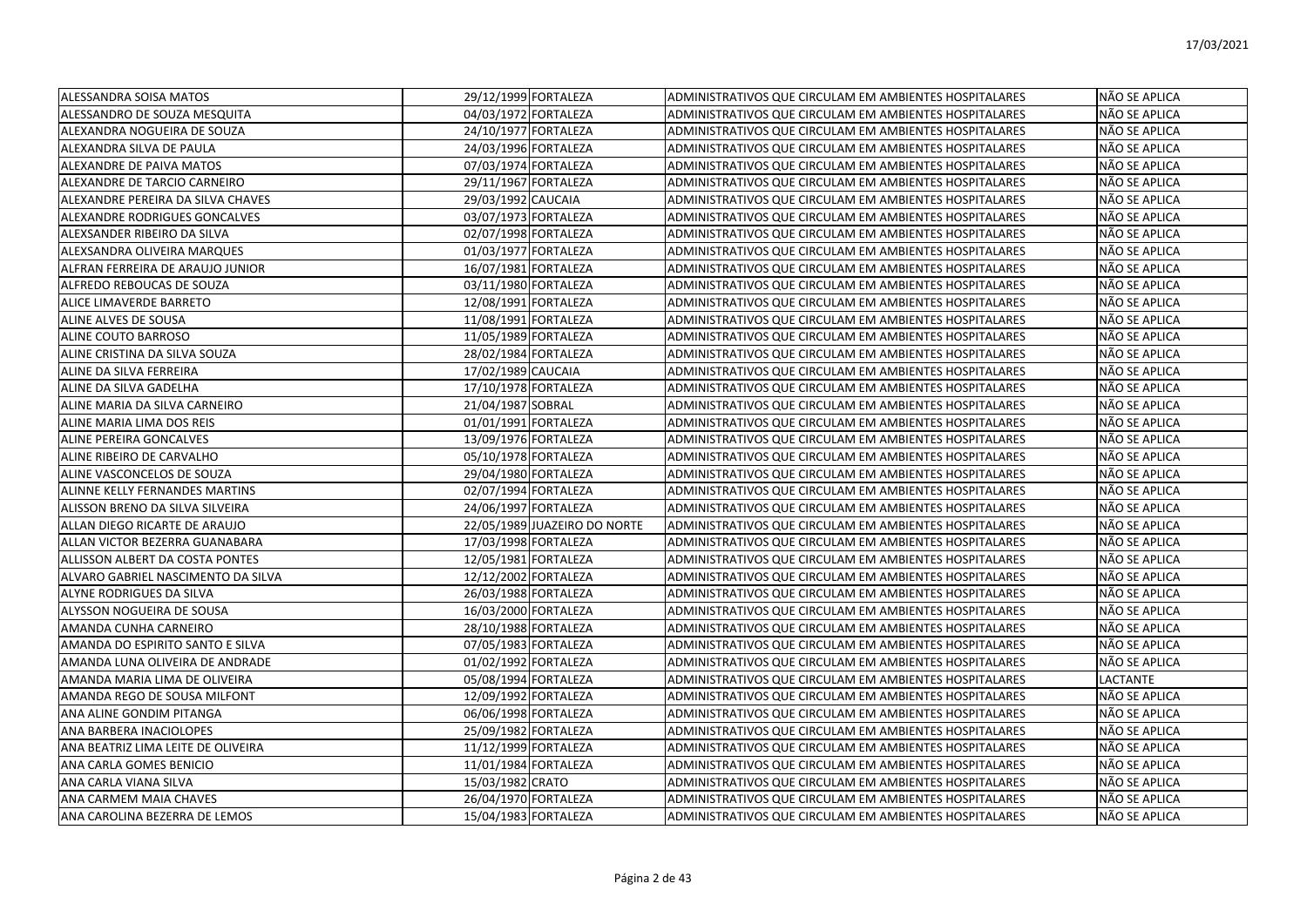| ANA CAROLINA DA SILVA SANTOS         | 27/05/1994 FORTALEZA | ADMINISTRATIVOS QUE CIRCULAM EM AMBIENTES HOSPITALARES | NÃO SE APLICA   |
|--------------------------------------|----------------------|--------------------------------------------------------|-----------------|
| ANA CAROLINA FREITAS DE SOUSA        | 26/10/2000 FORTALEZA | ADMINISTRATIVOS QUE CIRCULAM EM AMBIENTES HOSPITALARES | NÃO SE APLICA   |
| ANA CAROLINE DA COSTA GAMA           | 02/10/1991 FORTALEZA | ADMINISTRATIVOS QUE CIRCULAM EM AMBIENTES HOSPITALARES | NÃO SE APLICA   |
| ANA CAROLINE LOPES MATEUS            | 11/05/1997 FORTALEZA | ADMINISTRATIVOS QUE CIRCULAM EM AMBIENTES HOSPITALARES | NÃO SE APLICA   |
| ANA CAROLINE MATOS GUEDES            | 22/01/1989 AQUIRAZ   | ADMINISTRATIVOS QUE CIRCULAM EM AMBIENTES HOSPITALARES | NÃO SE APLICA   |
| ANA CECILIA NUNES MARTINS            | 21/08/1991 FORTALEZA | ADMINISTRATIVOS QUE CIRCULAM EM AMBIENTES HOSPITALARES | NÃO SE APLICA   |
| ANA CHRISTINA FONTOURA KOREN DE LIMA | 12/07/1948 FORTALEZA | ADMINISTRATIVOS QUE CIRCULAM EM AMBIENTES HOSPITALARES | NÃO SE APLICA   |
| ANA CLARA CAVALCANTE DE SOUZA        | 14/01/1986 SOBRAL    | ADMINISTRATIVOS QUE CIRCULAM EM AMBIENTES HOSPITALARES | NÃO SE APLICA   |
| ANA CLAUDIA DOS SANTOS VALENTIM      | 07/05/1979 FORTALEZA | ADMINISTRATIVOS QUE CIRCULAM EM AMBIENTES HOSPITALARES | NÃO SE APLICA   |
| ANA CLAUDIA PIRES                    | 12/05/1978 FORTALEZA | ADMINISTRATIVOS QUE CIRCULAM EM AMBIENTES HOSPITALARES | NÃO SE APLICA   |
| ANA CLAUDIA ROLIM MELO               | 08/06/1969 FORTALEZA | ADMINISTRATIVOS QUE CIRCULAM EM AMBIENTES HOSPITALARES | NÃO SE APLICA   |
| ANA CRISTINA DANTAS LIMA             | 17/11/1979 FORTALEZA | ADMINISTRATIVOS QUE CIRCULAM EM AMBIENTES HOSPITALARES | NÃO SE APLICA   |
| ANA CRISTINA LIMA MARINHO            | 24/09/1974 FORTALEZA | ADMINISTRATIVOS QUE CIRCULAM EM AMBIENTES HOSPITALARES | NÃO SE APLICA   |
| ANA CRISTINA LUCENA MAIA             | 05/02/1979 FORTALEZA | ADMINISTRATIVOS QUE CIRCULAM EM AMBIENTES HOSPITALARES | NÃO SE APLICA   |
| ANA CRISTINA NOGUEIRA MEDEIROS       | 26/09/1980 FORTALEZA | ADMINISTRATIVOS QUE CIRCULAM EM AMBIENTES HOSPITALARES | NÃO SE APLICA   |
| ANA CYBELLE DE ARAUJO OLIVEIRA       | 14/09/1985 FORTALEZA | ADMINISTRATIVOS QUE CIRCULAM EM AMBIENTES HOSPITALARES | NÃO SE APLICA   |
| ANA DEBORA DE MENEZES MARQUES        | 03/07/1976 FORTALEZA | ADMINISTRATIVOS QUE CIRCULAM EM AMBIENTES HOSPITALARES | NÃO SE APLICA   |
| ANA DEBORAH FELIX DA SILVA           | 20/07/1987 FORTALEZA | ADMINISTRATIVOS QUE CIRCULAM EM AMBIENTES HOSPITALARES | NÃO SE APLICA   |
| ANA ELIZA ARCANJO RODRIGUES          | 23/05/2000 SOBRAL    | ADMINISTRATIVOS QUE CIRCULAM EM AMBIENTES HOSPITALARES | NÃO SE APLICA   |
| ANA ELIZABETH BARBOSA MENDES         | 15/03/1983 FORTALEZA | ADMINISTRATIVOS QUE CIRCULAM EM AMBIENTES HOSPITALARES | LACTANTE        |
| ANA FABRINA CHAVES DE ARAUJO         | 13/02/1994 FORTALEZA | ADMINISTRATIVOS QUE CIRCULAM EM AMBIENTES HOSPITALARES | NÃO SE APLICA   |
| ANA FLAVIA VIEIRA DOS SANTOS         | 15/02/2000 FORTALEZA | ADMINISTRATIVOS QUE CIRCULAM EM AMBIENTES HOSPITALARES | NÃO SE APLICA   |
| ANA GABRIELE DOS SANTOS BENEDITO     | 10/03/2000 FORTALEZA | ADMINISTRATIVOS QUE CIRCULAM EM AMBIENTES HOSPITALARES | NÃO SE APLICA   |
| ANA JESSICA FIGUEIREDO DE SOUSA      | 20/03/1996 FORTALEZA | ADMINISTRATIVOS QUE CIRCULAM EM AMBIENTES HOSPITALARES | NÃO SE APLICA   |
| ANA JOYCE FERREIRA DA SILVA          | 19/09/1996 FORTALEZA | ADMINISTRATIVOS QUE CIRCULAM EM AMBIENTES HOSPITALARES | NÃO SE APLICA   |
| ANA JULIA MENDES DE SOUSA            | 03/12/1983 FORTALEZA | ADMINISTRATIVOS QUE CIRCULAM EM AMBIENTES HOSPITALARES | <b>LACTANTE</b> |
| ANA KALINE GONZAGA PINHEIRO          | 24/03/1994 FORTALEZA | ADMINISTRATIVOS QUE CIRCULAM EM AMBIENTES HOSPITALARES | NÃO SE APLICA   |
| ANA KILVIA FREITAS MODESTO           | 29/09/1988 FORTALEZA | ADMINISTRATIVOS QUE CIRCULAM EM AMBIENTES HOSPITALARES | NÃO SE APLICA   |
| ANA LAIS OLIVEIRA TOMAZ              | 09/05/1996 FORTALEZA | ADMINISTRATIVOS QUE CIRCULAM EM AMBIENTES HOSPITALARES | NÃO SE APLICA   |
| ANA LORENA SANTOS DE ARAUJO          | 15/07/2001 FORTALEZA | ADMINISTRATIVOS QUE CIRCULAM EM AMBIENTES HOSPITALARES | NÃO SE APLICA   |
| ANA LUCIA DOMINGOS BEZERA            | 01/12/1975 FORTALEZA | ADMINISTRATIVOS QUE CIRCULAM EM AMBIENTES HOSPITALARES | NÃO SE APLICA   |
| ANA LUCIA PINHEIRO MACHADO FERREIRA  | 30/10/1973 FORTALEZA | ADMINISTRATIVOS QUE CIRCULAM EM AMBIENTES HOSPITALARES | NÃO SE APLICA   |
| ANA LUISA DA SILVA LIMA              | 29/10/1981 FORTALEZA | ADMINISTRATIVOS QUE CIRCULAM EM AMBIENTES HOSPITALARES | NÃO SE APLICA   |
| ANA LUIZA ALCANTARA SARAIVA LEAO     | 11/02/1969 FORTALEZA | ADMINISTRATIVOS QUE CIRCULAM EM AMBIENTES HOSPITALARES | NÃO SE APLICA   |
| ANA MARGARETH BEZERRA                | 01/10/1963 FORTALEZA | ADMINISTRATIVOS QUE CIRCULAM EM AMBIENTES HOSPITALARES | NÃO SE APLICA   |
| ANA MARIA MACHADO BORGES             | 16/08/1977 CARIRIACU | ADMINISTRATIVOS QUE CIRCULAM EM AMBIENTES HOSPITALARES | NÃO SE APLICA   |
| ANA MARTA DE OLIVEIRA LIMA           | 28/11/1980 FORTALEZA | ADMINISTRATIVOS QUE CIRCULAM EM AMBIENTES HOSPITALARES | <b>LACTANTE</b> |
| ANA PAULA BRANDAO DA SILVA FARIAS    | 17/11/1983 FORTALEZA | ADMINISTRATIVOS QUE CIRCULAM EM AMBIENTES HOSPITALARES | NÃO SE APLICA   |
| ANA PAULA DE MOURA ROCHA             | 20/03/1996 FORTALEZA | ADMINISTRATIVOS QUE CIRCULAM EM AMBIENTES HOSPITALARES | NÃO SE APLICA   |
| ANA PAULA DUARTE DA COSTA            | 31/03/1983 SOBRAL    | ADMINISTRATIVOS QUE CIRCULAM EM AMBIENTES HOSPITALARES | NÃO SE APLICA   |
| ANA PAULA GOMES DE BRITO             | 21/06/1983 FORTALEZA | ADMINISTRATIVOS QUE CIRCULAM EM AMBIENTES HOSPITALARES | NÃO SE APLICA   |
| ANA PAULA LEMOS SILVEIRA             | 30/07/1981 FORTALEZA | ADMINISTRATIVOS QUE CIRCULAM EM AMBIENTES HOSPITALARES | NÃO SE APLICA   |
| ANA PAULA LOPES RIBEIRO              | 01/05/1978 FORTALEZA | ADMINISTRATIVOS QUE CIRCULAM EM AMBIENTES HOSPITALARES | NÃO SE APLICA   |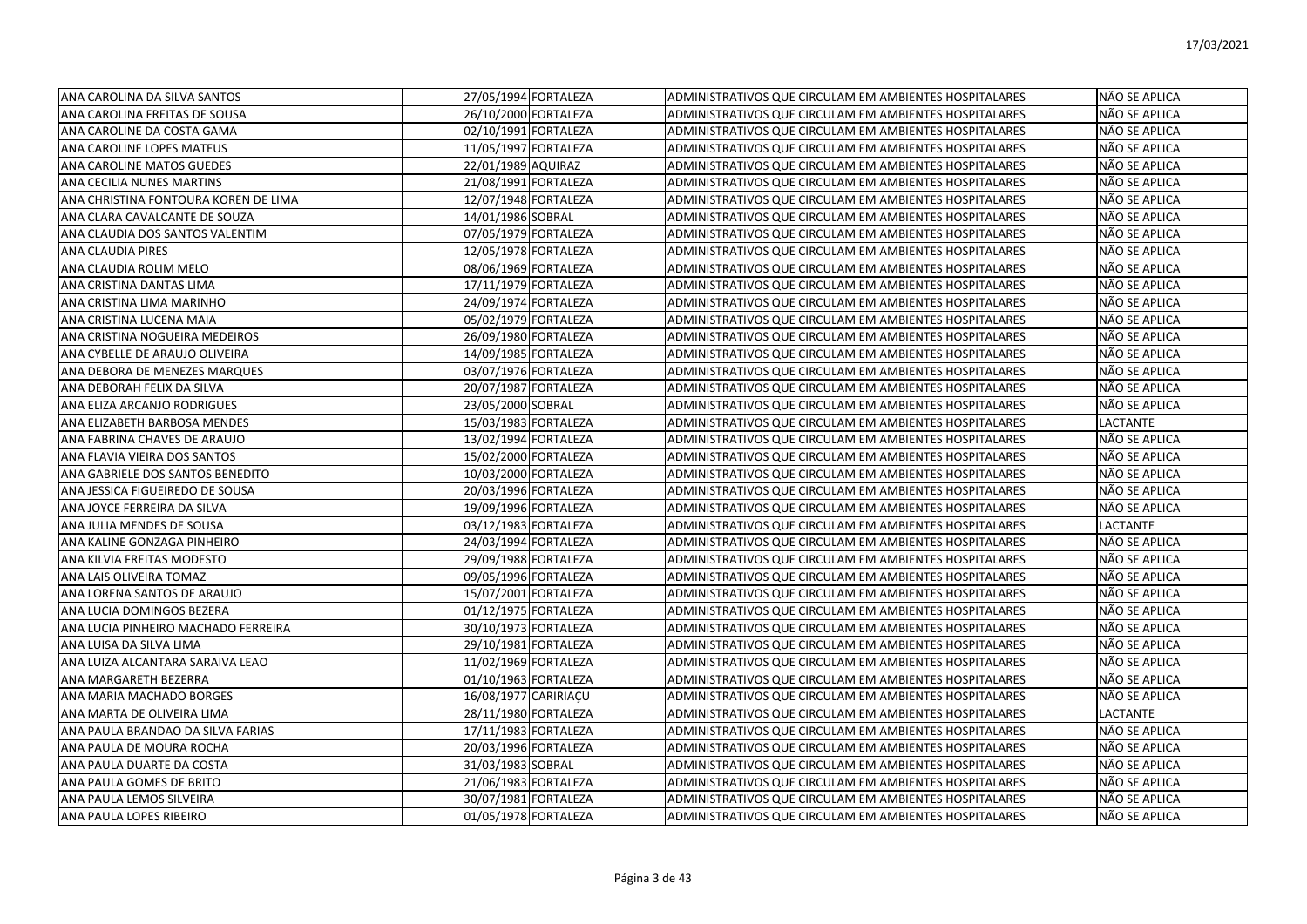| <b>ANA PAULA LOURENCO ALVES</b>        | 10/07/1971 FORTALEZA |                      | ADMINISTRATIVOS QUE CIRCULAM EM AMBIENTES HOSPITALARES | NÃO SE APLICA   |
|----------------------------------------|----------------------|----------------------|--------------------------------------------------------|-----------------|
| ANA PAULA PINTO MIRANDA GONDIM         |                      | 14/05/1984 FORTALEZA | ADMINISTRATIVOS QUE CIRCULAM EM AMBIENTES HOSPITALARES | NÃO SE APLICA   |
| ANA RAQUEL COSTA ABREU                 | 18/08/1983 FORTALEZA |                      | ADMINISTRATIVOS QUE CIRCULAM EM AMBIENTES HOSPITALARES | NÃO SE APLICA   |
| ANA RAQUEL DA SILVA RIBEIRO            | 07/04/1999 FORTALEZA |                      | ADMINISTRATIVOS QUE CIRCULAM EM AMBIENTES HOSPITALARES | <b>GESTANTE</b> |
| ANA RAQUEL PEREIRA FORTE               | 27/01/1987 FORTALEZA |                      | ADMINISTRATIVOS QUE CIRCULAM EM AMBIENTES HOSPITALARES | NÃO SE APLICA   |
| ANA SILVIA PONTE NOGUEIRA              | 29/11/1959 FORTALEZA |                      | ADMINISTRATIVOS QUE CIRCULAM EM AMBIENTES HOSPITALARES | NÃO SE APLICA   |
| ANA TAIRES DE OLIVEIRA XAVIER          | 06/05/1997 SOBRAL    |                      | ADMINISTRATIVOS QUE CIRCULAM EM AMBIENTES HOSPITALARES | NÃO SE APLICA   |
| ANA TERESA MENDES MOURA                | 09/08/1981 FORTALEZA |                      | ADMINISTRATIVOS QUE CIRCULAM EM AMBIENTES HOSPITALARES | NÃO SE APLICA   |
| ANA VALERIA PEREIRA DA SILVA           |                      | 10/09/1978 FORTALEZA | ADMINISTRATIVOS QUE CIRCULAM EM AMBIENTES HOSPITALARES | NÃO SE APLICA   |
| ANA VIRGINIA ARAUJO LIMA               |                      | 30/10/1988 FORTALEZA | ADMINISTRATIVOS QUE CIRCULAM EM AMBIENTES HOSPITALARES | NÃO SE APLICA   |
| ANAGELIA MOURA DA SILVA                | 09/04/1989 CAUCAIA   |                      | ADMINISTRATIVOS QUE CIRCULAM EM AMBIENTES HOSPITALARES | <b>GESTANTE</b> |
| ANDERSON ARYEL PEREIRA DE SOUSA        | 13/10/1991 CRATO     |                      | ADMINISTRATIVOS QUE CIRCULAM EM AMBIENTES HOSPITALARES | NÃO SE APLICA   |
| ANDERSON BARBOZA GONCALVES             | 29/05/1986 FORTALEZA |                      | ADMINISTRATIVOS QUE CIRCULAM EM AMBIENTES HOSPITALARES | NÃO SE APLICA   |
| ANDERSON DE LIMA MORAIS                | 09/06/1989 FORTALEZA |                      | ADMINISTRATIVOS QUE CIRCULAM EM AMBIENTES HOSPITALARES | NÃO SE APLICA   |
| ANDERSON FERREIRA DE ALMEIDA           | 21/05/1995 FORTALEZA |                      | ADMINISTRATIVOS QUE CIRCULAM EM AMBIENTES HOSPITALARES | NÃO SE APLICA   |
| ANDERSON FERREIRA MESQUITA             | 13/02/1990 FORTALEZA |                      | ADMINISTRATIVOS QUE CIRCULAM EM AMBIENTES HOSPITALARES | NÃO SE APLICA   |
| ANDERSON LUIS OLIVEIRA FREIRE          |                      | 31/03/1982 FORTALEZA | ADMINISTRATIVOS QUE CIRCULAM EM AMBIENTES HOSPITALARES | NÃO SE APLICA   |
| ANDERSON VIDAL DE SOUZA MATTOS MIRANDA | 03/01/1985 FORTALEZA |                      | ADMINISTRATIVOS QUE CIRCULAM EM AMBIENTES HOSPITALARES | NÃO SE APLICA   |
| ANDRA KELLY DA SILVEIRA CARVALHO       | 14/12/1974 FORTALEZA |                      | ADMINISTRATIVOS QUE CIRCULAM EM AMBIENTES HOSPITALARES | NÃO SE APLICA   |
| ANDRE ANDRADE DE SOUSA                 | 14/07/1972 FORTALEZA |                      | ADMINISTRATIVOS QUE CIRCULAM EM AMBIENTES HOSPITALARES | NÃO SE APLICA   |
| ANDRE DE SOUZA GOMES                   |                      | 29/10/1977 FORTALEZA | ADMINISTRATIVOS QUE CIRCULAM EM AMBIENTES HOSPITALARES | NÃO SE APLICA   |
| ANDRE GOMES BATISTA FILHO              | 06/12/1985 FORTALEZA |                      | ADMINISTRATIVOS QUE CIRCULAM EM AMBIENTES HOSPITALARES | NÃO SE APLICA   |
| ANDRE LUIS RIBEIRO FILHO               | 11/11/1984 FORTALEZA |                      | ADMINISTRATIVOS QUE CIRCULAM EM AMBIENTES HOSPITALARES | NÃO SE APLICA   |
| ANDRE LUIZ BOMFIM DE MELO              | 09/04/1980 FORTALEZA |                      | ADMINISTRATIVOS QUE CIRCULAM EM AMBIENTES HOSPITALARES | NÃO SE APLICA   |
| ANDRE MACIEL DE ALMEIDA                | 14/12/1978 FORTALEZA |                      | ADMINISTRATIVOS QUE CIRCULAM EM AMBIENTES HOSPITALARES | NÃO SE APLICA   |
| <b>ANDRE MEIRELES BENEVIDES</b>        | 02/05/1976 FORTALEZA |                      | ADMINISTRATIVOS QUE CIRCULAM EM AMBIENTES HOSPITALARES | NÃO SE APLICA   |
| ANDREA GILMARA RODRIGUES OLIVEIRA      | 17/11/1993 SOBRAL    |                      | ADMINISTRATIVOS QUE CIRCULAM EM AMBIENTES HOSPITALARES | NÃO SE APLICA   |
| ANDREA REBOUCAS DA ROCHA               | 31/07/1993 FORTALEZA |                      | ADMINISTRATIVOS QUE CIRCULAM EM AMBIENTES HOSPITALARES | NÃO SE APLICA   |
| ANDREA VARELA COUTO                    |                      | 19/02/1984 FORTALEZA | ADMINISTRATIVOS QUE CIRCULAM EM AMBIENTES HOSPITALARES | NÃO SE APLICA   |
| ANDREALVES DE HOLANDA                  | 10/07/1992 EUSÉBIO   |                      | ADMINISTRATIVOS QUE CIRCULAM EM AMBIENTES HOSPITALARES | NÃO SE APLICA   |
| ANDREIA BEZERRA DOS SANTOS LIMA        | 06/01/1988 FORTALEZA |                      | ADMINISTRATIVOS QUE CIRCULAM EM AMBIENTES HOSPITALARES | NÃO SE APLICA   |
| ANDREIA COSTA DE OLIVEIRA              | 04/07/1970 FORTALEZA |                      | ADMINISTRATIVOS QUE CIRCULAM EM AMBIENTES HOSPITALARES | NÃO SE APLICA   |
| ANDREIA RIBEIRO MONTENEGRO             | 05/12/1972 SOBRAL    |                      | ADMINISTRATIVOS QUE CIRCULAM EM AMBIENTES HOSPITALARES | NÃO SE APLICA   |
| ANDREIA SARAIVA COELHO MIRANDA         | 24/07/1977 FORTALEZA |                      | ADMINISTRATIVOS QUE CIRCULAM EM AMBIENTES HOSPITALARES | NÃO SE APLICA   |
| ANDRESA OLIVEIRA DE QUEIROZ            | 07/08/2001 FORTALEZA |                      | ADMINISTRATIVOS QUE CIRCULAM EM AMBIENTES HOSPITALARES | NÃO SE APLICA   |
| ANDREZA DE SOUSA ARAUJO                | 09/04/1998 FORTALEZA |                      | ADMINISTRATIVOS QUE CIRCULAM EM AMBIENTES HOSPITALARES | NÃO SE APLICA   |
| ANDRYNE VASCONCELOS COSTA FONTELES     | 10/07/1987 SOBRAL    |                      | ADMINISTRATIVOS QUE CIRCULAM EM AMBIENTES HOSPITALARES | NÃO SE APLICA   |
| ANGELA BRUNA DUTRA DE BRITO            | 10/02/1995 FORTALEZA |                      | ADMINISTRATIVOS QUE CIRCULAM EM AMBIENTES HOSPITALARES | NÃO SE APLICA   |
| ANGELA CRISTINA SALES SILVA            | 27/08/1975 FORTALEZA |                      | ADMINISTRATIVOS QUE CIRCULAM EM AMBIENTES HOSPITALARES | NÃO SE APLICA   |
| ANGELA DAIANA VASCONCELOS DE OLIVEIRA  | 28/04/1983 FORTALEZA |                      | ADMINISTRATIVOS QUE CIRCULAM EM AMBIENTES HOSPITALARES | NÃO SE APLICA   |
| ANGELA MARIA VIEIRA                    | 13/07/1974 FORTALEZA |                      | ADMINISTRATIVOS QUE CIRCULAM EM AMBIENTES HOSPITALARES | NÃO SE APLICA   |
| ANGELICA PAIXAO DE MENEZES             |                      | 30/10/1988 FORTALEZA | ADMINISTRATIVOS QUE CIRCULAM EM AMBIENTES HOSPITALARES | NÃO SE APLICA   |
| IANNA BEATRIZ SOUSA DA CUNHA           | 10/03/2003 FORTALEZA |                      | ADMINISTRATIVOS QUE CIRCULAM EM AMBIENTES HOSPITALARES | NÃO SE APLICA   |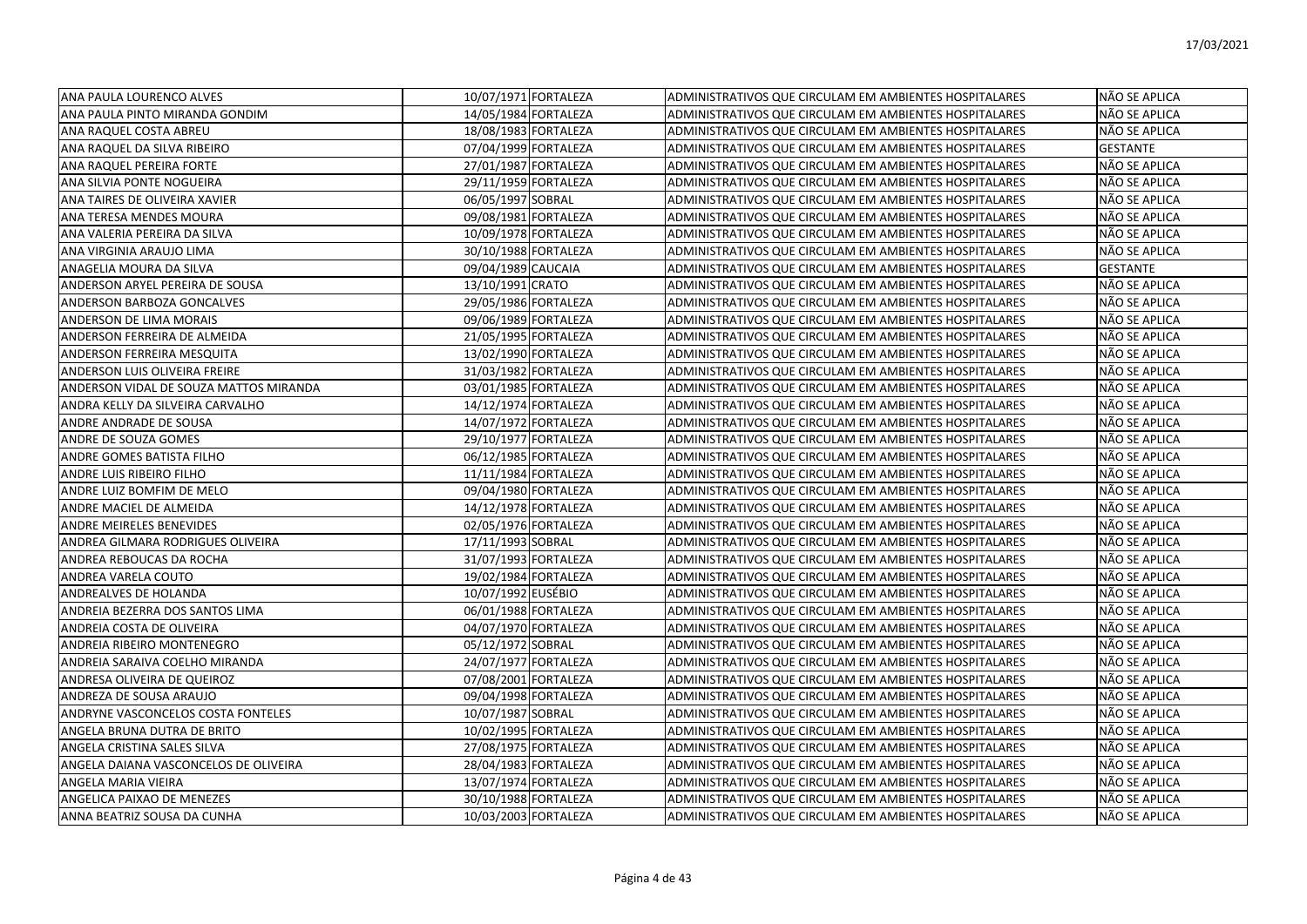| ANNA CLAUDIA GIRAO DE OLIVEIRA                 | 06/02/1964 FORTALEZA  | ADMINISTRATIVOS QUE CIRCULAM EM AMBIENTES HOSPITALARES | NÃO SE APLICA        |
|------------------------------------------------|-----------------------|--------------------------------------------------------|----------------------|
| ANNA GABRIELLE SILVEIRA DA SILVA               | 13/04/1988 FORTALEZA  | ADMINISTRATIVOS QUE CIRCULAM EM AMBIENTES HOSPITALARES | NÃO SE APLICA        |
| ANNA LARISSA MORAES MESQUITA                   | 13/01/1995 SOBRAL     | ADMINISTRATIVOS QUE CIRCULAM EM AMBIENTES HOSPITALARES | NÃO SE APLICA        |
| ANNE BEATRIZ ARAUJO TEIXEIRA MELO              | 04/04/1995 FORTALEZA  | ADMINISTRATIVOS QUE CIRCULAM EM AMBIENTES HOSPITALARES | NÃO SE APLICA        |
| ANNE CAROLINE LIMA SANTOS                      | 20/09/1995 FORTALEZA  | ADMINISTRATIVOS QUE CIRCULAM EM AMBIENTES HOSPITALARES | NÃO SE APLICA        |
| ANSELMO FREITAS TEIXEIRA                       | 30/10/1996 FORTALEZA  | ADMINISTRATIVOS QUE CIRCULAM EM AMBIENTES HOSPITALARES | NÃO SE APLICA        |
| ANTONIA ANGELA MENDES FERREIRA                 | 22/08/1981 FORTALEZA  | ADMINISTRATIVOS QUE CIRCULAM EM AMBIENTES HOSPITALARES | NÃO SE APLICA        |
| ANTONIA CAMILA BARBOSA DE SOUSA                | 22/06/1989 FORTALEZA  | ADMINISTRATIVOS QUE CIRCULAM EM AMBIENTES HOSPITALARES | NÃO SE APLICA        |
| ANTONIA DAIANA PINTO DE MOURA                  | 20/01/1989 SOBRAL     | ADMINISTRATIVOS QUE CIRCULAM EM AMBIENTES HOSPITALARES | NÃO SE APLICA        |
| ANTONIA ELEONOR DE ALMEIDA                     | 13/06/1966 FORTALEZA  | ADMINISTRATIVOS QUE CIRCULAM EM AMBIENTES HOSPITALARES | NÃO SE APLICA        |
| ANTONIA ERLANI GONZAGA DA SILVA                | 28/10/1989 FORTALEZA  | ADMINISTRATIVOS QUE CIRCULAM EM AMBIENTES HOSPITALARES | NÃO SE APLICA        |
| ANTONIA INGRID FERNANDES DE MORAIS             | 20/10/1993 TIANGUÁ    | ADMINISTRATIVOS QUE CIRCULAM EM AMBIENTES HOSPITALARES | NÃO SE APLICA        |
| ANTONIA JAMYLE RODRIGUES LIMA                  | 06/01/1993 FORTALEZA  | ADMINISTRATIVOS QUE CIRCULAM EM AMBIENTES HOSPITALARES | NÃO SE APLICA        |
| ANTONIA JAQUELINE RODRIGUES DE SOUSA ALEXANDRE | 21/09/1988 PACATUBA   | ADMINISTRATIVOS QUE CIRCULAM EM AMBIENTES HOSPITALARES | NÃO SE APLICA        |
| ANTONIA KALIANY FREITAS DA SILVA               | 29/08/1981 FORTALEZA  | ADMINISTRATIVOS QUE CIRCULAM EM AMBIENTES HOSPITALARES | NÃO SE APLICA        |
| <b>ANTONIA MILEO NORTE</b>                     | 25/02/1958 FORTALEZA  | ADMINISTRATIVOS QUE CIRCULAM EM AMBIENTES HOSPITALARES | NÃO SE APLICA        |
| ANTONIA NEYLA ALMEIDA HONORIO                  | 02/05/1987 FORTALEZA  | ADMINISTRATIVOS QUE CIRCULAM EM AMBIENTES HOSPITALARES | <b>LACTANTE</b>      |
| ANTONIA PALLOMA OLIVEIRA MELO SOBREIRA         | 24/10/1985 FORTALEZA  | ADMINISTRATIVOS QUE CIRCULAM EM AMBIENTES HOSPITALARES | NÃO SE APLICA        |
| ANTONIA PRISCILLA COSTA AZEVEDO                | 27/03/1991 FORTALEZA  | ADMINISTRATIVOS QUE CIRCULAM EM AMBIENTES HOSPITALARES | NÃO SE APLICA        |
| ANTONIA SORAYA DE LIMA SILVA                   | 16/11/1981 MARANGUAPE | ADMINISTRATIVOS QUE CIRCULAM EM AMBIENTES HOSPITALARES | NÃO SE APLICA        |
| ANTONIA VALBENIA FERNANDES COELHO PERES        | 23/12/1963 FORTALEZA  | ADMINISTRATIVOS QUE CIRCULAM EM AMBIENTES HOSPITALARES | NÃO SE APLICA        |
| ANTONIA VANESSA SILVA LOURENCO                 | 13/06/1988 FORTALEZA  | ADMINISTRATIVOS QUE CIRCULAM EM AMBIENTES HOSPITALARES | NÃO SE APLICA        |
| ANTONIETA XAVIER DE ALMEIDA                    | 19/10/1966 FORTALEZA  | ADMINISTRATIVOS QUE CIRCULAM EM AMBIENTES HOSPITALARES | NÃO SE APLICA        |
| ANTONIO ADRIANO DOS SANTOS MOURA               | 17/12/1987 FORTALEZA  | ADMINISTRATIVOS QUE CIRCULAM EM AMBIENTES HOSPITALARES | NÃO SE APLICA        |
| ANTONIO ALECIO RIBEIRO PINHEIRO                | 11/12/1994 FORTALEZA  | ADMINISTRATIVOS QUE CIRCULAM EM AMBIENTES HOSPITALARES | NÃO SE APLICA        |
| ANTONIO ANDSON DE LIMA PEREIRA                 | 04/11/1993 FORTALEZA  | ADMINISTRATIVOS QUE CIRCULAM EM AMBIENTES HOSPITALARES | NÃO SE APLICA        |
| ANTONIO BRENO ALVES DE SOUZA                   | 08/03/1993 FORTALEZA  | ADMINISTRATIVOS QUE CIRCULAM EM AMBIENTES HOSPITALARES | NÃO SE APLICA        |
| ANTONIO CAVALCANTE LIMA JUNIOR                 | 05/06/1961 FORTALEZA  | ADMINISTRATIVOS QUE CIRCULAM EM AMBIENTES HOSPITALARES | NÃO SE APLICA        |
| ANTONIO CAVALCANTI FRAGA NETO                  | 12/08/1994 FORTALEZA  | ADMINISTRATIVOS QUE CIRCULAM EM AMBIENTES HOSPITALARES | NÃO SE APLICA        |
| ANTONIO CLAUDEVANE DOS SANTOS                  | 07/07/1986 MADALENA   | ADMINISTRATIVOS QUE CIRCULAM EM AMBIENTES HOSPITALARES | NÃO SE APLICA        |
| ANTONIO CLEISON LOPES MARTINS                  | 09/11/1998 PACAJUS    | ADMINISTRATIVOS QUE CIRCULAM EM AMBIENTES HOSPITALARES | NÃO SE APLICA        |
| ANTONIO CLEUBER QUEIROZ OLIVEIRA               | 20/01/1984 FORTALEZA  | ADMINISTRATIVOS QUE CIRCULAM EM AMBIENTES HOSPITALARES | NÃO SE APLICA        |
| ANTONIO ELDER CAULA DE PAULA JUNIOR            | 18/01/1994 CAUCAIA    | ADMINISTRATIVOS QUE CIRCULAM EM AMBIENTES HOSPITALARES | NÃO SE APLICA        |
| ANTONIO FRANCISCO ALVES DA SILVA               | 18/04/1989 FORTALEZA  | ADMINISTRATIVOS QUE CIRCULAM EM AMBIENTES HOSPITALARES | NÃO SE APLICA        |
| ANTONIO FRANCISCO SANTOS COSTA                 | 15/09/1984 FORTALEZA  | ADMINISTRATIVOS QUE CIRCULAM EM AMBIENTES HOSPITALARES | NÃO SE APLICA        |
| ANTONIO GABRIEL FACO MARTINS                   | 03/07/1996 FORTALEZA  | ADMINISTRATIVOS QUE CIRCULAM EM AMBIENTES HOSPITALARES | NÃO SE APLICA        |
| ANTONIO GERARDO PEREIRA VASCONCELOS            | 06/06/1986 FORTALEZA  | ADMINISTRATIVOS QUE CIRCULAM EM AMBIENTES HOSPITALARES | NÃO SE APLICA        |
| <b>ANTONIO GOMES SOUSA</b>                     | 01/02/1972 FORTALEZA  | ADMINISTRATIVOS QUE CIRCULAM EM AMBIENTES HOSPITALARES | NÃO SE APLICA        |
| ANTONIO ITALO SOMBRA MACIEL                    | 14/03/1990 FORTALEZA  | ADMINISTRATIVOS QUE CIRCULAM EM AMBIENTES HOSPITALARES | NÃO SE APLICA        |
| ANTONIO JAIR LIMA PEREIRA                      | 02/07/1970 FORTALEZA  | ADMINISTRATIVOS QUE CIRCULAM EM AMBIENTES HOSPITALARES | NÃO SE APLICA        |
| ANTONIO JOHN DA COSTA MARQUES                  | 03/05/1989 FORTALEZA  | ADMINISTRATIVOS QUE CIRCULAM EM AMBIENTES HOSPITALARES | NÃO SE APLICA        |
| ANTONIO JONAS JORGE DE OLIVEIRA                | 06/07/1989 SOBRAL     | ADMINISTRATIVOS QUE CIRCULAM EM AMBIENTES HOSPITALARES | NÃO SE APLICA        |
| ANTONIO JOSE CAMURCA NETO                      | 29/01/1993 FORTALEZA  | ADMINISTRATIVOS QUE CIRCULAM EM AMBIENTES HOSPITALARES | <b>NÃO SE APLICA</b> |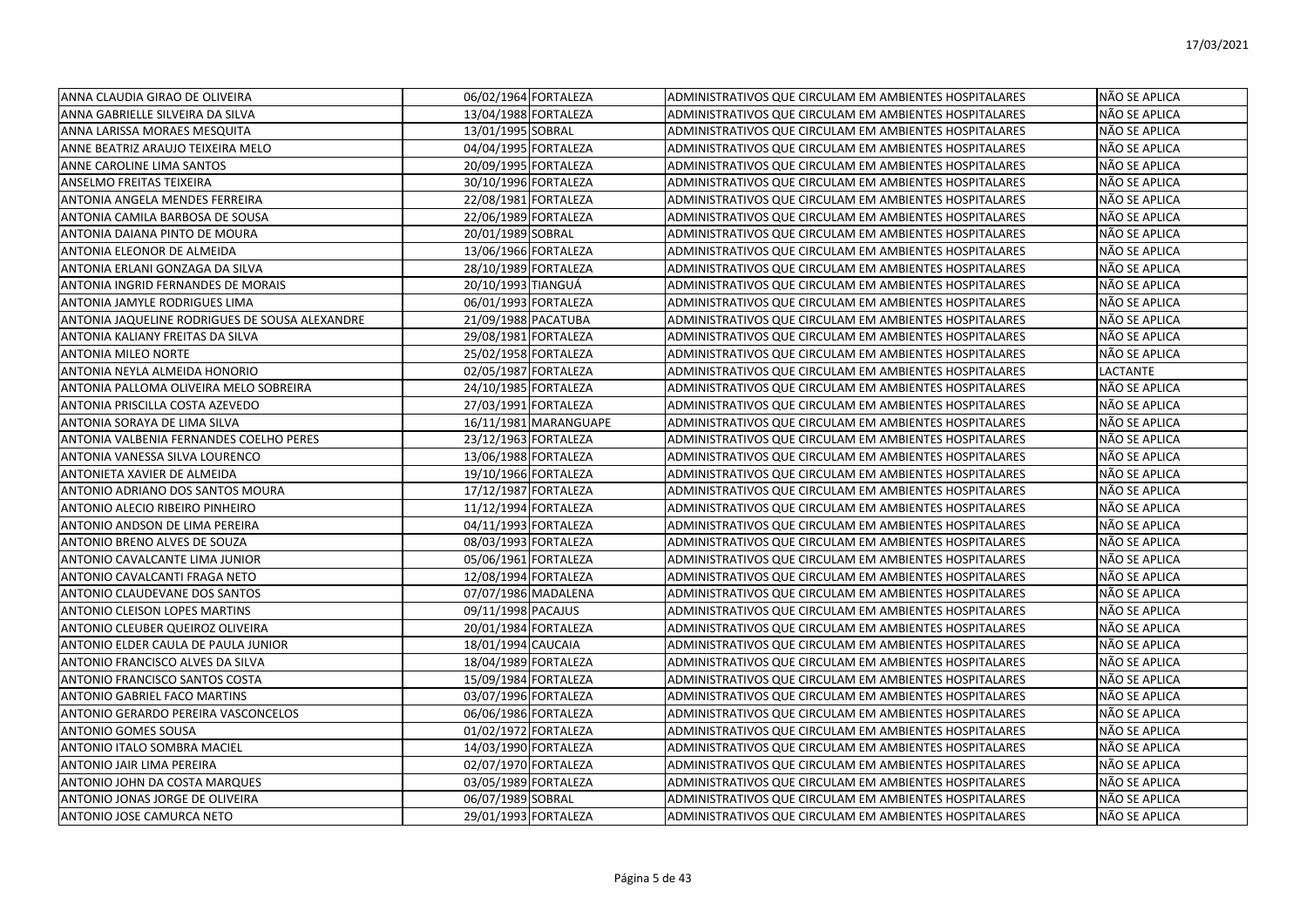| ANTONIO KAYO MACIEL CORDEIRO          | 15/08/1995 HORIZONTE  | ADMINISTRATIVOS QUE CIRCULAM EM AMBIENTES HOSPITALARES | NÃO SE APLICA   |
|---------------------------------------|-----------------------|--------------------------------------------------------|-----------------|
| ANTONIO LEANDRO BRAGA ALVES           | 29/11/1979 FORTALEZA  | ADMINISTRATIVOS QUE CIRCULAM EM AMBIENTES HOSPITALARES | NÃO SE APLICA   |
| <b>ANTONIO LEONARDO MICELI</b>        | 02/05/1959 FORTALEZA  | ADMINISTRATIVOS QUE CIRCULAM EM AMBIENTES HOSPITALARES | NÃO SE APLICA   |
| ANTONIO MARCELO BATISTA ALBUQUERQUE   | 13/06/1986 FORTALEZA  | ADMINISTRATIVOS QUE CIRCULAM EM AMBIENTES HOSPITALARES | NÃO SE APLICA   |
| ANTONIO MARCOS ARAUJO SILVA           | 29/05/1976 FORTALEZA  | ADMINISTRATIVOS QUE CIRCULAM EM AMBIENTES HOSPITALARES | NÃO SE APLICA   |
| ANTONIO MARCOS SILVA DO NASCIMENTO    | 31/12/1975 FORTALEZA  | ADMINISTRATIVOS QUE CIRCULAM EM AMBIENTES HOSPITALARES | NÃO SE APLICA   |
| ANTONIO MOREIRA DA SILVA              | 23/09/1963 FORTALEZA  | ADMINISTRATIVOS QUE CIRCULAM EM AMBIENTES HOSPITALARES | NÃO SE APLICA   |
| <b>ANTONIO PINTO RODRIGUES</b>        | 20/07/1974 FORTALEZA  | ADMINISTRATIVOS QUE CIRCULAM EM AMBIENTES HOSPITALARES | NÃO SE APLICA   |
| ANTONIO PLUTARCO LIMA FILHO           | 01/06/1967 FORTALEZA  | ADMINISTRATIVOS QUE CIRCULAM EM AMBIENTES HOSPITALARES | NÃO SE APLICA   |
| <b>ANTONIO RAPHAEL GOMES VIEIRA</b>   | 31/01/1994 FORTALEZA  | ADMINISTRATIVOS QUE CIRCULAM EM AMBIENTES HOSPITALARES | NÃO SE APLICA   |
| <b>ANTONIO TELES MESQUITA JUNIOR</b>  | 03/04/1991 FORTALEZA  | ADMINISTRATIVOS QUE CIRCULAM EM AMBIENTES HOSPITALARES | NÃO SE APLICA   |
| <b>ANTONIO VANDERLEY MOREIRA</b>      | 22/08/1965 SOBRAL     | ADMINISTRATIVOS QUE CIRCULAM EM AMBIENTES HOSPITALARES | NÃO SE APLICA   |
| ANTONIO VENICIUS ARAUJO ALBUQUERQUE   | 06/07/1966 FORTALEZA  | ADMINISTRATIVOS QUE CIRCULAM EM AMBIENTES HOSPITALARES | NÃO SE APLICA   |
| ANTONIO WAGNER DE QUEIROZ ALVES       | 11/02/1978 FORTALEZA  | ADMINISTRATIVOS QUE CIRCULAM EM AMBIENTES HOSPITALARES | NÃO SE APLICA   |
| ANTONIO WALLYS ANGELO DOS SANTOS      | 26/06/1993 MARANGUAPE | ADMINISTRATIVOS QUE CIRCULAM EM AMBIENTES HOSPITALARES | NÃO SE APLICA   |
| ANTONIODIVALCIR DE CASTRO FEITOSA     | 18/11/1958 AIUABA     | ADMINISTRATIVOS QUE CIRCULAM EM AMBIENTES HOSPITALARES | NÃO SE APLICA   |
| ANTONY BRIAN NASCIMENTO COSTA         | 17/01/1993 MARACANAÚ  | ADMINISTRATIVOS QUE CIRCULAM EM AMBIENTES HOSPITALARES | NÃO SE APLICA   |
| AONSO MONTEIRO ALMEIDA                | 21/07/1972 FORTALEZA  | ADMINISTRATIVOS QUE CIRCULAM EM AMBIENTES HOSPITALARES | NÃO SE APLICA   |
| <b>ARABELY GONCALVES CHAVES</b>       | 20/04/1980 FORTALEZA  | ADMINISTRATIVOS QUE CIRCULAM EM AMBIENTES HOSPITALARES | <b>LACTANTE</b> |
| ARI SOUSA DE CARVALHO                 | 26/05/1988 FORTALEZA  | ADMINISTRATIVOS QUE CIRCULAM EM AMBIENTES HOSPITALARES | NÃO SE APLICA   |
| ARIADNA DE SOUSA NASCIMENTO           | 29/09/1999 FORTALEZA  | ADMINISTRATIVOS QUE CIRCULAM EM AMBIENTES HOSPITALARES | NÃO SE APLICA   |
| ARIADNE KATHERINE SOUZA DE OLIVEIRA   | 10/02/1991 FORTALEZA  | ADMINISTRATIVOS QUE CIRCULAM EM AMBIENTES HOSPITALARES | NÃO SE APLICA   |
| ARIADNI CONCEICAO MESQUITA RODRIGUES  | 15/03/1984 FORTALEZA  | ADMINISTRATIVOS QUE CIRCULAM EM AMBIENTES HOSPITALARES | NÃO SE APLICA   |
| ARIANE MARIA MARTINS FERREIRA         | 23/12/2002 FORTALEZA  | ADMINISTRATIVOS QUE CIRCULAM EM AMBIENTES HOSPITALARES | NÃO SE APLICA   |
| ARIDANE FERREIRA DE ARAUJO            | 10/04/1999 FORTALEZA  | ADMINISTRATIVOS QUE CIRCULAM EM AMBIENTES HOSPITALARES | NÃO SE APLICA   |
| ARISANGELA MARIA REGES MENDES         | 10/06/1975 FORTALEZA  | ADMINISTRATIVOS QUE CIRCULAM EM AMBIENTES HOSPITALARES | NÃO SE APLICA   |
| ARNIVANDRIO SERGIO DE LIMA FERREIRA   | 12/06/1981 FORTALEZA  | ADMINISTRATIVOS QUE CIRCULAM EM AMBIENTES HOSPITALARES | NÃO SE APLICA   |
| ARON YPIRANGA BENEVIDES NETO          | 25/05/1975 ITAITINGA  | ADMINISTRATIVOS QUE CIRCULAM EM AMBIENTES HOSPITALARES | NÃO SE APLICA   |
| ARY DAVIS BATISTA DE OLIVEIRA JUNIOR  | 14/05/1997 MARACANAÚ  | ADMINISTRATIVOS QUE CIRCULAM EM AMBIENTES HOSPITALARES | NÃO SE APLICA   |
| ARYCELIO MUNIZ DE MESQUITA            | 03/08/1979 FORTALEZA  | ADMINISTRATIVOS QUE CIRCULAM EM AMBIENTES HOSPITALARES | NÃO SE APLICA   |
| ATILA MAXIMILLIAN DE ASSIS BRAUN      | 14/07/1983 FORTALEZA  | ADMINISTRATIVOS QUE CIRCULAM EM AMBIENTES HOSPITALARES | NÃO SE APLICA   |
| AUDAIRA TAVARES XAVIER MOREIRA        | 30/01/1969 FORTALEZA  | ADMINISTRATIVOS QUE CIRCULAM EM AMBIENTES HOSPITALARES | NÃO SE APLICA   |
| AUGUSTO CESAR DA SILVA MAIA           | 24/07/1986 FORTALEZA  | ADMINISTRATIVOS QUE CIRCULAM EM AMBIENTES HOSPITALARES | NÃO SE APLICA   |
| AURILENE MARREIRO DA SILVA            | 19/09/1970 FORTALEZA  | ADMINISTRATIVOS QUE CIRCULAM EM AMBIENTES HOSPITALARES | NÃO SE APLICA   |
| AURILENE SILVEIRA DOS SANTOS ARLINDO  | 30/12/1969 FORTALEZA  | ADMINISTRATIVOS QUE CIRCULAM EM AMBIENTES HOSPITALARES | NÃO SE APLICA   |
| <b>AURINEIDE SENA DOS SANTOS</b>      | 09/02/1981 FORTALEZA  | ADMINISTRATIVOS QUE CIRCULAM EM AMBIENTES HOSPITALARES | NÃO SE APLICA   |
| BARBARA ALBUQUERQUE DE PESQUERA       | 31/03/1981 FORTALEZA  | ADMINISTRATIVOS QUE CIRCULAM EM AMBIENTES HOSPITALARES | NÃO SE APLICA   |
| <b>BARBARA FERREIRA ALVES</b>         | 06/05/1995 FORTALEZA  | ADMINISTRATIVOS QUE CIRCULAM EM AMBIENTES HOSPITALARES | NÃO SE APLICA   |
| <b>BEATRIZ ANDRADE FEITOSA</b>        | 28/05/1994 FORTALEZA  | ADMINISTRATIVOS QUE CIRCULAM EM AMBIENTES HOSPITALARES | NÃO SE APLICA   |
| BEATRIZ FERNANDES DA SILVA            | 11/05/2000 FORTALEZA  | ADMINISTRATIVOS QUE CIRCULAM EM AMBIENTES HOSPITALARES | NÃO SE APLICA   |
| <b>BEATRIZ LINHARES ALVES RIBEIRO</b> | 03/05/1993 GRACA      | ADMINISTRATIVOS QUE CIRCULAM EM AMBIENTES HOSPITALARES | NÃO SE APLICA   |
| BEATRIZ LUCAS DE SOUSA                | 23/03/2001 FORTALEZA  | ADMINISTRATIVOS QUE CIRCULAM EM AMBIENTES HOSPITALARES | NÃO SE APLICA   |
| BEATRIZ MIRANDA SANTOS                | 10/06/1993 CAUCAIA    | ADMINISTRATIVOS QUE CIRCULAM EM AMBIENTES HOSPITALARES | NÃO SE APLICA   |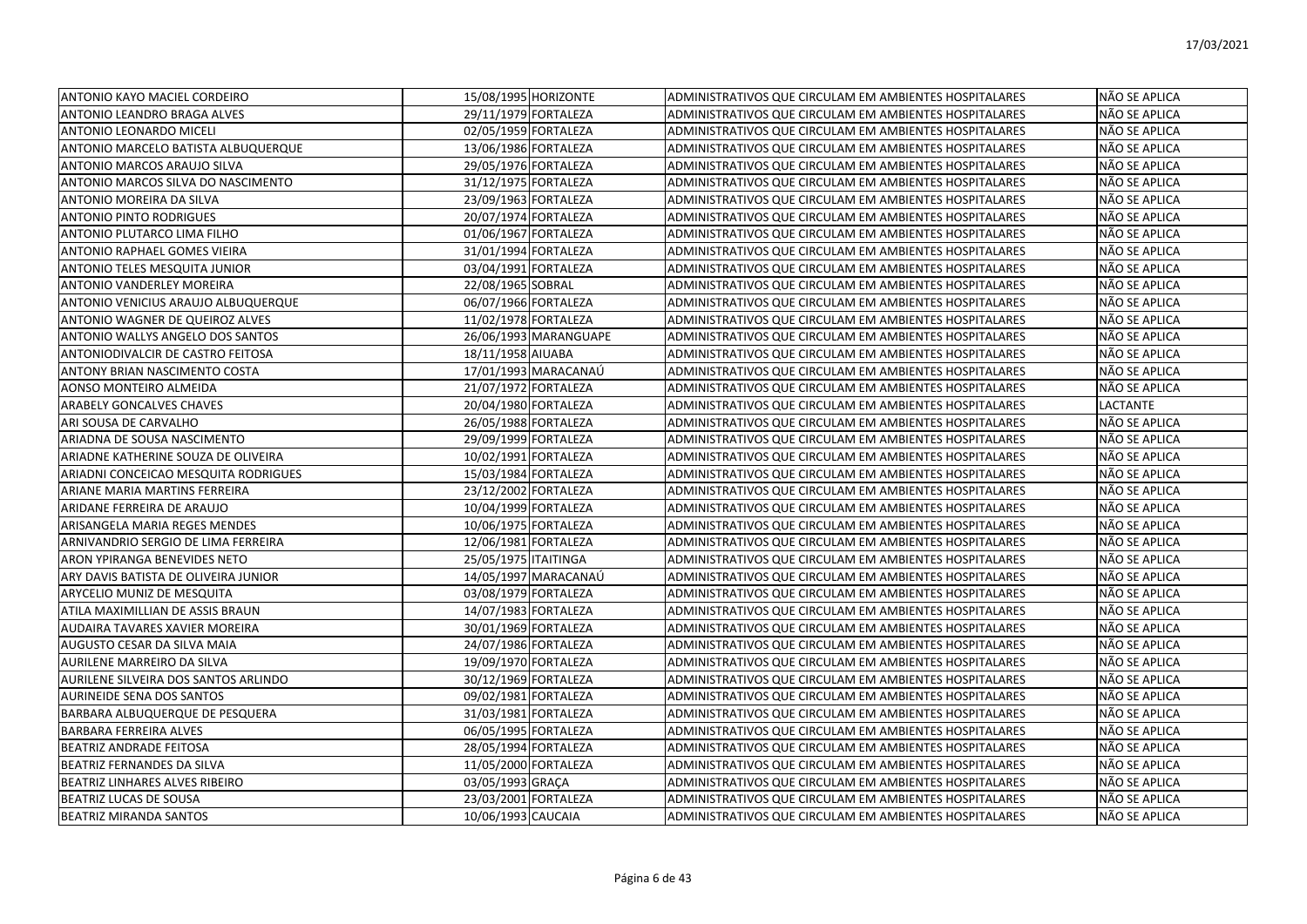| BERIVALDO BRENO GOMES DE ARAUJO        | 24/12/1993 FORTALEZA | ADMINISTRATIVOS QUE CIRCULAM EM AMBIENTES HOSPITALARES | NÃO SE APLICA |
|----------------------------------------|----------------------|--------------------------------------------------------|---------------|
| BERNADETE FROTA SALES E MOTA           | 18/11/1957 FORTALEZA | ADMINISTRATIVOS QUE CIRCULAM EM AMBIENTES HOSPITALARES | NÃO SE APLICA |
| BERNADETE SOARES DOS SANTOS NETA       | 02/08/2001 FORTALEZA | ADMINISTRATIVOS QUE CIRCULAM EM AMBIENTES HOSPITALARES | NÃO SE APLICA |
| BERNARDO KLAUS SILVA DE MENEZES        | 18/09/1996 FORTALEZA | ADMINISTRATIVOS QUE CIRCULAM EM AMBIENTES HOSPITALARES | NÃO SE APLICA |
| BIANCA BRAVIN DA SILVA RODRIGUES       | 28/02/2000 FORTALEZA | ADMINISTRATIVOS QUE CIRCULAM EM AMBIENTES HOSPITALARES | NÃO SE APLICA |
| BIANCA COSTA RIBEIRO DA SILVA          | 26/04/2001 FORTALEZA | ADMINISTRATIVOS QUE CIRCULAM EM AMBIENTES HOSPITALARES | NÃO SE APLICA |
| <b>BIANCA DE OLIVEIRA ALVES</b>        | 27/11/1997 FORTALEZA | ADMINISTRATIVOS QUE CIRCULAM EM AMBIENTES HOSPITALARES | NÃO SE APLICA |
| <b>BIANCA MARTINS SABOIA</b>           | 08/12/1995 FORTALEZA | ADMINISTRATIVOS QUE CIRCULAM EM AMBIENTES HOSPITALARES | LACTANTE      |
| <b>BIANCA NABUCO DOS SANTOS</b>        | 19/02/2003 FORTALEZA | ADMINISTRATIVOS QUE CIRCULAM EM AMBIENTES HOSPITALARES | NÃO SE APLICA |
| BRENA COUTINHO DA SILVA                | 28/05/1996 FORTALEZA | ADMINISTRATIVOS QUE CIRCULAM EM AMBIENTES HOSPITALARES | NÃO SE APLICA |
| BRENA DOS SANTOS SIZINO                | 16/01/1994 FORTALEZA | ADMINISTRATIVOS QUE CIRCULAM EM AMBIENTES HOSPITALARES | NÃO SE APLICA |
| <b>BRENA OLIVEIRA SANTOS</b>           | 24/06/1993 FORTALEZA | ADMINISTRATIVOS QUE CIRCULAM EM AMBIENTES HOSPITALARES | NÃO SE APLICA |
| BRENDA DE OLIVEIRA SILVA               | 16/07/1995 FORTALEZA | ADMINISTRATIVOS QUE CIRCULAM EM AMBIENTES HOSPITALARES | NÃO SE APLICA |
| BRENDA STHEFANY LEITAO DA SILVA        | 25/12/1994 HORIZONTE | ADMINISTRATIVOS QUE CIRCULAM EM AMBIENTES HOSPITALARES | NÃO SE APLICA |
| <b>BRENO ARAUJO PORTES PEREIRA</b>     | 13/06/1994 FORTALEZA | ADMINISTRATIVOS QUE CIRCULAM EM AMBIENTES HOSPITALARES | NÃO SE APLICA |
| <b>BRUNA BRITO NASCIMENTO DE SOUSA</b> | 12/11/1988 FORTALEZA | ADMINISTRATIVOS QUE CIRCULAM EM AMBIENTES HOSPITALARES | NÃO SE APLICA |
| <b>BRUNA DE SOUSA BEZERRA</b>          | 05/03/1999 FORTALEZA | ADMINISTRATIVOS QUE CIRCULAM EM AMBIENTES HOSPITALARES | NÃO SE APLICA |
| BRUNA FRANCA MELO                      | 10/03/1991 FORTALEZA | ADMINISTRATIVOS QUE CIRCULAM EM AMBIENTES HOSPITALARES | NÃO SE APLICA |
| <b>BRUNA MARIA ROCHA MAGALHAES</b>     | 08/03/1993 TIANGUÁ   | ADMINISTRATIVOS QUE CIRCULAM EM AMBIENTES HOSPITALARES | NÃO SE APLICA |
| <b>BRUNO ARAUJO DE OLIVEIRA</b>        | 27/02/1989 ITAITINGA | ADMINISTRATIVOS QUE CIRCULAM EM AMBIENTES HOSPITALARES | NÃO SE APLICA |
| <b>BRUNO BEZERRA MENDES</b>            | 26/07/1990 FORTALEZA | ADMINISTRATIVOS QUE CIRCULAM EM AMBIENTES HOSPITALARES | NÃO SE APLICA |
| <b>BRUNO BRITO SILVA</b>               | 05/02/1990 FORTALEZA | ADMINISTRATIVOS QUE CIRCULAM EM AMBIENTES HOSPITALARES | NÃO SE APLICA |
| <b>BRUNO CARNEIRO SILVEIRA</b>         | 14/06/1987 FORTALEZA | ADMINISTRATIVOS QUE CIRCULAM EM AMBIENTES HOSPITALARES | NÃO SE APLICA |
| <b>BRUNO DE CASTRO ALVES PINTO</b>     | 22/12/1980 EUSÉBIO   | ADMINISTRATIVOS QUE CIRCULAM EM AMBIENTES HOSPITALARES | NÃO SE APLICA |
| <b>BRUNO DE MESQUITA BARBOSA</b>       | 16/02/1996 ITAPIPOCA | ADMINISTRATIVOS QUE CIRCULAM EM AMBIENTES HOSPITALARES | NÃO SE APLICA |
| BRUNO DO NASCIMENTO DINIZ              | 23/02/1998 FORTALEZA | ADMINISTRATIVOS QUE CIRCULAM EM AMBIENTES HOSPITALARES | NÃO SE APLICA |
| <b>BRUNO DUTRA RIBEIRO</b>             | 28/12/1989 MARACANAÚ | ADMINISTRATIVOS QUE CIRCULAM EM AMBIENTES HOSPITALARES | NÃO SE APLICA |
| <b>BRUNO FERREIRA BRANDAO</b>          | 15/08/1991 EUSÉBIO   | ADMINISTRATIVOS QUE CIRCULAM EM AMBIENTES HOSPITALARES | NÃO SE APLICA |
| <b>BRUNO LEMOS ALVES</b>               | 23/10/1981 FORTALEZA | ADMINISTRATIVOS QUE CIRCULAM EM AMBIENTES HOSPITALARES | NÃO SE APLICA |
| BRUNO LEONARDO DA SILVA ROCHA          | 20/01/1988 IGUATU    | ADMINISTRATIVOS QUE CIRCULAM EM AMBIENTES HOSPITALARES | NÃO SE APLICA |
| <b>BRUNO MENDES SOUSA</b>              | 14/08/1986 FORTALEZA | ADMINISTRATIVOS QUE CIRCULAM EM AMBIENTES HOSPITALARES | NÃO SE APLICA |
| <b>BRUNO MESQUITA BALTAZAR</b>         | 28/03/1987 CAUCAIA   | ADMINISTRATIVOS QUE CIRCULAM EM AMBIENTES HOSPITALARES | NÃO SE APLICA |
| <b>BRUNO MOURA ALVES</b>               | 18/05/1994 FORTALEZA | ADMINISTRATIVOS QUE CIRCULAM EM AMBIENTES HOSPITALARES | NÃO SE APLICA |
| <b>BRUNO PINHEIRO SABINO</b>           | 02/01/1988 FORTALEZA | ADMINISTRATIVOS QUE CIRCULAM EM AMBIENTES HOSPITALARES | NÃO SE APLICA |
| <b>BUENA KESSIA FAUSTO</b>             | 17/02/1992 FORTALEZA | ADMINISTRATIVOS QUE CIRCULAM EM AMBIENTES HOSPITALARES | NÃO SE APLICA |
| CACIO TRAJANO MORAIS CARDOSO           | 26/08/1974 FORTALEZA | ADMINISTRATIVOS QUE CIRCULAM EM AMBIENTES HOSPITALARES | NÃO SE APLICA |
| CAIO CESAR MENEZES DE CASTRO           | 27/06/2001 FORTALEZA | ADMINISTRATIVOS QUE CIRCULAM EM AMBIENTES HOSPITALARES | NÃO SE APLICA |
| CAIO IVYN DA COSTA LIMA                | 30/07/1999 FORTALEZA | ADMINISTRATIVOS QUE CIRCULAM EM AMBIENTES HOSPITALARES | NÃO SE APLICA |
| CAIO SERGIO ALENCAR ANDRADE            | 04/09/1984 ICÓ       | ADMINISTRATIVOS QUE CIRCULAM EM AMBIENTES HOSPITALARES | NÃO SE APLICA |
| CAIQUE FARIAS DE LAVOR FIRMEZA         | 09/02/1994 FORTALEZA | ADMINISTRATIVOS QUE CIRCULAM EM AMBIENTES HOSPITALARES | NÃO SE APLICA |
| CAMILA CARVALHO DE ALMEIDA SAMPAIO     | 15/06/1983 FORTALEZA | ADMINISTRATIVOS QUE CIRCULAM EM AMBIENTES HOSPITALARES | NÃO SE APLICA |
| CAMILA CASTRO DA SILVA                 | 02/07/1994 FORTALEZA | ADMINISTRATIVOS QUE CIRCULAM EM AMBIENTES HOSPITALARES | NÃO SE APLICA |
| ICAMILA DA COSTA SANTOS                | 19/02/1979 FORTALEZA | ADMINISTRATIVOS QUE CIRCULAM EM AMBIENTES HOSPITALARES | NÃO SE APLICA |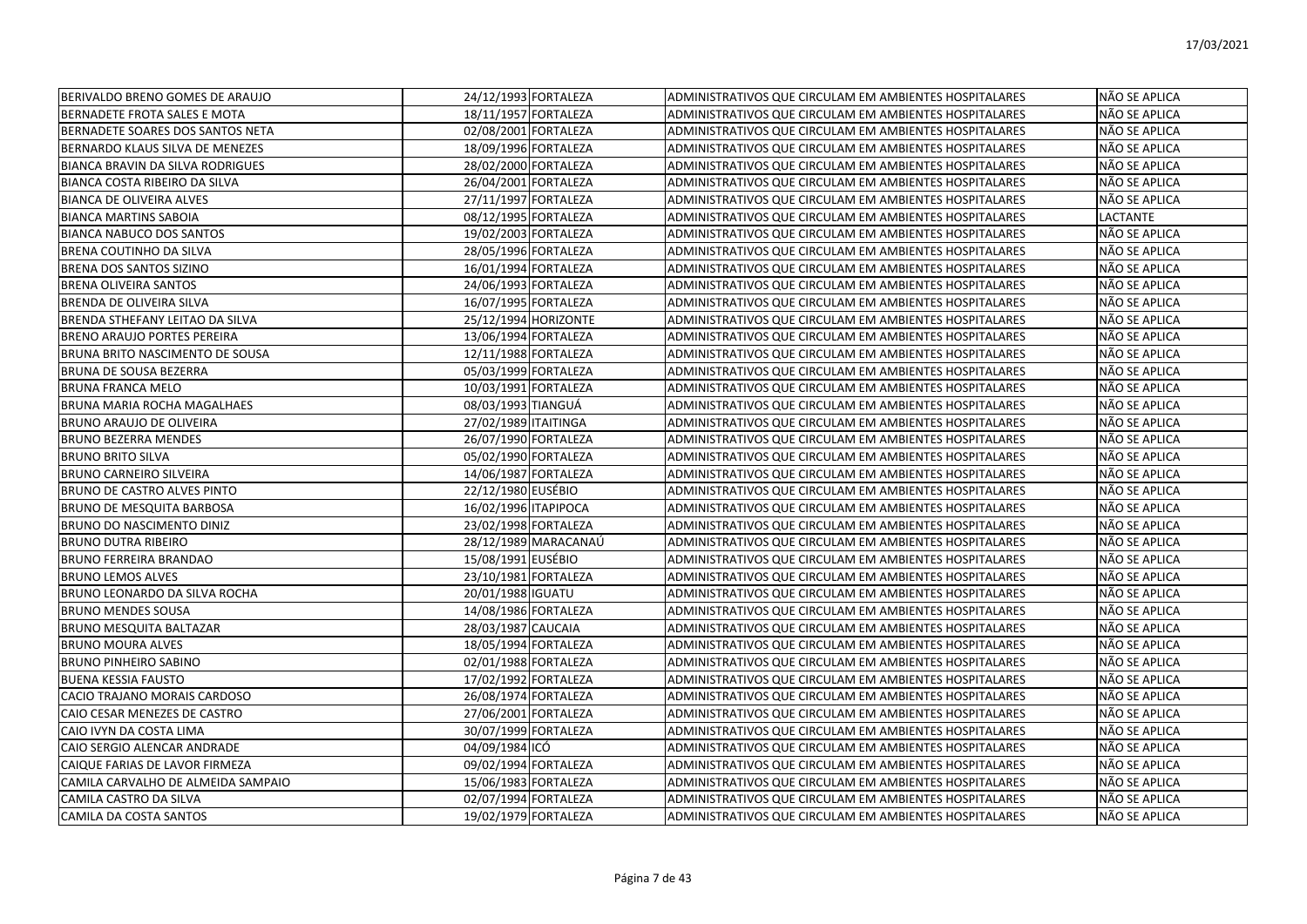| CAMILA DE ARAUJO FURTADO                   | 18/01/1978 FORTALEZA    | ADMINISTRATIVOS QUE CIRCULAM EM AMBIENTES HOSPITALARES        | NÃO SE APLICA   |
|--------------------------------------------|-------------------------|---------------------------------------------------------------|-----------------|
| CAMILA DE SOUSA ARRUDA                     | 01/10/1995 FORTALEZA    | ADMINISTRATIVOS QUE CIRCULAM EM AMBIENTES HOSPITALARES        | NÃO SE APLICA   |
| <b>CAMILA DOVIGI</b>                       | 10/07/1995 FORTALEZA    | ADMINISTRATIVOS QUE CIRCULAM EM AMBIENTES HOSPITALARES        | NÃO SE APLICA   |
| CAMILA FERREIRA DE ALMEIDA                 | 19/06/1997 FORTALEZA    | ADMINISTRATIVOS QUE CIRCULAM EM AMBIENTES HOSPITALARES        | NÃO SE APLICA   |
| CAMILA MARIA CORDEIRO SILVA                | 17/02/1984 FORTALEZA    | ADMINISTRATIVOS QUE CIRCULAM EM AMBIENTES HOSPITALARES        | NÃO SE APLICA   |
| CAMILA MARIA DA SILVA PINEO                | 26/09/1991 FORTALEZA    | ADMINISTRATIVOS QUE CIRCULAM EM AMBIENTES HOSPITALARES        | NÃO SE APLICA   |
| CAMILA VANESSA SOUSA RODRIGUES MOREIRA     | 01/03/1987 FORTALEZA    | ADMINISTRATIVOS QUE CIRCULAM EM AMBIENTES HOSPITALARES        | NÃO SE APLICA   |
| <b>CAMILA XAVIER COSTA</b>                 | 06/06/1991 CAUCAIA      | ADMINISTRATIVOS QUE CIRCULAM EM AMBIENTES HOSPITALARES        | NÃO SE APLICA   |
| CAMILE JEREISSATI E MELO                   | 24/04/1980 FORTALEZA    | ADMINISTRATIVOS QUE CIRCULAM EM AMBIENTES HOSPITALARES        | NÃO SE APLICA   |
| CAMYLLA BANDEIRA MIRANDA                   | 18/11/1992 FORTALEZA    | ADMINISTRATIVOS QUE CIRCULAM EM AMBIENTES HOSPITALARES        | NÃO SE APLICA   |
| <b>CANDICE VIEIRA SANTOS</b>               | 28/09/1981 FORTALEZA    | ADMINISTRATIVOS QUE CIRCULAM EM AMBIENTES HOSPITALARES        | NÃO SE APLICA   |
| CARLA CRISTINA DE MEDEIROS LIMA GUEDES     | 17/03/1981 QUIXERAMOBIM | <b>ADMINISTRATIVOS QUE CIRCULAM EM AMBIENTES HOSPITALARES</b> | NÃO SE APLICA   |
| CARLA DANIELLY RABELO MAIA                 | 27/04/1978 FORTALEZA    | ADMINISTRATIVOS QUE CIRCULAM EM AMBIENTES HOSPITALARES        | NÃO SE APLICA   |
| CARLLOS NEYDSON SAMPAIO DE LUCENA          | 27/05/1990 FORTALEZA    | ADMINISTRATIVOS QUE CIRCULAM EM AMBIENTES HOSPITALARES        | NÃO SE APLICA   |
| CARLO FREDERICO VIANA MONTEIRO             | 23/05/1987 FORTALEZA    | ADMINISTRATIVOS QUE CIRCULAM EM AMBIENTES HOSPITALARES        | NÃO SE APLICA   |
| <b>CARLOS ABRAAO SOARES</b>                | 07/02/1995 FORTALEZA    | ADMINISTRATIVOS QUE CIRCULAM EM AMBIENTES HOSPITALARES        | NÃO SE APLICA   |
| CARLOS ALEXANDRE COELHO DO NASCIMENTO      | 14/06/1984 FORTALEZA    | ADMINISTRATIVOS QUE CIRCULAM EM AMBIENTES HOSPITALARES        | NÃO SE APLICA   |
| CARLOS AUGUSTO ARAUJO ROCHA JUNIOR         | 30/09/1985 FORTALEZA    | ADMINISTRATIVOS QUE CIRCULAM EM AMBIENTES HOSPITALARES        | NÃO SE APLICA   |
| CARLOS AUGUSTO BRANDAO JUNIOR              | 05/01/2000 SOBRAL       | ADMINISTRATIVOS QUE CIRCULAM EM AMBIENTES HOSPITALARES        | NÃO SE APLICA   |
| CARLOS AUGUSTO COELHO RAMOS                | 18/03/1959 FORTALEZA    | ADMINISTRATIVOS QUE CIRCULAM EM AMBIENTES HOSPITALARES        | NÃO SE APLICA   |
| CARLOS AUGUSTO VIEIRA DA ROCHA             | 31/10/1962 FORTALEZA    | ADMINISTRATIVOS QUE CIRCULAM EM AMBIENTES HOSPITALARES        | NÃO SE APLICA   |
| CARLOS DAVI PONTE DOS SANTOS               | 24/03/2001 SOBRAL       | ADMINISTRATIVOS QUE CIRCULAM EM AMBIENTES HOSPITALARES        | NÃO SE APLICA   |
| CARLOS EDUARDO DA FONSECA                  | 28/04/1964 FORTALEZA    | ADMINISTRATIVOS QUE CIRCULAM EM AMBIENTES HOSPITALARES        | NÃO SE APLICA   |
| CARLOS EDUARDO GONCALVES TEIXEIRA          | 25/06/1999 FORTALEZA    | ADMINISTRATIVOS QUE CIRCULAM EM AMBIENTES HOSPITALARES        | NÃO SE APLICA   |
| CARLOS IDEVAN CAMPELO DE CARVALHO          | 30/01/1969 FORTALEZA    | ADMINISTRATIVOS QUE CIRCULAM EM AMBIENTES HOSPITALARES        | NÃO SE APLICA   |
| CARLOS MARCOS SEVERO DE OLIVEIRA           | 13/08/1967 FORTALEZA    | ADMINISTRATIVOS QUE CIRCULAM EM AMBIENTES HOSPITALARES        | NÃO SE APLICA   |
| CARLOS ROGERIO LUSTOSA DA COSTA CAPISTRANO | 14/03/1998 FORTALEZA    | ADMINISTRATIVOS QUE CIRCULAM EM AMBIENTES HOSPITALARES        | NÃO SE APLICA   |
| CARLOS VICTOR ANDRADE DE BRITO             | 25/03/1998 SOBRAL       | ADMINISTRATIVOS QUE CIRCULAM EM AMBIENTES HOSPITALARES        | NÃO SE APLICA   |
| CARMEM CINTRA DE OLIVEIRA TAVARES          | 11/10/1988 FORTALEZA    | ADMINISTRATIVOS QUE CIRCULAM EM AMBIENTES HOSPITALARES        | NÃO SE APLICA   |
| CAROLINA ALVES DA SILVA                    | 10/08/1980 FORTALEZA    | ADMINISTRATIVOS QUE CIRCULAM EM AMBIENTES HOSPITALARES        | NÃO SE APLICA   |
| <b>CAROLINA CARDOSO COSTA</b>              | 08/10/1984 FORTALEZA    | ADMINISTRATIVOS QUE CIRCULAM EM AMBIENTES HOSPITALARES        | NÃO SE APLICA   |
| CAROLINA DE AQUINO ALMEIDA                 | 08/07/1983 FORTALEZA    | ADMINISTRATIVOS QUE CIRCULAM EM AMBIENTES HOSPITALARES        | NÃO SE APLICA   |
| CAROLINE CUNHA GOMES DE SOUSA              | 04/11/1996 FORTALEZA    | ADMINISTRATIVOS QUE CIRCULAM EM AMBIENTES HOSPITALARES        | NÃO SE APLICA   |
| CAROLINE DE ALENCAR SANTANA MONTEIRO       | 09/12/1989 FORTALEZA    | ADMINISTRATIVOS QUE CIRCULAM EM AMBIENTES HOSPITALARES        | <b>GESTANTE</b> |
| <b>CAROLINE LUCAS MENDES</b>               | 10/03/1986 FORTALEZA    | <b>ADMINISTRATIVOS QUE CIRCULAM EM AMBIENTES HOSPITALARES</b> | NÃO SE APLICA   |
| CAROLINE OLIVEIRA BEZERRA                  | 05/08/1997 FORTALEZA    | ADMINISTRATIVOS QUE CIRCULAM EM AMBIENTES HOSPITALARES        | NÃO SE APLICA   |
| CASSIA FERNANDES BIZARRIA                  | 29/05/1991 FORTALEZA    | ADMINISTRATIVOS QUE CIRCULAM EM AMBIENTES HOSPITALARES        | NÃO SE APLICA   |
| CASSIA MARIA RIBEIRO DA SILVA              | 27/12/1994 FORTALEZA    | ADMINISTRATIVOS QUE CIRCULAM EM AMBIENTES HOSPITALARES        | NÃO SE APLICA   |
| CATHARINA ROCHA PEIXOTO                    | 22/04/1986 FORTALEZA    | ADMINISTRATIVOS QUE CIRCULAM EM AMBIENTES HOSPITALARES        | NÃO SE APLICA   |
| CELIANA RODRIGUES FRANCO DE SOUZA          | 13/06/1976 GUARAMIRANGA | ADMINISTRATIVOS QUE CIRCULAM EM AMBIENTES HOSPITALARES        | NÃO SE APLICA   |
| <b>CELSO ROGERES NASCIMENTO</b>            | 22/10/1961 FORTALEZA    | ADMINISTRATIVOS QUE CIRCULAM EM AMBIENTES HOSPITALARES        | NÃO SE APLICA   |
| <b>CESAR GOMES PINHEIRO</b>                | 13/06/1986 FORTALEZA    | ADMINISTRATIVOS QUE CIRCULAM EM AMBIENTES HOSPITALARES        | NÃO SE APLICA   |
| CHARLENE CARNEIRO BEZERRA                  | 03/03/1981 FORTALEZA    | ADMINISTRATIVOS QUE CIRCULAM EM AMBIENTES HOSPITALARES        | NÃO SE APLICA   |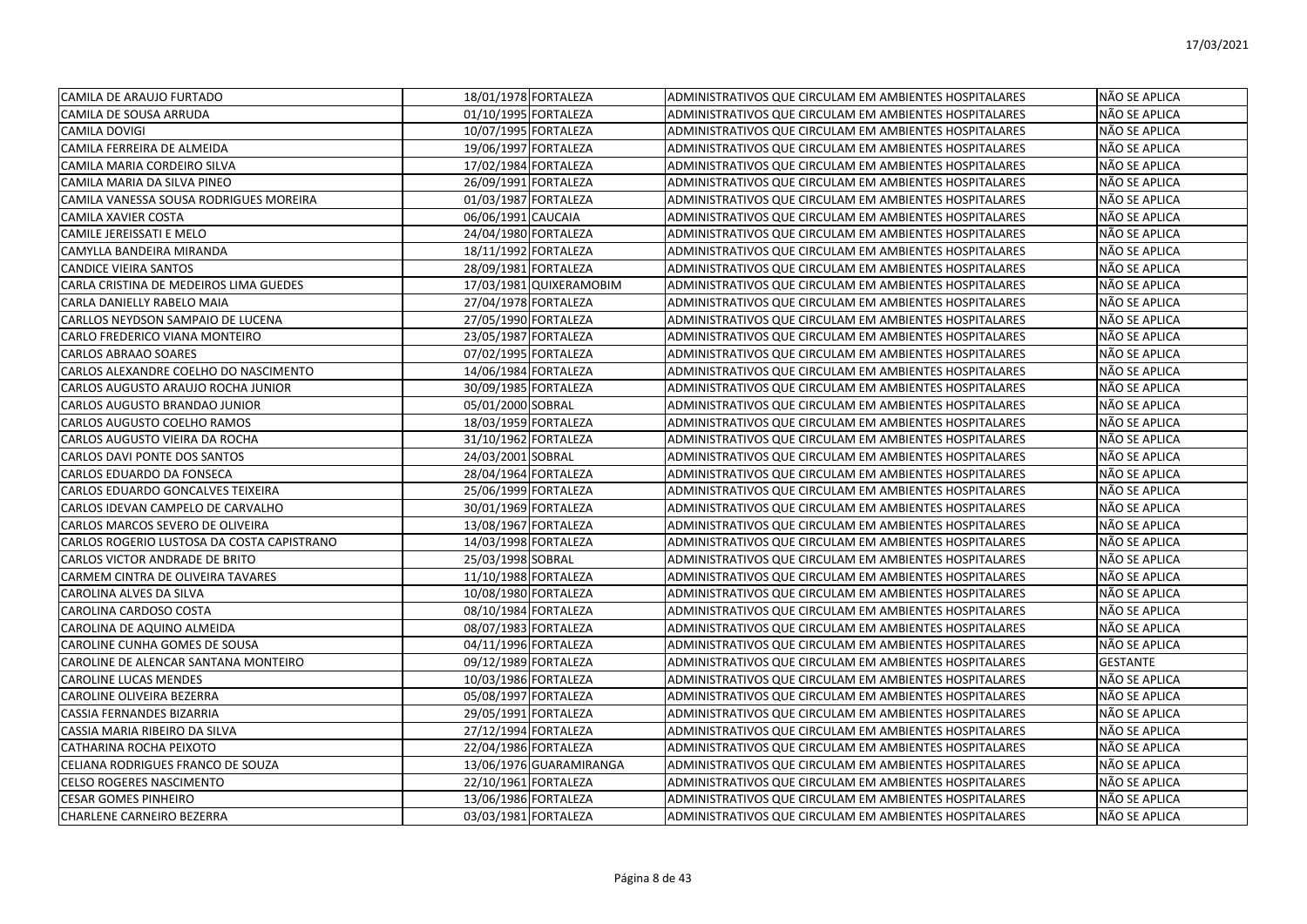| <b>CHARLES IELPO MOURAO</b>               | 29/08/1985 FORTALEZA         | ADMINISTRATIVOS QUE CIRCULAM EM AMBIENTES HOSPITALARES | NÃO SE APLICA |
|-------------------------------------------|------------------------------|--------------------------------------------------------|---------------|
| <b>CHARLES SANTOS DE OLIVEIRA</b>         | 19/02/1997 FORTALEZA         | ADMINISTRATIVOS QUE CIRCULAM EM AMBIENTES HOSPITALARES | NÃO SE APLICA |
| <b>CHARLIANE SOUSA DE MELO</b>            | 26/12/1983 FORTALEZA         | ADMINISTRATIVOS QUE CIRCULAM EM AMBIENTES HOSPITALARES | NÃO SE APLICA |
| <b>CHEILA PIRES RAQUEL</b>                | 17/08/1976 FORTALEZA         | ADMINISTRATIVOS QUE CIRCULAM EM AMBIENTES HOSPITALARES | NÃO SE APLICA |
| CHRISTIANE DE OLIVEIRA COSTA PINHEIRO     | 21/08/1968 FORTALEZA         | ADMINISTRATIVOS QUE CIRCULAM EM AMBIENTES HOSPITALARES | NÃO SE APLICA |
| CICERA ALESSANDRA DE OLIVEIRA             | 31/08/1997 JUAZEIRO DO NORTE | ADMINISTRATIVOS QUE CIRCULAM EM AMBIENTES HOSPITALARES | NÃO SE APLICA |
| CICERA CAMILA FEITOSA OLIVEIRA            | 24/03/2001 JUAZEIRO DO NORTE | ADMINISTRATIVOS QUE CIRCULAM EM AMBIENTES HOSPITALARES | NÃO SE APLICA |
| CICERA CLEBIA MACIEL DE OLIVEIRA          | 11/11/1974 FORTALEZA         | ADMINISTRATIVOS QUE CIRCULAM EM AMBIENTES HOSPITALARES | NÃO SE APLICA |
| CICERO CHAVES DE ARAUJO FILHO             | 22/06/1990 FORTALEZA         | ADMINISTRATIVOS QUE CIRCULAM EM AMBIENTES HOSPITALARES | NÃO SE APLICA |
| <b>CILLENE MAIA DE OLIVEIRA</b>           | 01/08/1983 FORTALEZA         | ADMINISTRATIVOS QUE CIRCULAM EM AMBIENTES HOSPITALARES | NÃO SE APLICA |
| CINTHIA DE SOUSA CALDAS                   | 14/12/1984 CAUCAIA           | ADMINISTRATIVOS QUE CIRCULAM EM AMBIENTES HOSPITALARES | NÃO SE APLICA |
| <b>CIRO VIANA DA PONTE</b>                | 15/06/1989 FORTALEZA         | ADMINISTRATIVOS QUE CIRCULAM EM AMBIENTES HOSPITALARES | NÃO SE APLICA |
| CLARA DE ASSIS SILVA DE BRITO COSTA       | 10/08/1966 MARACANAÚ         | ADMINISTRATIVOS QUE CIRCULAM EM AMBIENTES HOSPITALARES | NÃO SE APLICA |
| CLARINDA APARECIDA SOUSA BRITO            | 04/12/1986 FORTALEZA         | ADMINISTRATIVOS QUE CIRCULAM EM AMBIENTES HOSPITALARES | NÃO SE APLICA |
| CLAUDIA FERREIRA E SILVA                  | 02/05/1977 FORTALEZA         | ADMINISTRATIVOS QUE CIRCULAM EM AMBIENTES HOSPITALARES | NÃO SE APLICA |
| CLAUDIA GONCALVES SALOMAO                 | 18/05/1972 FORTALEZA         | ADMINISTRATIVOS QUE CIRCULAM EM AMBIENTES HOSPITALARES | NÃO SE APLICA |
| CLAUDIA LIMA FRANCA MATIAS                | 23/05/1980 FORTALEZA         | ADMINISTRATIVOS QUE CIRCULAM EM AMBIENTES HOSPITALARES | NÃO SE APLICA |
| CLAUDIA MACIEL GURGEL CARNEIRO            | 28/05/1965 MARANGUAPE        | ADMINISTRATIVOS QUE CIRCULAM EM AMBIENTES HOSPITALARES | NÃO SE APLICA |
| CLAUDIA MARIA GURGEL BRILHANTE            | 26/10/1965 FORTALEZA         | ADMINISTRATIVOS QUE CIRCULAM EM AMBIENTES HOSPITALARES | NÃO SE APLICA |
| CLAUDIA SILVA DE OLIVEIRA NUNES           | 16/07/1981 MARACANAÚ         | ADMINISTRATIVOS QUE CIRCULAM EM AMBIENTES HOSPITALARES | NÃO SE APLICA |
| <b>CLAUDIANA BEZERRA</b>                  | 02/05/1984 FORTALEZA         | ADMINISTRATIVOS QUE CIRCULAM EM AMBIENTES HOSPITALARES | NÃO SE APLICA |
| CLAUDIANE ROSA DE LIMA E SILVA            | 18/09/1972 FORTALEZA         | ADMINISTRATIVOS QUE CIRCULAM EM AMBIENTES HOSPITALARES | NÃO SE APLICA |
| <b>CLAUDINE GUIMARAES PARENTE PONTE</b>   | 01/06/1963 FORTALEZA         | ADMINISTRATIVOS QUE CIRCULAM EM AMBIENTES HOSPITALARES | NÃO SE APLICA |
| CLAUDIO ANTONIO PASSOS DA SILVA           | 03/11/1972 FORTALEZA         | ADMINISTRATIVOS QUE CIRCULAM EM AMBIENTES HOSPITALARES | NÃO SE APLICA |
| CLECIA MARIA FIGUEIREDO FORMIGA           | 20/06/1972 FORTALEZA         | ADMINISTRATIVOS QUE CIRCULAM EM AMBIENTES HOSPITALARES | NÃO SE APLICA |
| <b>CLECIO RUBEN DE MACEDO</b>             | 13/11/1971 FORTALEZA         | ADMINISTRATIVOS QUE CIRCULAM EM AMBIENTES HOSPITALARES | NÃO SE APLICA |
| <b>CLEDIANE LOPES DE SOUSA</b>            | 19/07/1985 FORTALEZA         | ADMINISTRATIVOS QUE CIRCULAM EM AMBIENTES HOSPITALARES | NÃO SE APLICA |
| CLEICIANA SILVA MONTEIRO                  | 01/07/1980 FORTALEZA         | ADMINISTRATIVOS QUE CIRCULAM EM AMBIENTES HOSPITALARES | NÃO SE APLICA |
| CLEILSON SOUZA DA SILVA                   | 18/09/1970 FORTALEZA         | ADMINISTRATIVOS QUE CIRCULAM EM AMBIENTES HOSPITALARES | NÃO SE APLICA |
| <b>CLEMILTON BARRETO DE MORAES</b>        | 14/08/1979 MARACANAÚ         | ADMINISTRATIVOS QUE CIRCULAM EM AMBIENTES HOSPITALARES | NÃO SE APLICA |
| <b>CLICIA MARTINS RIBEIRO</b>             | 09/10/1990 FORQUILHA         | ADMINISTRATIVOS QUE CIRCULAM EM AMBIENTES HOSPITALARES | NÃO SE APLICA |
| CLIFF DE JESUS MORAIS BAPTISTA            | 05/08/1987 FORTALEZA         | ADMINISTRATIVOS QUE CIRCULAM EM AMBIENTES HOSPITALARES | NÃO SE APLICA |
| <b>CLINTON DE SOUSA SANTOS</b>            | 10/07/1972 CAUCAIA           | ADMINISTRATIVOS QUE CIRCULAM EM AMBIENTES HOSPITALARES | NÃO SE APLICA |
| CONCEICAO ALCIENE PEREIRA DA SILVA MACEDO | 06/04/1980 FORTALEZA         | ADMINISTRATIVOS QUE CIRCULAM EM AMBIENTES HOSPITALARES | NÃO SE APLICA |
| CRISLENE DA SILVA CANDEA                  | 03/12/1988 FORTALEZA         | ADMINISTRATIVOS QUE CIRCULAM EM AMBIENTES HOSPITALARES | NÃO SE APLICA |
| CRISTIANA ALVES DOS SANTOS                | 02/06/1986 FORTALEZA         | ADMINISTRATIVOS QUE CIRCULAM EM AMBIENTES HOSPITALARES | NÃO SE APLICA |
| CRISTIANA TEODORO SILVA SANTOS            | 19/12/1978 FORTALEZA         | ADMINISTRATIVOS QUE CIRCULAM EM AMBIENTES HOSPITALARES | NÃO SE APLICA |
| CRISTIANA VIEIRA TAVARES                  | 06/02/1971 FORTALEZA         | ADMINISTRATIVOS QUE CIRCULAM EM AMBIENTES HOSPITALARES | NÃO SE APLICA |
| CRISTIANE ALVES DA SILVA                  | 23/10/1994 FORTALEZA         | ADMINISTRATIVOS QUE CIRCULAM EM AMBIENTES HOSPITALARES | NÃO SE APLICA |
| CRISTIANE BRUNO VIANA DE ALMEIDA          | 09/05/1974 FORTALEZA         | ADMINISTRATIVOS QUE CIRCULAM EM AMBIENTES HOSPITALARES | NÃO SE APLICA |
| <b>CRISTIANE DA SILVA COELHO</b>          | 19/03/1971 FORTALEZA         | ADMINISTRATIVOS QUE CIRCULAM EM AMBIENTES HOSPITALARES | NÃO SE APLICA |
| <b>CRISTIANE FONSECA DE ANDRADE</b>       | 18/06/1981 FORTALEZA         | ADMINISTRATIVOS QUE CIRCULAM EM AMBIENTES HOSPITALARES | NÃO SE APLICA |
| <b>CRISTIANE MOUTA MENDONCA</b>           | 14/11/1979 FORTALEZA         | ADMINISTRATIVOS QUE CIRCULAM EM AMBIENTES HOSPITALARES | NÃO SE APLICA |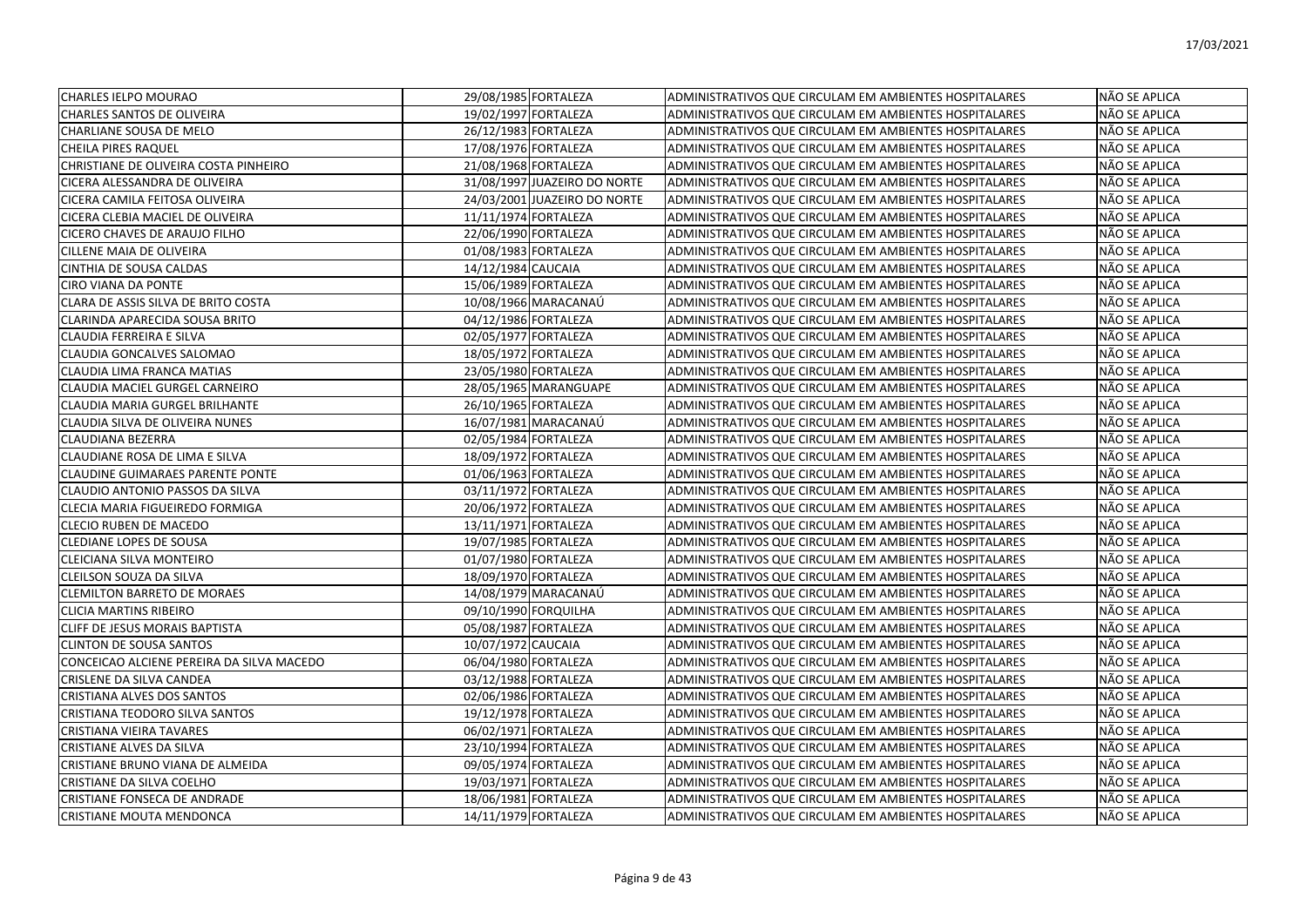| <b>CRISTIANE RODRIGUES ABREU</b>            |                      | 14/12/1977 FORTALEZA         | ADMINISTRATIVOS QUE CIRCULAM EM AMBIENTES HOSPITALARES | NÃO SE APLICA   |
|---------------------------------------------|----------------------|------------------------------|--------------------------------------------------------|-----------------|
| <b>CRISTIANO FREIRE BRITO</b>               |                      | 29/04/1986 FORTALEZA         | ADMINISTRATIVOS QUE CIRCULAM EM AMBIENTES HOSPITALARES | NÃO SE APLICA   |
| <b>CRISTIENE DE OLIVEIRA SILVA</b>          |                      | 08/01/1990 FORTALEZA         | ADMINISTRATIVOS QUE CIRCULAM EM AMBIENTES HOSPITALARES | NÃO SE APLICA   |
| CRISTINA FERREIRA DO NASCIMENTO             | 15/02/1992 SOBRAL    |                              | ADMINISTRATIVOS QUE CIRCULAM EM AMBIENTES HOSPITALARES | NÃO SE APLICA   |
| CRISTINA LUCIA MACEDO ALVES                 |                      | 08/04/1962 FORTALEZA         | ADMINISTRATIVOS QUE CIRCULAM EM AMBIENTES HOSPITALARES | NÃO SE APLICA   |
| CYNTHIA NUNES ARAUJO                        |                      | 30/03/1972 FORTALEZA         | ADMINISTRATIVOS QUE CIRCULAM EM AMBIENTES HOSPITALARES | NÃO SE APLICA   |
| CYNTHIA QUIRINO COSTA                       |                      | 16/11/1989 FORTALEZA         | ADMINISTRATIVOS QUE CIRCULAM EM AMBIENTES HOSPITALARES | NÃO SE APLICA   |
| CYNTIA MARIA CARDOSO DE ALENCAR             |                      | 24/01/1995 FORTALEZA         | ADMINISTRATIVOS QUE CIRCULAM EM AMBIENTES HOSPITALARES | NÃO SE APLICA   |
| CYNTIA NOGUEIRA BANDEIRA                    |                      | 17/12/1989 FORTALEZA         | ADMINISTRATIVOS QUE CIRCULAM EM AMBIENTES HOSPITALARES | NÃO SE APLICA   |
| DAIANE PEREIRA NONATO                       |                      | 22/03/1984 FORTALEZA         | ADMINISTRATIVOS QUE CIRCULAM EM AMBIENTES HOSPITALARES | NÃO SE APLICA   |
| DAIVISON RAYONIR OLIVEIRA                   | 01/07/1988 FORTALEZA |                              | ADMINISTRATIVOS QUE CIRCULAM EM AMBIENTES HOSPITALARES | NÃO SE APLICA   |
| DAMARIS CASTRO DE OLIVEIRA                  |                      | 04/03/1998 FORTALEZA         | ADMINISTRATIVOS QUE CIRCULAM EM AMBIENTES HOSPITALARES | <b>LACTANTE</b> |
| DAMIANA SAIONARA GOMES SOARES               | 03/05/1991 FORTALEZA |                              | ADMINISTRATIVOS QUE CIRCULAM EM AMBIENTES HOSPITALARES | NÃO SE APLICA   |
| DANDARA CORDEIRO E SILVA                    |                      | 04/05/1991 FORTALEZA         | ADMINISTRATIVOS QUE CIRCULAM EM AMBIENTES HOSPITALARES | NÃO SE APLICA   |
| DANIARLEY DE SOUSA ALVES                    | 02/06/1981 CAUCAIA   |                              | ADMINISTRATIVOS QUE CIRCULAM EM AMBIENTES HOSPITALARES | NÃO SE APLICA   |
| DANIEL AZEVEDO DE SOUSA                     |                      | 01/11/1987 FORTALEZA         | ADMINISTRATIVOS QUE CIRCULAM EM AMBIENTES HOSPITALARES | NÃO SE APLICA   |
| <b>DANIEL BASTOS FREIRE</b>                 |                      | 01/03/1992 FORTALEZA         | ADMINISTRATIVOS QUE CIRCULAM EM AMBIENTES HOSPITALARES | NÃO SE APLICA   |
| DANIEL COSTA YADA                           |                      | 07/04/1987 FORTALEZA         | ADMINISTRATIVOS QUE CIRCULAM EM AMBIENTES HOSPITALARES | NÃO SE APLICA   |
| DANIEL DA SILVA ALVES                       |                      | 04/12/1997 FORTALEZA         | ADMINISTRATIVOS QUE CIRCULAM EM AMBIENTES HOSPITALARES | NÃO SE APLICA   |
| DANIEL DE SOUZA MONTENEGRO                  |                      | 11/02/1980 FORTALEZA         | ADMINISTRATIVOS QUE CIRCULAM EM AMBIENTES HOSPITALARES | NÃO SE APLICA   |
| DANIEL DOMINGOS FREIRE                      | 25/04/1988 BARBALHA  |                              | ADMINISTRATIVOS QUE CIRCULAM EM AMBIENTES HOSPITALARES | NÃO SE APLICA   |
| DANIEL FEITOSA MARQUES                      |                      | 28/12/2000 FORTALEZA         | ADMINISTRATIVOS QUE CIRCULAM EM AMBIENTES HOSPITALARES | NÃO SE APLICA   |
| DANIEL GONCALVES DE MOURA                   |                      | 06/08/1983 JUAZEIRO DO NORTE | ADMINISTRATIVOS QUE CIRCULAM EM AMBIENTES HOSPITALARES | NÃO SE APLICA   |
| DANIEL LUCAS CORREIA TEIXEIRA               |                      | 26/05/2000 FORTALEZA         | ADMINISTRATIVOS QUE CIRCULAM EM AMBIENTES HOSPITALARES | NÃO SE APLICA   |
| DANIEL MACEDO ANDRADRE                      |                      | 30/09/1980 FORTALEZA         | ADMINISTRATIVOS QUE CIRCULAM EM AMBIENTES HOSPITALARES | NÃO SE APLICA   |
| DANIEL QUEIROZ OLIVEIRA ROCHA               |                      | 04/01/1985 FORTALEZA         | ADMINISTRATIVOS QUE CIRCULAM EM AMBIENTES HOSPITALARES | NÃO SE APLICA   |
| <b>DANIEL SOUSA DANTAS</b>                  |                      | 12/12/1977 FORTALEZA         | ADMINISTRATIVOS QUE CIRCULAM EM AMBIENTES HOSPITALARES | NÃO SE APLICA   |
| DANIEL SOUZA FERNANDES                      | 23/09/1990 SOBRAL    |                              | ADMINISTRATIVOS QUE CIRCULAM EM AMBIENTES HOSPITALARES | NÃO SE APLICA   |
| DANIEL VIANA MADEIRA                        |                      | 09/12/1970 FORTALEZA         | ADMINISTRATIVOS QUE CIRCULAM EM AMBIENTES HOSPITALARES | NÃO SE APLICA   |
| DANIEL WENDEL CAPISTRANO PINTO              | 04/08/1991 ACARAÚ    |                              | ADMINISTRATIVOS QUE CIRCULAM EM AMBIENTES HOSPITALARES | NÃO SE APLICA   |
| DANIELA BRITO AMORA                         |                      | 24/12/1976 FORTALEZA         | ADMINISTRATIVOS QUE CIRCULAM EM AMBIENTES HOSPITALARES | NÃO SE APLICA   |
| DANIELA DE CARVALHO LIMA                    |                      | 12/09/1980 FORTALEZA         | ADMINISTRATIVOS QUE CIRCULAM EM AMBIENTES HOSPITALARES | NÃO SE APLICA   |
| DANIELA PEREIRA SANTOS LOPES                |                      | 09/06/1986 JUAZEIRO DO NORTE | ADMINISTRATIVOS QUE CIRCULAM EM AMBIENTES HOSPITALARES | NÃO SE APLICA   |
| DANIELE PEREIRA CASTRO                      |                      | 25/03/1984 FORTALEZA         | ADMINISTRATIVOS QUE CIRCULAM EM AMBIENTES HOSPITALARES | NÃO SE APLICA   |
| DANIELE SOARES FERNANDES                    |                      | 03/05/1998 FORTALEZA         | ADMINISTRATIVOS QUE CIRCULAM EM AMBIENTES HOSPITALARES | <b>LACTANTE</b> |
| DANIELLA OLIVEIRA FERREIRA                  | 25/12/1979 QUIXADÁ   |                              | ADMINISTRATIVOS QUE CIRCULAM EM AMBIENTES HOSPITALARES | NÃO SE APLICA   |
| DANIELLE CRISTINA PONTES DE OLIVEIRA        |                      | 12/09/1978 FORTALEZA         | ADMINISTRATIVOS QUE CIRCULAM EM AMBIENTES HOSPITALARES | NÃO SE APLICA   |
| DANIELLE DE PAULA GALDINO SA                |                      | 22/06/1983 FORTALEZA         | ADMINISTRATIVOS QUE CIRCULAM EM AMBIENTES HOSPITALARES | NÃO SE APLICA   |
| DANIELLE DIOGENES NUNES PINHEIRO            |                      | 10/02/1985 FORTALEZA         | ADMINISTRATIVOS QUE CIRCULAM EM AMBIENTES HOSPITALARES | LACTANTE        |
| DANIELLY CARLANNY BRAGA DE SOUSA            |                      | 29/11/1984 FORTALEZA         | ADMINISTRATIVOS QUE CIRCULAM EM AMBIENTES HOSPITALARES | NÃO SE APLICA   |
| DANIELY BEZERRA DE CASTRO SENA              |                      | 07/11/1971 FORTALEZA         | ADMINISTRATIVOS QUE CIRCULAM EM AMBIENTES HOSPITALARES | NÃO SE APLICA   |
| DANILO CARNEIRO DE MORAIS                   |                      | 26/06/1982 FORTALEZA         | ADMINISTRATIVOS QUE CIRCULAM EM AMBIENTES HOSPITALARES | NÃO SE APLICA   |
| DANNA KELLY BRAGA GODINHO DE SOUZA FERREIRA |                      | 12/09/1981 FORTALEZA         | ADMINISTRATIVOS QUE CIRCULAM EM AMBIENTES HOSPITALARES | NÃO SE APLICA   |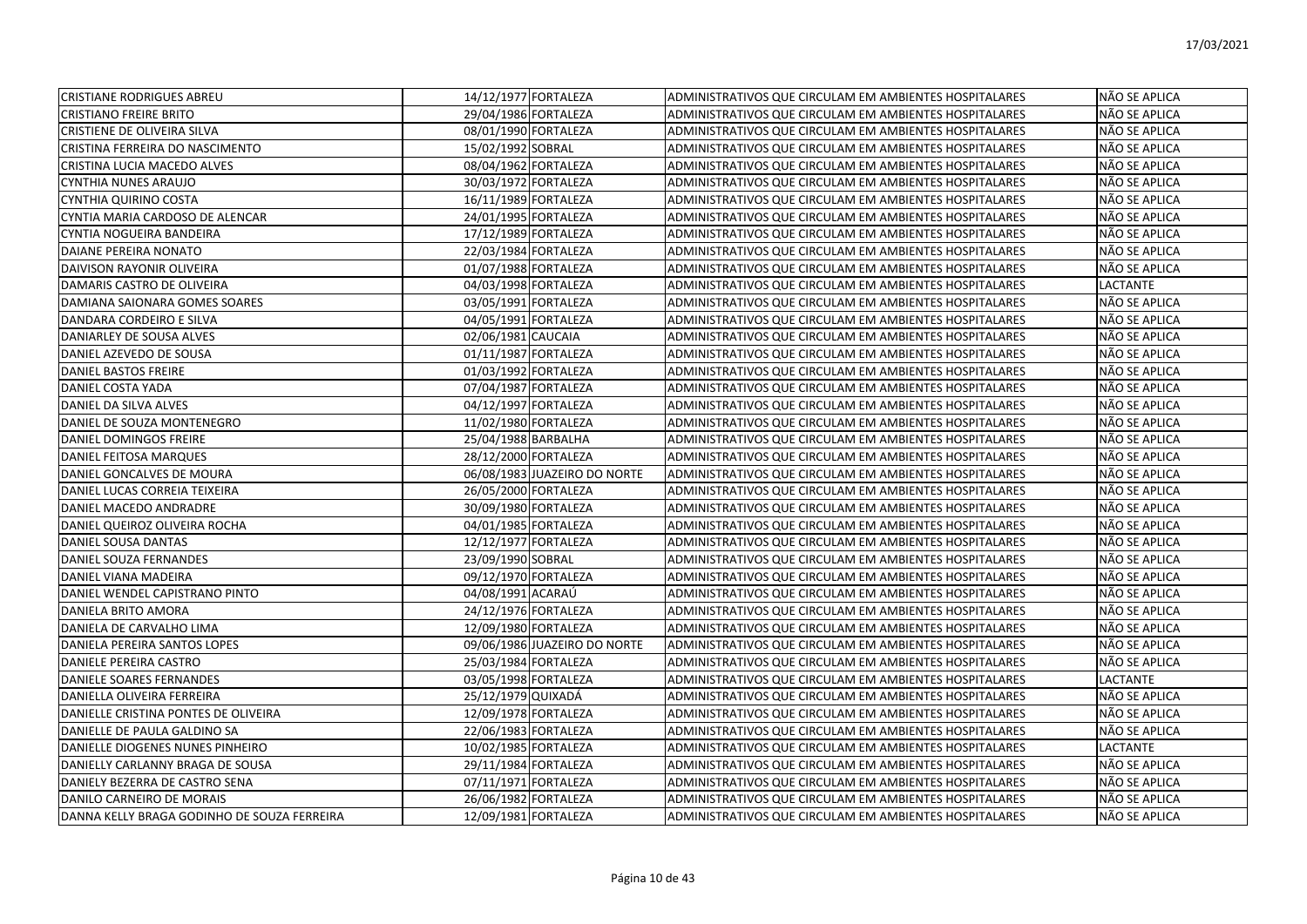| DANYELLA BATISTA DA SILVA                  | 20/01/1984 FORTALEZA   | ADMINISTRATIVOS QUE CIRCULAM EM AMBIENTES HOSPITALARES | NÃO SE APLICA        |
|--------------------------------------------|------------------------|--------------------------------------------------------|----------------------|
| DANYELLE SILVA ALVES                       | 20/07/1987 FORTALEZA   | ADMINISTRATIVOS QUE CIRCULAM EM AMBIENTES HOSPITALARES | NÃO SE APLICA        |
| IDARIO LOBO VIEIRA                         | 28/04/1988 FORTALEZA   | ADMINISTRATIVOS QUE CIRCULAM EM AMBIENTES HOSPITALARES | NÃO SE APLICA        |
| <b>DAVEY BRAGA HONORATO</b>                | 13/08/1977 FORTALEZA   | ADMINISTRATIVOS QUE CIRCULAM EM AMBIENTES HOSPITALARES | NÃO SE APLICA        |
| DAVI KILDERY DE AGUIAR SOUSA               | 29/04/1996 SOBRAL      | ADMINISTRATIVOS QUE CIRCULAM EM AMBIENTES HOSPITALARES | NÃO SE APLICA        |
| DAVID MATTEUS FERREIRA LIMA                | 15/06/1995 FORTALEZA   | ADMINISTRATIVOS QUE CIRCULAM EM AMBIENTES HOSPITALARES | NÃO SE APLICA        |
| DAVID PEREIRA DA SILVA                     | 12/08/1980 FORTALEZA   | ADMINISTRATIVOS QUE CIRCULAM EM AMBIENTES HOSPITALARES | NÃO SE APLICA        |
| DAVID TEIXEIRA DE MASIN                    | 18/02/1992 FORTALEZA   | ADMINISTRATIVOS QUE CIRCULAM EM AMBIENTES HOSPITALARES | NÃO SE APLICA        |
| <b>DAVID ZANOTELLI</b>                     | 05/12/1960 FORTALEZA   | ADMINISTRATIVOS QUE CIRCULAM EM AMBIENTES HOSPITALARES | NÃO SE APLICA        |
| DAVILA MAYANE RODRIGUES AMANCIO            | 30/07/1989 FORTALEZA   | ADMINISTRATIVOS QUE CIRCULAM EM AMBIENTES HOSPITALARES | NÃO SE APLICA        |
| DAYANE MARIA BESSA CARDOSO CAVALCANTE      | 07/01/1986 FORTALEZA   | ADMINISTRATIVOS QUE CIRCULAM EM AMBIENTES HOSPITALARES | NÃO SE APLICA        |
| DAYANNE CARDOSO BEZERRA                    | 06/02/1994 FORTALEZA   | ADMINISTRATIVOS QUE CIRCULAM EM AMBIENTES HOSPITALARES | NÃO SE APLICA        |
| DAYLA DOS SANTOS PIMENTA                   | 15/02/1992 FORTALEZA   | ADMINISTRATIVOS QUE CIRCULAM EM AMBIENTES HOSPITALARES | NÃO SE APLICA        |
| DAYSE SARAIVA AQUINO                       | 30/04/1996 FORTALEZA   | ADMINISTRATIVOS QUE CIRCULAM EM AMBIENTES HOSPITALARES | NÃO SE APLICA        |
| DEBORA DANTAS DA SILVA                     | 02/10/1975 FORTALEZA   | ADMINISTRATIVOS QUE CIRCULAM EM AMBIENTES HOSPITALARES | NÃO SE APLICA        |
| DEBORA MESSAS ROVANI BONI                  | 18/01/1963 FORTALEZA   | ADMINISTRATIVOS QUE CIRCULAM EM AMBIENTES HOSPITALARES | NÃO SE APLICA        |
| <b>DEBORA PARANAIBA RUGUE</b>              | 25/01/1990 FORTALEZA   | ADMINISTRATIVOS QUE CIRCULAM EM AMBIENTES HOSPITALARES | NÃO SE APLICA        |
| DEBORA RAMONA NOGUEIRA DE OLIVEIRA GADELHA | 25/12/1983 FORTALEZA   | ADMINISTRATIVOS QUE CIRCULAM EM AMBIENTES HOSPITALARES | NÃO SE APLICA        |
| IDEBORA RAQUEL NOGUEIRA PEIXOTO            | 02/06/1987 FORTALEZA   | ADMINISTRATIVOS QUE CIRCULAM EM AMBIENTES HOSPITALARES | <b>NÃO SE APLICA</b> |
| DEBORAH REGIA SILVA RODRIGUES              | 26/12/1990 CAUCAIA     | ADMINISTRATIVOS QUE CIRCULAM EM AMBIENTES HOSPITALARES | NÃO SE APLICA        |
| DEBORAH ROSELY ARAUJO DE LIMA              | 11/02/1986 FORTALEZA   | ADMINISTRATIVOS QUE CIRCULAM EM AMBIENTES HOSPITALARES | NÃO SE APLICA        |
| <b>DEICIANE SILVA RIPARDO</b>              | 08/08/1991 SOBRAL      | ADMINISTRATIVOS QUE CIRCULAM EM AMBIENTES HOSPITALARES | <b>NÃO SE APLICA</b> |
| DEIZIANE KEYLLA NASCIMENTO PINHO           | 17/03/1992 FORTALEZA   | ADMINISTRATIVOS QUE CIRCULAM EM AMBIENTES HOSPITALARES | NÃO SE APLICA        |
| DENISE MARIA DOS SANTOS TEODORO            | 10/09/1990 CASCAVEL    | ADMINISTRATIVOS QUE CIRCULAM EM AMBIENTES HOSPITALARES | <b>LACTANTE</b>      |
| DENISE MIRANDA DE SOUZA                    | 18/09/1980 FORTALEZA   | ADMINISTRATIVOS QUE CIRCULAM EM AMBIENTES HOSPITALARES | NÃO SE APLICA        |
| DENIZIANE SANTOS DE MEDEIROS               | 11/05/1989 FORTALEZA   | ADMINISTRATIVOS QUE CIRCULAM EM AMBIENTES HOSPITALARES | NÃO SE APLICA        |
| <b>DENYSE GOMES NUNES</b>                  | 04/08/1987 FORTALEZA   | ADMINISTRATIVOS QUE CIRCULAM EM AMBIENTES HOSPITALARES | NÃO SE APLICA        |
| DIANA CARVALHO DE ALENCAR                  | 05/01/1973 FORTALEZA   | ADMINISTRATIVOS QUE CIRCULAM EM AMBIENTES HOSPITALARES | NÃO SE APLICA        |
| DIEGO DA SILVA FERREIRA                    | 11/03/1988 FORTALEZA   | ADMINISTRATIVOS QUE CIRCULAM EM AMBIENTES HOSPITALARES | NÃO SE APLICA        |
| DIEGO DANTAS DO NASCIMENTO                 | 20/03/1988 PINDORETAMA | ADMINISTRATIVOS QUE CIRCULAM EM AMBIENTES HOSPITALARES | NÃO SE APLICA        |
| DIEGO FERREIRA BEZERRA                     | 05/05/1985 FORTALEZA   | ADMINISTRATIVOS QUE CIRCULAM EM AMBIENTES HOSPITALARES | NÃO SE APLICA        |
| DIEGO THOMAS DA SILVA                      | 20/07/1989 FORTALEZA   | ADMINISTRATIVOS QUE CIRCULAM EM AMBIENTES HOSPITALARES | NÃO SE APLICA        |
| DIEISON ROBERTO VIEIRA RABELO              | 29/06/1980 FORTALEZA   | ADMINISTRATIVOS QUE CIRCULAM EM AMBIENTES HOSPITALARES | NÃO SE APLICA        |
| <b>DIOGENES OLIVEIRA DANTAS</b>            | 23/08/1977 FORTALEZA   | ADMINISTRATIVOS QUE CIRCULAM EM AMBIENTES HOSPITALARES | NÃO SE APLICA        |
| DOUGLAS RICARDO SOUZA DA SILVA             | 14/08/1982 FORTALEZA   | ADMINISTRATIVOS QUE CIRCULAM EM AMBIENTES HOSPITALARES | NÃO SE APLICA        |
| DREHER DOS SANTOS BONFIM                   | 09/12/1973 FORTALEZA   | ADMINISTRATIVOS QUE CIRCULAM EM AMBIENTES HOSPITALARES | NÃO SE APLICA        |
| DUCILENE NASCIMENTO DA COSTA               | 01/10/1982 FORTALEZA   | ADMINISTRATIVOS QUE CIRCULAM EM AMBIENTES HOSPITALARES | NÃO SE APLICA        |
| DULCE CAMYLLE PAULA DO CARMO               | 13/11/1989 FORTALEZA   | ADMINISTRATIVOS QUE CIRCULAM EM AMBIENTES HOSPITALARES | NÃO SE APLICA        |
| <b>DUSLEIA DO NASCIMENTO</b>               | 30/08/1985 EUSÉBIO     | ADMINISTRATIVOS QUE CIRCULAM EM AMBIENTES HOSPITALARES | NÃO SE APLICA        |
| EDIGLE PEREIRA DA SILVA                    | 11/09/1981 FORTALEZA   | ADMINISTRATIVOS QUE CIRCULAM EM AMBIENTES HOSPITALARES | NÃO SE APLICA        |
| EDILENE SILVA DE FARIAS                    | 09/09/1989 FORTALEZA   | ADMINISTRATIVOS QUE CIRCULAM EM AMBIENTES HOSPITALARES | NÃO SE APLICA        |
| <b>EDMILSON ANDRADE TORRES</b>             | 20/09/1968 FORTALEZA   | ADMINISTRATIVOS QUE CIRCULAM EM AMBIENTES HOSPITALARES | NÃO SE APLICA        |
| <b>EDMILSON FERREIRA LIMA JUNIOR</b>       | 11/11/1996 FORTALEZA   | ADMINISTRATIVOS QUE CIRCULAM EM AMBIENTES HOSPITALARES | <b>NÃO SE APLICA</b> |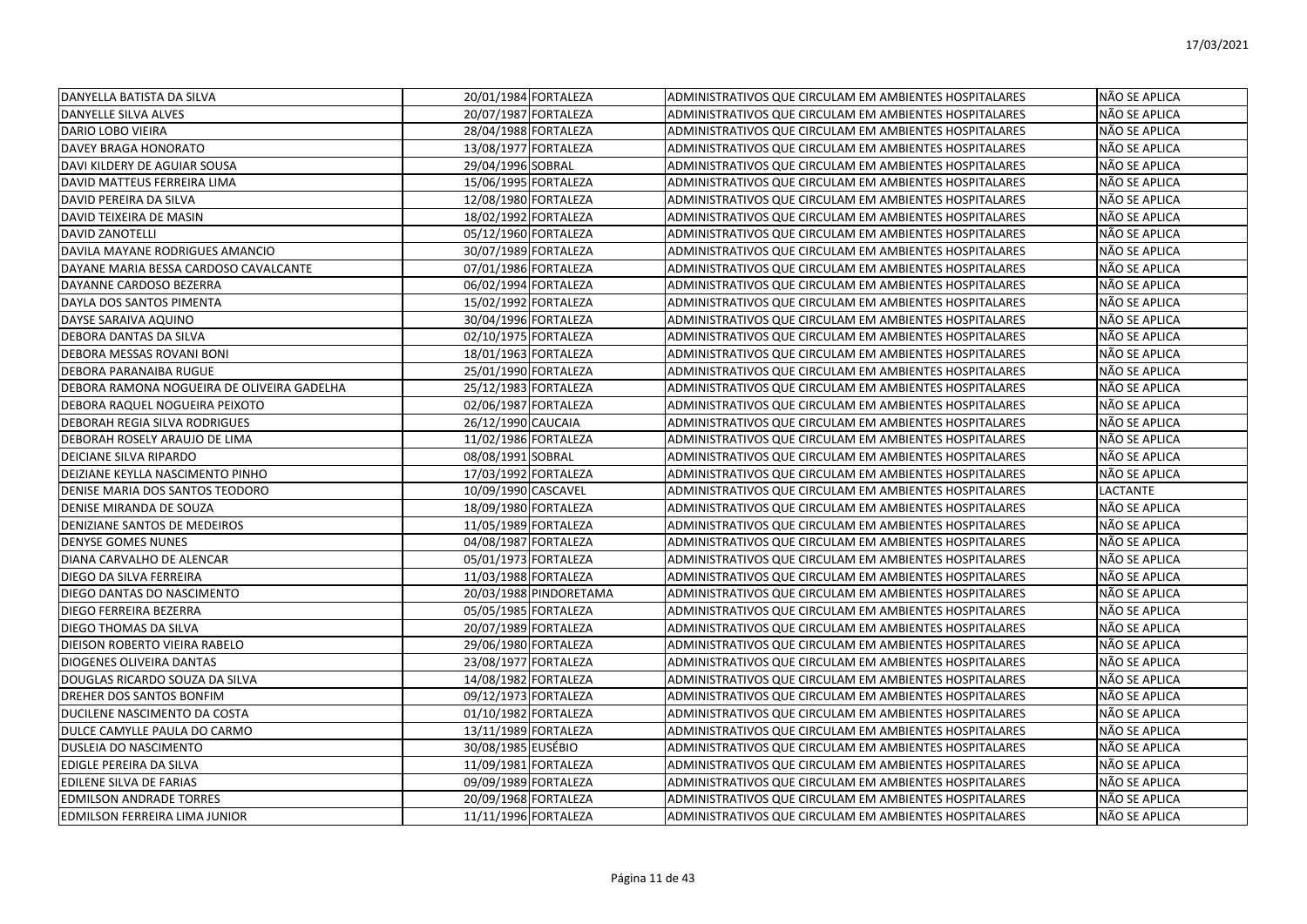| <b>EDNA DA COSTA SOUZA</b>                  |                    | 10/12/1980 FORTALEZA | ADMINISTRATIVOS QUE CIRCULAM EM AMBIENTES HOSPITALARES | NÃO SE APLICA   |
|---------------------------------------------|--------------------|----------------------|--------------------------------------------------------|-----------------|
| EDNA PEIXOTO ITABORAHY                      |                    | 30/06/1983 FORTALEZA | ADMINISTRATIVOS QUE CIRCULAM EM AMBIENTES HOSPITALARES | NÃO SE APLICA   |
| EDNARDO BEZERRA ABREU                       |                    | 14/08/1980 FORTALEZA | ADMINISTRATIVOS QUE CIRCULAM EM AMBIENTES HOSPITALARES | NÃO SE APLICA   |
| EDUARDO ALBUQUERQUE CASTELO BRANCO          |                    | 24/05/1993 FORTALEZA | ADMINISTRATIVOS QUE CIRCULAM EM AMBIENTES HOSPITALARES | NÃO SE APLICA   |
| EDUARDO CESAR PEREIRA DE OLIVEIRA           |                    | 05/05/1986 FORTALEZA | ADMINISTRATIVOS QUE CIRCULAM EM AMBIENTES HOSPITALARES | NÃO SE APLICA   |
| EDUARDO DANTAS SANTIAGO                     |                    | 27/05/2001 FORTALEZA | ADMINISTRATIVOS QUE CIRCULAM EM AMBIENTES HOSPITALARES | NÃO SE APLICA   |
| EDUARDO FERREIRA DE ALMEIDA LOPES           |                    | 20/03/1984 FORTALEZA | ADMINISTRATIVOS QUE CIRCULAM EM AMBIENTES HOSPITALARES | NÃO SE APLICA   |
| EDUARDO LIMA MAGALHAES                      |                    | 14/03/1981 MARACANAÚ | ADMINISTRATIVOS QUE CIRCULAM EM AMBIENTES HOSPITALARES | NÃO SE APLICA   |
| EDUARDO LIMA MONTE                          |                    | 07/07/1981 FORTALEZA | ADMINISTRATIVOS QUE CIRCULAM EM AMBIENTES HOSPITALARES | NÃO SE APLICA   |
| <b>EDUARDO MAUS</b>                         |                    | 21/03/1987 FORTALEZA | ADMINISTRATIVOS QUE CIRCULAM EM AMBIENTES HOSPITALARES | NÃO SE APLICA   |
| EDUARDO PEREIRA DA SILVA                    | 27/07/1993 EUSÉBIO |                      | ADMINISTRATIVOS QUE CIRCULAM EM AMBIENTES HOSPITALARES | NÃO SE APLICA   |
| EDUARDO VINICIUS SOUSA DA COSTA             |                    | 05/06/1992 FORTALEZA | ADMINISTRATIVOS QUE CIRCULAM EM AMBIENTES HOSPITALARES | NÃO SE APLICA   |
| EDUVIRGENS MARIA DA ROCHA DE JESUS          |                    | 16/10/1965 FORTALEZA | ADMINISTRATIVOS QUE CIRCULAM EM AMBIENTES HOSPITALARES | NÃO SE APLICA   |
| EDVAR DE SOUSA SILVA                        |                    | 26/08/1984 FORTALEZA | ADMINISTRATIVOS QUE CIRCULAM EM AMBIENTES HOSPITALARES | NÃO SE APLICA   |
| ELAINE DA CUNHA CARVALHO                    | 26/04/1982 SOBRAL  |                      | ADMINISTRATIVOS QUE CIRCULAM EM AMBIENTES HOSPITALARES | NÃO SE APLICA   |
| <b>ELAINE FREITAS COSTA</b>                 |                    | 03/09/1962 FORTALEZA | ADMINISTRATIVOS QUE CIRCULAM EM AMBIENTES HOSPITALARES | NÃO SE APLICA   |
| ELANDIO CAVALCANTE DE AMORIM NETO           |                    | 18/01/1994 FORTALEZA | ADMINISTRATIVOS QUE CIRCULAM EM AMBIENTES HOSPITALARES | NÃO SE APLICA   |
| ELANE RODRIGUES DE OLIVEIRA                 |                    | 14/12/1988 FORTALEZA | ADMINISTRATIVOS QUE CIRCULAM EM AMBIENTES HOSPITALARES | NÃO SE APLICA   |
| ELANO LIMA DE SOUSA                         |                    | 15/04/1978 FORTALEZA | ADMINISTRATIVOS QUE CIRCULAM EM AMBIENTES HOSPITALARES | NÃO SE APLICA   |
| <b>ELDA LIMA FONTENELE</b>                  |                    | 10/06/1970 FORTALEZA | ADMINISTRATIVOS QUE CIRCULAM EM AMBIENTES HOSPITALARES | NÃO SE APLICA   |
| ELIANE DA SILVA COSTA                       |                    | 22/09/1981 MARACANAÚ | ADMINISTRATIVOS QUE CIRCULAM EM AMBIENTES HOSPITALARES | NÃO SE APLICA   |
| ELIAS DAVI ROCHA ALMEIDA                    |                    | 15/07/2001 FORTALEZA | ADMINISTRATIVOS QUE CIRCULAM EM AMBIENTES HOSPITALARES | NÃO SE APLICA   |
| ELIELMA FERNANDES BOAVENTURA MAIA           |                    | 05/01/1971 FORTALEZA | ADMINISTRATIVOS QUE CIRCULAM EM AMBIENTES HOSPITALARES | NÃO SE APLICA   |
| ELIENE RODRIGUES DUARTE                     |                    | 14/11/1971 FORTALEZA | ADMINISTRATIVOS QUE CIRCULAM EM AMBIENTES HOSPITALARES | NÃO SE APLICA   |
| ELIETE MIRANDA DOS SANTOS                   |                    | 06/01/1976 FORTALEZA | ADMINISTRATIVOS QUE CIRCULAM EM AMBIENTES HOSPITALARES | NÃO SE APLICA   |
| ELIREJANE PEREIRA DA SILVA SOUSA            |                    | 07/02/1982 FORTALEZA | ADMINISTRATIVOS QUE CIRCULAM EM AMBIENTES HOSPITALARES | NÃO SE APLICA   |
| ELISA GOMES NOGUEIRA DA SILVA               |                    | 30/12/2001 FORTALEZA | ADMINISTRATIVOS QUE CIRCULAM EM AMBIENTES HOSPITALARES | NÃO SE APLICA   |
| ELISA SIQUEIRA MACHADO MIRANDA              |                    | 13/01/1983 FORTALEZA | ADMINISTRATIVOS QUE CIRCULAM EM AMBIENTES HOSPITALARES | NÃO SE APLICA   |
| ELISABETH MENDONCA MATOS SILVA              |                    | 29/09/1983 FORTALEZA | ADMINISTRATIVOS QUE CIRCULAM EM AMBIENTES HOSPITALARES | NÃO SE APLICA   |
| ELISANGELA BEATRIZ CARVALHO                 |                    | 01/07/1991 FORTALEZA | ADMINISTRATIVOS QUE CIRCULAM EM AMBIENTES HOSPITALARES | NÃO SE APLICA   |
| ELISANGELA NOBRE SANTIAGO                   |                    | 27/11/1975 FORTALEZA | ADMINISTRATIVOS QUE CIRCULAM EM AMBIENTES HOSPITALARES | <b>LACTANTE</b> |
| ELISANGELA SOUZA CAMPOS                     |                    | 16/04/1972 FORTALEZA | ADMINISTRATIVOS QUE CIRCULAM EM AMBIENTES HOSPITALARES | NÃO SE APLICA   |
| ELISEU FERREIRA DOS SANTOS NETO             |                    | 07/02/1998 FORTALEZA | ADMINISTRATIVOS QUE CIRCULAM EM AMBIENTES HOSPITALARES | NÃO SE APLICA   |
| ELISSON FERREIRA DE LIMA                    |                    | 15/09/1993 FORTALEZA | ADMINISTRATIVOS QUE CIRCULAM EM AMBIENTES HOSPITALARES | NÃO SE APLICA   |
| IELUINA SEVERINO DA SILVA                   |                    | 21/12/1972 FORTALEZA | ADMINISTRATIVOS QUE CIRCULAM EM AMBIENTES HOSPITALARES | NÃO SE APLICA   |
| ELVIRA CLARA ASSIS FERNANDES CANAS FERREIRA |                    | 20/07/1957 FORTALEZA | ADMINISTRATIVOS QUE CIRCULAM EM AMBIENTES HOSPITALARES | NÃO SE APLICA   |
| ELYARA RODRIGUES DA SILVA                   |                    | 08/10/1977 FORTALEZA | ADMINISTRATIVOS QUE CIRCULAM EM AMBIENTES HOSPITALARES | NÃO SE APLICA   |
| EMANOEL OLIVIO ALBUQUERQUE MOURA            |                    | 30/04/1979 FORTALEZA | ADMINISTRATIVOS QUE CIRCULAM EM AMBIENTES HOSPITALARES | NÃO SE APLICA   |
| EMANUEL FELIPE MACIEL DO NASCIMENTO         |                    | 02/08/1994 FORTALEZA | ADMINISTRATIVOS QUE CIRCULAM EM AMBIENTES HOSPITALARES | NÃO SE APLICA   |
| EMANUEL LUCAS FERREIRA MONTEIRO             |                    | 03/01/1998 FORTALEZA | ADMINISTRATIVOS QUE CIRCULAM EM AMBIENTES HOSPITALARES | NÃO SE APLICA   |
| <b>EMANUEL MATHEUS MORAES CARVALHO</b>      | 09/10/1994 CAUCAIA |                      | ADMINISTRATIVOS QUE CIRCULAM EM AMBIENTES HOSPITALARES | NÃO SE APLICA   |
| <b>EMANUEL RODRIGUES DA SILVA</b>           |                    | 22/06/1976 FORTALEZA | ADMINISTRATIVOS QUE CIRCULAM EM AMBIENTES HOSPITALARES | NÃO SE APLICA   |
| <b>IEMANUELA HILDEMIA ASSIS CARLOS</b>      |                    | 08/05/1989 FORTALEZA | ADMINISTRATIVOS QUE CIRCULAM EM AMBIENTES HOSPITALARES | NÃO SE APLICA   |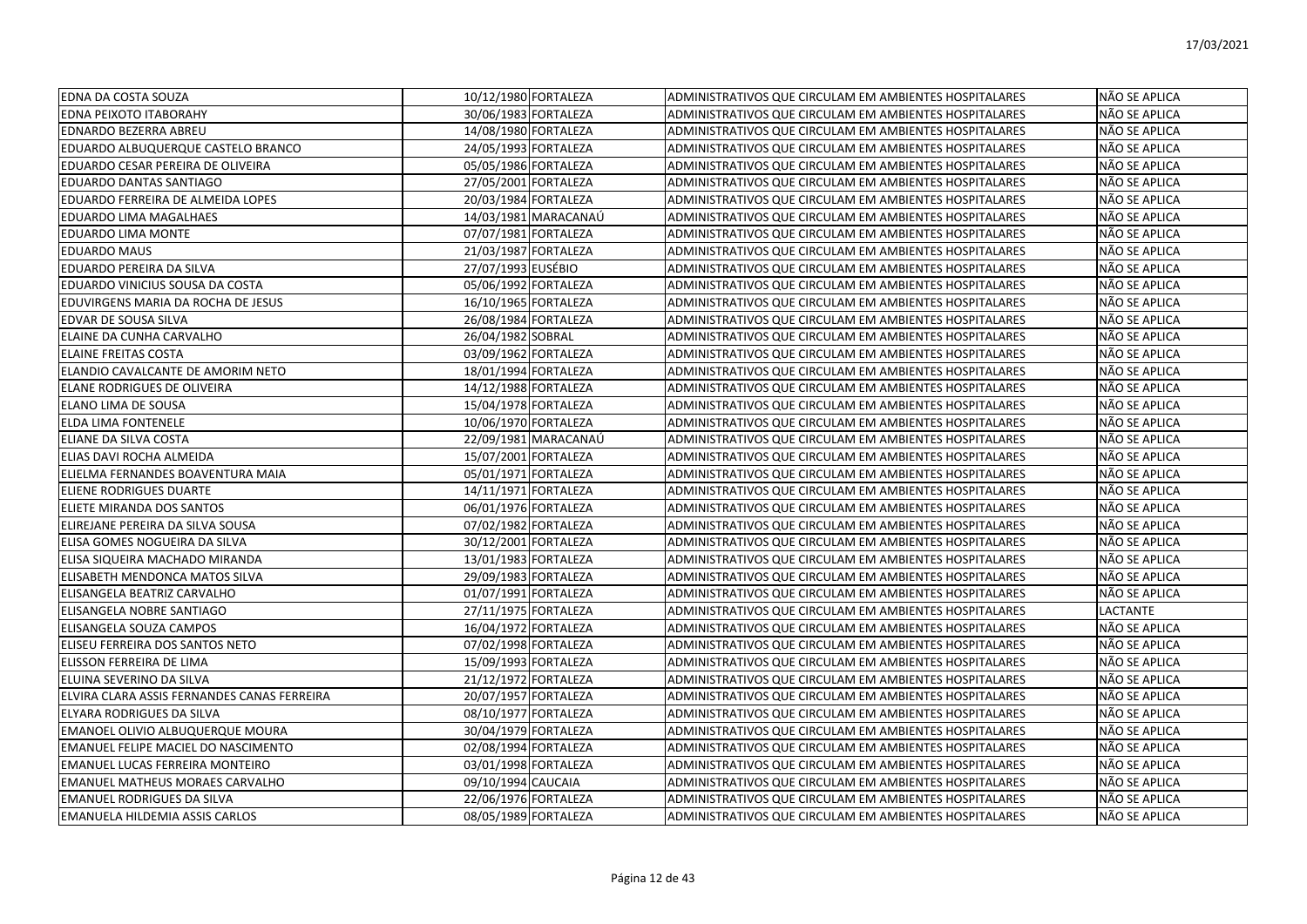| <b>EMANUELE SILVA</b>                    |                     | 10/10/1991 FORTALEZA  | ADMINISTRATIVOS QUE CIRCULAM EM AMBIENTES HOSPITALARES | NÃO SE APLICA |
|------------------------------------------|---------------------|-----------------------|--------------------------------------------------------|---------------|
| <b>EMANUELLE FONTENELE LOUVRIER</b>      |                     | 08/09/1981 FORTALEZA  | ADMINISTRATIVOS QUE CIRCULAM EM AMBIENTES HOSPITALARES | NÃO SE APLICA |
| <b>EMERSON DOS SANTOS PARRA</b>          |                     | 31/12/1978 FORTALEZA  | ADMINISTRATIVOS QUE CIRCULAM EM AMBIENTES HOSPITALARES | NÃO SE APLICA |
| <b>EMERSON ROQUE CARDOSO</b>             |                     | 14/11/1967 FORTALEZA  | ADMINISTRATIVOS QUE CIRCULAM EM AMBIENTES HOSPITALARES | NÃO SE APLICA |
| <b>EMILIANE LEMOS DOS SANTOS</b>         |                     | 07/12/1988 FORTALEZA  | ADMINISTRATIVOS QUE CIRCULAM EM AMBIENTES HOSPITALARES | NÃO SE APLICA |
| <b>EMILY DOS SANTOS CORREIA</b>          |                     | 24/02/2000 FORTALEZA  | ADMINISTRATIVOS QUE CIRCULAM EM AMBIENTES HOSPITALARES | NÃO SE APLICA |
| EMMANUEL ARAGAO DRUMOND                  |                     | 25/11/1984 FORTALEZA  | ADMINISTRATIVOS QUE CIRCULAM EM AMBIENTES HOSPITALARES | NÃO SE APLICA |
| EMMILY MARIA DANTAS MACEDO SANTANA BESSA |                     | 29/07/1988 FORTALEZA  | ADMINISTRATIVOS QUE CIRCULAM EM AMBIENTES HOSPITALARES | NÃO SE APLICA |
| ERI TELES FERREIRA                       |                     | 07/10/1986 FORTALEZA  | ADMINISTRATIVOS QUE CIRCULAM EM AMBIENTES HOSPITALARES | NÃO SE APLICA |
| ERICA DA SILVA ALENCAR                   |                     | 23/02/1996 FORTALEZA  | ADMINISTRATIVOS QUE CIRCULAM EM AMBIENTES HOSPITALARES | NÃO SE APLICA |
| <b>ERICA DANTAS BASTOS</b>               |                     | 18/05/1977 FORTALEZA  | ADMINISTRATIVOS QUE CIRCULAM EM AMBIENTES HOSPITALARES | NÃO SE APLICA |
| ERICA MARTINS MILHOME                    |                     | 04/12/1995 FORTALEZA  | ADMINISTRATIVOS QUE CIRCULAM EM AMBIENTES HOSPITALARES | NÃO SE APLICA |
| ERICA NARDELLE DOS SANTOS TERTO          |                     | 17/05/1985 FORTALEZA  | ADMINISTRATIVOS QUE CIRCULAM EM AMBIENTES HOSPITALARES | NÃO SE APLICA |
| ERIKA JUACABARIBEIRO GONCALVES           |                     | 05/06/1972 FORTALEZA  | ADMINISTRATIVOS QUE CIRCULAM EM AMBIENTES HOSPITALARES | NÃO SE APLICA |
| ERIKA ROBERTA VASCONCELOS LIMA           | 22/07/1999 CAUCAIA  |                       | ADMINISTRATIVOS QUE CIRCULAM EM AMBIENTES HOSPITALARES | LACTANTE      |
| ERINALVA DOS SANTOS TEIXEIRA DE FREITAS  |                     | 26/04/1982 FORTALEZA  | ADMINISTRATIVOS QUE CIRCULAM EM AMBIENTES HOSPITALARES | NÃO SE APLICA |
| ERNANDEZ SILVEIRA OLIVEIRA               |                     | 23/09/1947 FORTALEZA  | ADMINISTRATIVOS QUE CIRCULAM EM AMBIENTES HOSPITALARES | NÃO SE APLICA |
| ESTER MARQUES DA SILVA                   |                     | 28/10/1999 MARANGUAPE | ADMINISTRATIVOS QUE CIRCULAM EM AMBIENTES HOSPITALARES | NÃO SE APLICA |
| ESTEVON SERGIO ARAUJO DA COSTA           |                     | 22/08/1985 FORTALEZA  | ADMINISTRATIVOS QUE CIRCULAM EM AMBIENTES HOSPITALARES | NÃO SE APLICA |
| <b>EURIPEDES PINHEIRO PEREIRA</b>        |                     | 08/09/1988 FORTALEZA  | ADMINISTRATIVOS QUE CIRCULAM EM AMBIENTES HOSPITALARES | NÃO SE APLICA |
| EUSA MARIA DE OLIVEIRA                   |                     | 24/01/1968 FORTALEZA  | ADMINISTRATIVOS QUE CIRCULAM EM AMBIENTES HOSPITALARES | NÃO SE APLICA |
| <b>EVANDRO DE CASTRO E SILVA</b>         |                     | 27/04/1983 FORTALEZA  | ADMINISTRATIVOS QUE CIRCULAM EM AMBIENTES HOSPITALARES | NÃO SE APLICA |
| EVANDRO HENRIQUE SALZEDAS TEMPERINI      |                     | 20/06/1981 FORTALEZA  | ADMINISTRATIVOS QUE CIRCULAM EM AMBIENTES HOSPITALARES | NÃO SE APLICA |
| <b>EVANILSON ALVES DE LIMA</b>           |                     | 08/03/1986 FORTALEZA  | ADMINISTRATIVOS QUE CIRCULAM EM AMBIENTES HOSPITALARES | NÃO SE APLICA |
| EVARISTO PINHEIRO DA SILVA               |                     | 26/10/1973 FORTALEZA  | ADMINISTRATIVOS QUE CIRCULAM EM AMBIENTES HOSPITALARES | NÃO SE APLICA |
| <b>EVELINE DAS CHAGAS ROCHA</b>          | 22/05/1989 PACATUBA |                       | ADMINISTRATIVOS QUE CIRCULAM EM AMBIENTES HOSPITALARES | NÃO SE APLICA |
| EVELINE SANTOS DE CASTRO ALVES BARBOSA   |                     | 17/03/1985 FORTALEZA  | ADMINISTRATIVOS QUE CIRCULAM EM AMBIENTES HOSPITALARES | NÃO SE APLICA |
| EVELYN SUYANE NASCIMENTO DE OLIVEIRA     | 26/02/1999 CAUCAIA  |                       | ADMINISTRATIVOS QUE CIRCULAM EM AMBIENTES HOSPITALARES | NÃO SE APLICA |
| <b>EVEN PEREIRA DOS SANTOS</b>           |                     | 05/03/1999 FORTALEZA  | ADMINISTRATIVOS QUE CIRCULAM EM AMBIENTES HOSPITALARES | NÃO SE APLICA |
| EZAU MOURA FURTADO LEITE                 |                     | 28/12/1981 FORTALEZA  | ADMINISTRATIVOS QUE CIRCULAM EM AMBIENTES HOSPITALARES | NÃO SE APLICA |
| EZEQUIEL VALENTIM DE MELO                |                     | 02/05/1960 FORTALEZA  | ADMINISTRATIVOS QUE CIRCULAM EM AMBIENTES HOSPITALARES | NÃO SE APLICA |
| <b>FABIA LIMA PARENTE MARTINS</b>        | 11/01/1973 SOBRAL   |                       | ADMINISTRATIVOS QUE CIRCULAM EM AMBIENTES HOSPITALARES | NÃO SE APLICA |
| <b>FABIANA ALBUQUERQUE</b>               |                     | 16/09/1979 FORTALEZA  | ADMINISTRATIVOS QUE CIRCULAM EM AMBIENTES HOSPITALARES | NÃO SE APLICA |
| <b>FABIANA GOMES DO NASCIMENTO</b>       |                     | 23/06/1978 FORTALEZA  | ADMINISTRATIVOS QUE CIRCULAM EM AMBIENTES HOSPITALARES | NÃO SE APLICA |
| FABIANA TEIXEIRA XAVIER                  |                     | 27/03/1983 FORTALEZA  | ADMINISTRATIVOS QUE CIRCULAM EM AMBIENTES HOSPITALARES | NÃO SE APLICA |
| FABIANA VERAS PAZ CANDIDO                |                     | 10/07/1985 FORTALEZA  | ADMINISTRATIVOS QUE CIRCULAM EM AMBIENTES HOSPITALARES | NÃO SE APLICA |
| <b>FABIANO SILVA DE SOUSA</b>            |                     | 17/02/1997 MARACANAÚ  | ADMINISTRATIVOS QUE CIRCULAM EM AMBIENTES HOSPITALARES | NÃO SE APLICA |
| <b>FABIENE MIRANDA LIMA MENDONCA</b>     |                     | 26/10/1970 FORTALEZA  | ADMINISTRATIVOS QUE CIRCULAM EM AMBIENTES HOSPITALARES | NÃO SE APLICA |
| <b>FABIO AUGUSTO DOS SANTOS</b>          |                     | 01/11/1961 FORTALEZA  | ADMINISTRATIVOS QUE CIRCULAM EM AMBIENTES HOSPITALARES | NÃO SE APLICA |
| <b>FABIO EDUARDO NUNES</b>               |                     | 29/01/1976 FORTALEZA  | ADMINISTRATIVOS QUE CIRCULAM EM AMBIENTES HOSPITALARES | NÃO SE APLICA |
| <b>FABIO FURTADO DE SOUSA</b>            |                     | 25/05/1977 FORTALEZA  | ADMINISTRATIVOS QUE CIRCULAM EM AMBIENTES HOSPITALARES | NÃO SE APLICA |
| <b>FABIO GONCALVES OLIVEIRA</b>          |                     | 09/01/1985 FORTALEZA  | ADMINISTRATIVOS QUE CIRCULAM EM AMBIENTES HOSPITALARES | NÃO SE APLICA |
| FABIO JUNIOR RODRIGUES NUNES FILHO       |                     | 25/07/1999 JAGUARIBE  | ADMINISTRATIVOS QUE CIRCULAM EM AMBIENTES HOSPITALARES | NÃO SE APLICA |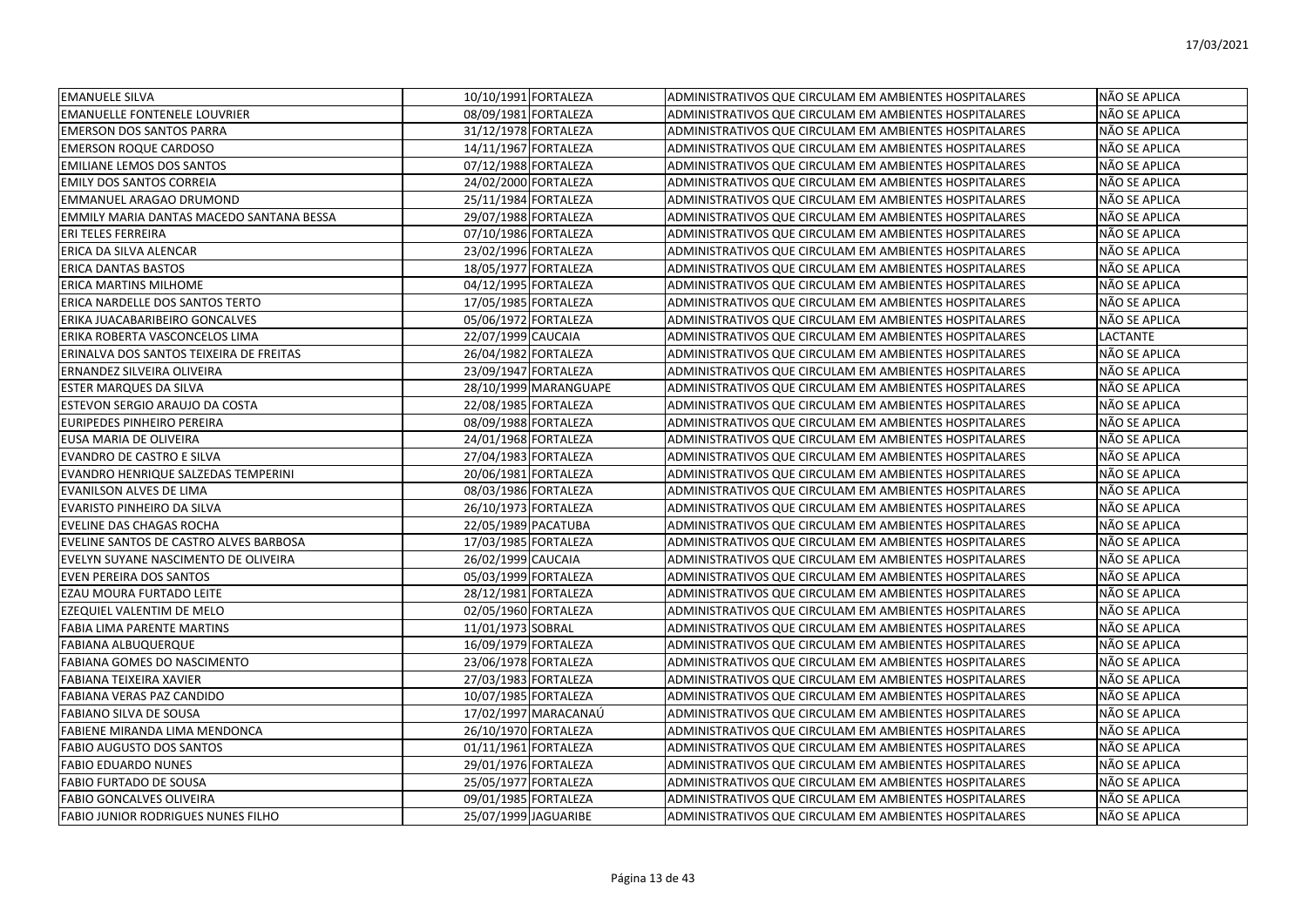| <b>FABIO MEIRELES BENEVIDES</b>                | 08/07/1983 FORTALEZA |                      | ADMINISTRATIVOS QUE CIRCULAM EM AMBIENTES HOSPITALARES | NÃO SE APLICA   |
|------------------------------------------------|----------------------|----------------------|--------------------------------------------------------|-----------------|
| <b>FABIO SAMPAIO BEZERRA</b>                   | 28/02/1989 FORTALEZA |                      | ADMINISTRATIVOS QUE CIRCULAM EM AMBIENTES HOSPITALARES | NÃO SE APLICA   |
| <b>FABIO SANTOS DA PENHA</b>                   | 28/10/1980 FORTALEZA |                      | ADMINISTRATIVOS QUE CIRCULAM EM AMBIENTES HOSPITALARES | NÃO SE APLICA   |
| <b>FABIO WELLINGTON VENTURA MARANHAO FILHO</b> | 02/12/1983 FORTALEZA |                      | ADMINISTRATIVOS QUE CIRCULAM EM AMBIENTES HOSPITALARES | NÃO SE APLICA   |
| <b>FABIOLA MATEUS MACIEL</b>                   |                      | 01/07/1993 MARACANAÚ | ADMINISTRATIVOS QUE CIRCULAM EM AMBIENTES HOSPITALARES | <b>GESTANTE</b> |
| <b>FABRICIO ALBERTO PEREZ ARCAYA</b>           | 19/06/1989 FORTALEZA |                      | ADMINISTRATIVOS QUE CIRCULAM EM AMBIENTES HOSPITALARES | NÃO SE APLICA   |
| FABRICIO DE OLIVEIRA MARANHAO                  | 20/11/1986 FORTALEZA |                      | ADMINISTRATIVOS QUE CIRCULAM EM AMBIENTES HOSPITALARES | NÃO SE APLICA   |
| FABRICIO RIBEIRO DE ARAUJO VIEIRA              | 30/10/1994 CAUCAIA   |                      | ADMINISTRATIVOS QUE CIRCULAM EM AMBIENTES HOSPITALARES | NÃO SE APLICA   |
| <b>FABYANNA MONTEIRO BOAVENTURA</b>            | 18/02/1988 FORTALEZA |                      | ADMINISTRATIVOS QUE CIRCULAM EM AMBIENTES HOSPITALARES | NÃO SE APLICA   |
| <b>FAGNER UBIRAJARA SOUZA</b>                  | 05/05/1981 FORTALEZA |                      | ADMINISTRATIVOS QUE CIRCULAM EM AMBIENTES HOSPITALARES | NÃO SE APLICA   |
| FATIMA LIDIANE CASTRO BARBOSA                  | 13/04/1978 FORTALEZA |                      | ADMINISTRATIVOS QUE CIRCULAM EM AMBIENTES HOSPITALARES | NÃO SE APLICA   |
| <b>FAUSTINA MATOS DE SOUSA FREITAS</b>         | 16/02/1957 FORTALEZA |                      | ADMINISTRATIVOS QUE CIRCULAM EM AMBIENTES HOSPITALARES | NÃO SE APLICA   |
| <b>FELIPE BARBOSA SILVA</b>                    | 04/04/1991 FORTALEZA |                      | ADMINISTRATIVOS QUE CIRCULAM EM AMBIENTES HOSPITALARES | NÃO SE APLICA   |
| <b>FELIPE GARCIA DA SILVA</b>                  | 18/11/1994 FORTALEZA |                      | ADMINISTRATIVOS QUE CIRCULAM EM AMBIENTES HOSPITALARES | NÃO SE APLICA   |
| <b>FELIPE MENDES ALMEIDA</b>                   | 30/04/1989 FORTALEZA |                      | ADMINISTRATIVOS QUE CIRCULAM EM AMBIENTES HOSPITALARES | NÃO SE APLICA   |
| FELIPE PEREIRA DE AMORIM                       | 20/01/2000 CAUCAIA   |                      | ADMINISTRATIVOS QUE CIRCULAM EM AMBIENTES HOSPITALARES | NÃO SE APLICA   |
| <b>FELIPE ROCHA SALDANHA</b>                   | 27/08/1997 FORTALEZA |                      | ADMINISTRATIVOS QUE CIRCULAM EM AMBIENTES HOSPITALARES | NÃO SE APLICA   |
| <b>FELIPE RODRIGUES DA SILVA</b>               | 06/10/1997 CAUCAIA   |                      | ADMINISTRATIVOS QUE CIRCULAM EM AMBIENTES HOSPITALARES | NÃO SE APLICA   |
| <b>FELIPE SANTIAGO DUARTE</b>                  | 17/07/1989 FORTALEZA |                      | ADMINISTRATIVOS QUE CIRCULAM EM AMBIENTES HOSPITALARES | NÃO SE APLICA   |
| <b>FELIPE SILVA PEREIRA</b>                    | 20/03/1991 FORTALEZA |                      | ADMINISTRATIVOS QUE CIRCULAM EM AMBIENTES HOSPITALARES | NÃO SE APLICA   |
| FERNANDA ANDRADE DE SOUSA NUNES                | 04/10/1980 FORTALEZA |                      | ADMINISTRATIVOS QUE CIRCULAM EM AMBIENTES HOSPITALARES | NÃO SE APLICA   |
| FERNANDA BEZERRA FERNANDES                     | 26/05/1970 FORTALEZA |                      | ADMINISTRATIVOS QUE CIRCULAM EM AMBIENTES HOSPITALARES | NÃO SE APLICA   |
| FERNANDA FARIAS DOS SANTOS                     | 19/02/1988 FORTALEZA |                      | ADMINISTRATIVOS QUE CIRCULAM EM AMBIENTES HOSPITALARES | NÃO SE APLICA   |
| FERNANDA FERREIRA FREIRE                       | 22/08/1983 FORTALEZA |                      | ADMINISTRATIVOS QUE CIRCULAM EM AMBIENTES HOSPITALARES | LACTANTE        |
| FERNANDA MACIEL MELO                           | 14/09/1988 FORTALEZA |                      | ADMINISTRATIVOS QUE CIRCULAM EM AMBIENTES HOSPITALARES | NÃO SE APLICA   |
| FERNANDA PEREIRA DA SILVA                      | 27/12/1991 CRATO     |                      | ADMINISTRATIVOS QUE CIRCULAM EM AMBIENTES HOSPITALARES | NÃO SE APLICA   |
| FERNANDA QUEIROZ ROCHA                         | 11/11/1989 CAUCAIA   |                      | ADMINISTRATIVOS QUE CIRCULAM EM AMBIENTES HOSPITALARES | NÃO SE APLICA   |
| FERNANDA UCHOA DO AMARAL                       | 14/11/1963 FORTALEZA |                      | ADMINISTRATIVOS QUE CIRCULAM EM AMBIENTES HOSPITALARES | NÃO SE APLICA   |
| FERNANDO ANTONIO PESSOA QUIXADA CAVALCANTE     | 28/02/1966 FORTALEZA |                      | ADMINISTRATIVOS QUE CIRCULAM EM AMBIENTES HOSPITALARES | NÃO SE APLICA   |
| FERNANDO ROBSON TIMBO SILVEIRA                 | 08/11/1971 FORTALEZA |                      | ADMINISTRATIVOS QUE CIRCULAM EM AMBIENTES HOSPITALARES | NÃO SE APLICA   |
| FILIPE FRANCA DE LIMA                          | 23/02/1987 FORTALEZA |                      | ADMINISTRATIVOS QUE CIRCULAM EM AMBIENTES HOSPITALARES | NÃO SE APLICA   |
| <b>FILIPE SANTOS DA SILVA</b>                  | 30/08/1999 FORTALEZA |                      | ADMINISTRATIVOS QUE CIRCULAM EM AMBIENTES HOSPITALARES | NÃO SE APLICA   |
| FLAMARION NUNES PEREIRA JUNIOR                 | 09/08/2000 FORTALEZA |                      | ADMINISTRATIVOS QUE CIRCULAM EM AMBIENTES HOSPITALARES | NÃO SE APLICA   |
| FLAVIA MONTEIRO LANDIM                         | 03/04/1981 FORTALEZA |                      | ADMINISTRATIVOS QUE CIRCULAM EM AMBIENTES HOSPITALARES | NÃO SE APLICA   |
| FLAVIA NATACIA MAIA DE LIMA                    |                      | 01/01/1990 MARACANAÚ | ADMINISTRATIVOS QUE CIRCULAM EM AMBIENTES HOSPITALARES | NÃO SE APLICA   |
| FLAVIANA MELO DA SILVA FERREIRA                | 05/08/1979 FORTALEZA |                      | ADMINISTRATIVOS QUE CIRCULAM EM AMBIENTES HOSPITALARES | NÃO SE APLICA   |
| FLAVIANODA SILVA CARVALHO                      | 30/12/1987 FORTALEZA |                      | ADMINISTRATIVOS QUE CIRCULAM EM AMBIENTES HOSPITALARES | NÃO SE APLICA   |
| FLAVIELLEM DA SILVA VIEIRA QUEIROZ             | 01/01/1992 FORTALEZA |                      | ADMINISTRATIVOS QUE CIRCULAM EM AMBIENTES HOSPITALARES | NÃO SE APLICA   |
| <b>FLAVIO DUARTE BARBOSA FREIRE</b>            | 05/05/1982 FORTALEZA |                      | ADMINISTRATIVOS QUE CIRCULAM EM AMBIENTES HOSPITALARES | NÃO SE APLICA   |
| FLAVIO GUARNIERI PINTO FREIRE                  | 27/05/1997 FORTALEZA |                      | ADMINISTRATIVOS QUE CIRCULAM EM AMBIENTES HOSPITALARES | NÃO SE APLICA   |
| <b>FLAVIO MARTINS COLARES</b>                  | 13/05/1960 FORTALEZA |                      | ADMINISTRATIVOS QUE CIRCULAM EM AMBIENTES HOSPITALARES | NÃO SE APLICA   |
| FLAVIO ROBSON TIMBO SILVEIRA                   | 08/11/1971 FORTALEZA |                      | ADMINISTRATIVOS QUE CIRCULAM EM AMBIENTES HOSPITALARES | NÃO SE APLICA   |
| <b>FLEURISMAR BRAGA RODRIGUES</b>              | 13/08/1966 SOBRAL    |                      | ADMINISTRATIVOS QUE CIRCULAM EM AMBIENTES HOSPITALARES | NÃO SE APLICA   |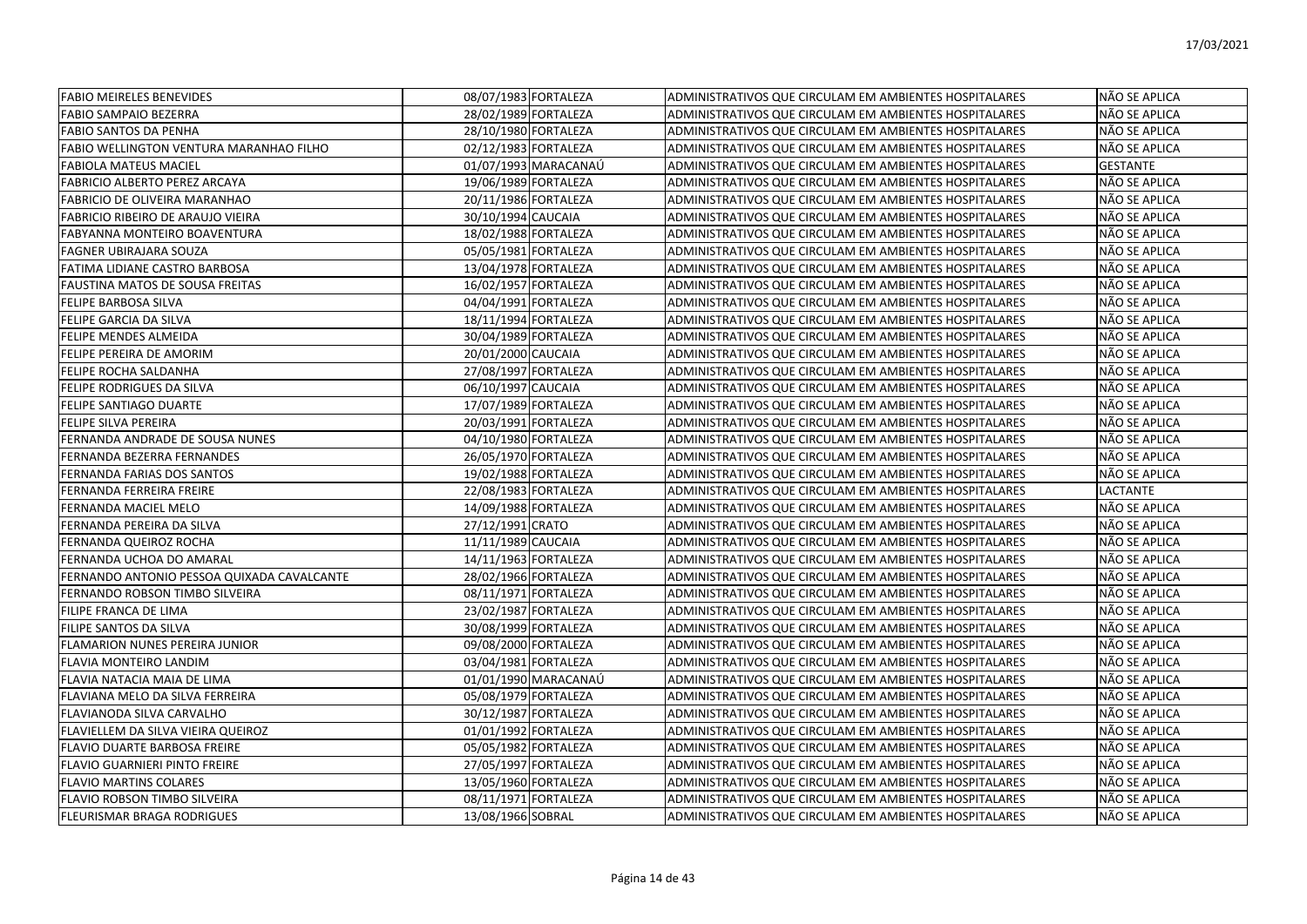| FRANCESCA FERRARI FAYAD                       | 10/11/1997 FORTALEZA | ADMINISTRATIVOS QUE CIRCULAM EM AMBIENTES HOSPITALARES | NÃO SE APLICA |
|-----------------------------------------------|----------------------|--------------------------------------------------------|---------------|
| FRANCIANE MONCAO ALVES                        | 30/05/1990 SOBRAL    | ADMINISTRATIVOS QUE CIRCULAM EM AMBIENTES HOSPITALARES | NÃO SE APLICA |
| FRANCILANDIA COELHO CANDIDO MORAES            | 20/12/1979 FORTALEZA | ADMINISTRATIVOS QUE CIRCULAM EM AMBIENTES HOSPITALARES | NÃO SE APLICA |
| FRANCILEUDA DA SILVA                          | 24/06/1976 FORTALEZA | ADMINISTRATIVOS QUE CIRCULAM EM AMBIENTES HOSPITALARES | NÃO SE APLICA |
| FRANCILIO RIBEIRO DE ALMEIDA JUNIOR           | 27/09/1969 FORTALEZA | ADMINISTRATIVOS QUE CIRCULAM EM AMBIENTES HOSPITALARES | NÃO SE APLICA |
| FRANCISCA ALINE DA SILVA SOUSA                | 19/05/1990 CAUCAIA   | ADMINISTRATIVOS QUE CIRCULAM EM AMBIENTES HOSPITALARES | NÃO SE APLICA |
| FRANCISCA ALINE DE SOUZA VERAS                | 14/07/1989 FORTALEZA | ADMINISTRATIVOS QUE CIRCULAM EM AMBIENTES HOSPITALARES | NÃO SE APLICA |
| <b>FRANCISCA ALVES</b>                        | 31/01/1951 FORTALEZA | ADMINISTRATIVOS QUE CIRCULAM EM AMBIENTES HOSPITALARES | NÃO SE APLICA |
| FRANCISCA ANDREIA DE SOUZA BRAGA              | 27/05/1982 FORTALEZA | ADMINISTRATIVOS QUE CIRCULAM EM AMBIENTES HOSPITALARES | NÃO SE APLICA |
| FRANCISCA AUMERINDA SOUSA DE OLIVEIRA         | 21/12/1986 FORTALEZA | ADMINISTRATIVOS QUE CIRCULAM EM AMBIENTES HOSPITALARES | NÃO SE APLICA |
| FRANCISCA BENTO DA SILVA                      | 06/04/1964 FORTALEZA | ADMINISTRATIVOS QUE CIRCULAM EM AMBIENTES HOSPITALARES | NÃO SE APLICA |
| FRANCISCA CAMILA NUNES DE OLIVEIRA CAVALCANTE | 16/03/1993 FORTALEZA | ADMINISTRATIVOS QUE CIRCULAM EM AMBIENTES HOSPITALARES | NÃO SE APLICA |
| FRANCISCA CARMEN BEZERRA SOUSA                | 09/08/1972 FORTALEZA | ADMINISTRATIVOS QUE CIRCULAM EM AMBIENTES HOSPITALARES | NÃO SE APLICA |
| FRANCISCA DA SILVA GOMES                      | 02/07/1951 FORTALEZA | ADMINISTRATIVOS QUE CIRCULAM EM AMBIENTES HOSPITALARES | NÃO SE APLICA |
| FRANCISCA DANTAS DA SILVA COSTA               | 01/08/1975 FORTALEZA | ADMINISTRATIVOS QUE CIRCULAM EM AMBIENTES HOSPITALARES | NÃO SE APLICA |
| FRANCISCA DAYANA CARLOS MELO                  | 04/11/1981 IPU       | ADMINISTRATIVOS QUE CIRCULAM EM AMBIENTES HOSPITALARES | NÃO SE APLICA |
| FRANCISCA ERILENE FERREIRA DA SILVA           | 15/06/1987 FORTALEZA | ADMINISTRATIVOS QUE CIRCULAM EM AMBIENTES HOSPITALARES | NÃO SE APLICA |
| FRANCISCA ERIVANIA LIMA CAVALCANTE            | 09/12/1996 CAUCAIA   | ADMINISTRATIVOS QUE CIRCULAM EM AMBIENTES HOSPITALARES | NÃO SE APLICA |
| FRANCISCA ESTESMAR DE AZEVEDO DA FONSECA      | 26/05/1981 SOBRAL    | ADMINISTRATIVOS QUE CIRCULAM EM AMBIENTES HOSPITALARES | NÃO SE APLICA |
| FRANCISCA EVANIA FARIAS DE OLIVEIRA           | 03/03/1994 FORTALEZA | ADMINISTRATIVOS QUE CIRCULAM EM AMBIENTES HOSPITALARES | NÃO SE APLICA |
| FRANCISCA FRANCIMEIRE LIMA RIBEIRO            | 31/03/1979 FORTALEZA | ADMINISTRATIVOS QUE CIRCULAM EM AMBIENTES HOSPITALARES | NÃO SE APLICA |
| FRANCISCA FRANCINETE MAIA                     | 24/08/1950 FORTALEZA | ADMINISTRATIVOS QUE CIRCULAM EM AMBIENTES HOSPITALARES | NÃO SE APLICA |
| FRANCISCA GECILMA BEZERRA FERNANDES           | 06/11/1979 FORTALEZA | ADMINISTRATIVOS QUE CIRCULAM EM AMBIENTES HOSPITALARES | NÃO SE APLICA |
| FRANCISCA GORETH CAVALCANTE DE MENEZES        | 10/04/1961 FORTALEZA | ADMINISTRATIVOS QUE CIRCULAM EM AMBIENTES HOSPITALARES | NÃO SE APLICA |
| FRANCISCA INGRID NUNES DE SOUZA               | 28/06/1997 FORTALEZA | ADMINISTRATIVOS QUE CIRCULAM EM AMBIENTES HOSPITALARES | NÃO SE APLICA |
| FRANCISCA JANIELLE DE OLIVEIRA FREIRE         | 21/09/1997 FORTALEZA | ADMINISTRATIVOS QUE CIRCULAM EM AMBIENTES HOSPITALARES | LACTANTE      |
| FRANCISCA JULIANA CORREIA BARROSO             | 06/08/1988 FORTALEZA | ADMINISTRATIVOS QUE CIRCULAM EM AMBIENTES HOSPITALARES | NÃO SE APLICA |
| FRANCISCA JULIANA DA SILVA MOURA              | 05/04/1996 FORTALEZA | ADMINISTRATIVOS QUE CIRCULAM EM AMBIENTES HOSPITALARES | NÃO SE APLICA |
| FRANCISCA JULIANA VIEIRA MARTINS              | 03/01/1993 AQUIRAZ   | ADMINISTRATIVOS QUE CIRCULAM EM AMBIENTES HOSPITALARES | NÃO SE APLICA |
| FRANCISCA LEIDIANA SARAIVA DA SILVA           | 27/05/1985 FORTALEZA | ADMINISTRATIVOS QUE CIRCULAM EM AMBIENTES HOSPITALARES | NÃO SE APLICA |
| FRANCISCA LIONETE MORAES                      | 11/09/1982 SOBRAL    | ADMINISTRATIVOS QUE CIRCULAM EM AMBIENTES HOSPITALARES | NÃO SE APLICA |
| FRANCISCA LORENA NUNES DE ARAUJO              | 26/06/1997 FORTALEZA | ADMINISTRATIVOS QUE CIRCULAM EM AMBIENTES HOSPITALARES | NÃO SE APLICA |
| FRANCISCA LUANA LIMA CRUZ                     | 03/04/1992 FORTALEZA | ADMINISTRATIVOS QUE CIRCULAM EM AMBIENTES HOSPITALARES | NÃO SE APLICA |
| FRANCISCA MANUELA DE ARRUDA                   | 10/01/1993 SOBRAL    | ADMINISTRATIVOS QUE CIRCULAM EM AMBIENTES HOSPITALARES | NÃO SE APLICA |
| FRANCISCA MARIA ALVES COELHO                  | 19/07/2002 FORTALEZA | ADMINISTRATIVOS QUE CIRCULAM EM AMBIENTES HOSPITALARES | NÃO SE APLICA |
| FRANCISCA MARIA PAZ DE FREITAS                | 31/01/1969 FORTALEZA | ADMINISTRATIVOS QUE CIRCULAM EM AMBIENTES HOSPITALARES | NÃO SE APLICA |
| FRANCISCA MARKELLY CARACAS DE SOUZA           | 27/10/1978 FORTALEZA | ADMINISTRATIVOS QUE CIRCULAM EM AMBIENTES HOSPITALARES | NÃO SE APLICA |
| FRANCISCA MARY ANNE JOVINO DA SILVA           | 22/10/1972 FORTALEZA | ADMINISTRATIVOS QUE CIRCULAM EM AMBIENTES HOSPITALARES | NÃO SE APLICA |
| FRANCISCA PELIANE LIMA CARNEIRO               | 01/05/1981 FORTALEZA | ADMINISTRATIVOS QUE CIRCULAM EM AMBIENTES HOSPITALARES | NÃO SE APLICA |
| FRANCISCA RAFAELA GERMANO DE SOUSA            | 23/04/1995 FORTALEZA | ADMINISTRATIVOS QUE CIRCULAM EM AMBIENTES HOSPITALARES | NÃO SE APLICA |
| FRANCISCA ROCHELANE B Z MENDES                | 17/08/1982 SOBRAL    | ADMINISTRATIVOS QUE CIRCULAM EM AMBIENTES HOSPITALARES | NÃO SE APLICA |
| FRANCISCA ROGERIA ANDRADE CAVALCANTE          | 03/04/1968 FORTALEZA | ADMINISTRATIVOS QUE CIRCULAM EM AMBIENTES HOSPITALARES | NÃO SE APLICA |
| FRANCISCA SANGELA SANTOS SOUSA                | 16/07/1980 FORTALEZA | ADMINISTRATIVOS QUE CIRCULAM EM AMBIENTES HOSPITALARES | NÃO SE APLICA |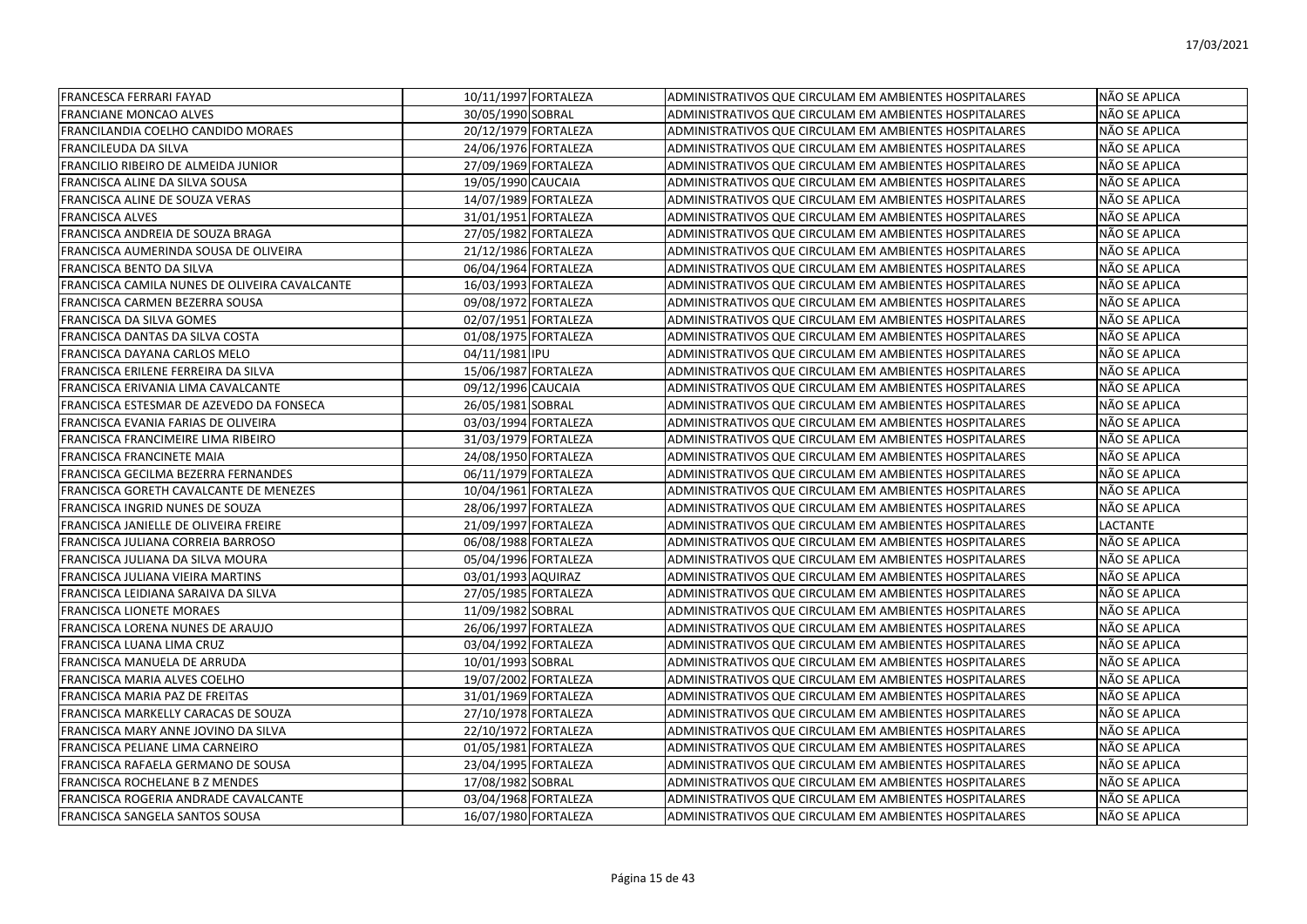| FRANCISCA VALERIA DE SOUSA ALVES         | 27/02/1972 FORTALEZA         | ADMINISTRATIVOS QUE CIRCULAM EM AMBIENTES HOSPITALARES | NÃO SE APLICA |
|------------------------------------------|------------------------------|--------------------------------------------------------|---------------|
| FRANCISCA VIRGINIA DOS SANTOS GADELHA    | 22/03/1982 FORTALEZA         | ADMINISTRATIVOS QUE CIRCULAM EM AMBIENTES HOSPITALARES | NÃO SE APLICA |
| FRANCISCO ALEX DE SOUSA LIMA             | 08/02/1987 SOBRAL            | ADMINISTRATIVOS QUE CIRCULAM EM AMBIENTES HOSPITALARES | NÃO SE APLICA |
| FRANCISCO ALEXSANDRO COSTA DE ARAUJO     | 24/10/1988 CAUCAIA           | ADMINISTRATIVOS QUE CIRCULAM EM AMBIENTES HOSPITALARES | NÃO SE APLICA |
| FRANCISCO ALMIR VIANA SOARES             | 31/07/1987 FORTALEZA         | ADMINISTRATIVOS QUE CIRCULAM EM AMBIENTES HOSPITALARES | NÃO SE APLICA |
| FRANCISCO ANACLETO BARRETO               | 30/03/1957 FORTALEZA         | ADMINISTRATIVOS QUE CIRCULAM EM AMBIENTES HOSPITALARES | NÃO SE APLICA |
| FRANCISCO ANDERSON DA SILVA NORONHA      | 31/08/1986 FORTALEZA         | ADMINISTRATIVOS QUE CIRCULAM EM AMBIENTES HOSPITALARES | NÃO SE APLICA |
| FRANCISCO ANDERSON SOUZA NUNES           | 30/08/1987 FORTALEZA         | ADMINISTRATIVOS QUE CIRCULAM EM AMBIENTES HOSPITALARES | NÃO SE APLICA |
| FRANCISCO ANISIO CARNAUBA DA COSTA FILHO | 02/01/1990 FORTALEZA         | ADMINISTRATIVOS QUE CIRCULAM EM AMBIENTES HOSPITALARES | NÃO SE APLICA |
| FRANCISCO CARLOS DA COSTA LOPES          | 23/04/1982 FORTALEZA         | ADMINISTRATIVOS QUE CIRCULAM EM AMBIENTES HOSPITALARES | NÃO SE APLICA |
| FRANCISCO CHAGAS DA FROTA NETO           | 16/06/1981 FORTALEZA         | ADMINISTRATIVOS QUE CIRCULAM EM AMBIENTES HOSPITALARES | NÃO SE APLICA |
| <b>FRANCISCO CRISTINO MOREIRA NETO</b>   | 16/09/1999 COREAÚ            | ADMINISTRATIVOS QUE CIRCULAM EM AMBIENTES HOSPITALARES | NÃO SE APLICA |
| FRANCISCO DARIO FERREIRA DA SILVA        | 25/04/1994 MARACANAÚ         | ADMINISTRATIVOS QUE CIRCULAM EM AMBIENTES HOSPITALARES | NÃO SE APLICA |
| FRANCISCO DARLAN DO NASCIMENTO HOLANDA   | 12/08/1999 FORTALEZA         | ADMINISTRATIVOS QUE CIRCULAM EM AMBIENTES HOSPITALARES | NÃO SE APLICA |
| FRANCISCO DAS CHAGAS BARBOSA             | 17/11/1957 FORTALEZA         | ADMINISTRATIVOS QUE CIRCULAM EM AMBIENTES HOSPITALARES | NÃO SE APLICA |
| FRANCISCO DAS CHAGAS DOS SANTOS SOUSA    | 03/12/1961 FORTALEZA         | ADMINISTRATIVOS QUE CIRCULAM EM AMBIENTES HOSPITALARES | NÃO SE APLICA |
| FRANCISCO DAS CHAGAS PITOMBEIRA          | 26/08/1976 FORTALEZA         | ADMINISTRATIVOS QUE CIRCULAM EM AMBIENTES HOSPITALARES | NÃO SE APLICA |
| FRANCISCO DE ASSIS MOURA BATISTA         | 16/07/1996 JUAZEIRO DO NORTE | ADMINISTRATIVOS QUE CIRCULAM EM AMBIENTES HOSPITALARES | NÃO SE APLICA |
| FRANCISCO DE PAULO MUNIZ PASSOS JUNIOR   | 27/01/1989 FORTALEZA         | ADMINISTRATIVOS QUE CIRCULAM EM AMBIENTES HOSPITALARES | NÃO SE APLICA |
| FRANCISCO DO JOSE GOMES FERREIRA         | 01/06/1991 MARACANAÚ         | ADMINISTRATIVOS QUE CIRCULAM EM AMBIENTES HOSPITALARES | NÃO SE APLICA |
| FRANCISCO DOUGLAS COSTA FROTA            | 29/09/1987 SOBRAL            | ADMINISTRATIVOS QUE CIRCULAM EM AMBIENTES HOSPITALARES | NÃO SE APLICA |
| FRANCISCO EDVALDO BARBOSA                | 07/01/1971 FORTALEZA         | ADMINISTRATIVOS QUE CIRCULAM EM AMBIENTES HOSPITALARES | NÃO SE APLICA |
| FRANCISCO EDWILSON VALENTIM              | 15/08/1971 MARACANAÚ         | ADMINISTRATIVOS QUE CIRCULAM EM AMBIENTES HOSPITALARES | NÃO SE APLICA |
| FRANCISCO ELIVELTON PAZ DA SILVA         | 05/12/1993 FORTALEZA         | ADMINISTRATIVOS QUE CIRCULAM EM AMBIENTES HOSPITALARES | NÃO SE APLICA |
| FRANCISCO EMMANUEL BEZERRA SOARES        | 25/05/1981 FORTALEZA         | ADMINISTRATIVOS QUE CIRCULAM EM AMBIENTES HOSPITALARES | NÃO SE APLICA |
| FRANCISCO ERICLES VIEIRA DA SILVA        | 13/04/1996 CAUCAIA           | ADMINISTRATIVOS QUE CIRCULAM EM AMBIENTES HOSPITALARES | NÃO SE APLICA |
| FRANCISCO ERIVANDO COSTA DE OLIVEIRA     | 29/06/1998 FORTALEZA         | ADMINISTRATIVOS QUE CIRCULAM EM AMBIENTES HOSPITALARES | NÃO SE APLICA |
| FRANCISCO ESPEDITO VASCONCELOS JUNIOR    | 20/08/1985 FORTALEZA         | ADMINISTRATIVOS QUE CIRCULAM EM AMBIENTES HOSPITALARES | NÃO SE APLICA |
| FRANCISCO EVANDRO FERREIRA DE SOUZA      | 07/08/1976 FORTALEZA         | ADMINISTRATIVOS QUE CIRCULAM EM AMBIENTES HOSPITALARES | NÃO SE APLICA |
| FRANCISCO FELIPE DOS SANTOS GOMES        | 22/02/1987 FORTALEZA         | ADMINISTRATIVOS QUE CIRCULAM EM AMBIENTES HOSPITALARES | NÃO SE APLICA |
| FRANCISCO FERNANDO FEITOSA NETO          | 03/02/1993 FORTALEZA         | ADMINISTRATIVOS QUE CIRCULAM EM AMBIENTES HOSPITALARES | NÃO SE APLICA |
| FRANCISCO GABRIEL TEIXEIRA PEREIRA       | 16/03/1993 FORTALEZA         | ADMINISTRATIVOS QUE CIRCULAM EM AMBIENTES HOSPITALARES | NÃO SE APLICA |
| FRANCISCO GLEISON DO NASCIMENTO          | 13/11/1993 FORTALEZA         | ADMINISTRATIVOS QUE CIRCULAM EM AMBIENTES HOSPITALARES | NÃO SE APLICA |
| <b>FRANCISCO GOMES DA SILVA</b>          | 11/01/1967 FORTALEZA         | ADMINISTRATIVOS QUE CIRCULAM EM AMBIENTES HOSPITALARES | NÃO SE APLICA |
| FRANCISCO HERCULANO CAMPOS NETO          | 20/04/1983 FORTALEZA         | ADMINISTRATIVOS QUE CIRCULAM EM AMBIENTES HOSPITALARES | NÃO SE APLICA |
| FRANCISCO HEVERTON FERNANDES AZEVEDO     | 29/06/1986 FORTALEZA         | ADMINISTRATIVOS QUE CIRCULAM EM AMBIENTES HOSPITALARES | NÃO SE APLICA |
| FRANCISCO JEFFERSON PRIVINO DE OLIVEIRA  | 01/07/1990 FORTALEZA         | ADMINISTRATIVOS QUE CIRCULAM EM AMBIENTES HOSPITALARES | NÃO SE APLICA |
| FRANCISCO JOSE BATISTA DE SOUSA          | 05/11/1969 FORTALEZA         | ADMINISTRATIVOS QUE CIRCULAM EM AMBIENTES HOSPITALARES | NÃO SE APLICA |
| FRANCISCO JOSE CISNE VERAS               | 06/04/1970 SOBRAL            | ADMINISTRATIVOS QUE CIRCULAM EM AMBIENTES HOSPITALARES | NÃO SE APLICA |
| FRANCISCO JUCIAN GOMES MARTINS           | 06/02/1986 FORTALEZA         | ADMINISTRATIVOS QUE CIRCULAM EM AMBIENTES HOSPITALARES | NÃO SE APLICA |
| FRANCISCO LEONARDO DE OLIVEIRA RODRIGUES | 16/10/1991 FORTALEZA         | ADMINISTRATIVOS QUE CIRCULAM EM AMBIENTES HOSPITALARES | NÃO SE APLICA |
| FRANCISCO LINCON DE SOUSA BEZERRA        | 27/11/1969 FORTALEZA         | ADMINISTRATIVOS QUE CIRCULAM EM AMBIENTES HOSPITALARES | NÃO SE APLICA |
| <b>FRANCISCO LINDEMBERG DA SILVA</b>     | 25/08/1985 FORTALEZA         | ADMINISTRATIVOS QUE CIRCULAM EM AMBIENTES HOSPITALARES | NÃO SE APLICA |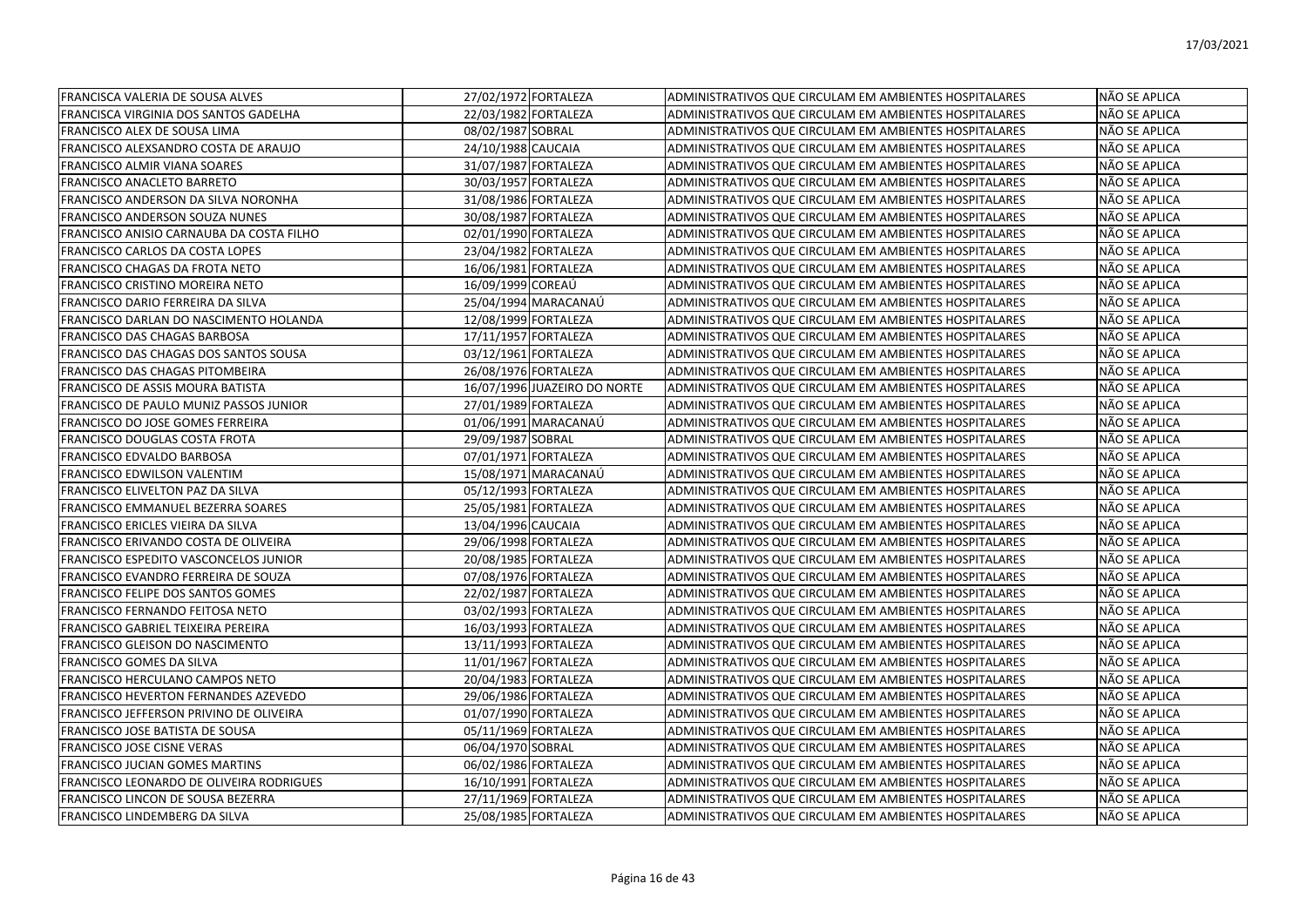| <b>FRANCISCO LUCAS BARROS</b>             | 23/10/1998 FORTALEZA | <b>ADMINISTRATIVOS QUE CIRCULAM EM AMBIENTES HOSPITALARES</b> | NÃO SE APLICA |
|-------------------------------------------|----------------------|---------------------------------------------------------------|---------------|
| FRANCISCO LUCAS DA SILVA PAULO            | 20/03/1988 FORTALEZA | ADMINISTRATIVOS QUE CIRCULAM EM AMBIENTES HOSPITALARES        | NÃO SE APLICA |
| FRANCISCO LUCAS MARTINS BEZERRA           | 09/09/1994 JAGUARIBE | ADMINISTRATIVOS QUE CIRCULAM EM AMBIENTES HOSPITALARES        | NÃO SE APLICA |
| FRANCISCO LUCIVALDO FERREIRA VIEIRA       | 11/02/1982 FORTALEZA | ADMINISTRATIVOS QUE CIRCULAM EM AMBIENTES HOSPITALARES        | NÃO SE APLICA |
| FRANCISCO MARCELO DE CARVALHO ALVES       | 08/05/1990 FORTALEZA | ADMINISTRATIVOS QUE CIRCULAM EM AMBIENTES HOSPITALARES        | NÃO SE APLICA |
| FRANCISCO MARCIO FERNANDES FERREIRA       | 21/08/1978 FORTALEZA | ADMINISTRATIVOS QUE CIRCULAM EM AMBIENTES HOSPITALARES        | NÃO SE APLICA |
| FRANCISCO MARIANO FEITOSA DOS SANTOS      | 18/02/1995 FORTALEZA | ADMINISTRATIVOS QUE CIRCULAM EM AMBIENTES HOSPITALARES        | NÃO SE APLICA |
| FRANCISCO MAURO FREITAS CAJADO            | 24/01/1964 FORTALEZA | ADMINISTRATIVOS QUE CIRCULAM EM AMBIENTES HOSPITALARES        | NÃO SE APLICA |
| FRANCISCO PAULO GONCALVES MARTINS NICOLA  | 05/07/1985 FORTALEZA | ADMINISTRATIVOS QUE CIRCULAM EM AMBIENTES HOSPITALARES        | NÃO SE APLICA |
| FRANCISCO PAULO SERGIO DO N TEIXEIRA      | 02/12/1988 MASSAPÊ   | ADMINISTRATIVOS QUE CIRCULAM EM AMBIENTES HOSPITALARES        | NÃO SE APLICA |
| FRANCISCO RAIMUNDO CABRAL DE LIMA JUNIOR  | 29/12/1979 FORTALEZA | ADMINISTRATIVOS QUE CIRCULAM EM AMBIENTES HOSPITALARES        | NÃO SE APLICA |
| FRANCISCO RAYLANDER ARAUJO ROCHA          | 25/01/2002 SOBRAL    | ADMINISTRATIVOS QUE CIRCULAM EM AMBIENTES HOSPITALARES        | NÃO SE APLICA |
| FRANCISCO RAYR MELO GUALBERTO             | 05/07/1988 SOBRAL    | ADMINISTRATIVOS QUE CIRCULAM EM AMBIENTES HOSPITALARES        | NÃO SE APLICA |
| FRANCISCO RENAN FELIX BATISTA             | 30/10/1994 FORTALEZA | ADMINISTRATIVOS QUE CIRCULAM EM AMBIENTES HOSPITALARES        | NÃO SE APLICA |
| FRANCISCO ROBRIO DOS SANTOS PEREIRA       | 05/06/1992 FORTALEZA | ADMINISTRATIVOS QUE CIRCULAM EM AMBIENTES HOSPITALARES        | NÃO SE APLICA |
| FRANCISCO SILOS FROTA CARNEIRO NETO       | 17/08/1996 FORTALEZA | ADMINISTRATIVOS QUE CIRCULAM EM AMBIENTES HOSPITALARES        | NÃO SE APLICA |
| FRANCISCO STENIO TERTO DE OLIVEIRA JUNIOR | 05/02/1994 ARACATI   | ADMINISTRATIVOS QUE CIRCULAM EM AMBIENTES HOSPITALARES        | NÃO SE APLICA |
| FRANCISCO VALDENOR DOS REIS DE CASTRO     | 22/09/1978 FORTALEZA | ADMINISTRATIVOS QUE CIRCULAM EM AMBIENTES HOSPITALARES        | NÃO SE APLICA |
| FRANCISCO VILAMAR DE CASTRO BASTOS        | 27/09/1976 FORTALEZA | ADMINISTRATIVOS QUE CIRCULAM EM AMBIENTES HOSPITALARES        | NÃO SE APLICA |
| FRANCISCO WALTER GALVAO BRAGA             | 29/10/1982 FORTALEZA | ADMINISTRATIVOS QUE CIRCULAM EM AMBIENTES HOSPITALARES        | NÃO SE APLICA |
| FREDERICO LUIS CARVALHO DE QUEIROZ        | 04/12/1988 FORTALEZA | ADMINISTRATIVOS QUE CIRCULAM EM AMBIENTES HOSPITALARES        | NÃO SE APLICA |
| <b>GABRIEL ANTONIO RODRIGUES GIRAO</b>    | 31/10/1993 FORTALEZA | ADMINISTRATIVOS QUE CIRCULAM EM AMBIENTES HOSPITALARES        | NÃO SE APLICA |
| <b>GABRIEL CANDIDO DE SOUSA</b>           | 16/08/2000 FORTALEZA | ADMINISTRATIVOS QUE CIRCULAM EM AMBIENTES HOSPITALARES        | NÃO SE APLICA |
| GABRIEL GOMES DA SILVEIRA SOUZA           | 09/08/1996 FORTALEZA | ADMINISTRATIVOS QUE CIRCULAM EM AMBIENTES HOSPITALARES        | NÃO SE APLICA |
| <b>GABRIEL HONORATO FALCAO</b>            | 18/07/1999 FORTALEZA | ADMINISTRATIVOS QUE CIRCULAM EM AMBIENTES HOSPITALARES        | NÃO SE APLICA |
| <b>GABRIEL MATHEUS DE SOUSA LIMA</b>      | 25/11/1997 FORTALEZA | <b>ADMINISTRATIVOS QUE CIRCULAM EM AMBIENTES HOSPITALARES</b> | NÃO SE APLICA |
| <b>GABRIEL SILVERIO MARIANO</b>           | 13/12/1984 FORTALEZA | ADMINISTRATIVOS QUE CIRCULAM EM AMBIENTES HOSPITALARES        | NÃO SE APLICA |
| <b>GABRIELA FELIX</b>                     | 13/03/1999 FORTALEZA | ADMINISTRATIVOS QUE CIRCULAM EM AMBIENTES HOSPITALARES        | NÃO SE APLICA |
| <b>GABRIELLA GOMES TAVARES</b>            | 01/05/1997 FORTALEZA | ADMINISTRATIVOS QUE CIRCULAM EM AMBIENTES HOSPITALARES        | NÃO SE APLICA |
| <b>GABRIELLE ANGELO DE MELO</b>           | 26/10/1998 FORTALEZA | ADMINISTRATIVOS QUE CIRCULAM EM AMBIENTES HOSPITALARES        | NÃO SE APLICA |
| <b>GABRIELLE LOHANNA DE PAIVA SANTOS</b>  | 03/10/1999 FORTALEZA | ADMINISTRATIVOS QUE CIRCULAM EM AMBIENTES HOSPITALARES        | NÃO SE APLICA |
| <b>GABRIELLY CARVALHO LINO</b>            | 22/02/1995 PACAJUS   | ADMINISTRATIVOS QUE CIRCULAM EM AMBIENTES HOSPITALARES        | NÃO SE APLICA |
| GARDENHA MARIA DE CASTRO SOUSA            | 13/01/1968 FORTALEZA | ADMINISTRATIVOS QUE CIRCULAM EM AMBIENTES HOSPITALARES        | NÃO SE APLICA |
| <b>GEISY LANNE MINOZ LUNA</b>             | 12/01/1981 FORTALEZA | ADMINISTRATIVOS QUE CIRCULAM EM AMBIENTES HOSPITALARES        | NÃO SE APLICA |
| <b>GELISE BARROS TEIXEIRA</b>             | 13/07/1981 FORTALEZA | ADMINISTRATIVOS QUE CIRCULAM EM AMBIENTES HOSPITALARES        | NÃO SE APLICA |
| <b>GEORGE DUARTE COSTA FILHO</b>          | 26/10/1991 FORTALEZA | ADMINISTRATIVOS QUE CIRCULAM EM AMBIENTES HOSPITALARES        | NÃO SE APLICA |
| <b>GEORGIA LUCAS OLIVEIRA</b>             | 12/12/1990 FORTALEZA | ADMINISTRATIVOS QUE CIRCULAM EM AMBIENTES HOSPITALARES        | NÃO SE APLICA |
| <b>GEORGIA MARIA S DE SOUZA</b>           | 16/07/1988 FORTALEZA | ADMINISTRATIVOS QUE CIRCULAM EM AMBIENTES HOSPITALARES        | NÃO SE APLICA |
| <b>GEOVANE DANTAS DE LIMA</b>             | 18/08/1999 FORTALEZA | ADMINISTRATIVOS QUE CIRCULAM EM AMBIENTES HOSPITALARES        | NÃO SE APLICA |
| <b>GEOVANE RODRIGUES VALDIVINO</b>        | 17/04/1990 FORTALEZA | ADMINISTRATIVOS QUE CIRCULAM EM AMBIENTES HOSPITALARES        | NÃO SE APLICA |
| <b>GERLANE DA SILVA ALVES</b>             | 18/02/1992 FORTALEZA | ADMINISTRATIVOS QUE CIRCULAM EM AMBIENTES HOSPITALARES        | NÃO SE APLICA |
| <b>GERLIANE NUNES DA SILVA</b>            | 02/01/1997 FORTALEZA | ADMINISTRATIVOS QUE CIRCULAM EM AMBIENTES HOSPITALARES        | NÃO SE APLICA |
| <b>GERMANA DE PAULA MEDEIROS</b>          | 01/07/1983 FORTALEZA | ADMINISTRATIVOS QUE CIRCULAM EM AMBIENTES HOSPITALARES        | NÃO SE APLICA |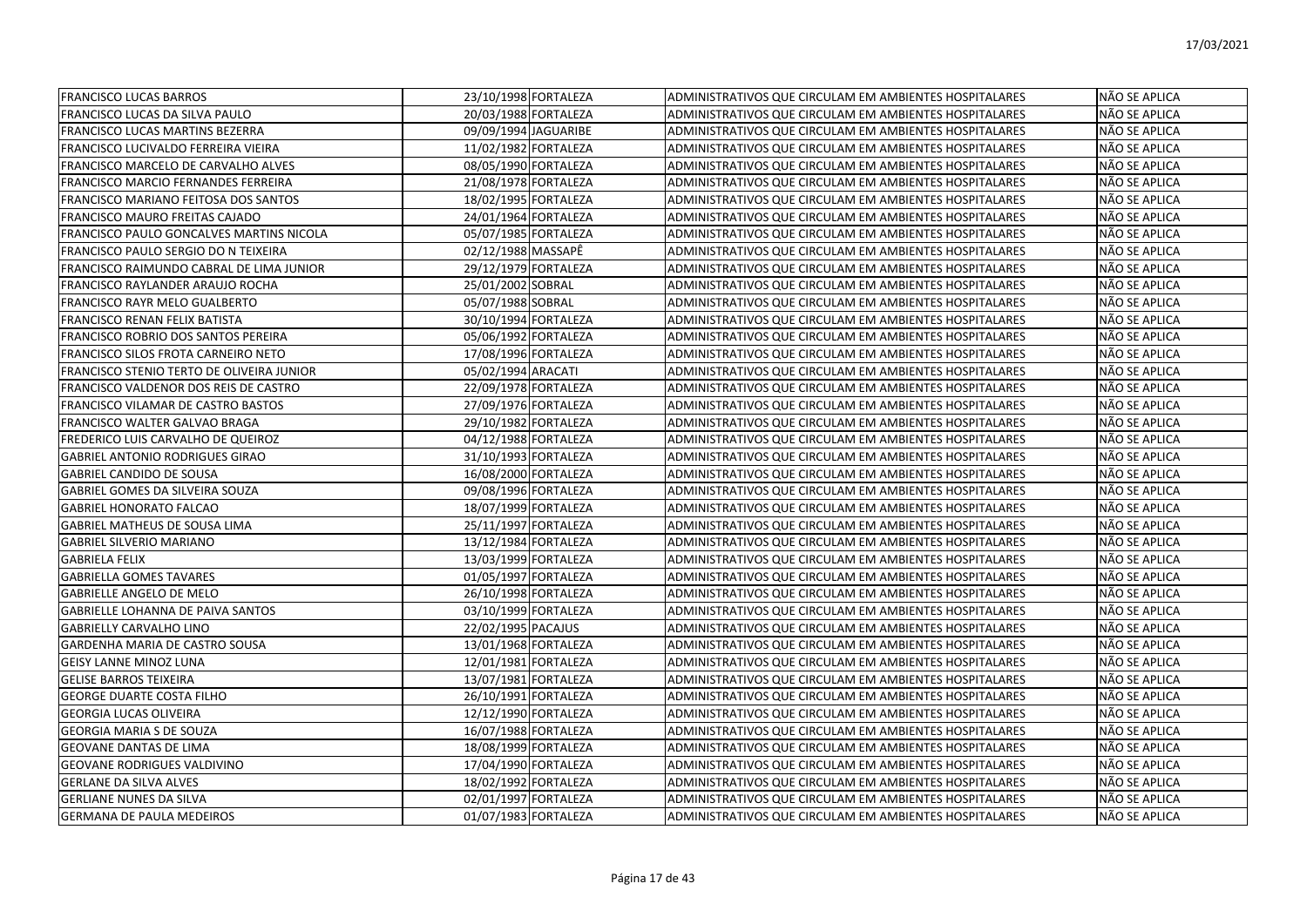| <b>GERMANA NATACHA DE ARAUJO ALVES</b>     | 02/02/1984 FORTALEZA              | ADMINISTRATIVOS QUE CIRCULAM EM AMBIENTES HOSPITALARES | NÃO SE APLICA   |
|--------------------------------------------|-----------------------------------|--------------------------------------------------------|-----------------|
| GILDEANIA FERREIRA MELO                    | 14/01/1975 FORTALEZA              | ADMINISTRATIVOS QUE CIRCULAM EM AMBIENTES HOSPITALARES | NÃO SE APLICA   |
| <b>GILSON DE AZEVEDO FRADE BERNARDES</b>   | 28/09/1986 FORTALEZA              | ADMINISTRATIVOS QUE CIRCULAM EM AMBIENTES HOSPITALARES | NÃO SE APLICA   |
| <b>GIORDANNI MAIA DE MOURA</b>             | 12/03/1984 FORTALEZA              | ADMINISTRATIVOS QUE CIRCULAM EM AMBIENTES HOSPITALARES | NÃO SE APLICA   |
| GIOVANA SILVA DE SANTANA FURTADO           | 17/01/1978 FORTALEZA              | ADMINISTRATIVOS QUE CIRCULAM EM AMBIENTES HOSPITALARES | NÃO SE APLICA   |
| <b>GIRVANHO FURTADO DE QUEIROZ</b>         | 12/12/1970 FORTALEZA              | ADMINISTRATIVOS QUE CIRCULAM EM AMBIENTES HOSPITALARES | NÃO SE APLICA   |
| <b>GISELE PINHEIRO LIMA</b>                | 30/06/1992 MARACANAÚ              | ADMINISTRATIVOS QUE CIRCULAM EM AMBIENTES HOSPITALARES | NÃO SE APLICA   |
| <b>GLAIANE MARIA SILVA DE OLIVEIRA</b>     | 13/06/2002 FORTALEZA              | ADMINISTRATIVOS QUE CIRCULAM EM AMBIENTES HOSPITALARES | NÃO SE APLICA   |
| <b>GLAUCIANA CARNEIRO MOUCHREK PORTELA</b> | 14/01/1986 FORTALEZA              | ADMINISTRATIVOS QUE CIRCULAM EM AMBIENTES HOSPITALARES | NÃO SE APLICA   |
| GLAUCO JOSE DE ARAUJO OLIVEIRA             | 21/04/1981 FORTALEZA              | ADMINISTRATIVOS QUE CIRCULAM EM AMBIENTES HOSPITALARES | NÃO SE APLICA   |
| <b>GLAUTHERNYSON ANDRADE DOS SANTOS</b>    | $\overline{01/12/1998}$ FORTALEZA | ADMINISTRATIVOS QUE CIRCULAM EM AMBIENTES HOSPITALARES | NÃO SE APLICA   |
| <b>GLAYDANIA MARIA MAGALHAES MOTA</b>      | 16/01/1992 FORTALEZA              | ADMINISTRATIVOS QUE CIRCULAM EM AMBIENTES HOSPITALARES | NÃO SE APLICA   |
| GLEICIANE DE OLIVEIRA CARNEIRO MELO        | 14/03/1986 SOBRAL                 | ADMINISTRATIVOS QUE CIRCULAM EM AMBIENTES HOSPITALARES | NÃO SE APLICA   |
| <b>GLEIDSON DA SILVA CAMPOS</b>            | 05/01/1970 FORTALEZA              | ADMINISTRATIVOS QUE CIRCULAM EM AMBIENTES HOSPITALARES | NÃO SE APLICA   |
| <b>GLEIDSON SOBREIRA LOBO</b>              | 12/04/1962 FORTALEZA              | ADMINISTRATIVOS QUE CIRCULAM EM AMBIENTES HOSPITALARES | NÃO SE APLICA   |
| <b>GRACIANE TRAJANO DE DEUS ALMADA</b>     | 24/06/1989 CASCAVEL               | ADMINISTRATIVOS QUE CIRCULAM EM AMBIENTES HOSPITALARES | LACTANTE        |
| <b>GRASIELLE PEREIRA DA ROCHA</b>          | 23/05/1994 FORTALEZA              | ADMINISTRATIVOS QUE CIRCULAM EM AMBIENTES HOSPITALARES | NÃO SE APLICA   |
| <b>GREYLSON NUNES AGUIAR</b>               | 26/09/1996 FORTALEZA              | ADMINISTRATIVOS QUE CIRCULAM EM AMBIENTES HOSPITALARES | NÃO SE APLICA   |
| <b>GUILHERME DE MIRANDA FREITAS</b>        | 20/09/2000 FORTALEZA              | ADMINISTRATIVOS QUE CIRCULAM EM AMBIENTES HOSPITALARES | NÃO SE APLICA   |
| <b>GUILHERME LUIZ NAHUZ</b>                | 21/02/1974 FORTALEZA              | ADMINISTRATIVOS QUE CIRCULAM EM AMBIENTES HOSPITALARES | NÃO SE APLICA   |
| <b>GUSTAVO CHAVES BARROS DE OLIVEIRA</b>   | 17/08/1972 FORTALEZA              | ADMINISTRATIVOS QUE CIRCULAM EM AMBIENTES HOSPITALARES | NÃO SE APLICA   |
| <b>GUSTAVO GABRIELE COSTA</b>              | 01/07/2001 FORTALEZA              | ADMINISTRATIVOS QUE CIRCULAM EM AMBIENTES HOSPITALARES | NÃO SE APLICA   |
| <b>GYSELLE MARQUES MACIEL</b>              | 15/03/1999 CAUCAIA                | ADMINISTRATIVOS QUE CIRCULAM EM AMBIENTES HOSPITALARES | NÃO SE APLICA   |
| HAIRMA DE OLIVEIRA RIBEIRO                 | 24/12/1975 FORTALEZA              | ADMINISTRATIVOS QUE CIRCULAM EM AMBIENTES HOSPITALARES | NÃO SE APLICA   |
| <b>HAMILTON COSTA NETO</b>                 | 11/05/1980 FORTALEZA              | ADMINISTRATIVOS QUE CIRCULAM EM AMBIENTES HOSPITALARES | NÃO SE APLICA   |
| HANNE KARYNE DA SILVA                      | 20/05/1985 FORTALEZA              | ADMINISTRATIVOS QUE CIRCULAM EM AMBIENTES HOSPITALARES | NÃO SE APLICA   |
| HAONI CAIENA MIRANDA GARCIA RIBEIRO BASTOS | 16/10/1987 CRATO                  | ADMINISTRATIVOS QUE CIRCULAM EM AMBIENTES HOSPITALARES | NÃO SE APLICA   |
| HAROLDO PATRICIO DA SILVA                  | 08/02/1966 FORTALEZA              | ADMINISTRATIVOS QUE CIRCULAM EM AMBIENTES HOSPITALARES | NÃO SE APLICA   |
| HARYANNA MARA CAULA CASTELO LOPES          | 30/08/1994 CAUCAIA                | ADMINISTRATIVOS QUE CIRCULAM EM AMBIENTES HOSPITALARES | NÃO SE APLICA   |
| HELANA LUCINDO LIMA                        | 09/07/1975 FORTALEZA              | ADMINISTRATIVOS QUE CIRCULAM EM AMBIENTES HOSPITALARES | NÃO SE APLICA   |
| HELANE DE CARVALHO RODRIGUES               | 20/07/1986 FORTALEZA              | ADMINISTRATIVOS QUE CIRCULAM EM AMBIENTES HOSPITALARES | LACTANTE        |
| <b>HELIO MARQUES</b>                       | 15/12/1963 FORTALEZA              | ADMINISTRATIVOS QUE CIRCULAM EM AMBIENTES HOSPITALARES | NÃO SE APLICA   |
| HELMANO SABOIA CANDEIRA                    | 22/09/1968 FORTALEZA              | ADMINISTRATIVOS QUE CIRCULAM EM AMBIENTES HOSPITALARES | NÃO SE APLICA   |
| <b>HELOISA ARRUDA CARMO</b>                | 30/01/1978 SOBRAL                 | ADMINISTRATIVOS QUE CIRCULAM EM AMBIENTES HOSPITALARES | NÃO SE APLICA   |
| HENIO DORGIVAL LIMA ALVES                  | 05/02/1992 JUAZEIRO DO NORTE      | ADMINISTRATIVOS QUE CIRCULAM EM AMBIENTES HOSPITALARES | NÃO SE APLICA   |
| HENRIQUE CAMINHA GURGEL                    | 29/05/1993 FORTALEZA              | ADMINISTRATIVOS QUE CIRCULAM EM AMBIENTES HOSPITALARES | NÃO SE APLICA   |
| HERYC BEZERRA MONTEIRO                     | 17/02/1991 FORTALEZA              | ADMINISTRATIVOS QUE CIRCULAM EM AMBIENTES HOSPITALARES | NÃO SE APLICA   |
| HINGRID GLAUCIA ANGELO BULCAO              | 29/08/1999 CAUCAIA                | ADMINISTRATIVOS QUE CIRCULAM EM AMBIENTES HOSPITALARES | NÃO SE APLICA   |
| HOMERO ARAUJO DE ANDRADE                   | 23/07/1958 FORTALEZA              | ADMINISTRATIVOS QUE CIRCULAM EM AMBIENTES HOSPITALARES | NÃO SE APLICA   |
| HORTENCIA GABRIELY FERREIRA DOS SANTOS     | 09/12/1997 FORTALEZA              | ADMINISTRATIVOS QUE CIRCULAM EM AMBIENTES HOSPITALARES | NÃO SE APLICA   |
| <b>HORTENCIA MAGALHAES FERREIRA</b>        | 05/09/1992 FORTALEZA              | ADMINISTRATIVOS QUE CIRCULAM EM AMBIENTES HOSPITALARES | NÃO SE APLICA   |
| <b>HOSANA DE MARIA SOARES MENDES</b>       | 15/09/1981 SOBRAL                 | ADMINISTRATIVOS QUE CIRCULAM EM AMBIENTES HOSPITALARES | <b>LACTANTE</b> |
| <b>HUMBERTO PINHEIRO MOTA</b>              | 20/04/1989 FORTALEZA              | ADMINISTRATIVOS QUE CIRCULAM EM AMBIENTES HOSPITALARES | INÃO SE APLICA  |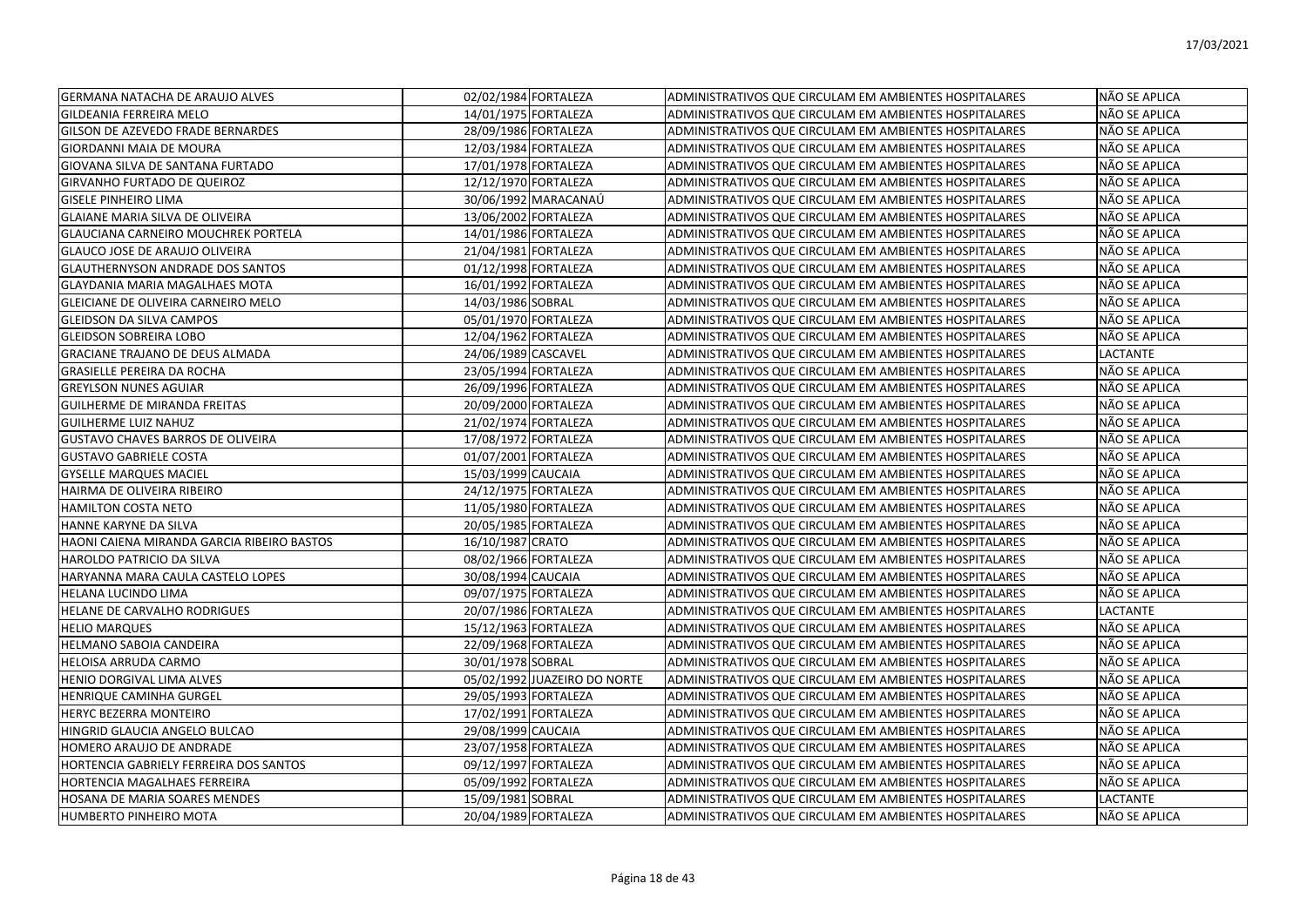| <b>HUMBERTO REGIS SAMPAIO</b>                  | 05/10/1980 EUSÉBIO   | ADMINISTRATIVOS QUE CIRCULAM EM AMBIENTES HOSPITALARES | NÃO SE APLICA   |
|------------------------------------------------|----------------------|--------------------------------------------------------|-----------------|
| HYAGO COSTA DA SILVA                           | 24/09/1999 FORTALEZA | ADMINISTRATIVOS QUE CIRCULAM EM AMBIENTES HOSPITALARES | NÃO SE APLICA   |
| IAGO MATOS CAVALCANTE FIGUEIREDO               | 06/06/1992 FORTALEZA | ADMINISTRATIVOS QUE CIRCULAM EM AMBIENTES HOSPITALARES | NÃO SE APLICA   |
| IAN BONFIM FROTA                               | 26/01/1997 FORTALEZA | ADMINISTRATIVOS QUE CIRCULAM EM AMBIENTES HOSPITALARES | NÃO SE APLICA   |
| IAN MATHEUS NUNES DA SILVA                     | 30/04/2002 FORTALEZA | ADMINISTRATIVOS QUE CIRCULAM EM AMBIENTES HOSPITALARES | NÃO SE APLICA   |
| <b>IANNY RODRIGUES FONTELES</b>                | 26/09/1989 FORTALEZA | ADMINISTRATIVOS QUE CIRCULAM EM AMBIENTES HOSPITALARES | NÃO SE APLICA   |
| IASMYNE THEREZA PEREIRA NUNES                  | 09/05/1988 CRATO     | ADMINISTRATIVOS QUE CIRCULAM EM AMBIENTES HOSPITALARES | NÃO SE APLICA   |
| ICARO AVILA DE MELO FARIAS                     | 20/01/1994 FORTALEZA | ADMINISTRATIVOS QUE CIRCULAM EM AMBIENTES HOSPITALARES | NÃO SE APLICA   |
| IGOR AUGUSTO DOS SANTOS SILVA                  | 04/04/1993 FORTALEZA | ADMINISTRATIVOS QUE CIRCULAM EM AMBIENTES HOSPITALARES | NÃO SE APLICA   |
| IGOR CALIOPE OLIVEIRA ARAUJO                   | 29/06/1998 FORTALEZA | ADMINISTRATIVOS QUE CIRCULAM EM AMBIENTES HOSPITALARES | NÃO SE APLICA   |
| IGOR SA DE OLIVEIRA                            | 18/08/1985 FORTALEZA | ADMINISTRATIVOS QUE CIRCULAM EM AMBIENTES HOSPITALARES | NÃO SE APLICA   |
| <b>ILANA RIBEIRO GOMES</b>                     | 20/05/1993 SOBRAL    | ADMINISTRATIVOS QUE CIRCULAM EM AMBIENTES HOSPITALARES | NÃO SE APLICA   |
| INDILLA KERLLY DE SIQUEIRA ARAUJO              | 08/02/1988 FORTALEZA | ADMINISTRATIVOS QUE CIRCULAM EM AMBIENTES HOSPITALARES | NÃO SE APLICA   |
| INES MARIA CUTRIM GOUVEIA                      | 20/07/1957 FORTALEZA | ADMINISTRATIVOS QUE CIRCULAM EM AMBIENTES HOSPITALARES | NÃO SE APLICA   |
| <b>INGRID LIMA FELIX</b>                       | 14/09/2000 FORTALEZA | ADMINISTRATIVOS QUE CIRCULAM EM AMBIENTES HOSPITALARES | NÃO SE APLICA   |
| INGRID SAMANTHA TAVARES DE FIGUEIREDO BRAZ     | 11/06/1982 FORTALEZA | ADMINISTRATIVOS QUE CIRCULAM EM AMBIENTES HOSPITALARES | NÃO SE APLICA   |
| ONE LEMOS DE AGUIAR NETA                       | 18/06/1991 FORTALEZA | ADMINISTRATIVOS QUE CIRCULAM EM AMBIENTES HOSPITALARES | <b>LACTANTE</b> |
| <b>IRACILDA VIANA MARQUES</b>                  | 09/12/1983 FORTALEZA | ADMINISTRATIVOS QUE CIRCULAM EM AMBIENTES HOSPITALARES | <b>LACTANTE</b> |
| IRAMARCOS DOS SANTOS AVILA MESQUITA            | 08/10/1989 FORTALEZA | ADMINISTRATIVOS QUE CIRCULAM EM AMBIENTES HOSPITALARES | NÃO SE APLICA   |
| IRANILDO DA SILVA FREITAS                      | 15/12/1974 FORTALEZA | ADMINISTRATIVOS QUE CIRCULAM EM AMBIENTES HOSPITALARES | NÃO SE APLICA   |
| IRENILDA FERREIRA BATISTA                      | 09/11/1969 FORTALEZA | ADMINISTRATIVOS QUE CIRCULAM EM AMBIENTES HOSPITALARES | NÃO SE APLICA   |
| IRES DAIANI OLIVEIRA DE SOUZA                  | 02/10/1990 MARACANAÚ | ADMINISTRATIVOS QUE CIRCULAM EM AMBIENTES HOSPITALARES | NÃO SE APLICA   |
| IRINEU DANTAS DE OLIVEIRA JUNIOR               | 10/09/1983 FORTALEZA | ADMINISTRATIVOS QUE CIRCULAM EM AMBIENTES HOSPITALARES | NÃO SE APLICA   |
| IRINEU MACHADO                                 | 15/12/1951 FORTALEZA | ADMINISTRATIVOS QUE CIRCULAM EM AMBIENTES HOSPITALARES | NÃO SE APLICA   |
| ISA MARA DE CARVALHO CAVALCANTE FALES          | 04/05/1985 FORTALEZA | ADMINISTRATIVOS QUE CIRCULAM EM AMBIENTES HOSPITALARES | NÃO SE APLICA   |
| <b>ISAAC GIRAO BARRETO CAVALCANTE</b>          | 20/11/1983 FORTALEZA | ADMINISTRATIVOS QUE CIRCULAM EM AMBIENTES HOSPITALARES | NÃO SE APLICA   |
| <b>ISAAC VERAS ALVES</b>                       | 28/09/1986 FORTALEZA | ADMINISTRATIVOS QUE CIRCULAM EM AMBIENTES HOSPITALARES | NÃO SE APLICA   |
| ISABEL CRISTINA DA SILVA LIMA                  | 08/07/1975 FORTALEZA | ADMINISTRATIVOS QUE CIRCULAM EM AMBIENTES HOSPITALARES | NÃO SE APLICA   |
| ISABEL CRISTINA FERREIRA SOUZA DE ARAUJO DIOGO | 06/01/1988 FORTALEZA | ADMINISTRATIVOS QUE CIRCULAM EM AMBIENTES HOSPITALARES | NÃO SE APLICA   |
| <b>ISABEL RODRIGUES TELES</b>                  | 02/12/1996 FORTALEZA | ADMINISTRATIVOS QUE CIRCULAM EM AMBIENTES HOSPITALARES | NÃO SE APLICA   |
| ISABELA DOS SANTOS BARBOSA                     | 26/05/1989 FORTALEZA | ADMINISTRATIVOS QUE CIRCULAM EM AMBIENTES HOSPITALARES | NÃO SE APLICA   |
| <b>ISABELLA COSTA MARTINS</b>                  | 28/02/1985 FORTALEZA | ADMINISTRATIVOS QUE CIRCULAM EM AMBIENTES HOSPITALARES | NÃO SE APLICA   |
| <b>ISABELLA FARIAS JORDAO</b>                  | 24/08/1998 FORTALEZA | ADMINISTRATIVOS QUE CIRCULAM EM AMBIENTES HOSPITALARES | NÃO SE APLICA   |
| ISABELLA VIEIRA DE CASTRO MAIA                 | 28/11/1989 FORTALEZA | ADMINISTRATIVOS QUE CIRCULAM EM AMBIENTES HOSPITALARES | <b>GESTANTE</b> |
| <b>ISABELLE LOURENCO MOTA</b>                  | 26/09/2001 FORTALEZA | ADMINISTRATIVOS QUE CIRCULAM EM AMBIENTES HOSPITALARES | NÃO SE APLICA   |
| ISABELLY NATASHA ARAUJO PORTAL                 | 12/07/1999 FORTALEZA | ADMINISTRATIVOS QUE CIRCULAM EM AMBIENTES HOSPITALARES | NÃO SE APLICA   |
| <b>ISABELLY OLIVEIRA DOS SANTOS</b>            | 26/09/1990 FORTALEZA | ADMINISTRATIVOS QUE CIRCULAM EM AMBIENTES HOSPITALARES | NÃO SE APLICA   |
| ISADORA KELLY DE ARAUJO NOGUEIRA               | 13/09/1990 FORTALEZA | ADMINISTRATIVOS QUE CIRCULAM EM AMBIENTES HOSPITALARES | NÃO SE APLICA   |
| ISAIAS FIRMINO DE ARAUJO                       | 15/09/1974 FORTALEZA | ADMINISTRATIVOS QUE CIRCULAM EM AMBIENTES HOSPITALARES | NÃO SE APLICA   |
| ISLANDIA MARIA DO NASCIMENTO CRUZ              | 15/05/1988 FORTALEZA | ADMINISTRATIVOS QUE CIRCULAM EM AMBIENTES HOSPITALARES | NÃO SE APLICA   |
| ISLANDIA MARIA PEREIRA DE SOUSA                | 07/12/1963 FORTALEZA | ADMINISTRATIVOS QUE CIRCULAM EM AMBIENTES HOSPITALARES | NÃO SE APLICA   |
| <b>ISMAEL MARTINS MACEDO</b>                   | 11/03/1992 FORTALEZA | ADMINISTRATIVOS QUE CIRCULAM EM AMBIENTES HOSPITALARES | NÃO SE APLICA   |
| <b>ISMAEL SOUSA MAIA</b>                       | 16/05/1980 FORTALEZA | ADMINISTRATIVOS QUE CIRCULAM EM AMBIENTES HOSPITALARES | NÃO SE APLICA   |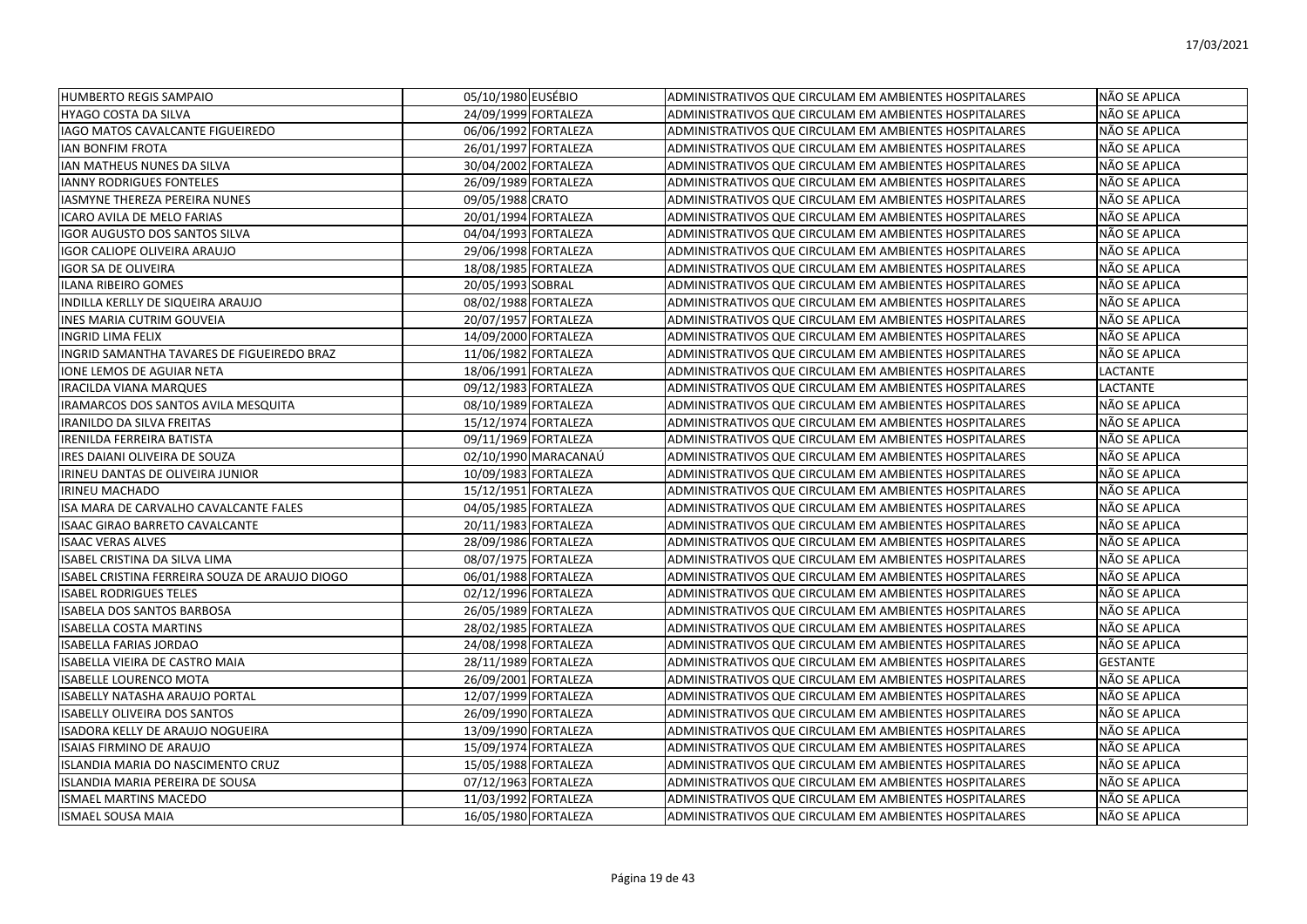| <b>ISRAEL DE ARAUJO BATISTA</b>     | 22/04/1986 FORTALEZA | ADMINISTRATIVOS QUE CIRCULAM EM AMBIENTES HOSPITALARES | NÃO SE APLICA        |
|-------------------------------------|----------------------|--------------------------------------------------------|----------------------|
| <b>ISRAEL SMAILLY SOUSA BORGES</b>  | 27/01/1993 FORTALEZA | ADMINISTRATIVOS QUE CIRCULAM EM AMBIENTES HOSPITALARES | NÃO SE APLICA        |
| ISUILA MARIA SOARES ARAUJO          | 29/09/1964 ARACOIABA | ADMINISTRATIVOS QUE CIRCULAM EM AMBIENTES HOSPITALARES | NÃO SE APLICA        |
| ITALO RAFAEL LIMA DOURADO           | 22/11/1996 SOBRAL    | ADMINISTRATIVOS QUE CIRCULAM EM AMBIENTES HOSPITALARES | NÃO SE APLICA        |
| <b>IURI CINTRA DE MEDEIROS</b>      | 29/03/1992 FORTALEZA | ADMINISTRATIVOS QUE CIRCULAM EM AMBIENTES HOSPITALARES | NÃO SE APLICA        |
| IVANA MARIA BRAGA SOARES            | 22/07/1993 FORTALEZA | ADMINISTRATIVOS QUE CIRCULAM EM AMBIENTES HOSPITALARES | NÃO SE APLICA        |
| IVANA RACHEL MOURA DE ALMEIDA       | 07/09/1998 FORTALEZA | ADMINISTRATIVOS QUE CIRCULAM EM AMBIENTES HOSPITALARES | NÃO SE APLICA        |
| IZABEL BEZERRA SILVA                | 15/10/1992 FORTALEZA | ADMINISTRATIVOS QUE CIRCULAM EM AMBIENTES HOSPITALARES | NÃO SE APLICA        |
| IZABEL VIDAL DOS SANTOS             | 23/06/1990 FORTALEZA | ADMINISTRATIVOS QUE CIRCULAM EM AMBIENTES HOSPITALARES | NÃO SE APLICA        |
| JACKSON MATEUS MELO                 | 11/08/1994 SOBRAL    | ADMINISTRATIVOS QUE CIRCULAM EM AMBIENTES HOSPITALARES | NÃO SE APLICA        |
| JACQUELINE AGUIAR DA SILVA          | 18/10/1985 FORTALEZA | ADMINISTRATIVOS QUE CIRCULAM EM AMBIENTES HOSPITALARES | NÃO SE APLICA        |
| JACQUELINE DE OLIVEIRA COSTA        | 26/09/1985 FORTALEZA | ADMINISTRATIVOS QUE CIRCULAM EM AMBIENTES HOSPITALARES | NÃO SE APLICA        |
| JAILMA ALEXANDRE DA SILVA           | 29/08/1985 FORTALEZA | ADMINISTRATIVOS QUE CIRCULAM EM AMBIENTES HOSPITALARES | NÃO SE APLICA        |
| JAILSON DANTAS DA SILVA             | 13/12/1993 FORTALEZA | ADMINISTRATIVOS QUE CIRCULAM EM AMBIENTES HOSPITALARES | NÃO SE APLICA        |
| JAMILE HELENA DE SOUZA CARVALHO     | 01/06/2000 MARACANAÚ | ADMINISTRATIVOS QUE CIRCULAM EM AMBIENTES HOSPITALARES | NÃO SE APLICA        |
| <b>JAMILLE DANTAS COSTA</b>         | 27/09/1987 FORTALEZA | ADMINISTRATIVOS QUE CIRCULAM EM AMBIENTES HOSPITALARES | NÃO SE APLICA        |
| <b>JAMILLY LIMA MELO</b>            | 09/01/1996 FORTALEZA | ADMINISTRATIVOS QUE CIRCULAM EM AMBIENTES HOSPITALARES | NÃO SE APLICA        |
| JANAINA CAVALCANTE LIMA             | 05/05/1984 FORTALEZA | ADMINISTRATIVOS QUE CIRCULAM EM AMBIENTES HOSPITALARES | NÃO SE APLICA        |
| JANAINA MARIA NOGUEIRA LINO         | 15/10/1975 FORTALEZA | ADMINISTRATIVOS QUE CIRCULAM EM AMBIENTES HOSPITALARES | NÃO SE APLICA        |
| JANAINA SANTOS UCHOA ROSA           | 20/07/1996 FORTALEZA | ADMINISTRATIVOS QUE CIRCULAM EM AMBIENTES HOSPITALARES | NÃO SE APLICA        |
| JANAYNA BARBOSA DO VALE             | 22/06/1987 FORTALEZA | ADMINISTRATIVOS QUE CIRCULAM EM AMBIENTES HOSPITALARES | NÃO SE APLICA        |
| JANDAS CARLOS TORRES DE MELO        | 26/04/1971 SOBRAL    | ADMINISTRATIVOS QUE CIRCULAM EM AMBIENTES HOSPITALARES | NÃO SE APLICA        |
| JANDERSON IRAN MARTINS PEREIRA      | 23/06/1989 FORTALEZA | ADMINISTRATIVOS QUE CIRCULAM EM AMBIENTES HOSPITALARES | NÃO SE APLICA        |
| JANDERSON LIMA DA SILVA             | 07/09/1995 FORTALEZA | ADMINISTRATIVOS QUE CIRCULAM EM AMBIENTES HOSPITALARES | NÃO SE APLICA        |
| JANE CAVALCANTE MARTINHS            | 25/02/1978 FORTALEZA | ADMINISTRATIVOS QUE CIRCULAM EM AMBIENTES HOSPITALARES | NÃO SE APLICA        |
| JANETH ROXANA GUERRERO VARGAS       | 17/07/1983 FORTALEZA | ADMINISTRATIVOS QUE CIRCULAM EM AMBIENTES HOSPITALARES | NÃO SE APLICA        |
| JANICE LAUDELINA DE AMORIM OLIVEIRA | 02/07/1981 FORTALEZA | ADMINISTRATIVOS QUE CIRCULAM EM AMBIENTES HOSPITALARES | NÃO SE APLICA        |
| JANINE CARACAS DE SOUZA MAIA        | 05/09/1984 FORTALEZA | ADMINISTRATIVOS QUE CIRCULAM EM AMBIENTES HOSPITALARES | NÃO SE APLICA        |
| JANNISON KARLLY CAVALCANTE RIBEIRO  | 25/09/1985 FORTALEZA | ADMINISTRATIVOS QUE CIRCULAM EM AMBIENTES HOSPITALARES | NÃO SE APLICA        |
| JARDEL BRAZ CARNEIRO                | 03/04/1990 CAUCAIA   | ADMINISTRATIVOS QUE CIRCULAM EM AMBIENTES HOSPITALARES | NÃO SE APLICA        |
| <b>JASON WENNE CARNEIRO</b>         | 29/01/1975 SOBRAL    | ADMINISTRATIVOS QUE CIRCULAM EM AMBIENTES HOSPITALARES | NÃO SE APLICA        |
| JEFERSON DE LIMA COSTA              | 22/09/1995 SOBRAL    | ADMINISTRATIVOS QUE CIRCULAM EM AMBIENTES HOSPITALARES | NÃO SE APLICA        |
| JEFFERSO JOSE LIMA SILVA            | 19/03/1988 FORTALEZA | ADMINISTRATIVOS QUE CIRCULAM EM AMBIENTES HOSPITALARES | NÃO SE APLICA        |
| JEFFERSON BASTOS DA SILVA           | 02/11/1980 FORTALEZA | ADMINISTRATIVOS QUE CIRCULAM EM AMBIENTES HOSPITALARES | NÃO SE APLICA        |
| JEFFERSON DE SOUSA GOMES            | 23/04/1997 FORTALEZA | ADMINISTRATIVOS QUE CIRCULAM EM AMBIENTES HOSPITALARES | NÃO SE APLICA        |
| JEFFERSON LEONARDO SILVA DE PAIVA   | 18/01/1987 FORTALEZA | ADMINISTRATIVOS QUE CIRCULAM EM AMBIENTES HOSPITALARES | NÃO SE APLICA        |
| JEFFERSON MAIA LEITAO               | 25/08/1984 FORTALEZA | ADMINISTRATIVOS QUE CIRCULAM EM AMBIENTES HOSPITALARES | NÃO SE APLICA        |
| JEOVA MACHADO DE MENEZES            | 06/11/1973 FORTALEZA | ADMINISTRATIVOS QUE CIRCULAM EM AMBIENTES HOSPITALARES | NÃO SE APLICA        |
| JERMANA LIA PEREIRA DA SILVA        | 05/07/1996 FORTALEZA | ADMINISTRATIVOS QUE CIRCULAM EM AMBIENTES HOSPITALARES | NÃO SE APLICA        |
| JERUZIA SANTOS BARBOSA              | 03/05/1968 FORTALEZA | ADMINISTRATIVOS QUE CIRCULAM EM AMBIENTES HOSPITALARES | NÃO SE APLICA        |
| JESSICA ALVES NOGUEIRA              | 17/07/1991 FORTALEZA | ADMINISTRATIVOS QUE CIRCULAM EM AMBIENTES HOSPITALARES | NÃO SE APLICA        |
| JESSICA BRITO DE ABREU              | 19/08/1994 CAUCAIA   | ADMINISTRATIVOS QUE CIRCULAM EM AMBIENTES HOSPITALARES | NÃO SE APLICA        |
| <b>JESSICA FERREIRA DOS SANTOS</b>  | 06/08/1988 FORTALEZA | ADMINISTRATIVOS QUE CIRCULAM EM AMBIENTES HOSPITALARES | <b>NÃO SE APLICA</b> |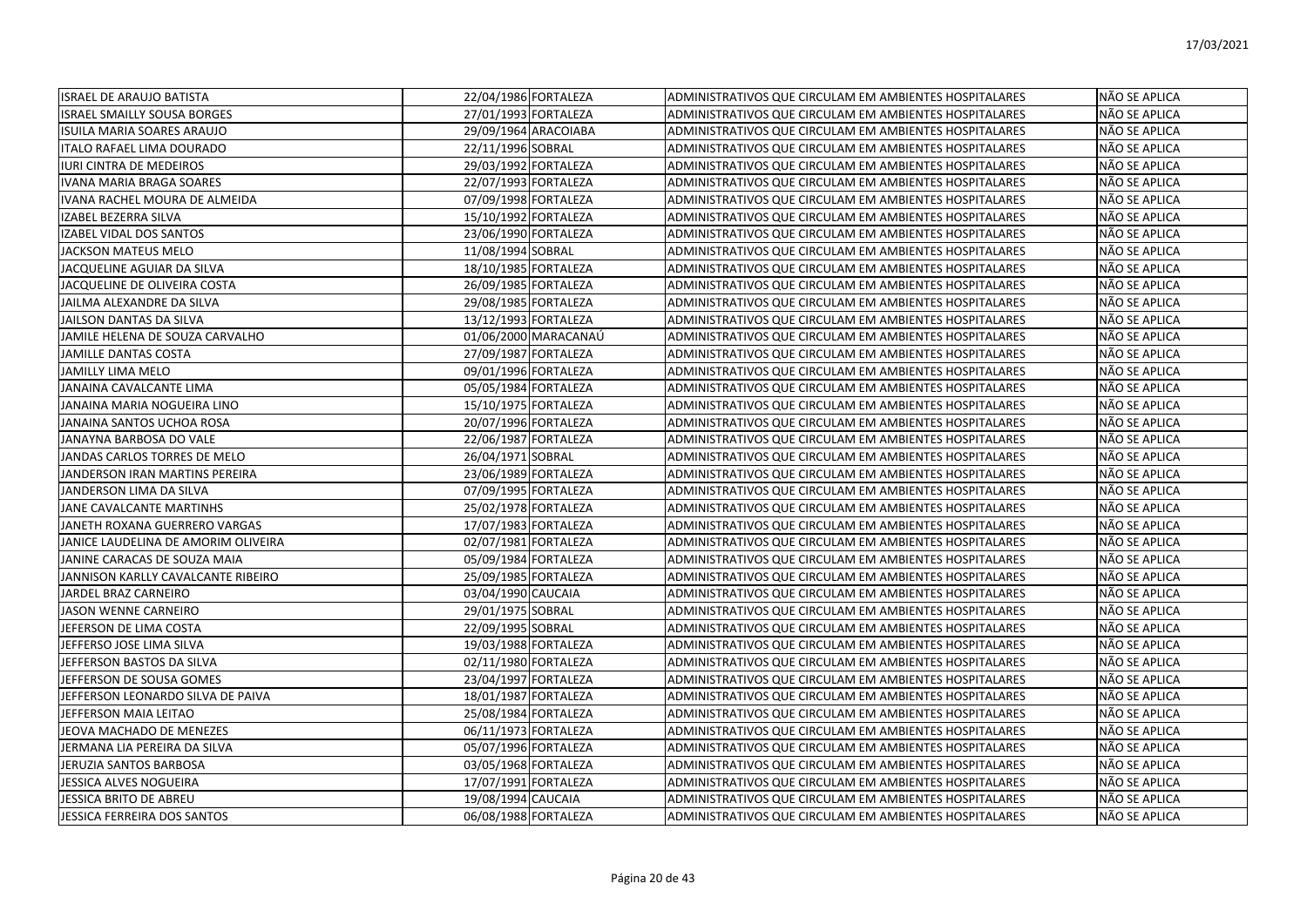| JESSICA KARLA DA SILVA MOREIRA SILVEIRA | 28/12/1994 FORTALEZA         | ADMINISTRATIVOS QUE CIRCULAM EM AMBIENTES HOSPITALARES | NÃO SE APLICA   |
|-----------------------------------------|------------------------------|--------------------------------------------------------|-----------------|
| JESSICA MARIA DA SILVA ALMEIDA RUBENS   | 02/03/1992 FORTALEZA         | ADMINISTRATIVOS QUE CIRCULAM EM AMBIENTES HOSPITALARES | NÃO SE APLICA   |
| JESSICA MAYARA DE BRITO ZUMBA           | 29/07/1994 FORTALEZA         | ADMINISTRATIVOS QUE CIRCULAM EM AMBIENTES HOSPITALARES | NÃO SE APLICA   |
| JESSICA PEREIRA LIMA BERNARDINO         | 19/02/1990 MARACANAÚ         | ADMINISTRATIVOS QUE CIRCULAM EM AMBIENTES HOSPITALARES | NÃO SE APLICA   |
| JESSICA SOUSA RIBEIRO                   | 01/08/1991 FORTALEZA         | ADMINISTRATIVOS QUE CIRCULAM EM AMBIENTES HOSPITALARES | NÃO SE APLICA   |
| JESSICA VIEIRA DE LIMA                  | 29/06/1989 FORTALEZA         | ADMINISTRATIVOS QUE CIRCULAM EM AMBIENTES HOSPITALARES | NÃO SE APLICA   |
| JESSICA VILBERLINE ALVES MONTEIRO       | 04/07/1988 FORTALEZA         | ADMINISTRATIVOS QUE CIRCULAM EM AMBIENTES HOSPITALARES | NÃO SE APLICA   |
| JESSYCA DOS SANTOS CORDEIRO             | 24/12/1991 FORTALEZA         | ADMINISTRATIVOS QUE CIRCULAM EM AMBIENTES HOSPITALARES | NÃO SE APLICA   |
| JEVANILDO FERREIRA ALEXANDRE            | 21/06/1979 FORTALEZA         | ADMINISTRATIVOS QUE CIRCULAM EM AMBIENTES HOSPITALARES | NÃO SE APLICA   |
| JHENNIFER DE SOUZA GOIS                 | 01/11/1990 CAUCAIA           | ADMINISTRATIVOS QUE CIRCULAM EM AMBIENTES HOSPITALARES | NÃO SE APLICA   |
| JISELMA ARAUJO DA SILVA                 | 19/07/1973 SOBRAL            | ADMINISTRATIVOS QUE CIRCULAM EM AMBIENTES HOSPITALARES | NÃO SE APLICA   |
| JOAO ALBERTO ROLIM REBOUCAS             | 15/12/1983 FORTALEZA         | ADMINISTRATIVOS QUE CIRCULAM EM AMBIENTES HOSPITALARES | NÃO SE APLICA   |
| JOAO BATISTA BALBINO VASCONCELOS        | 04/02/1962 SOBRAL            | ADMINISTRATIVOS QUE CIRCULAM EM AMBIENTES HOSPITALARES | NÃO SE APLICA   |
| JOAO BOSCO GARCIA MENESES               | 09/11/1963 FORTALEZA         | ADMINISTRATIVOS QUE CIRCULAM EM AMBIENTES HOSPITALARES | NÃO SE APLICA   |
| JOAO CARLOS DA SILVA COSTA              | 12/02/1986 FORTALEZA         | ADMINISTRATIVOS QUE CIRCULAM EM AMBIENTES HOSPITALARES | NÃO SE APLICA   |
| JOAO EDUARDO FARIAS DA SILVA            | 06/10/1962 FORTALEZA         | ADMINISTRATIVOS QUE CIRCULAM EM AMBIENTES HOSPITALARES | NÃO SE APLICA   |
| JOAO GABRIEL BASTOS FREIRE              | 08/04/2002 FORTALEZA         | ADMINISTRATIVOS QUE CIRCULAM EM AMBIENTES HOSPITALARES | NÃO SE APLICA   |
| JOAO GUILHERME BORGES GUEDES            | 30/01/1994 FORTALEZA         | ADMINISTRATIVOS QUE CIRCULAM EM AMBIENTES HOSPITALARES | NÃO SE APLICA   |
| JOAO JONAS FERREIRA DA SILVA            | 11/04/2000 JUAZEIRO DO NORTE | ADMINISTRATIVOS QUE CIRCULAM EM AMBIENTES HOSPITALARES | NÃO SE APLICA   |
| JOAO JORGE MONTEIRO PIMENTEL            | 24/12/1992 FORTALEZA         | ADMINISTRATIVOS QUE CIRCULAM EM AMBIENTES HOSPITALARES | NÃO SE APLICA   |
| JOAO KILDERE DA SILVA LEITE             | 13/01/1979 FORTALEZA         | ADMINISTRATIVOS QUE CIRCULAM EM AMBIENTES HOSPITALARES | NÃO SE APLICA   |
| JOAO LUCAS FERREIRA MOURA               | 18/09/1999 FORTALEZA         | ADMINISTRATIVOS QUE CIRCULAM EM AMBIENTES HOSPITALARES | NÃO SE APLICA   |
| JOAO MARCOS RODRIGUES SEABRA            | 05/05/1975 EUSÉBIO           | ADMINISTRATIVOS QUE CIRCULAM EM AMBIENTES HOSPITALARES | NÃO SE APLICA   |
| JOAO PAULO FERNANDES DE MELO            | 27/07/1984 FORTALEZA         | ADMINISTRATIVOS QUE CIRCULAM EM AMBIENTES HOSPITALARES | NÃO SE APLICA   |
| JOAO PAULO MATIAS DA SILVA              | 27/10/1991 FORTALEZA         | ADMINISTRATIVOS QUE CIRCULAM EM AMBIENTES HOSPITALARES | NÃO SE APLICA   |
| JOAO PEDRO DAMASCENO LIMA               | 30/11/1993 FORTALEZA         | ADMINISTRATIVOS QUE CIRCULAM EM AMBIENTES HOSPITALARES | NÃO SE APLICA   |
| JOAO VICTOR CAVALCANTE SANTANA          | 09/01/2001 FORTALEZA         | ADMINISTRATIVOS QUE CIRCULAM EM AMBIENTES HOSPITALARES | NÃO SE APLICA   |
| JOAO VICTOR COSTA DA SILVA              | 10/01/2000 FORTALEZA         | ADMINISTRATIVOS QUE CIRCULAM EM AMBIENTES HOSPITALARES | NÃO SE APLICA   |
| JOAO VICTOR RODRIGUES FELIX             | 17/08/1992 SOBRAL            | ADMINISTRATIVOS QUE CIRCULAM EM AMBIENTES HOSPITALARES | NÃO SE APLICA   |
| JOAO VITOR DA COSTA TEIXEIRA            | 11/01/1999 FORTALEZA         | ADMINISTRATIVOS QUE CIRCULAM EM AMBIENTES HOSPITALARES | NÃO SE APLICA   |
| JOAQUIM VERAS PARENTE                   | 14/05/1965 FORTALEZA         | ADMINISTRATIVOS QUE CIRCULAM EM AMBIENTES HOSPITALARES | NÃO SE APLICA   |
| JOCILEUDA CLAUDIA OLIVEIRA DE ARAUJO    | 04/03/1965 PACAJUS           | ADMINISTRATIVOS QUE CIRCULAM EM AMBIENTES HOSPITALARES | NÃO SE APLICA   |
| JOEL MOTA DE OLIVEIRA                   | 26/12/1996 FORTALEZA         | ADMINISTRATIVOS QUE CIRCULAM EM AMBIENTES HOSPITALARES | NÃO SE APLICA   |
| JOELMA ARAUJO MAGALHAES                 | 18/04/1985 FORTALEZA         | ADMINISTRATIVOS QUE CIRCULAM EM AMBIENTES HOSPITALARES | <b>LACTANTE</b> |
| JOELMA FERREIRA DA ROCHA                | 17/07/1984 FORTALEZA         | ADMINISTRATIVOS QUE CIRCULAM EM AMBIENTES HOSPITALARES | NÃO SE APLICA   |
| JOELMA LUANA FERREIRA ALVES PEDROSA     | 27/06/1986 CAMPOS SALES      | ADMINISTRATIVOS QUE CIRCULAM EM AMBIENTES HOSPITALARES | LACTANTE        |
| JOHANNES VALERIO BESSA PAIVA            | 30/09/1974 FORTALEZA         | ADMINISTRATIVOS QUE CIRCULAM EM AMBIENTES HOSPITALARES | NÃO SE APLICA   |
| JOHN KENNEDY PINHEIRO QUEIROZ           | 16/07/1961 FORTALEZA         | ADMINISTRATIVOS QUE CIRCULAM EM AMBIENTES HOSPITALARES | NÃO SE APLICA   |
| JOHNNY BERNARDINO DA COSTA              | 28/12/1988 FORTALEZA         | ADMINISTRATIVOS QUE CIRCULAM EM AMBIENTES HOSPITALARES | NÃO SE APLICA   |
| JOICE DE SOUSA DA SILVA                 | 26/01/1995 FORTALEZA         | ADMINISTRATIVOS QUE CIRCULAM EM AMBIENTES HOSPITALARES | NÃO SE APLICA   |
| JONAS DA CRUZ MARCILIO                  | 05/10/1987 FORTALEZA         | ADMINISTRATIVOS QUE CIRCULAM EM AMBIENTES HOSPITALARES | NÃO SE APLICA   |
| JONAS GONCALVES PEREIRA                 | 17/09/1988 IGUATU            | ADMINISTRATIVOS QUE CIRCULAM EM AMBIENTES HOSPITALARES | NÃO SE APLICA   |
| JONAS PIRES                             | 04/04/1997 FORTALEZA         | ADMINISTRATIVOS QUE CIRCULAM EM AMBIENTES HOSPITALARES | NÃO SE APLICA   |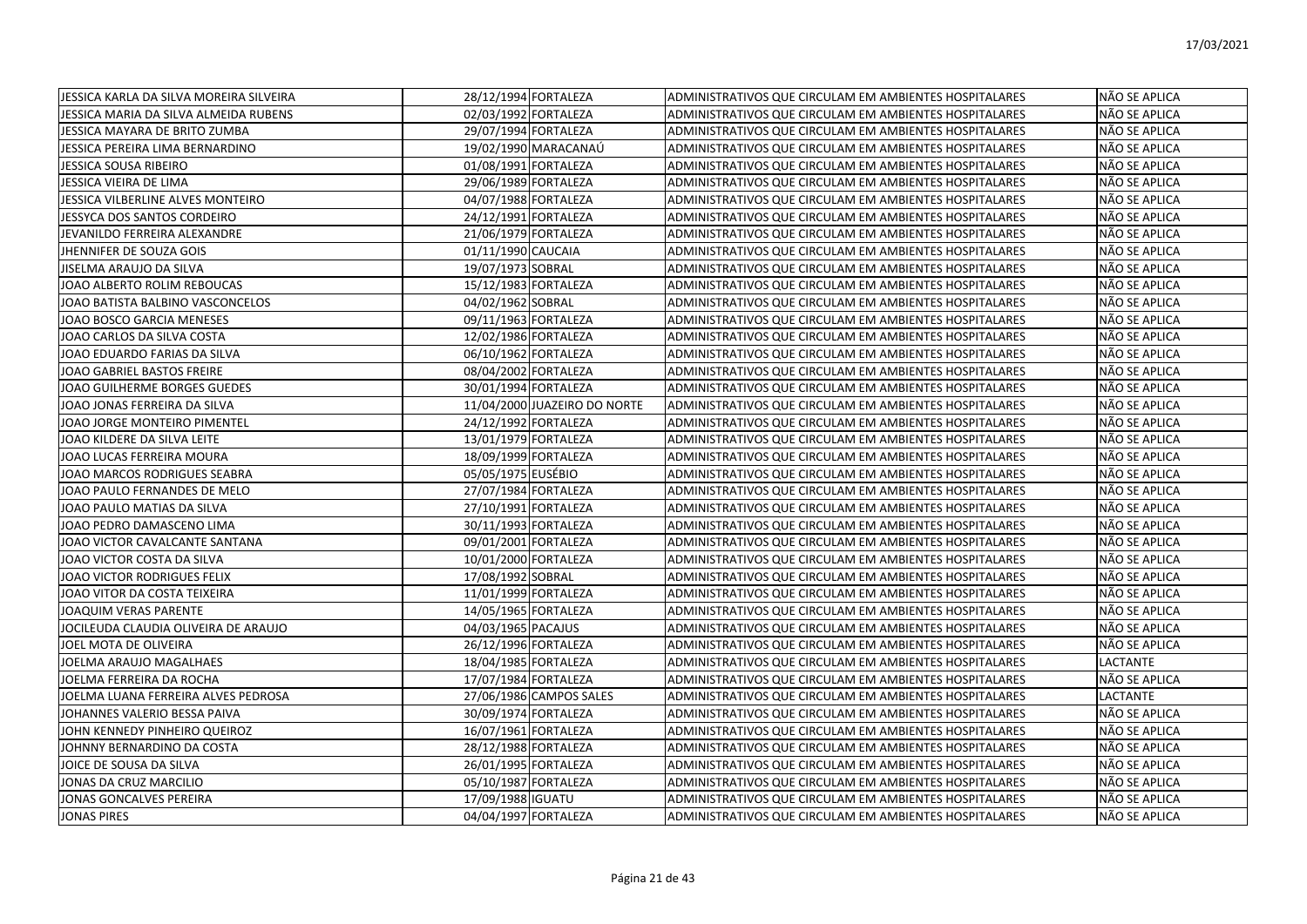| JONATAN SILVA FERREIRA                  | 14/09/1989 SOBRAL     | ADMINISTRATIVOS QUE CIRCULAM EM AMBIENTES HOSPITALARES | NÃO SE APLICA |
|-----------------------------------------|-----------------------|--------------------------------------------------------|---------------|
| JONATHA DA SILVA LIMA                   | 17/06/1992 FORTALEZA  | ADMINISTRATIVOS QUE CIRCULAM EM AMBIENTES HOSPITALARES | NÃO SE APLICA |
| <b>JONATHAN ROCHA</b>                   | 04/11/1991 FORTALEZA  | ADMINISTRATIVOS QUE CIRCULAM EM AMBIENTES HOSPITALARES | NÃO SE APLICA |
| JONATHAN SANTO MELO                     | 28/04/1990 FORTALEZA  | ADMINISTRATIVOS QUE CIRCULAM EM AMBIENTES HOSPITALARES | NÃO SE APLICA |
| JONH WENI FARIAS DE PAULA               | 10/09/1971 CAUCAIA    | ADMINISTRATIVOS QUE CIRCULAM EM AMBIENTES HOSPITALARES | NÃO SE APLICA |
| JONH WILLIAM SAMPAIO DA SILVA           | 14/03/1981 MARANGUAPE | ADMINISTRATIVOS QUE CIRCULAM EM AMBIENTES HOSPITALARES | NÃO SE APLICA |
| JONISVALDO PEREIRA ALBUQUERQUE          | 15/03/1978 FORTALEZA  | ADMINISTRATIVOS QUE CIRCULAM EM AMBIENTES HOSPITALARES | NÃO SE APLICA |
| JORGE ANTONIO ALVES SILVEIRA            | 16/05/1975 FORTALEZA  | ADMINISTRATIVOS QUE CIRCULAM EM AMBIENTES HOSPITALARES | NÃO SE APLICA |
| JORGE FONTOURA PINHEIRO KOREN DE LIMA   | 09/11/1972 FORTALEZA  | ADMINISTRATIVOS QUE CIRCULAM EM AMBIENTES HOSPITALARES | NÃO SE APLICA |
| JOSE AGOSTINHO BRITO SANTOS             | 21/02/1966 FORTALEZA  | ADMINISTRATIVOS QUE CIRCULAM EM AMBIENTES HOSPITALARES | NÃO SE APLICA |
| JOSE ARI SANTIAGO ALVES                 | 11/07/1981 FORTALEZA  | ADMINISTRATIVOS QUE CIRCULAM EM AMBIENTES HOSPITALARES | NÃO SE APLICA |
| JOSE BENILSON SA PINTO                  | 02/01/1998 FORTALEZA  | ADMINISTRATIVOS QUE CIRCULAM EM AMBIENTES HOSPITALARES | NÃO SE APLICA |
| JOSE BRUNO DE SOUSA MORAIS              | 17/02/1989 FORTALEZA  | ADMINISTRATIVOS QUE CIRCULAM EM AMBIENTES HOSPITALARES | NÃO SE APLICA |
| JOSE CARLOS ALBERTO DOS SANTOS          | 01/11/1958 FORTALEZA  | ADMINISTRATIVOS QUE CIRCULAM EM AMBIENTES HOSPITALARES | NÃO SE APLICA |
| JOSE CARLOS FERREIRA DA SILVA           | 15/05/1961 CAUCAIA    | ADMINISTRATIVOS QUE CIRCULAM EM AMBIENTES HOSPITALARES | NÃO SE APLICA |
| JOSE CARLOS MARTINS PESSOA              | 15/01/1998 FORTALEZA  | ADMINISTRATIVOS QUE CIRCULAM EM AMBIENTES HOSPITALARES | NÃO SE APLICA |
| JOSE DE FATIMA NEVES ALVES              | 11/11/1969 FORTALEZA  | ADMINISTRATIVOS QUE CIRCULAM EM AMBIENTES HOSPITALARES | NÃO SE APLICA |
| JOSE EDYMAICON DA SILVA XAVIER          | 02/04/1993 CAUCAIA    | ADMINISTRATIVOS QUE CIRCULAM EM AMBIENTES HOSPITALARES | NÃO SE APLICA |
| JOSE EMANOEL VERAS BARROSO              | 18/09/1991 SOBRAL     | ADMINISTRATIVOS QUE CIRCULAM EM AMBIENTES HOSPITALARES | NÃO SE APLICA |
| JOSE ERINALDO LOPES SOARES              | 05/06/1993 FORTALEZA  | ADMINISTRATIVOS QUE CIRCULAM EM AMBIENTES HOSPITALARES | NÃO SE APLICA |
| JOSE FELIPE SILVA COELHO                | 15/07/1987 CAUCAIA    | ADMINISTRATIVOS QUE CIRCULAM EM AMBIENTES HOSPITALARES | NÃO SE APLICA |
| JOSE HELDER BARBOSA                     | 01/07/1971 FORTALEZA  | ADMINISTRATIVOS QUE CIRCULAM EM AMBIENTES HOSPITALARES | NÃO SE APLICA |
| JOSE HELDER VASCONCELOS DE MIRANDA      | 20/12/1958 FORTALEZA  | ADMINISTRATIVOS QUE CIRCULAM EM AMBIENTES HOSPITALARES | NÃO SE APLICA |
| JOSE IDEVAL GOMES SALGUEIRO             | 21/08/1968 FORTALEZA  | ADMINISTRATIVOS QUE CIRCULAM EM AMBIENTES HOSPITALARES | NÃO SE APLICA |
| JOSE INOCENCIO NUNES RIBEIRO            | 19/03/1992 FORTALEZA  | ADMINISTRATIVOS QUE CIRCULAM EM AMBIENTES HOSPITALARES | NÃO SE APLICA |
| JOSE IVENS MOTA EVANGELISTA JUNIOR      | 18/04/1972 FORTALEZA  | ADMINISTRATIVOS QUE CIRCULAM EM AMBIENTES HOSPITALARES | NÃO SE APLICA |
| JOSE JERRYER BATISTA MACHADO            | 13/11/1981 FORTALEZA  | ADMINISTRATIVOS QUE CIRCULAM EM AMBIENTES HOSPITALARES | NÃO SE APLICA |
| JOSE LEANDRO GOMES DA SILVA             | 28/02/2003 ICÓ        | ADMINISTRATIVOS QUE CIRCULAM EM AMBIENTES HOSPITALARES | NÃO SE APLICA |
| JOSE LEANDRO QUEIROZ DA SILVA           | 09/12/1985 FORTALEZA  | ADMINISTRATIVOS QUE CIRCULAM EM AMBIENTES HOSPITALARES | NÃO SE APLICA |
| JOSE LUIS PAIVA DE MENDONCA FERREIRA    | 26/04/1992 FORTALEZA  | ADMINISTRATIVOS QUE CIRCULAM EM AMBIENTES HOSPITALARES | NÃO SE APLICA |
| JOSE LUTIANE FRANCA DO NASCIMENTO       | 20/07/1978 MARACANAÚ  | ADMINISTRATIVOS QUE CIRCULAM EM AMBIENTES HOSPITALARES | NÃO SE APLICA |
| JOSE MARCONI VARELLA AMORIM             | 25/07/1951 FORTALEZA  | ADMINISTRATIVOS QUE CIRCULAM EM AMBIENTES HOSPITALARES | NÃO SE APLICA |
| JOSE MARIO DO COUTO                     | 10/10/1967 ITAPIPOCA  | ADMINISTRATIVOS QUE CIRCULAM EM AMBIENTES HOSPITALARES | NÃO SE APLICA |
| JOSE MOISES DOS SANTOS RAMOS            | 02/06/1986 FORTALEZA  | ADMINISTRATIVOS QUE CIRCULAM EM AMBIENTES HOSPITALARES | NÃO SE APLICA |
| JOSE OLAVO DE SOUSA                     | 12/09/1961 FORTALEZA  | ADMINISTRATIVOS QUE CIRCULAM EM AMBIENTES HOSPITALARES | NÃO SE APLICA |
| JOSE PEREIRA DE OLIVEIRA                | 19/01/1965 MARACANAÚ  | ADMINISTRATIVOS QUE CIRCULAM EM AMBIENTES HOSPITALARES | NÃO SE APLICA |
| JOSE PIRES DE CARVALHO SOBRINHO SEGUNDO | 01/01/1966 FORTALEZA  | ADMINISTRATIVOS QUE CIRCULAM EM AMBIENTES HOSPITALARES | NÃO SE APLICA |
| JOSE RAIMUNDO DE FARIAS                 | 30/10/1962 FORTALEZA  | ADMINISTRATIVOS QUE CIRCULAM EM AMBIENTES HOSPITALARES | NÃO SE APLICA |
| JOSE RAIMUNDO MATOS MIRANDA             | 19/02/1962 FORTALEZA  | ADMINISTRATIVOS QUE CIRCULAM EM AMBIENTES HOSPITALARES | NÃO SE APLICA |
| JOSE RIBAMAR FERNANDES FILHO            | 16/10/1975 SOBRAL     | ADMINISTRATIVOS QUE CIRCULAM EM AMBIENTES HOSPITALARES | NÃO SE APLICA |
| <b>JOSE RICARDO RANGEL PIERRE</b>       | 02/08/1980 FORTALEZA  | ADMINISTRATIVOS QUE CIRCULAM EM AMBIENTES HOSPITALARES | NÃO SE APLICA |
| JOSE ROBERTO DOS SANTOS                 | 23/07/1969 FORTALEZA  | ADMINISTRATIVOS QUE CIRCULAM EM AMBIENTES HOSPITALARES | NÃO SE APLICA |
| JOSE ROBERTO NOROES BOUTALA             | 20/06/1958 FORTALEZA  | ADMINISTRATIVOS QUE CIRCULAM EM AMBIENTES HOSPITALARES | NÃO SE APLICA |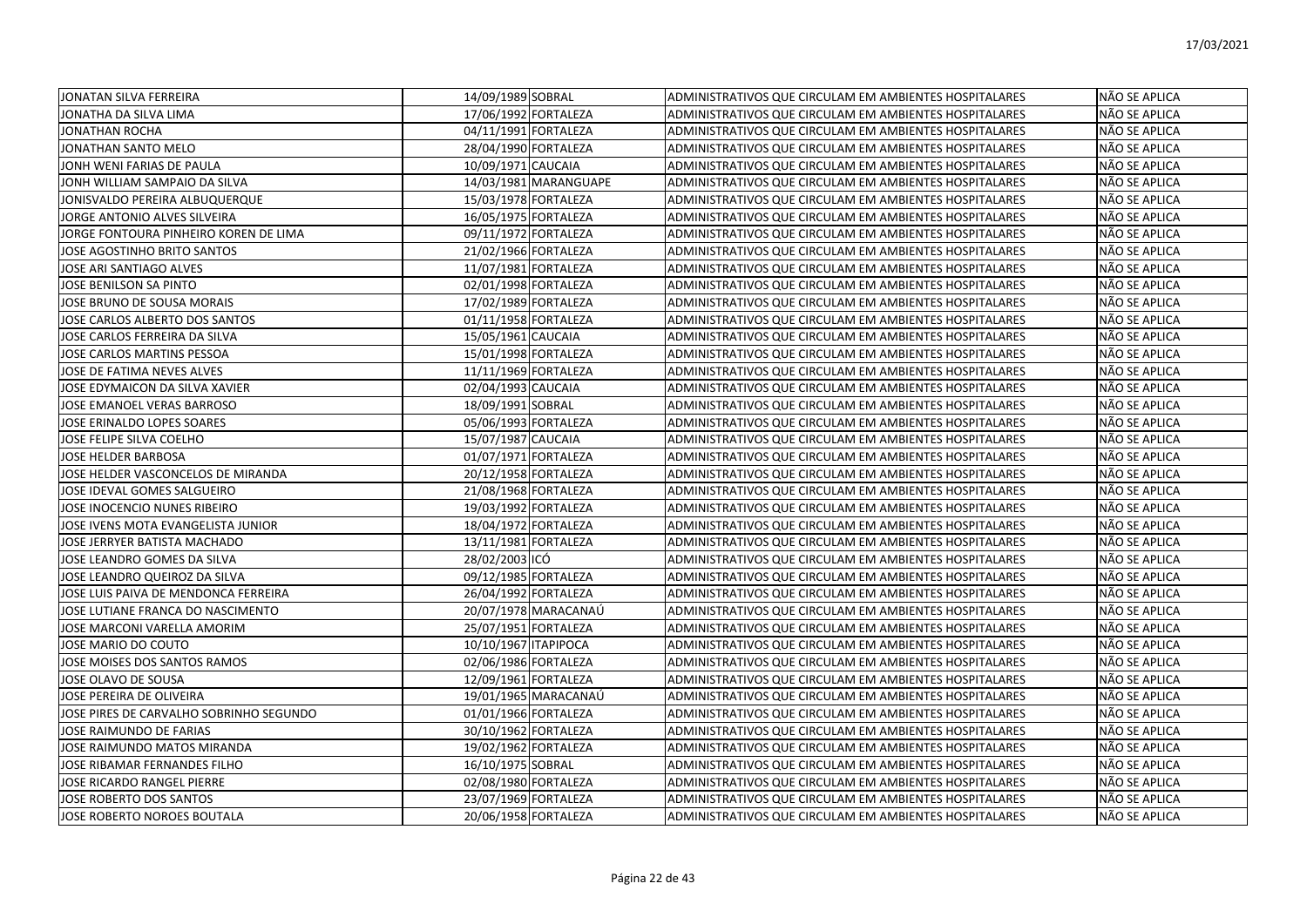| JOSE ROBERTO QUEIROZ DA SILVA       | 02/02/2002 FORTALEZA | ADMINISTRATIVOS QUE CIRCULAM EM AMBIENTES HOSPITALARES | NÃO SE APLICA        |
|-------------------------------------|----------------------|--------------------------------------------------------|----------------------|
| <b>JOSE SAMPAIO BEZERRA</b>         | 21/01/1974 FORTALEZA | ADMINISTRATIVOS QUE CIRCULAM EM AMBIENTES HOSPITALARES | NÃO SE APLICA        |
| JOSE TIAGO DE SOUSA                 | 04/11/1990 FORTALEZA | ADMINISTRATIVOS QUE CIRCULAM EM AMBIENTES HOSPITALARES | NÃO SE APLICA        |
| JOSE VALMIR MACIEL GOMES FILHO      | 13/03/1995 FORTALEZA | ADMINISTRATIVOS QUE CIRCULAM EM AMBIENTES HOSPITALARES | NÃO SE APLICA        |
| JOSE VILMAR DOS SANTOS COSTA        | 25/05/1976 FORTALEZA | ADMINISTRATIVOS QUE CIRCULAM EM AMBIENTES HOSPITALARES | NÃO SE APLICA        |
| JOSE VINICIUS LIMA CAMINHA          | 07/11/1996 FORTALEZA | ADMINISTRATIVOS QUE CIRCULAM EM AMBIENTES HOSPITALARES | NÃO SE APLICA        |
| JOSE WAGNER MENDES DUARTE FILHO     | 26/08/1992 FORTALEZA | ADMINISTRATIVOS QUE CIRCULAM EM AMBIENTES HOSPITALARES | NÃO SE APLICA        |
| JOSE WENDER COSTA VIANA             | 10/01/1984 MARACANAÚ | ADMINISTRATIVOS QUE CIRCULAM EM AMBIENTES HOSPITALARES | NÃO SE APLICA        |
| JOSE WILLAME TABOSA DE SOUSA        | 03/11/1981 FORTALEZA | ADMINISTRATIVOS QUE CIRCULAM EM AMBIENTES HOSPITALARES | NÃO SE APLICA        |
| JOSE WILSON BARROSO LIMA JUNIOR     | 09/05/1987 FORTALEZA | ADMINISTRATIVOS QUE CIRCULAM EM AMBIENTES HOSPITALARES | NÃO SE APLICA        |
| JOSIMAR SOUSA MACIEL                | 30/06/1987 FORTALEZA | ADMINISTRATIVOS QUE CIRCULAM EM AMBIENTES HOSPITALARES | NÃO SE APLICA        |
| JOSSIONE DE ARAUJO                  | 15/02/1987 SOBRAL    | ADMINISTRATIVOS QUE CIRCULAM EM AMBIENTES HOSPITALARES | <b>NÃO SE APLICA</b> |
| JOVINIANO ALVES PINTO               | 25/11/1975 SOBRAL    | ADMINISTRATIVOS QUE CIRCULAM EM AMBIENTES HOSPITALARES | NÃO SE APLICA        |
| JOYCE DA SILVA FONSECA              | 12/09/1997 FORTALEZA | ADMINISTRATIVOS QUE CIRCULAM EM AMBIENTES HOSPITALARES | NÃO SE APLICA        |
| JOYCE HELLEN SOUZA PAULO            | 06/07/1996 SOBRAL    | ADMINISTRATIVOS QUE CIRCULAM EM AMBIENTES HOSPITALARES | NÃO SE APLICA        |
| JOYCE SOUSA DIAS DE ARAUJO          | 06/10/1990 FORTALEZA | ADMINISTRATIVOS QUE CIRCULAM EM AMBIENTES HOSPITALARES | <b>LACTANTE</b>      |
| JOYCECLEIDE VIANA DE OLIVEIRA       | 28/11/1984 FORTALEZA | ADMINISTRATIVOS QUE CIRCULAM EM AMBIENTES HOSPITALARES | NÃO SE APLICA        |
| JUAN AIRTON ROCHA ALBUQUERQUE       | 01/08/2001 FORTALEZA | ADMINISTRATIVOS QUE CIRCULAM EM AMBIENTES HOSPITALARES | NÃO SE APLICA        |
| <b>JUCIANA HELCIAS TEIXEIRA</b>     | 21/09/1984 FORTALEZA | ADMINISTRATIVOS QUE CIRCULAM EM AMBIENTES HOSPITALARES | <b>NÃO SE APLICA</b> |
| JUCICLEY PAIVA VASCONCELOS          | 30/03/1973 FORTALEZA | ADMINISTRATIVOS QUE CIRCULAM EM AMBIENTES HOSPITALARES | NÃO SE APLICA        |
| JULIA DE ALENCAR CUNHA              | 15/10/1990 FORTALEZA | ADMINISTRATIVOS QUE CIRCULAM EM AMBIENTES HOSPITALARES | NÃO SE APLICA        |
| <b>JULIA FERREIRA COELHO</b>        | 05/07/1998 FORTALEZA | ADMINISTRATIVOS QUE CIRCULAM EM AMBIENTES HOSPITALARES | NÃO SE APLICA        |
| JULIANA DANTA A COSTA               | 28/05/1996 FORTALEZA | ADMINISTRATIVOS QUE CIRCULAM EM AMBIENTES HOSPITALARES | NÃO SE APLICA        |
| JULIANA DE ANDRADE ARRUDA           | 31/10/1970 FORTALEZA | ADMINISTRATIVOS QUE CIRCULAM EM AMBIENTES HOSPITALARES | NÃO SE APLICA        |
| JULIANA DE LIMA SILVA               | 16/07/1993 CRATO     | ADMINISTRATIVOS QUE CIRCULAM EM AMBIENTES HOSPITALARES | NÃO SE APLICA        |
| JULIANA DO NASCIMENTO ALMEIDA       | 19/05/1987 FORTALEZA | ADMINISTRATIVOS QUE CIRCULAM EM AMBIENTES HOSPITALARES | NÃO SE APLICA        |
| <b>JULIANA FREITAS SALES</b>        | 03/02/1978 FORTALEZA | ADMINISTRATIVOS QUE CIRCULAM EM AMBIENTES HOSPITALARES | NÃO SE APLICA        |
| JULIANA HOLANDA FELICIO             | 11/07/1993 FORTALEZA | ADMINISTRATIVOS QUE CIRCULAM EM AMBIENTES HOSPITALARES | NÃO SE APLICA        |
| JULIANA LIMA MAGALHAES MOREIRA      | 11/05/1982 SOBRAL    | ADMINISTRATIVOS QUE CIRCULAM EM AMBIENTES HOSPITALARES | NÃO SE APLICA        |
| JULIANA MELO DIOGO                  | 30/03/1987 FORTALEZA | ADMINISTRATIVOS QUE CIRCULAM EM AMBIENTES HOSPITALARES | NÃO SE APLICA        |
| JULIANA MENDES GOMES                | 01/04/1988 SOBRAL    | ADMINISTRATIVOS QUE CIRCULAM EM AMBIENTES HOSPITALARES | <b>LACTANTE</b>      |
| JULIANA MENEZES ANDRADE             | 20/10/1986 FORTALEZA | ADMINISTRATIVOS QUE CIRCULAM EM AMBIENTES HOSPITALARES | NÃO SE APLICA        |
| <b>JULIANA RIBEIRO COSTA</b>        | 25/11/1989 FORTALEZA | ADMINISTRATIVOS QUE CIRCULAM EM AMBIENTES HOSPITALARES | NÃO SE APLICA        |
| <b>JULIANA SANTIAGO GARCIA</b>      | 29/03/1983 FORTALEZA | ADMINISTRATIVOS QUE CIRCULAM EM AMBIENTES HOSPITALARES | NÃO SE APLICA        |
| JULIANA VERAS PELUCIO CHAGAS        | 13/11/1990 COREAÚ    | ADMINISTRATIVOS QUE CIRCULAM EM AMBIENTES HOSPITALARES | NÃO SE APLICA        |
| JULIANE SA CARDOSO                  | 28/12/1993 FORTALEZA | ADMINISTRATIVOS QUE CIRCULAM EM AMBIENTES HOSPITALARES | NÃO SE APLICA        |
| JULIANNE DE OLIVEIRA BRITO FREITAS  | 10/07/1985 CRATO     | ADMINISTRATIVOS QUE CIRCULAM EM AMBIENTES HOSPITALARES | NÃO SE APLICA        |
| JULIENE VIEIRA FREITAS              | 05/12/1974 FORTALEZA | ADMINISTRATIVOS QUE CIRCULAM EM AMBIENTES HOSPITALARES | NÃO SE APLICA        |
| JULIERME SANTOS DUARTE BRAGA JUNIOR | 27/07/1995 FORTALEZA | ADMINISTRATIVOS QUE CIRCULAM EM AMBIENTES HOSPITALARES | NÃO SE APLICA        |
| JULIETA SOARES MACHADO              | 10/09/1964 FORTALEZA | ADMINISTRATIVOS QUE CIRCULAM EM AMBIENTES HOSPITALARES | NÃO SE APLICA        |
| IJULIO NETO DE LIMA                 | 09/01/1962 FORTALEZA | ADMINISTRATIVOS QUE CIRCULAM EM AMBIENTES HOSPITALARES | NÃO SE APLICA        |
| JULLYANA KELLY FERREIRA GOMES       | 25/10/1982 FORTALEZA | ADMINISTRATIVOS QUE CIRCULAM EM AMBIENTES HOSPITALARES | <b>NÃO SE APLICA</b> |
| <b>JURANDIR BEZERRA ROCHA</b>       | 15/06/1970 FORTALEZA | ADMINISTRATIVOS QUE CIRCULAM EM AMBIENTES HOSPITALARES | <b>NÃO SE APLICA</b> |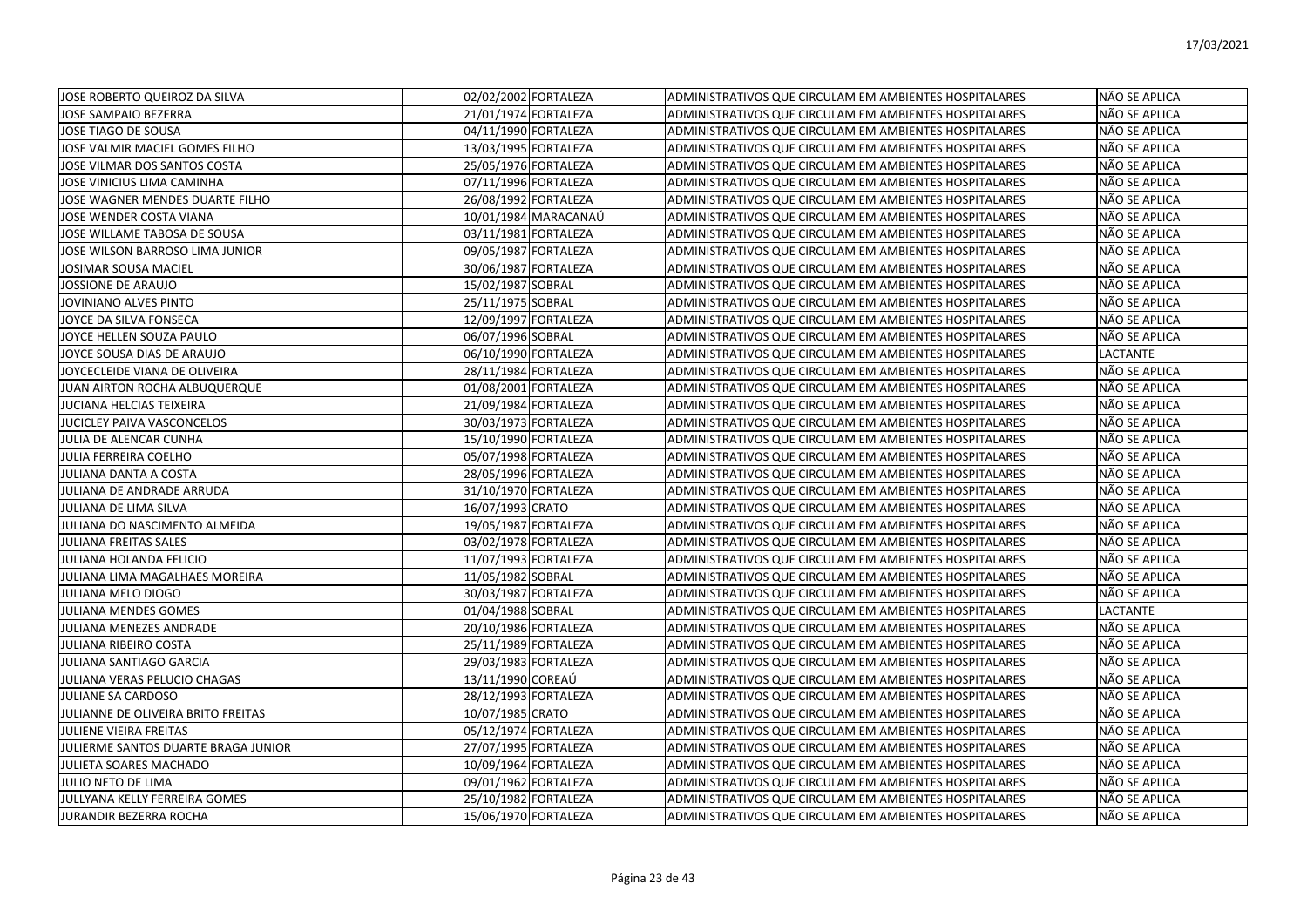| <b>JUSCELINO BRITO BARROS</b>            | 19/05/1985 FORTALEZA  | ADMINISTRATIVOS QUE CIRCULAM EM AMBIENTES HOSPITALARES | NÃO SE APLICA   |
|------------------------------------------|-----------------------|--------------------------------------------------------|-----------------|
| KAIQUE THOMPSON PEREIRA VIEIRA           | 26/10/1995 FORTALEZA  | ADMINISTRATIVOS QUE CIRCULAM EM AMBIENTES HOSPITALARES | NÃO SE APLICA   |
| KAIRO CARDOSO DA FROTA                   | 09/09/1997 SOBRAL     | ADMINISTRATIVOS QUE CIRCULAM EM AMBIENTES HOSPITALARES | NÃO SE APLICA   |
| KALINCA MARIA SUARES BRITO               | 31/07/1986 FORTALEZA  | ADMINISTRATIVOS QUE CIRCULAM EM AMBIENTES HOSPITALARES | NÃO SE APLICA   |
| KALINE SOUSA DA SILVA                    | 28/08/1992 AQUIRAZ    | ADMINISTRATIVOS QUE CIRCULAM EM AMBIENTES HOSPITALARES | NÃO SE APLICA   |
| KAMILA NERY BARBOSA                      | 11/10/1996 FORTALEZA  | ADMINISTRATIVOS QUE CIRCULAM EM AMBIENTES HOSPITALARES | NÃO SE APLICA   |
| KAMILA REJANE PRIST GADELHA BALTAZAR     | 05/12/1990 FORTALEZA  | ADMINISTRATIVOS QUE CIRCULAM EM AMBIENTES HOSPITALARES | <b>GESTANTE</b> |
| KAREN ANDRADE MENESES PORDEUS            | 26/04/1981 FORTALEZA  | ADMINISTRATIVOS QUE CIRCULAM EM AMBIENTES HOSPITALARES | NÃO SE APLICA   |
| KAREN HANNA DOS SANTOS DIOGENES          | 02/10/1990 FORTALEZA  | ADMINISTRATIVOS QUE CIRCULAM EM AMBIENTES HOSPITALARES | NÃO SE APLICA   |
| KAREN REGIA SILVA DE LIMA CASTRO         | 26/08/1994 FORTALEZA  | ADMINISTRATIVOS QUE CIRCULAM EM AMBIENTES HOSPITALARES | NÃO SE APLICA   |
| <b>KARINA ROLA</b>                       | 09/02/1977 FORTALEZA  | ADMINISTRATIVOS QUE CIRCULAM EM AMBIENTES HOSPITALARES | NÃO SE APLICA   |
| KARINE ALVES SOUSA                       | 03/03/1993 FORTALEZA  | ADMINISTRATIVOS QUE CIRCULAM EM AMBIENTES HOSPITALARES | NÃO SE APLICA   |
| KARINE DE ARAUJO FURTADO                 | 26/04/1973 FORTALEZA  | ADMINISTRATIVOS QUE CIRCULAM EM AMBIENTES HOSPITALARES | NÃO SE APLICA   |
| KARINE TARGINO DE ANDRADE LIMA           | 17/11/1993 MARANGUAPE | ADMINISTRATIVOS QUE CIRCULAM EM AMBIENTES HOSPITALARES | NÃO SE APLICA   |
| KARLA CARNEIRO PEREIRA                   | 08/06/1982 FORTALEZA  | ADMINISTRATIVOS QUE CIRCULAM EM AMBIENTES HOSPITALARES | NÃO SE APLICA   |
| KARLA CRISTIANE ALBANO SILVA COSTA       | 09/08/1973 FORTALEZA  | ADMINISTRATIVOS QUE CIRCULAM EM AMBIENTES HOSPITALARES | NÃO SE APLICA   |
| KARLA GABRIELA FREIRE DO AMARAL DE SOUZA | 21/04/1994 FORTALEZA  | ADMINISTRATIVOS QUE CIRCULAM EM AMBIENTES HOSPITALARES | NÃO SE APLICA   |
| KARLA GESSILENE DO NASCIMENTO FREITAS    | 02/03/1988 FORTALEZA  | ADMINISTRATIVOS QUE CIRCULAM EM AMBIENTES HOSPITALARES | NÃO SE APLICA   |
| KARLA JULIANNA SOUZA DA SILVA            | 13/03/1984 FORTALEZA  | ADMINISTRATIVOS QUE CIRCULAM EM AMBIENTES HOSPITALARES | NÃO SE APLICA   |
| KARLA LIMA VERDE PESSOA                  | 29/11/1964 FORTALEZA  | ADMINISTRATIVOS QUE CIRCULAM EM AMBIENTES HOSPITALARES | NÃO SE APLICA   |
| KARLA MILENA CASTRO VASCONCELOS          | 28/11/1979 FORTALEZA  | ADMINISTRATIVOS QUE CIRCULAM EM AMBIENTES HOSPITALARES | NÃO SE APLICA   |
| <b>KARLIENY FEKETE THOMENY</b>           | 28/06/1992 FORTALEZA  | ADMINISTRATIVOS QUE CIRCULAM EM AMBIENTES HOSPITALARES | NÃO SE APLICA   |
| KARLOS RONIELLY OLIVEIRA DA SILVA        | 06/04/1994 FORTALEZA  | ADMINISTRATIVOS QUE CIRCULAM EM AMBIENTES HOSPITALARES | NÃO SE APLICA   |
| KAROLINE CORDEIRO PINHEIRO               | 01/09/1991 FORTALEZA  | ADMINISTRATIVOS QUE CIRCULAM EM AMBIENTES HOSPITALARES | NÃO SE APLICA   |
| KATIA KAROLYNA GONCALVES GRANGEIRO       | 29/07/1994 BARBALHA   | ADMINISTRATIVOS QUE CIRCULAM EM AMBIENTES HOSPITALARES | NÃO SE APLICA   |
| <b>KATIANA AGUIAR</b>                    | 06/04/1992 SOBRAL     | ADMINISTRATIVOS QUE CIRCULAM EM AMBIENTES HOSPITALARES | NÃO SE APLICA   |
| KATIANNE FERNANDES MOURAO                | 07/02/1985 FORTALEZA  | ADMINISTRATIVOS QUE CIRCULAM EM AMBIENTES HOSPITALARES | NÃO SE APLICA   |
| <b>KATYELE RODRIGUES VELOSO</b>          | 19/01/1994 FORTALEZA  | ADMINISTRATIVOS QUE CIRCULAM EM AMBIENTES HOSPITALARES | NÃO SE APLICA   |
| <b>KELLEN LINHARES BASTOS</b>            | 30/07/1979 FORTALEZA  | ADMINISTRATIVOS QUE CIRCULAM EM AMBIENTES HOSPITALARES | NÃO SE APLICA   |
| KELLY FERREIRA MARQUES BOTELHO AGUIAR    | 09/12/1981 FORTALEZA  | ADMINISTRATIVOS QUE CIRCULAM EM AMBIENTES HOSPITALARES | NÃO SE APLICA   |
| <b>KELLY VIEIRA CATONHO</b>              | 03/07/1982 FORTALEZA  | ADMINISTRATIVOS QUE CIRCULAM EM AMBIENTES HOSPITALARES | NÃO SE APLICA   |
| KELSON SOUZA VIANA LIMA                  | 07/09/1993 SOBRAL     | ADMINISTRATIVOS QUE CIRCULAM EM AMBIENTES HOSPITALARES | NÃO SE APLICA   |
| <b>KELTON CAVALCANTE RODRIGUES</b>       | 02/02/1992 FORTALEZA  | ADMINISTRATIVOS QUE CIRCULAM EM AMBIENTES HOSPITALARES | NÃO SE APLICA   |
| KELVIA MERCIA DOS SANTOS CORDEIRO        | 18/12/1983 CAUCAIA    | ADMINISTRATIVOS QUE CIRCULAM EM AMBIENTES HOSPITALARES | NÃO SE APLICA   |
| KELVIANE RAFAEL DA SILVA                 | 17/09/1987 FORTALEZA  | ADMINISTRATIVOS QUE CIRCULAM EM AMBIENTES HOSPITALARES | NÃO SE APLICA   |
| KEULIENE SILVA DE CASTRO                 | 21/02/1992 FORTALEZA  | ADMINISTRATIVOS QUE CIRCULAM EM AMBIENTES HOSPITALARES | NÃO SE APLICA   |
| KEYLA MARIA ALVES SILVA                  | 06/07/1960 FORTALEZA  | ADMINISTRATIVOS QUE CIRCULAM EM AMBIENTES HOSPITALARES | NÃO SE APLICA   |
| KEYLA SUYANE RIBEIRO DE SOUSA            | 27/06/1986 FORTALEZA  | ADMINISTRATIVOS QUE CIRCULAM EM AMBIENTES HOSPITALARES | INÃO SE APLICA  |
| KHENYA DAYSE CARVALHO MARQUES            | 01/03/1989 FORTALEZA  | ADMINISTRATIVOS QUE CIRCULAM EM AMBIENTES HOSPITALARES | <b>LACTANTE</b> |
| KLEBER CARVALHO                          | 26/08/1966 FORTALEZA  | ADMINISTRATIVOS QUE CIRCULAM EM AMBIENTES HOSPITALARES | NÃO SE APLICA   |
| LADY ANNE PAULA CAMURCA CAMURCA          | 08/10/1985 MARACANAÚ  | ADMINISTRATIVOS QUE CIRCULAM EM AMBIENTES HOSPITALARES | NÃO SE APLICA   |
| LADY SAMIA RODRIGUES GONCALVES           | 06/07/1987 FORTALEZA  | ADMINISTRATIVOS QUE CIRCULAM EM AMBIENTES HOSPITALARES | NÃO SE APLICA   |
| <b>LAIANNY SANTOS FONTENELE</b>          | 17/12/1995 FORTALEZA  | ADMINISTRATIVOS QUE CIRCULAM EM AMBIENTES HOSPITALARES | INÃO SE APLICA  |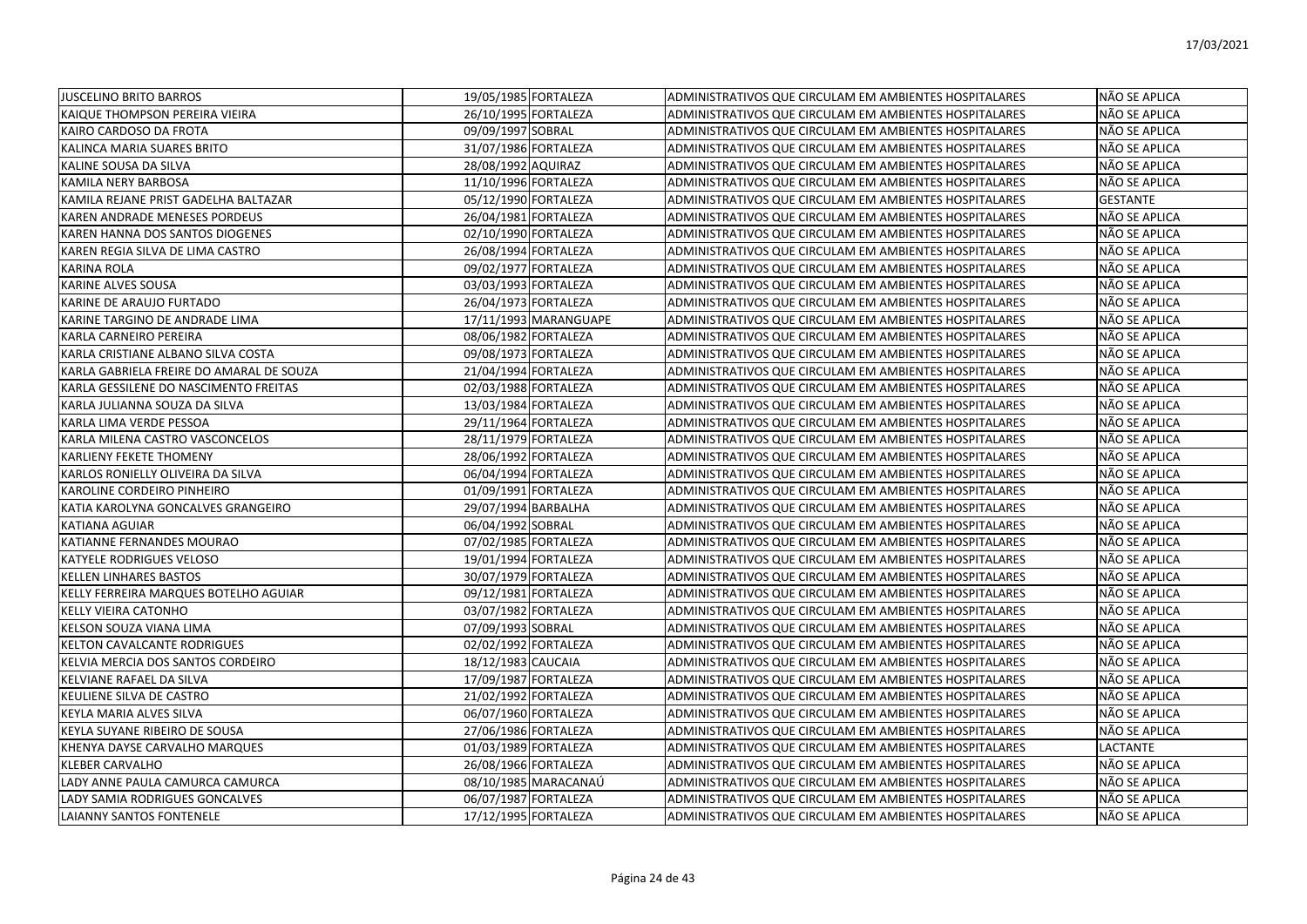| LAIS REGHINI ARANEGA NETO            | 15/06/1994 FORTALEZA         | ADMINISTRATIVOS QUE CIRCULAM EM AMBIENTES HOSPITALARES | NÃO SE APLICA   |
|--------------------------------------|------------------------------|--------------------------------------------------------|-----------------|
| LAISA DALLEDONE CARDOSO              | 20/06/1988 FORTALEZA         | ADMINISTRATIVOS QUE CIRCULAM EM AMBIENTES HOSPITALARES | NÃO SE APLICA   |
| LARA LARISSA VIANA MOTA              | 06/05/1992 FORTALEZA         | ADMINISTRATIVOS QUE CIRCULAM EM AMBIENTES HOSPITALARES | NÃO SE APLICA   |
| LARISSA ALMEIDA DE CARVALHO          | 13/08/1987 FORTALEZA         | ADMINISTRATIVOS QUE CIRCULAM EM AMBIENTES HOSPITALARES | NÃO SE APLICA   |
| LARISSA DE OLIVEIRA MESQUITA         | 01/10/1992 FORTALEZA         | ADMINISTRATIVOS QUE CIRCULAM EM AMBIENTES HOSPITALARES | NÃO SE APLICA   |
| LARISSA GARCIA DOURADO               | 05/12/1998 CAUCAIA           | ADMINISTRATIVOS QUE CIRCULAM EM AMBIENTES HOSPITALARES | NÃO SE APLICA   |
| LARISSA KESIA PONTES MENDONCA        | 23/11/1994 CAUCAIA           | ADMINISTRATIVOS QUE CIRCULAM EM AMBIENTES HOSPITALARES | NÃO SE APLICA   |
| <b>LARISSA OLIVEIRA PARENTE</b>      | 12/04/2000 FORTALEZA         | ADMINISTRATIVOS QUE CIRCULAM EM AMBIENTES HOSPITALARES | NÃO SE APLICA   |
| LARISSA SANTANA VASCONCELOS          | 05/05/1989 FORTALEZA         | ADMINISTRATIVOS QUE CIRCULAM EM AMBIENTES HOSPITALARES | NÃO SE APLICA   |
| LARISSE CLENIZE VIOTO                | 26/04/1990 FORTALEZA         | ADMINISTRATIVOS QUE CIRCULAM EM AMBIENTES HOSPITALARES | NÃO SE APLICA   |
| LARISSY VIEIRA DE MIRANDA            | 27/01/1986 FORTALEZA         | ADMINISTRATIVOS QUE CIRCULAM EM AMBIENTES HOSPITALARES | NÃO SE APLICA   |
| <b>LAYS SOUZA RODRIGUES</b>          | 21/10/1993 MARANGUAPE        | ADMINISTRATIVOS QUE CIRCULAM EM AMBIENTES HOSPITALARES | NÃO SE APLICA   |
| LAZARO DE FREITAS MEDEIROS           | 16/03/1988 FORTALEZA         | ADMINISTRATIVOS QUE CIRCULAM EM AMBIENTES HOSPITALARES | NÃO SE APLICA   |
| LEANDRA ASSUNCAO MATOS               | 20/10/1980 FORTALEZA         | ADMINISTRATIVOS QUE CIRCULAM EM AMBIENTES HOSPITALARES | NÃO SE APLICA   |
| LEE SANDRA BRAGA DOS SANTOS          | 28/11/1994 FORTALEZA         | ADMINISTRATIVOS QUE CIRCULAM EM AMBIENTES HOSPITALARES | NÃO SE APLICA   |
| LEIDIANE AVELINO CASUZA              | 30/07/1992 FORTALEZA         | ADMINISTRATIVOS QUE CIRCULAM EM AMBIENTES HOSPITALARES | NÃO SE APLICA   |
| LEONARDO UMBELINO FURTADO            | 02/05/1995 MARANGUAPE        | ADMINISTRATIVOS QUE CIRCULAM EM AMBIENTES HOSPITALARES | NÃO SE APLICA   |
| LETICIA ARAUJO LINO                  | 06/07/1999 FORTALEZA         | ADMINISTRATIVOS QUE CIRCULAM EM AMBIENTES HOSPITALARES | NÃO SE APLICA   |
| LETICIA DORA ALVES DE OLIVEIRA       | 29/05/2002 FORTALEZA         | ADMINISTRATIVOS QUE CIRCULAM EM AMBIENTES HOSPITALARES | NÃO SE APLICA   |
| LETICIA LEITE COSTA                  | 14/08/1993 FORTALEZA         | ADMINISTRATIVOS QUE CIRCULAM EM AMBIENTES HOSPITALARES | NÃO SE APLICA   |
| LETICIA MEDINA DE ALBUQUERQUE ARAGAO | 05/09/1995 FORTALEZA         | ADMINISTRATIVOS QUE CIRCULAM EM AMBIENTES HOSPITALARES | NÃO SE APLICA   |
| LETICIA POLICARPO MARTINS            | 27/10/2000 FORTALEZA         | ADMINISTRATIVOS QUE CIRCULAM EM AMBIENTES HOSPITALARES | NÃO SE APLICA   |
| LEVY CAVALCANTE MAIA DO REGO         | 17/01/1997 FORTALEZA         | ADMINISTRATIVOS QUE CIRCULAM EM AMBIENTES HOSPITALARES | NÃO SE APLICA   |
| LIA DE SOUSA FREITAS                 | 15/08/1988 FORTALEZA         | ADMINISTRATIVOS QUE CIRCULAM EM AMBIENTES HOSPITALARES | NÃO SE APLICA   |
| LIA GOMES DA FROTA MACHADO           | 02/12/1981 SOBRAL            | ADMINISTRATIVOS QUE CIRCULAM EM AMBIENTES HOSPITALARES | NÃO SE APLICA   |
| LIA VASCONCELOS TIBURCIO CASTELAR    | 20/08/1984 FORTALEZA         | ADMINISTRATIVOS QUE CIRCULAM EM AMBIENTES HOSPITALARES | NÃO SE APLICA   |
| LIDIANE MARTINS ALVES CRUZ DE BRITO  | 04/11/1985 FORTALEZA         | ADMINISTRATIVOS QUE CIRCULAM EM AMBIENTES HOSPITALARES | NÃO SE APLICA   |
| LIDUINA DO SOCORRO DE LIMA HOLANDA   | 15/08/1965 FORTALEZA         | ADMINISTRATIVOS QUE CIRCULAM EM AMBIENTES HOSPITALARES | NÃO SE APLICA   |
| LIDUINA MONICA VIANA NABUCO          | 13/12/1961 FORTALEZA         | ADMINISTRATIVOS QUE CIRCULAM EM AMBIENTES HOSPITALARES | NÃO SE APLICA   |
| LILIA RUTH PINHEIRO DE ALMEIDA       | 24/02/1965 FORTALEZA         | ADMINISTRATIVOS QUE CIRCULAM EM AMBIENTES HOSPITALARES | NÃO SE APLICA   |
| LILIANA BATISTA DE LIMA              | 21/03/1983 FORTALEZA         | ADMINISTRATIVOS QUE CIRCULAM EM AMBIENTES HOSPITALARES | NÃO SE APLICA   |
| LILIEVA FEITOSA DE SOUSA             | 19/08/1985 JUAZEIRO DO NORTE | ADMINISTRATIVOS QUE CIRCULAM EM AMBIENTES HOSPITALARES | NÃO SE APLICA   |
| LINA CASTELO BRANCO MOTTA            | 29/05/1991 FORTALEZA         | ADMINISTRATIVOS QUE CIRCULAM EM AMBIENTES HOSPITALARES | NÃO SE APLICA   |
| LINA JAMILLY ANTUNES NOGUEIRA        | 06/06/1986 FORTALEZA         | ADMINISTRATIVOS QUE CIRCULAM EM AMBIENTES HOSPITALARES | NÃO SE APLICA   |
| LINDEMBERG BATISTA DA ROCHA          | 13/01/1980 CAUCAIA           | ADMINISTRATIVOS QUE CIRCULAM EM AMBIENTES HOSPITALARES | NÃO SE APLICA   |
| LINDEMBERG DA SILVEIRA RODRIGUES     | 01/09/1992 FORTALEZA         | ADMINISTRATIVOS QUE CIRCULAM EM AMBIENTES HOSPITALARES | NÃO SE APLICA   |
| LINDETE BEZERRA DE ALBUQUERQUE       | 09/11/1966 FORTALEZA         | ADMINISTRATIVOS QUE CIRCULAM EM AMBIENTES HOSPITALARES | NÃO SE APLICA   |
| LINDIONEI DE SOUZA BEZERRA           | 26/08/1995 FORTALEZA         | ADMINISTRATIVOS QUE CIRCULAM EM AMBIENTES HOSPITALARES | NÃO SE APLICA   |
| LINDY RODRIGUES DE SOUZA             | 06/12/1983 FORTALEZA         | ADMINISTRATIVOS QUE CIRCULAM EM AMBIENTES HOSPITALARES | NÃO SE APLICA   |
| LISETE PEREIRA CAMPOS                | 25/02/1961 FORTALEZA         | ADMINISTRATIVOS QUE CIRCULAM EM AMBIENTES HOSPITALARES | NÃO SE APLICA   |
| LIVIA BRAGA COSTA DE OLIVEIRA        | 04/12/1985 FORTALEZA         | ADMINISTRATIVOS QUE CIRCULAM EM AMBIENTES HOSPITALARES | LACTANTE        |
| LIVIA DOS SANTOS DE OLIVEIRA         | 23/12/1999 FORTALEZA         | ADMINISTRATIVOS QUE CIRCULAM EM AMBIENTES HOSPITALARES | NÃO SE APLICA   |
| LIVIA MARIA DE FREITAS CARVALHO      | 03/10/1989 FORTALEZA         | ADMINISTRATIVOS QUE CIRCULAM EM AMBIENTES HOSPITALARES | <b>GESTANTE</b> |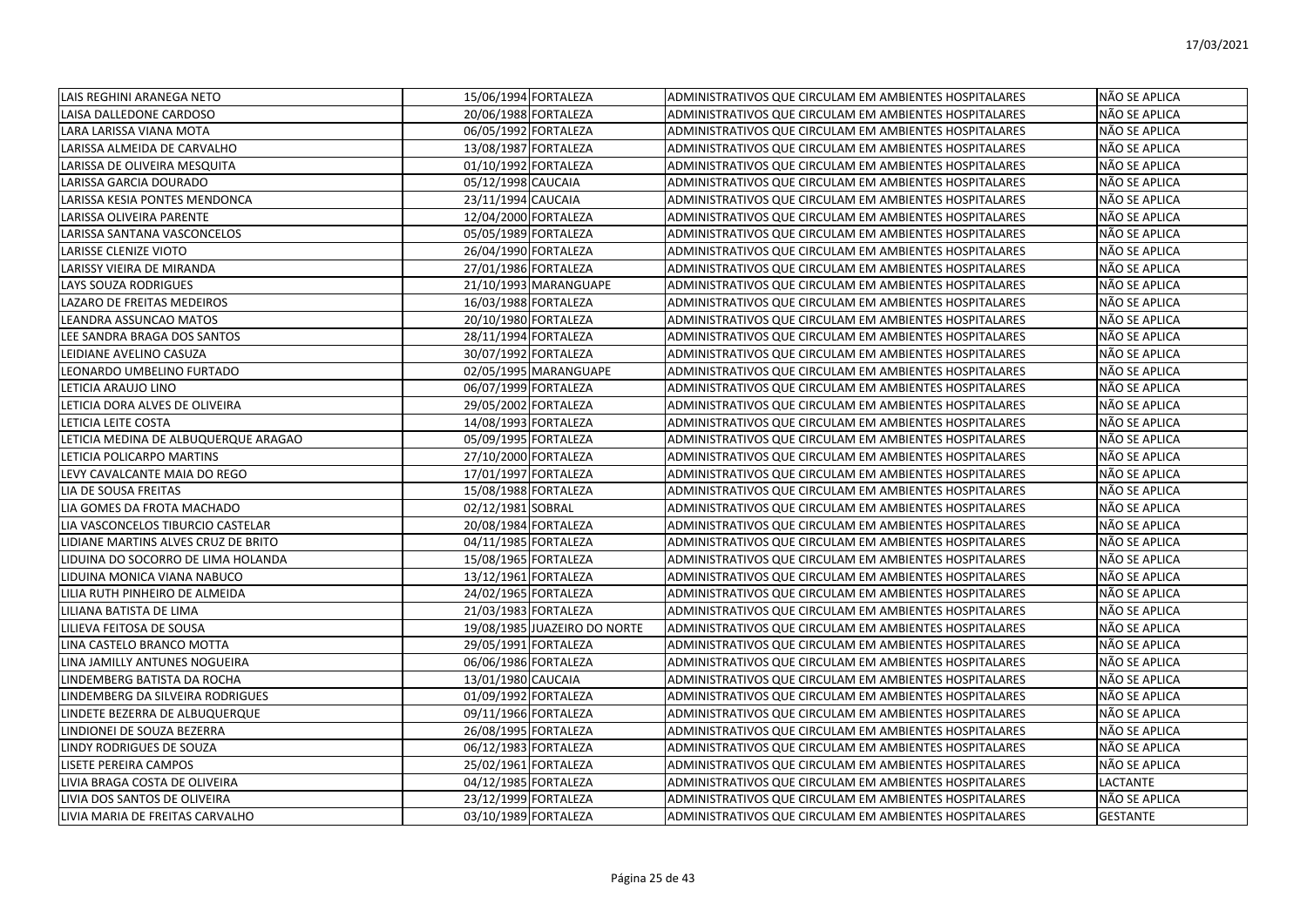| LIVIA TEIXEIRA DE SOUZA                | 27/06/1983 FORTALEZA         | <b>ADMINISTRATIVOS QUE CIRCULAM EM AMBIENTES HOSPITALARES</b> | NÃO SE APLICA        |
|----------------------------------------|------------------------------|---------------------------------------------------------------|----------------------|
| LIVIA VASCONCELOS LOPES                | 30/04/1987 FORTALEZA         | ADMINISTRATIVOS QUE CIRCULAM EM AMBIENTES HOSPITALARES        | NÃO SE APLICA        |
| LIVIA VILANOVA SARAIVA                 | 16/11/1990 FORTALEZA         | ADMINISTRATIVOS QUE CIRCULAM EM AMBIENTES HOSPITALARES        | NÃO SE APLICA        |
| LORENA DA SILVA BRAGA FONSECA          | 28/11/1992 MARACANAÚ         | ADMINISTRATIVOS QUE CIRCULAM EM AMBIENTES HOSPITALARES        | <b>NÃO SE APLICA</b> |
| LORENA FERNANDES PEREIRA               | 29/10/1981 FORTALEZA         | ADMINISTRATIVOS QUE CIRCULAM EM AMBIENTES HOSPITALARES        | NÃO SE APLICA        |
| LORENA MARTINS ALMEIDA                 | 06/01/2000 FORTALEZA         | ADMINISTRATIVOS QUE CIRCULAM EM AMBIENTES HOSPITALARES        | NÃO SE APLICA        |
| LOURDES APARECIDA DO NASCIMENTO SABOIA | 15/04/1989 FORTALEZA         | ADMINISTRATIVOS QUE CIRCULAM EM AMBIENTES HOSPITALARES        | NÃO SE APLICA        |
| LUAN CARDOSO DO NASCIMENTO             | 29/12/1994 CAUCAIA           | ADMINISTRATIVOS QUE CIRCULAM EM AMBIENTES HOSPITALARES        | NÃO SE APLICA        |
| LUAN CARLEY SOUSA CARDOSO              | 09/04/1989 FORTALEZA         | ADMINISTRATIVOS QUE CIRCULAM EM AMBIENTES HOSPITALARES        | NÃO SE APLICA        |
| LUAN LOPES DOS SANTOS CARLOS           | 22/01/1987 MASSAPÊ           | ADMINISTRATIVOS QUE CIRCULAM EM AMBIENTES HOSPITALARES        | NÃO SE APLICA        |
| LUANA CAVALCANTE MONTEIRO              | 05/07/1996 FORTALEZA         | ADMINISTRATIVOS QUE CIRCULAM EM AMBIENTES HOSPITALARES        | NÃO SE APLICA        |
| LUANA CORREIA COSTA MORAIS             | 27/05/1985 FORTALEZA         | ADMINISTRATIVOS QUE CIRCULAM EM AMBIENTES HOSPITALARES        | NÃO SE APLICA        |
| LUANA DA SILVA LIMA                    | 25/06/1994 FORTALEZA         | ADMINISTRATIVOS QUE CIRCULAM EM AMBIENTES HOSPITALARES        | NÃO SE APLICA        |
| LUANA DE ARAUJO NASCIMENTO             | 10/08/1986 JUAZEIRO DO NORTE | ADMINISTRATIVOS QUE CIRCULAM EM AMBIENTES HOSPITALARES        | NÃO SE APLICA        |
| LUANA FERREIRA LIMA DANTAS             | 22/09/1989 FORTALEZA         | ADMINISTRATIVOS QUE CIRCULAM EM AMBIENTES HOSPITALARES        | NÃO SE APLICA        |
| LUANA GEISSE ALVES BARROSO             | 10/07/1991 FORTALEZA         | ADMINISTRATIVOS QUE CIRCULAM EM AMBIENTES HOSPITALARES        | NÃO SE APLICA        |
| LUANA MAGALHAES COELHO                 | 04/01/1988 FORTALEZA         | ADMINISTRATIVOS QUE CIRCULAM EM AMBIENTES HOSPITALARES        | NÃO SE APLICA        |
| LUANA MARIA FONSECA                    | 20/01/1984 FORTALEZA         | ADMINISTRATIVOS QUE CIRCULAM EM AMBIENTES HOSPITALARES        | NÃO SE APLICA        |
| LUANA PORTELA DAMASCENO                | 25/08/1994 FORTALEZA         | ADMINISTRATIVOS QUE CIRCULAM EM AMBIENTES HOSPITALARES        | NÃO SE APLICA        |
| LUANA RODRIGUES FERREIRA               | 24/11/1996 FORTALEZA         | ADMINISTRATIVOS QUE CIRCULAM EM AMBIENTES HOSPITALARES        | NÃO SE APLICA        |
| LUANA SILVA DOS SANTOS                 | 10/05/1997 FORTALEZA         | ADMINISTRATIVOS QUE CIRCULAM EM AMBIENTES HOSPITALARES        | NÃO SE APLICA        |
| LUANNA TAYRINE DE SOUZA ALVES          | 09/08/1987 FORTALEZA         | ADMINISTRATIVOS QUE CIRCULAM EM AMBIENTES HOSPITALARES        | NÃO SE APLICA        |
| LUCAS ANTO DA SILVA RODRIGUES          | 13/06/2000 FORTALEZA         | ADMINISTRATIVOS QUE CIRCULAM EM AMBIENTES HOSPITALARES        | NÃO SE APLICA        |
| LUCAS DO NASCIMENTO QUEIROZ            | 13/01/1996 FORTALEZA         | ADMINISTRATIVOS QUE CIRCULAM EM AMBIENTES HOSPITALARES        | NÃO SE APLICA        |
| LUCAS DOS SANTOS CUNHA                 | 03/03/1989 SOBRAL            | ADMINISTRATIVOS QUE CIRCULAM EM AMBIENTES HOSPITALARES        | NÃO SE APLICA        |
| LUCAS FACANHA DE OLIVEIRA              | 24/08/1988 FORTALEZA         | ADMINISTRATIVOS QUE CIRCULAM EM AMBIENTES HOSPITALARES        | NÃO SE APLICA        |
| LUCAS FURTADO BARBOSA                  | 12/05/1995 FORTALEZA         | ADMINISTRATIVOS QUE CIRCULAM EM AMBIENTES HOSPITALARES        | NÃO SE APLICA        |
| LUCAS RODRIGUES BATISTA DE ALBUQUERQUE | 06/04/1985 FORTALEZA         | ADMINISTRATIVOS QUE CIRCULAM EM AMBIENTES HOSPITALARES        | NÃO SE APLICA        |
| LUCAS SILVA MORAIS                     | 27/08/1993 MARACANAÚ         | ADMINISTRATIVOS QUE CIRCULAM EM AMBIENTES HOSPITALARES        | NÃO SE APLICA        |
| LUCAS THOMIKS SILVA CUNHA              | 05/05/1992 FORTALEZA         | ADMINISTRATIVOS QUE CIRCULAM EM AMBIENTES HOSPITALARES        | NÃO SE APLICA        |
| LUCAS ZIOMAR ALMEIDA RIBEIRO           | 08/08/1987 CAUCAIA           | ADMINISTRATIVOS QUE CIRCULAM EM AMBIENTES HOSPITALARES        | NÃO SE APLICA        |
| LUCELIA DIOGO LIBERATO                 | 03/11/1988 SOBRAL            | ADMINISTRATIVOS QUE CIRCULAM EM AMBIENTES HOSPITALARES        | NÃO SE APLICA        |
| LUCIA DE FATIMA COSTA DE ALMEIDA       | 09/04/1959 FORTALEZA         | ADMINISTRATIVOS QUE CIRCULAM EM AMBIENTES HOSPITALARES        | NÃO SE APLICA        |
| LUCIA DE FATIMA DA SILVA               | 03/07/1959 MARACANAÚ         | ADMINISTRATIVOS QUE CIRCULAM EM AMBIENTES HOSPITALARES        | <b>NÃO SE APLICA</b> |
| LUCIANA ARAUJO CACAU HOLANDA           | 29/10/1981 FORTALEZA         | ADMINISTRATIVOS QUE CIRCULAM EM AMBIENTES HOSPITALARES        | NÃO SE APLICA        |
| LUCIANA CAVALCANTE SANTIAGO            | 03/03/1977 FORTALEZA         | ADMINISTRATIVOS QUE CIRCULAM EM AMBIENTES HOSPITALARES        | <b>NÃO SE APLICA</b> |
| LUCIANA DO NASCIMENTO SOARES           | 25/08/1997 FORTALEZA         | ADMINISTRATIVOS QUE CIRCULAM EM AMBIENTES HOSPITALARES        | NÃO SE APLICA        |
| LUCIANE DE CARVALHO GOMES GALENO       | 21/12/1977 SOBRAL            | ADMINISTRATIVOS QUE CIRCULAM EM AMBIENTES HOSPITALARES        | NÃO SE APLICA        |
| LUCIANO BEZERRA                        | 23/07/1973 IGUATU            | ADMINISTRATIVOS QUE CIRCULAM EM AMBIENTES HOSPITALARES        | NÃO SE APLICA        |
| LUCIANO DE MENEZES LIMA                | 25/05/1967 CAUCAIA           | ADMINISTRATIVOS QUE CIRCULAM EM AMBIENTES HOSPITALARES        | NÃO SE APLICA        |
| LUCIANO MARTINS COSTA                  | 22/11/1991 FORTALEZA         | ADMINISTRATIVOS QUE CIRCULAM EM AMBIENTES HOSPITALARES        | NÃO SE APLICA        |
| LUCIANO ROBERTO EVANGELISTA JUNIOR     | 04/07/1966 FORTALEZA         | ADMINISTRATIVOS QUE CIRCULAM EM AMBIENTES HOSPITALARES        | NÃO SE APLICA        |
| <b>LUCIENE MILITAO DE ASSIS</b>        | 08/01/1973 FORTALEZA         | ADMINISTRATIVOS QUE CIRCULAM EM AMBIENTES HOSPITALARES        | <b>NÃO SE APLICA</b> |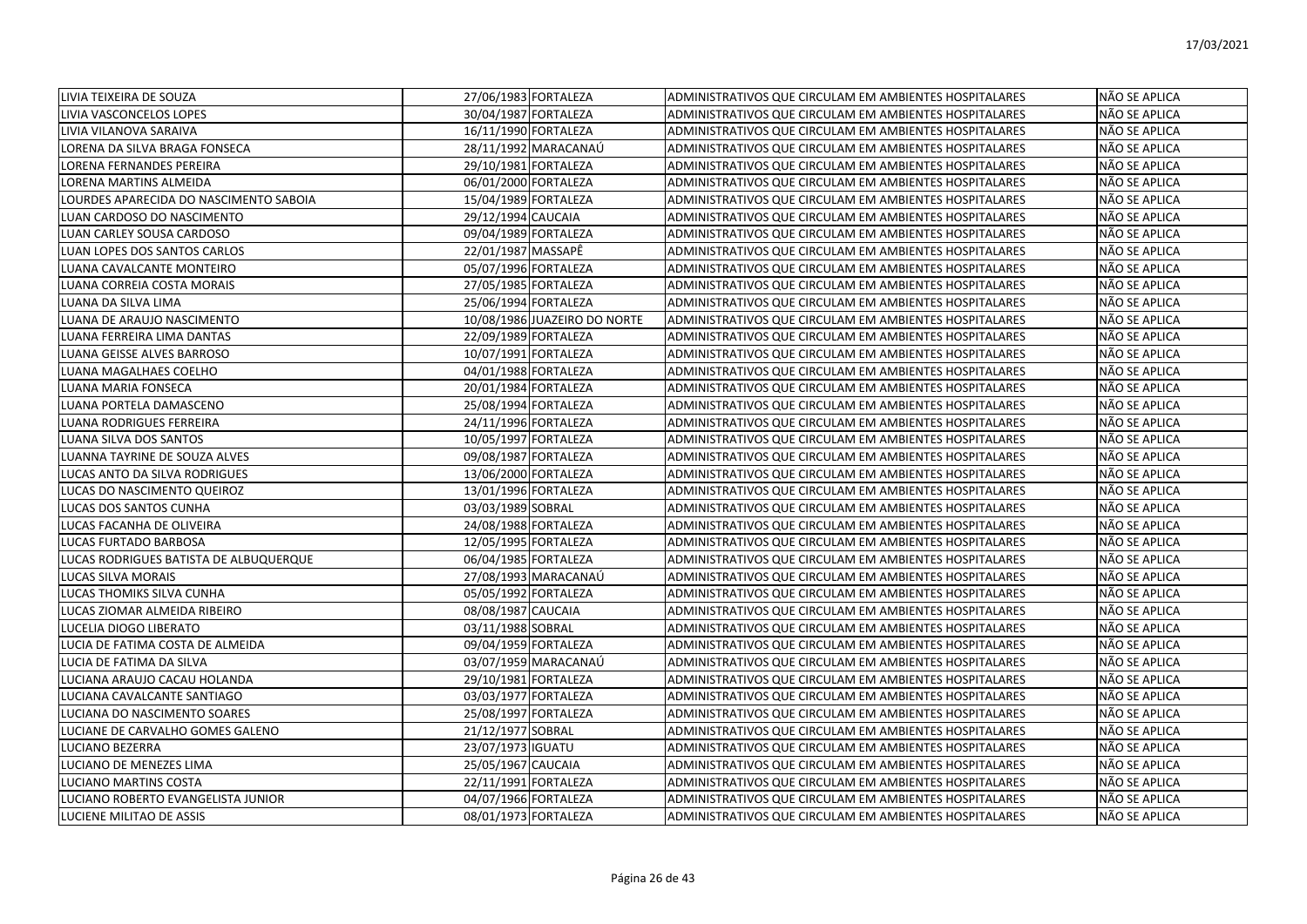| LUCIEUDA SERPA GOMES                        | 10/11/1969 FORTALEZA    | ADMINISTRATIVOS QUE CIRCULAM EM AMBIENTES HOSPITALARES        | NÃO SE APLICA |
|---------------------------------------------|-------------------------|---------------------------------------------------------------|---------------|
| LUCIEZIO BENVINDO DUARTE JUNIOR             | 16/05/1993 FORTALEZA    | ADMINISTRATIVOS QUE CIRCULAM EM AMBIENTES HOSPITALARES        | NÃO SE APLICA |
| LUCINEIDE OLIVEIRA DA SILVA                 | 20/07/1966 FORTALEZA    | ADMINISTRATIVOS QUE CIRCULAM EM AMBIENTES HOSPITALARES        | NÃO SE APLICA |
| LUCINETE ALBUQUERQUE                        | 10/07/1980 Fortaleza    | ADMINISTRATIVOS QUE CIRCULAM EM AMBIENTES HOSPITALARES        | NÃO SE APLICA |
| LUIS CLAUDIO SILVA DE OLIVEIRA              | 27/06/1990 FORTALEZA    | ADMINISTRATIVOS QUE CIRCULAM EM AMBIENTES HOSPITALARES        | NÃO SE APLICA |
| LUIS FELIPE ALVES SOUSA                     | 13/10/1999 MASSAPÊ      | ADMINISTRATIVOS QUE CIRCULAM EM AMBIENTES HOSPITALARES        | NÃO SE APLICA |
| LUIS FERNANDO ALBUQUERQUE GUIMARAES         | 21/12/1984 FORTALEZA    | ADMINISTRATIVOS QUE CIRCULAM EM AMBIENTES HOSPITALARES        | NÃO SE APLICA |
| LUIS FERNANDO TEOFILO PORTELA               | 18/10/1988 FORTALEZA    | ADMINISTRATIVOS QUE CIRCULAM EM AMBIENTES HOSPITALARES        | NÃO SE APLICA |
| LUIS GONZAGA BARATA COELHO JUNIOR           | 01/03/1989 QUIXERAMOBIM | ADMINISTRATIVOS QUE CIRCULAM EM AMBIENTES HOSPITALARES        | NÃO SE APLICA |
| LUIS HENRIQUE ARAUJO PEREIRA                | 25/10/1980 CAUCAIA      | ADMINISTRATIVOS QUE CIRCULAM EM AMBIENTES HOSPITALARES        | NÃO SE APLICA |
| LUIS HENRIQUE DE ALBUQUERQUE MEDEIROS FILHO | 04/05/1995 FORTALEZA    | ADMINISTRATIVOS QUE CIRCULAM EM AMBIENTES HOSPITALARES        | NÃO SE APLICA |
| LUIZ ALBERTO FERNANDES DA SILVA             | 24/07/1985 CAUCAIA      | <b>ADMINISTRATIVOS QUE CIRCULAM EM AMBIENTES HOSPITALARES</b> | NÃO SE APLICA |
| LUIZ ALFREDO DA SILVA                       | 05/11/1978 FORTALEZA    | ADMINISTRATIVOS QUE CIRCULAM EM AMBIENTES HOSPITALARES        | NÃO SE APLICA |
| LUIZ CARLOS RIBEIRO MENEZES                 | 18/07/1986 FORTALEZA    | ADMINISTRATIVOS QUE CIRCULAM EM AMBIENTES HOSPITALARES        | NÃO SE APLICA |
| LUIZ CESAR DE CARVALHO PESSOA FILHO         | 19/05/1995 FORTALEZA    | ADMINISTRATIVOS QUE CIRCULAM EM AMBIENTES HOSPITALARES        | NÃO SE APLICA |
| LUIZ CLAUDIO BARBOSA PRAXEDES               | 03/03/1963 FORTALEZA    | ADMINISTRATIVOS QUE CIRCULAM EM AMBIENTES HOSPITALARES        | NÃO SE APLICA |
| LUIZ FERNANDO VIEIRA DE OLIVEIRA            | 23/12/1997 FORTALEZA    | ADMINISTRATIVOS QUE CIRCULAM EM AMBIENTES HOSPITALARES        | NÃO SE APLICA |
| LUIZ GONZAGA DE FREITAS JUNIOR              | 28/04/1993 FORTALEZA    | ADMINISTRATIVOS QUE CIRCULAM EM AMBIENTES HOSPITALARES        | NÃO SE APLICA |
| LUIZ GONZAGA DE SOUZA NETO                  | 16/06/1986 UBAJARA      | ADMINISTRATIVOS QUE CIRCULAM EM AMBIENTES HOSPITALARES        | NÃO SE APLICA |
| LUIZ GUSTAVO MORAES DE FREITAS              | 19/02/1983 FORTALEZA    | ADMINISTRATIVOS QUE CIRCULAM EM AMBIENTES HOSPITALARES        | NÃO SE APLICA |
| LUIZ HARLEN GOMES TEIXEIRA                  | 10/05/1991 FORTALEZA    | ADMINISTRATIVOS QUE CIRCULAM EM AMBIENTES HOSPITALARES        | NÃO SE APLICA |
| LUIZA BARBARA MARCAL MELO                   | 05/07/2002 ACARAÚ       | ADMINISTRATIVOS QUE CIRCULAM EM AMBIENTES HOSPITALARES        | NÃO SE APLICA |
| LUIZA FRANCO DA CONCEICAO SILVA             | 14/02/1980 FORTALEZA    | ADMINISTRATIVOS QUE CIRCULAM EM AMBIENTES HOSPITALARES        | NÃO SE APLICA |
| LUIZA GONZAGA EMERECIANO VIANA              | 18/07/1955 FORTALEZA    | ADMINISTRATIVOS QUE CIRCULAM EM AMBIENTES HOSPITALARES        | NÃO SE APLICA |
| LUIZA MARIA CAVALCANTE MOTA ROSA            | 24/01/1979 FORTALEZA    | ADMINISTRATIVOS QUE CIRCULAM EM AMBIENTES HOSPITALARES        | NÃO SE APLICA |
| LYA ALENCAR DA SILVA                        | 20/10/1995 FORTALEZA    | ADMINISTRATIVOS QUE CIRCULAM EM AMBIENTES HOSPITALARES        | NÃO SE APLICA |
| <b>MAIRA REBOUCAS PEREIRA</b>               | 20/06/1985 FORTALEZA    | ADMINISTRATIVOS QUE CIRCULAM EM AMBIENTES HOSPITALARES        | NÃO SE APLICA |
| <b>MAIRTON MENDES DE ARAUJO</b>             | 27/04/1951 FORTALEZA    | ADMINISTRATIVOS QUE CIRCULAM EM AMBIENTES HOSPITALARES        | NÃO SE APLICA |
| <b>MAKEZIA SANTOS MORAIS</b>                | 30/05/1987 FORTALEZA    | ADMINISTRATIVOS QUE CIRCULAM EM AMBIENTES HOSPITALARES        | NÃO SE APLICA |
| MAKLEN LOUREIRO DE OLIVEIRA PAZ             | 25/07/1981 FORTALEZA    | ADMINISTRATIVOS QUE CIRCULAM EM AMBIENTES HOSPITALARES        | NÃO SE APLICA |
| MANOEL CESAR DE BRITO NETO                  | 30/06/1967 FORTALEZA    | ADMINISTRATIVOS QUE CIRCULAM EM AMBIENTES HOSPITALARES        | NÃO SE APLICA |
| <b>MANOEL DECIO PINHEIRO FILHO</b>          | 15/02/1951 FORTALEZA    | ADMINISTRATIVOS QUE CIRCULAM EM AMBIENTES HOSPITALARES        | NÃO SE APLICA |
| <b>MANOELINA MARIA FONTELES OSTERNO</b>     | 01/01/1981 FORTALEZA    | ADMINISTRATIVOS QUE CIRCULAM EM AMBIENTES HOSPITALARES        | NÃO SE APLICA |
| MARA CAVALCANTE SILVEIRA                    | 20/04/1962 FORTALEZA    | ADMINISTRATIVOS QUE CIRCULAM EM AMBIENTES HOSPITALARES        | NÃO SE APLICA |
| <b>MARA COSTA COELHO</b>                    | 04/12/1980 FORTALEZA    | <b>ADMINISTRATIVOS QUE CIRCULAM EM AMBIENTES HOSPITALARES</b> | LACTANTE      |
| MARA DALILA DO NASCIMENTO GOMES             | 13/07/1994 FORTALEZA    | ADMINISTRATIVOS QUE CIRCULAM EM AMBIENTES HOSPITALARES        | NÃO SE APLICA |
| MARCEL OLIVEIRA TIMBO                       | 14/05/1983 FORTALEZA    | ADMINISTRATIVOS QUE CIRCULAM EM AMBIENTES HOSPITALARES        | NÃO SE APLICA |
| <b>MARCELA FERREIRA RIBEIRO</b>             | 28/03/1992 CAUCAIA      | ADMINISTRATIVOS QUE CIRCULAM EM AMBIENTES HOSPITALARES        | NÃO SE APLICA |
| <b>MARCELA MONTEIRO GONDIM</b>              | 24/09/1989 FORTALEZA    | ADMINISTRATIVOS QUE CIRCULAM EM AMBIENTES HOSPITALARES        | NÃO SE APLICA |
| MARCELA SARAH DE LIMA FERRO FRENCO          | 18/05/1977 FORTALEZA    | ADMINISTRATIVOS QUE CIRCULAM EM AMBIENTES HOSPITALARES        | NÃO SE APLICA |
| <b>MARCELA VIEIRA BRITO</b>                 | 18/01/2002 FORTALEZA    | ADMINISTRATIVOS QUE CIRCULAM EM AMBIENTES HOSPITALARES        | NÃO SE APLICA |
| <b>MARCELO ACACIO RODRIGUES GALANTE</b>     | 31/10/1974 FORTALEZA    | ADMINISTRATIVOS QUE CIRCULAM EM AMBIENTES HOSPITALARES        | NÃO SE APLICA |
| IMARCELO KARIN BLANCO DE FRANCA             | 28/03/2000 FORTALEZA    | ADMINISTRATIVOS QUE CIRCULAM EM AMBIENTES HOSPITALARES        | NÃO SE APLICA |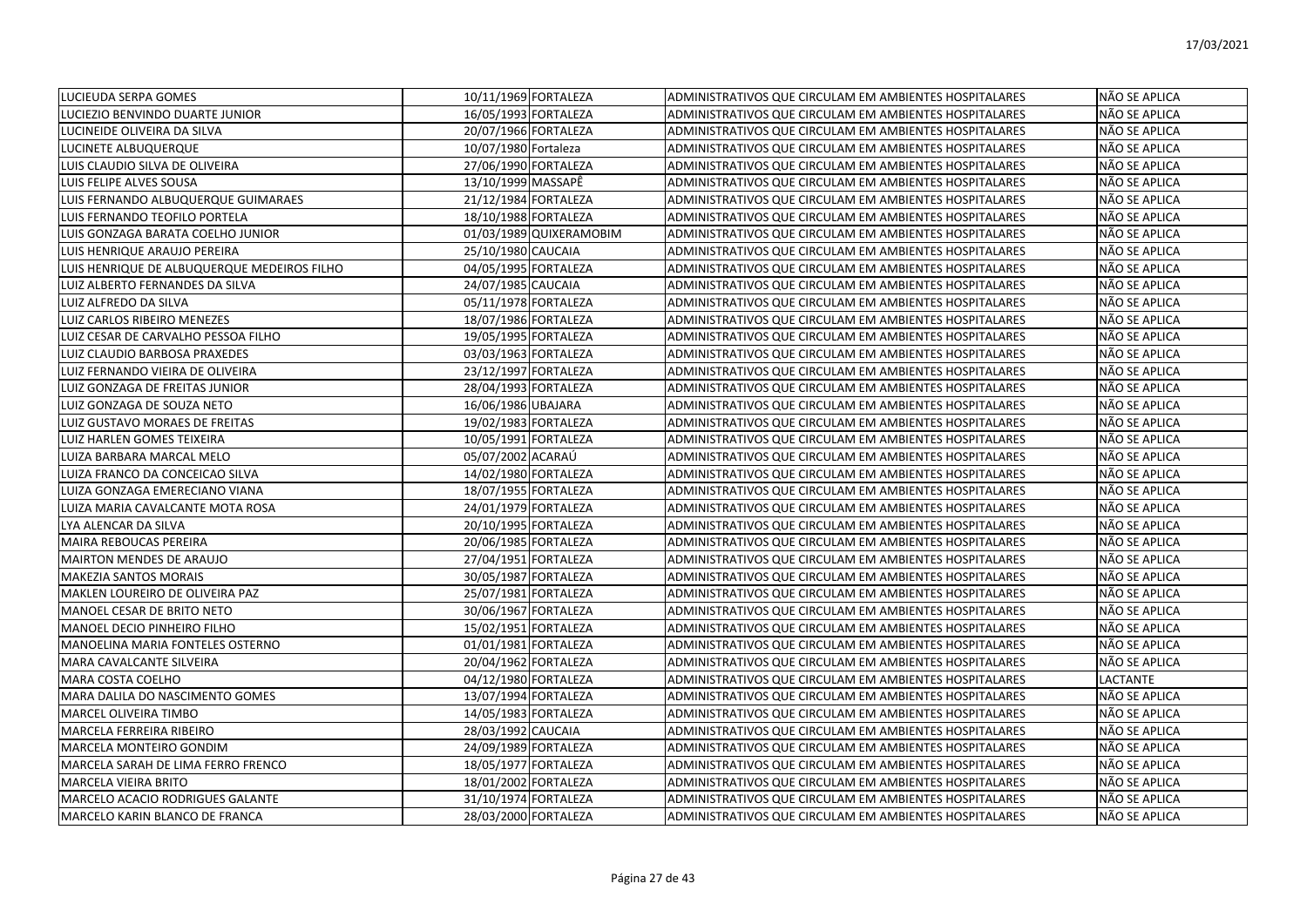| <b>MARCELO MIRANDA FONTENELE</b>           | 04/10/1978 FORTALEZA         | ADMINISTRATIVOS QUE CIRCULAM EM AMBIENTES HOSPITALARES | NÃO SE APLICA |
|--------------------------------------------|------------------------------|--------------------------------------------------------|---------------|
| MARCELO OLIVEIRA LIMA                      | 18/02/1973 FORTALEZA         | ADMINISTRATIVOS QUE CIRCULAM EM AMBIENTES HOSPITALARES | NÃO SE APLICA |
| MARCIA CHAVESMELO                          | 26/10/1972 FORTALEZA         | ADMINISTRATIVOS QUE CIRCULAM EM AMBIENTES HOSPITALARES | NÃO SE APLICA |
| MARCIA EDNA TORQUATO DA SILVA              | 07/05/1980 ARACATI           | ADMINISTRATIVOS QUE CIRCULAM EM AMBIENTES HOSPITALARES | NÃO SE APLICA |
| MARCIA PAULA PESSOA BORGES                 | 15/03/1982 FORTALEZA         | ADMINISTRATIVOS QUE CIRCULAM EM AMBIENTES HOSPITALARES | NÃO SE APLICA |
| MARCIANO GIRAO DA SILVA                    | 09/08/1964 FORTALEZA         | ADMINISTRATIVOS QUE CIRCULAM EM AMBIENTES HOSPITALARES | NÃO SE APLICA |
| MARCILENE DOS SANTOS MACIEL                | 05/01/1991 FORTALEZA         | ADMINISTRATIVOS QUE CIRCULAM EM AMBIENTES HOSPITALARES | NÃO SE APLICA |
| MARCILIA JERONIMO CAVALCANTE               | 09/03/1989 FORTALEZA         | ADMINISTRATIVOS QUE CIRCULAM EM AMBIENTES HOSPITALARES | NÃO SE APLICA |
| MARCIO CAVALCANTE DE ALMEIDA               | 05/12/1978 FORTALEZA         | ADMINISTRATIVOS QUE CIRCULAM EM AMBIENTES HOSPITALARES | NÃO SE APLICA |
| MARCIO GLEYDSON DE ALMEIDA OLIVEIRA        | 24/06/1983 FORTALEZA         | ADMINISTRATIVOS QUE CIRCULAM EM AMBIENTES HOSPITALARES | NÃO SE APLICA |
| MARCIO MARQUES BARBOSA                     | 05/05/1997 FORTALEZA         | ADMINISTRATIVOS QUE CIRCULAM EM AMBIENTES HOSPITALARES | NÃO SE APLICA |
| MARCIO RODRIGO VALENCA COELHO              | 11/07/1979 FORTALEZA         | ADMINISTRATIVOS QUE CIRCULAM EM AMBIENTES HOSPITALARES | NÃO SE APLICA |
| MARCIO VIEIRA LIMA                         | 29/04/1985 FORTALEZA         | ADMINISTRATIVOS QUE CIRCULAM EM AMBIENTES HOSPITALARES | NÃO SE APLICA |
| MARCISA FABIANA DA SILVA SANTANA           | 15/03/1975 FORTALEZA         | ADMINISTRATIVOS QUE CIRCULAM EM AMBIENTES HOSPITALARES | NÃO SE APLICA |
| MARCO ANTONIO FONTENELE MACEDO             | 01/02/1970 FORTALEZA         | ADMINISTRATIVOS QUE CIRCULAM EM AMBIENTES HOSPITALARES | NÃO SE APLICA |
| MARCOS ANTONIO PONTES SOBRINHO             | 17/07/1998 FORTALEZA         | ADMINISTRATIVOS QUE CIRCULAM EM AMBIENTES HOSPITALARES | NÃO SE APLICA |
| MARCOS FELIPE FACANHA DA ROCHA DE OLIVEIRA | 30/01/1996 FORTALEZA         | ADMINISTRATIVOS QUE CIRCULAM EM AMBIENTES HOSPITALARES | NÃO SE APLICA |
| <b>MARCOS LIMA PONTES</b>                  | 24/10/1978 EUSÉBIO           | ADMINISTRATIVOS QUE CIRCULAM EM AMBIENTES HOSPITALARES | NÃO SE APLICA |
| MARCOS VITOR RIBEIRO DE ARAUJO             | 31/05/1999 FORTALEZA         | ADMINISTRATIVOS QUE CIRCULAM EM AMBIENTES HOSPITALARES | NÃO SE APLICA |
| MARCULINA MARA DE MESQUITA FARIAS UCHOA    | 26/06/1986 FORTALEZA         | ADMINISTRATIVOS QUE CIRCULAM EM AMBIENTES HOSPITALARES | NÃO SE APLICA |
| MARCUS ANTONIO PESSOA DE CARVALHO          | 21/01/1967 FORTALEZA         | ADMINISTRATIVOS QUE CIRCULAM EM AMBIENTES HOSPITALARES | NÃO SE APLICA |
| <b>MARCUS VINICIUS BARROS MENDES</b>       | 30/06/2001 FORTALEZA         | ADMINISTRATIVOS QUE CIRCULAM EM AMBIENTES HOSPITALARES | NÃO SE APLICA |
| MARCUS VINICIUS NOGUEIRA REGIS             | 01/04/1998 FORTALEZA         | ADMINISTRATIVOS QUE CIRCULAM EM AMBIENTES HOSPITALARES | NÃO SE APLICA |
| MARDEM GOIS PINHEIRO                       | 15/12/1982 FORTALEZA         | ADMINISTRATIVOS QUE CIRCULAM EM AMBIENTES HOSPITALARES | NÃO SE APLICA |
| MARIA ALDAIR CAMPOS LEITE                  | 18/05/1977 JUAZEIRO DO NORTE | ADMINISTRATIVOS QUE CIRCULAM EM AMBIENTES HOSPITALARES | NÃO SE APLICA |
| MARIA ALINE SOARES ARAUJO                  | 20/08/1996 FORTALEZA         | ADMINISTRATIVOS QUE CIRCULAM EM AMBIENTES HOSPITALARES | NÃO SE APLICA |
| MARIA AMELIA DOMINGUES MACEDO              | 29/03/1999 FORTALEZA         | ADMINISTRATIVOS QUE CIRCULAM EM AMBIENTES HOSPITALARES | NÃO SE APLICA |
| MARIA AMELIA SILVA LIMA                    | 31/03/1960 FORTALEZA         | ADMINISTRATIVOS QUE CIRCULAM EM AMBIENTES HOSPITALARES | NÃO SE APLICA |
| MARIA ANDRIELE                             | 05/12/2000 FORTALEZA         | ADMINISTRATIVOS QUE CIRCULAM EM AMBIENTES HOSPITALARES | NÃO SE APLICA |
| MARIA ANGELA FERREIRA COSTA DINIZ          | 26/01/1982 JUAZEIRO DO NORTE | ADMINISTRATIVOS QUE CIRCULAM EM AMBIENTES HOSPITALARES | NÃO SE APLICA |
| MARIA ARIADNA DE SOUSA PINHEIRO            | 14/11/1999 FORTALEZA         | ADMINISTRATIVOS QUE CIRCULAM EM AMBIENTES HOSPITALARES | NÃO SE APLICA |
| MARIA AURILENE LIMA MELO                   | 17/07/1962 FORTALEZA         | ADMINISTRATIVOS QUE CIRCULAM EM AMBIENTES HOSPITALARES | NÃO SE APLICA |
| MARIA AURINEIDE FONSECA DOS SANTOS         | 02/02/1974 FORTALEZA         | ADMINISTRATIVOS QUE CIRCULAM EM AMBIENTES HOSPITALARES | NÃO SE APLICA |
| MARIA BEATRIZ DE ARAUJO RODRIGUES          | 20/04/1998 CAUCAIA           | ADMINISTRATIVOS QUE CIRCULAM EM AMBIENTES HOSPITALARES | NÃO SE APLICA |
| MARIA BETH ADRIANA DE OLIVEIRA COSTA       | 30/05/1978 FORTALEZA         | ADMINISTRATIVOS QUE CIRCULAM EM AMBIENTES HOSPITALARES | NÃO SE APLICA |
| MARIA CAROLANE SILVA DE PAULO              | 27/05/1997 SOBRAL            | ADMINISTRATIVOS QUE CIRCULAM EM AMBIENTES HOSPITALARES | NÃO SE APLICA |
| MARIA CASSIA DA SILVA ALMEIDA              | 20/07/1987 FORTALEZA         | ADMINISTRATIVOS QUE CIRCULAM EM AMBIENTES HOSPITALARES | NÃO SE APLICA |
| MARIA CLEANE PEREIRA DA SILVA              | 16/01/1992 FORTALEZA         | ADMINISTRATIVOS QUE CIRCULAM EM AMBIENTES HOSPITALARES | NÃO SE APLICA |
| MARIA CLEIDE DA SILVA                      | 24/09/1987 URUOCA            | ADMINISTRATIVOS QUE CIRCULAM EM AMBIENTES HOSPITALARES | NÃO SE APLICA |
| MARIA DA CONCEICAO ALMEIDA BARROS          | 15/09/1973 FORTALEZA         | ADMINISTRATIVOS QUE CIRCULAM EM AMBIENTES HOSPITALARES | NÃO SE APLICA |
| MARIA DAIANA OLIVEIRA DA COSTA             | 09/08/1986 SOBRAL            | ADMINISTRATIVOS QUE CIRCULAM EM AMBIENTES HOSPITALARES | NÃO SE APLICA |
| MARIA DARLIANE MOTA VASCONCELOS            | 25/12/1993 FORTALEZA         | ADMINISTRATIVOS QUE CIRCULAM EM AMBIENTES HOSPITALARES | NÃO SE APLICA |
| MARIA DAS GRACAS LIMA LELIS OLIVEIRA       | 01/06/1969 FORTALEZA         | ADMINISTRATIVOS QUE CIRCULAM EM AMBIENTES HOSPITALARES | NÃO SE APLICA |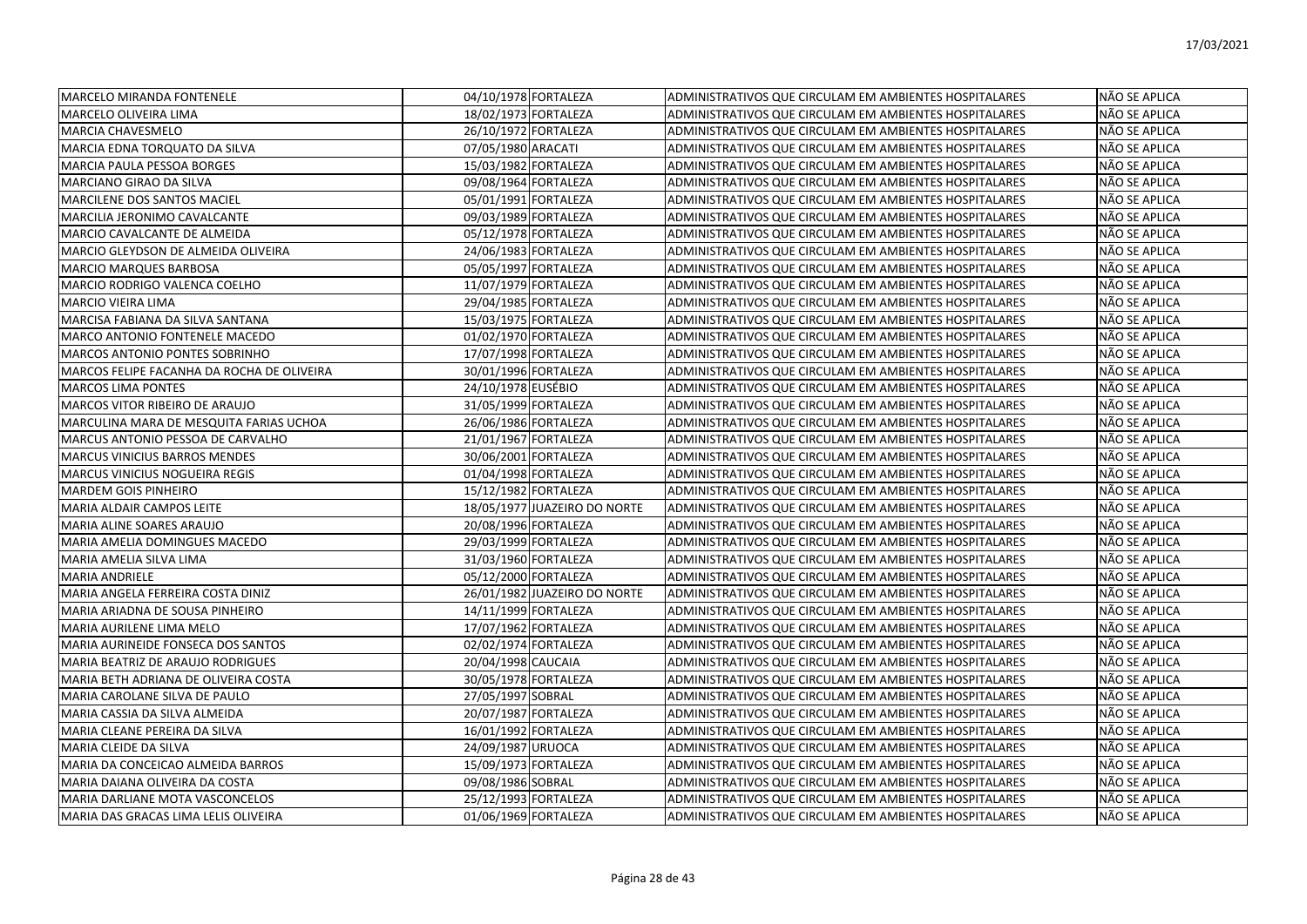| MARIA DE FATIMA MAIA DE ANDRADE LIMA           | 10/07/1960 FORTALEZA  | ADMINISTRATIVOS QUE CIRCULAM EM AMBIENTES HOSPITALARES<br>NÃO SE APLICA        |
|------------------------------------------------|-----------------------|--------------------------------------------------------------------------------|
| MARIA DE FATIMA SAMPAIO VIERA                  | 07/07/1955 FORTALEZA  | ADMINISTRATIVOS QUE CIRCULAM EM AMBIENTES HOSPITALARES<br>NÃO SE APLICA        |
| MARIA DE FATIMA VIANA CARREIRO DE SANTANA      | 25/01/1967 FORTALEZA  | NÃO SE APLICA<br>ADMINISTRATIVOS QUE CIRCULAM EM AMBIENTES HOSPITALARES        |
| MARIA DE LOURDES MACEDO DE CARVALHO            | 16/06/1970 FORTALEZA  | ADMINISTRATIVOS QUE CIRCULAM EM AMBIENTES HOSPITALARES<br>NÃO SE APLICA        |
| MARIA DEISIANE COELHO DUARTE                   | 12/06/1991 FORTALEZA  | ADMINISTRATIVOS QUE CIRCULAM EM AMBIENTES HOSPITALARES<br>NÃO SE APLICA        |
| MARIA DENISE SILVA DE PAULA                    | 08/10/1999 FORTALEZA  | NÃO SE APLICA<br>ADMINISTRATIVOS QUE CIRCULAM EM AMBIENTES HOSPITALARES        |
| MARIA DERILENE DUARTE ARAGAO                   | 30/09/1981 FORTALEZA  | NÃO SE APLICA<br>ADMINISTRATIVOS QUE CIRCULAM EM AMBIENTES HOSPITALARES        |
| MARIA DO CARMO DOS SANTOS BESERRA              | 03/06/1961 PALHANO    | NÃO SE APLICA<br>ADMINISTRATIVOS QUE CIRCULAM EM AMBIENTES HOSPITALARES        |
| <b>MARIA DO LIVRAMENTO RODRIGUES BENEVIDES</b> | 03/10/1972 CAUCAIA    | NÃO SE APLICA<br>ADMINISTRATIVOS QUE CIRCULAM EM AMBIENTES HOSPITALARES        |
| MARIA DO PERPETUO SOCORRO GONCALVES            | 14/06/1962 FORTALEZA  | NÃO SE APLICA<br>ADMINISTRATIVOS QUE CIRCULAM EM AMBIENTES HOSPITALARES        |
| MARIA DO SOCORRO DA SILVA CAFE                 | 28/10/1968 FORTALEZA  | NÃO SE APLICA<br>ADMINISTRATIVOS QUE CIRCULAM EM AMBIENTES HOSPITALARES        |
| MARIA DO SOCORRO DOS REIS SILVA                | 17/04/1977 FORTALEZA  | NÃO SE APLICA<br><b>ADMINISTRATIVOS QUE CIRCULAM EM AMBIENTES HOSPITALARES</b> |
| MARIA DO SOCORRO FREITAS LOBO                  | 14/05/1965 FORTALEZA  | ADMINISTRATIVOS QUE CIRCULAM EM AMBIENTES HOSPITALARES<br>NÃO SE APLICA        |
| MARIA DO SOCORRO LITAIFF RODRIGUES DANTAS      | 15/01/1973 FORTALEZA  | ADMINISTRATIVOS QUE CIRCULAM EM AMBIENTES HOSPITALARES<br>NÃO SE APLICA        |
| MARIA DO SOCORRO OLIVEIRA LIMA                 | 15/12/1984 JAGUARUANA | NÃO SE APLICA<br>ADMINISTRATIVOS QUE CIRCULAM EM AMBIENTES HOSPITALARES        |
| MARIA EDNA ROCHA DE OLIVERA                    | 02/10/1973 FORTALEZA  | ADMINISTRATIVOS QUE CIRCULAM EM AMBIENTES HOSPITALARES<br>NÃO SE APLICA        |
| MARIA EDUARDA ANGELIM DE ARAUJO                | 20/02/1998 TIANGUÁ    | ADMINISTRATIVOS QUE CIRCULAM EM AMBIENTES HOSPITALARES<br>NÃO SE APLICA        |
| MARIA EDUARDA BITU VIEIRA                      | 20/01/2001 FORTALEZA  | NÃO SE APLICA<br>ADMINISTRATIVOS QUE CIRCULAM EM AMBIENTES HOSPITALARES        |
| MARIA EDUARDA CHAVES CAVALCANTE                | 29/09/2000 FORTALEZA  | ADMINISTRATIVOS QUE CIRCULAM EM AMBIENTES HOSPITALARES<br>NÃO SE APLICA        |
| MARIA EDUARDA SILVA BEZERRA                    | 14/07/2001 FORTALEZA  | ADMINISTRATIVOS QUE CIRCULAM EM AMBIENTES HOSPITALARES<br>NÃO SE APLICA        |
| MARIA ELIANE DE SOUZA LOPES                    | 17/11/1982 FORTALEZA  | NÃO SE APLICA<br>ADMINISTRATIVOS QUE CIRCULAM EM AMBIENTES HOSPITALARES        |
| MARIA ERIVANIA DE FREITAS LIMA                 | 06/12/1983 FORTALEZA  | NÃO SE APLICA<br>ADMINISTRATIVOS QUE CIRCULAM EM AMBIENTES HOSPITALARES        |
| <b>MARIA FRANCINETE RODRIGUES</b>              | 08/09/1982 FORTALEZA  | ADMINISTRATIVOS QUE CIRCULAM EM AMBIENTES HOSPITALARES<br>NÃO SE APLICA        |
| MARIA GABRIELA MIRANDA FONTENELE               | 15/04/1996 SOBRAL     | ADMINISTRATIVOS QUE CIRCULAM EM AMBIENTES HOSPITALARES<br>NÃO SE APLICA        |
| MARIA GABRIELLE OLIVEIRA E SILVA LINHARES      | 25/05/1998 FORTALEZA  | NÃO SE APLICA<br>ADMINISTRATIVOS QUE CIRCULAM EM AMBIENTES HOSPITALARES        |
| MARIA GEILA DE CASTRO                          | 03/01/1993 SOBRAL     | NÃO SE APLICA<br>ADMINISTRATIVOS QUE CIRCULAM EM AMBIENTES HOSPITALARES        |
| MARIA GERUSA DUARTE SANTANA                    | 31/05/1968 SOBRAL     | ADMINISTRATIVOS QUE CIRCULAM EM AMBIENTES HOSPITALARES<br>NÃO SE APLICA        |
| MARIA HELENI LIMA DA ROCHA                     | 26/09/1962 FORTALEZA  | NÃO SE APLICA<br>ADMINISTRATIVOS QUE CIRCULAM EM AMBIENTES HOSPITALARES        |
| MARIA HERBENE TEMOTEO DE SIUSA                 | 24/12/1960 FORTALEZA  | ADMINISTRATIVOS QUE CIRCULAM EM AMBIENTES HOSPITALARES<br>NÃO SE APLICA        |
| MARIA ILA FERNANDES HOLANDA                    | 05/03/1969 FORTALEZA  | NÃO SE APLICA<br>ADMINISTRATIVOS QUE CIRCULAM EM AMBIENTES HOSPITALARES        |
| <b>MARIA ISABEL LINHARES</b>                   | 09/03/1985 SOBRAL     | ADMINISTRATIVOS QUE CIRCULAM EM AMBIENTES HOSPITALARES<br>NÃO SE APLICA        |
| <b>MARIA IZABELLA SALES NUNES</b>              | 25/12/1981 FORTALEZA  | ADMINISTRATIVOS QUE CIRCULAM EM AMBIENTES HOSPITALARES<br>NÃO SE APLICA        |
| MARIA JANAINA DOS SANTOS LIMA DAS CHAGAS       | 08/11/1992 MARACANAÚ  | NÃO SE APLICA<br>ADMINISTRATIVOS QUE CIRCULAM EM AMBIENTES HOSPITALARES        |
| MARIA JANANA RODRIGUES DE SOUSA                | 17/05/1990 FORTALEZA  | NÃO SE APLICA<br>ADMINISTRATIVOS QUE CIRCULAM EM AMBIENTES HOSPITALARES        |
| <b>MARIA JEANE MATOS</b>                       | 19/04/1972 FORTALEZA  | NÃO SE APLICA<br><b>ADMINISTRATIVOS QUE CIRCULAM EM AMBIENTES HOSPITALARES</b> |
| MARIA JOANA DA SILVA                           | 04/03/1973 PORTEIRAS  | ADMINISTRATIVOS QUE CIRCULAM EM AMBIENTES HOSPITALARES<br>NÃO SE APLICA        |
| MARIA JOSE CARNEIRO ANTERO                     | 29/08/1949 FORTALEZA  | NÃO SE APLICA<br>ADMINISTRATIVOS QUE CIRCULAM EM AMBIENTES HOSPITALARES        |
| MARIA JOSE DE SOUZA MARTINS                    | 11/05/1979 FORTALEZA  | NÃO SE APLICA<br>ADMINISTRATIVOS QUE CIRCULAM EM AMBIENTES HOSPITALARES        |
| MARIA JOSE MARTINEZ FERNANDEZ CAMPOS           | 03/12/1963 FORTALEZA  | ADMINISTRATIVOS QUE CIRCULAM EM AMBIENTES HOSPITALARES<br>NÃO SE APLICA        |
| MARIA LENI BELCHIOR AMARAL FERREIRA            | 26/05/1971 FORTALEZA  | NÃO SE APLICA<br>ADMINISTRATIVOS QUE CIRCULAM EM AMBIENTES HOSPITALARES        |
| MARIA LIGIANE FREIRES DE OLIVEIRA              | 23/07/1993 FORTALEZA  | NÃO SE APLICA<br>ADMINISTRATIVOS QUE CIRCULAM EM AMBIENTES HOSPITALARES        |
| MARIA LILIANE IRINEU DA ROCHA                  | 25/05/1994 FORTALEZA  | ADMINISTRATIVOS QUE CIRCULAM EM AMBIENTES HOSPITALARES<br>NÃO SE APLICA        |
| <b>IMARIA LUCIA CORDEIRO BRAGA</b>             | 19/01/1959 FORTALEZA  | ADMINISTRATIVOS QUE CIRCULAM EM AMBIENTES HOSPITALARES<br>NÃO SE APLICA        |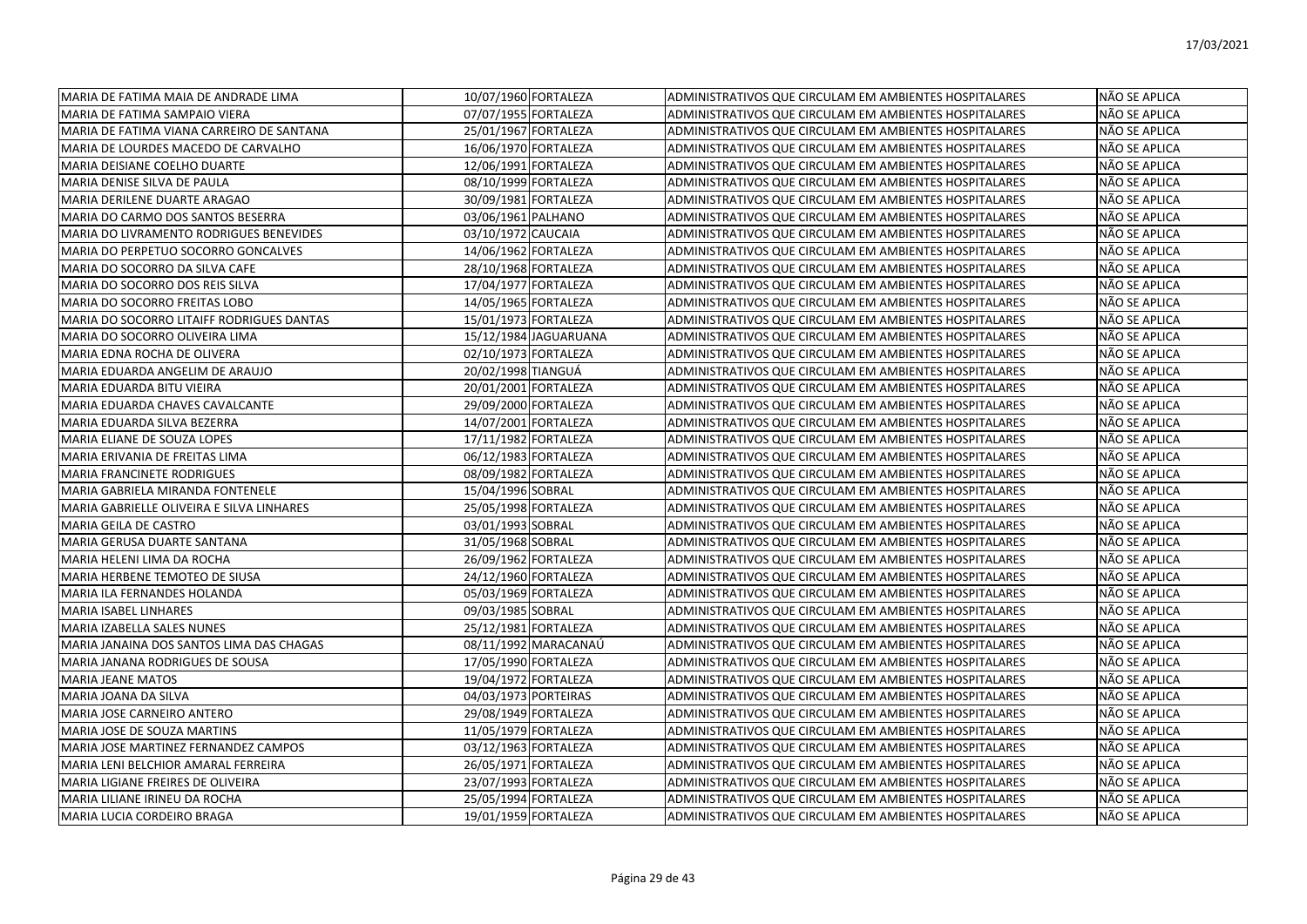| MARIA LUCIANA CORREIA                      |                    | 16/02/1971 JUAZEIRO DO NORTE | ADMINISTRATIVOS QUE CIRCULAM EM AMBIENTES HOSPITALARES | NÃO SE APLICA   |
|--------------------------------------------|--------------------|------------------------------|--------------------------------------------------------|-----------------|
| MARIA LUCIANA SILVA DO NASCIMENTO          | 15/05/1986 CAUCAIA |                              | ADMINISTRATIVOS QUE CIRCULAM EM AMBIENTES HOSPITALARES | NÃO SE APLICA   |
| MARIA LUCIENE VIEIRA DE LIMA               |                    | 08/10/1963 FORTALEZA         | ADMINISTRATIVOS QUE CIRCULAM EM AMBIENTES HOSPITALARES | NÃO SE APLICA   |
| <b>MARIA LUCINEIDE SILVA</b>               |                    | 20/08/1970 FORTALEZA         | ADMINISTRATIVOS QUE CIRCULAM EM AMBIENTES HOSPITALARES | NÃO SE APLICA   |
| MARIA MARCILAC CLEMENTE PAZ                |                    | 16/07/1977 FORTALEZA         | ADMINISTRATIVOS QUE CIRCULAM EM AMBIENTES HOSPITALARES | NÃO SE APLICA   |
| MARIA MARGARIDA FERREIRA DE MOURA          |                    | 07/05/1976 FORTALEZA         | ADMINISTRATIVOS QUE CIRCULAM EM AMBIENTES HOSPITALARES | NÃO SE APLICA   |
| MARIA MARISA SOUSA LIMA                    |                    | 17/03/1980 FORTALEZA         | ADMINISTRATIVOS QUE CIRCULAM EM AMBIENTES HOSPITALARES | NÃO SE APLICA   |
| MARIA NATALIA DE OLIVEIRA                  |                    | 30/12/1985 FORTALEZA         | ADMINISTRATIVOS QUE CIRCULAM EM AMBIENTES HOSPITALARES | NÃO SE APLICA   |
| MARIA NATALIA FROTA DA PONTE               | 06/01/1988 SOBRAL  |                              | ADMINISTRATIVOS QUE CIRCULAM EM AMBIENTES HOSPITALARES | NÃO SE APLICA   |
| MARIA NATALIA RODRIGUES COSTA MOTA MARTINS |                    | 21/08/1981 FORTALEZA         | ADMINISTRATIVOS QUE CIRCULAM EM AMBIENTES HOSPITALARES | NÃO SE APLICA   |
| MARIA NEUMA FAGUNDES DOS SANTOS            |                    | 01/05/1978 FORTALEZA         | ADMINISTRATIVOS QUE CIRCULAM EM AMBIENTES HOSPITALARES | NÃO SE APLICA   |
| MARIA RAFAELA CARNEIRO PAIVA               |                    | 02/03/1993 FORTALEZA         | ADMINISTRATIVOS QUE CIRCULAM EM AMBIENTES HOSPITALARES | NÃO SE APLICA   |
| MARIA RAFAELA GONCALVES LOURENCO           |                    | 11/09/2000 FORTALEZA         | ADMINISTRATIVOS QUE CIRCULAM EM AMBIENTES HOSPITALARES | NÃO SE APLICA   |
| MARIA RITA ROCHA MOTA                      |                    | 02/10/1996 FORTALEZA         | ADMINISTRATIVOS QUE CIRCULAM EM AMBIENTES HOSPITALARES | NÃO SE APLICA   |
| MARIA ROSIANE ALVES DE LIMA BASTOS         |                    | 04/02/1971 FORTALEZA         | ADMINISTRATIVOS QUE CIRCULAM EM AMBIENTES HOSPITALARES | NÃO SE APLICA   |
| MARIA SANTIAGO ADRIANO                     |                    | 29/10/1957 FORTALEZA         | ADMINISTRATIVOS QUE CIRCULAM EM AMBIENTES HOSPITALARES | NÃO SE APLICA   |
| MARIA SILENE VASCONCELOS LESSA             |                    | 16/12/1966 FORTALEZA         | ADMINISTRATIVOS QUE CIRCULAM EM AMBIENTES HOSPITALARES | NÃO SE APLICA   |
| MARIA SOCORRO ARAUJO DE MORAES             |                    | 05/06/1965 FORTALEZA         | ADMINISTRATIVOS QUE CIRCULAM EM AMBIENTES HOSPITALARES | NÃO SE APLICA   |
| MARIA SOCORRO DIAS ALVES                   | 20/12/1971 SOBRAL  |                              | ADMINISTRATIVOS QUE CIRCULAM EM AMBIENTES HOSPITALARES | NÃO SE APLICA   |
| MARIA SOLANGE BESSA PINHO                  |                    | 07/12/1959 FORTALEZA         | ADMINISTRATIVOS QUE CIRCULAM EM AMBIENTES HOSPITALARES | NÃO SE APLICA   |
| MARIA SORAYA ROQUE PINHEIRO                |                    | 25/11/1958 FORTALEZA         | ADMINISTRATIVOS QUE CIRCULAM EM AMBIENTES HOSPITALARES | NÃO SE APLICA   |
| MARIA SUIANE DO MONTE LIMA                 |                    | 26/05/1980 FORTALEZA         | ADMINISTRATIVOS QUE CIRCULAM EM AMBIENTES HOSPITALARES | NÃO SE APLICA   |
| MARIA TATIANA COELHO DA SILVA              | 31/03/1993 CAUCAIA |                              | ADMINISTRATIVOS QUE CIRCULAM EM AMBIENTES HOSPITALARES | NÃO SE APLICA   |
| MARIA TATIANA SILVA DE SOUSA               |                    | 13/10/1978 FORTALEZA         | ADMINISTRATIVOS QUE CIRCULAM EM AMBIENTES HOSPITALARES | NÃO SE APLICA   |
| MARIA THIELLY ARAUJO MOURA DE MESQUITA     |                    | 15/09/1997 FORTALEZA         | ADMINISTRATIVOS QUE CIRCULAM EM AMBIENTES HOSPITALARES | NÃO SE APLICA   |
| <b>MARIA VENUTO DE LIMA</b>                |                    | 05/05/1948 FORTALEZA         | ADMINISTRATIVOS QUE CIRCULAM EM AMBIENTES HOSPITALARES | NÃO SE APLICA   |
| MARIA VERONICA MARQUES DO NASCIMENTO       |                    | 27/10/1966 FORTALEZA         | ADMINISTRATIVOS QUE CIRCULAM EM AMBIENTES HOSPITALARES | NÃO SE APLICA   |
| MARIA VERONICA SILVA FREITAS               |                    | 03/07/1979 FORTALEZA         | ADMINISTRATIVOS QUE CIRCULAM EM AMBIENTES HOSPITALARES | NÃO SE APLICA   |
| MARIA WHENIA MONTEIRO OLIVEIRA             |                    | 19/11/1991 FORTALEZA         | ADMINISTRATIVOS QUE CIRCULAM EM AMBIENTES HOSPITALARES | NÃO SE APLICA   |
| MARIANA BRITO DE AGUIAR LIMA MARTINS       |                    | 24/06/1988 FORTALEZA         | ADMINISTRATIVOS QUE CIRCULAM EM AMBIENTES HOSPITALARES | <b>GESTANTE</b> |
| MARIANA CID MARTINS TIMBO                  |                    | 09/08/1991 FORTALEZA         | ADMINISTRATIVOS QUE CIRCULAM EM AMBIENTES HOSPITALARES | NÃO SE APLICA   |
| <b>MARIANA DE SOUSA BATISTA</b>            |                    | 06/10/1991 FORTALEZA         | ADMINISTRATIVOS QUE CIRCULAM EM AMBIENTES HOSPITALARES | NÃO SE APLICA   |
| MARIANA DO AMARAL MENDONCA LAURENTINO      |                    | 03/10/1986 FORTALEZA         | ADMINISTRATIVOS QUE CIRCULAM EM AMBIENTES HOSPITALARES | NÃO SE APLICA   |
| <b>MARIANA MARTINS BRAZ</b>                |                    | 13/02/1995 FORTALEZA         | ADMINISTRATIVOS QUE CIRCULAM EM AMBIENTES HOSPITALARES | NÃO SE APLICA   |
| MARIANA OLIVEIRA DA CUNHA                  |                    | 08/01/1998 FORTALEZA         | ADMINISTRATIVOS QUE CIRCULAM EM AMBIENTES HOSPITALARES | NÃO SE APLICA   |
| MARIANA PINHO OLIVEIRA                     |                    | 13/05/1997 FORTALEZA         | ADMINISTRATIVOS QUE CIRCULAM EM AMBIENTES HOSPITALARES | NÃO SE APLICA   |
| MARIANA ROCHA PEREIRA                      | 04/01/1975 CAUCAIA |                              | ADMINISTRATIVOS QUE CIRCULAM EM AMBIENTES HOSPITALARES | NÃO SE APLICA   |
| MARILENE DE LIMA GOMES                     |                    | 07/06/1981 FORTALEZA         | ADMINISTRATIVOS QUE CIRCULAM EM AMBIENTES HOSPITALARES | NÃO SE APLICA   |
| MARILIA NOGUEIRA BANDEIRA CUNHA            |                    | 29/01/1988 FORTALEZA         | ADMINISTRATIVOS QUE CIRCULAM EM AMBIENTES HOSPITALARES | NÃO SE APLICA   |
| MARILIA OLIVEIRA ALVES                     |                    | 28/09/1995 FORTALEZA         | ADMINISTRATIVOS QUE CIRCULAM EM AMBIENTES HOSPITALARES | NÃO SE APLICA   |
| MARINA AGUIAR DE LIMA                      |                    | 08/08/1995 FORTALEZA         | ADMINISTRATIVOS QUE CIRCULAM EM AMBIENTES HOSPITALARES | NÃO SE APLICA   |
| <b>MARINA FROTA DANTAS</b>                 |                    | 21/01/1997 FORTALEZA         | ADMINISTRATIVOS QUE CIRCULAM EM AMBIENTES HOSPITALARES | NÃO SE APLICA   |
| MARINLAN CALANI DE AQUINO ARAUJO           | 17/12/1976 SOBRAL  |                              | ADMINISTRATIVOS QUE CIRCULAM EM AMBIENTES HOSPITALARES | NÃO SE APLICA   |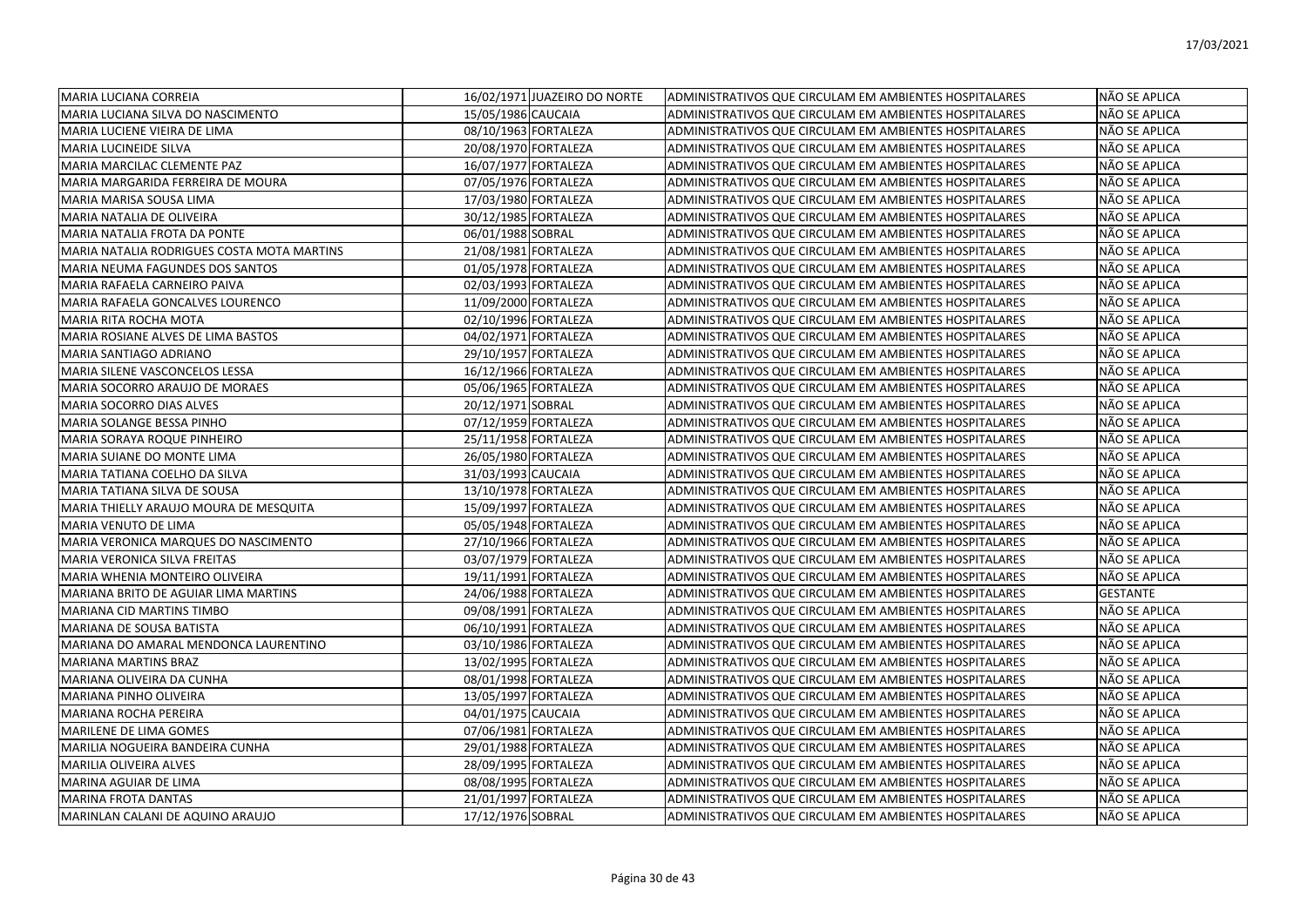| MARISA NEVES PORTELA                   | 25/09/1986 SOBRAL    | ADMINISTRATIVOS QUE CIRCULAM EM AMBIENTES HOSPITALARES | NÃO SE APLICA   |
|----------------------------------------|----------------------|--------------------------------------------------------|-----------------|
| MARISVALDO TAVARES DE SOUSA JUJIOR     | 12/06/1992 FORTALEZA | ADMINISTRATIVOS QUE CIRCULAM EM AMBIENTES HOSPITALARES | NÃO SE APLICA   |
| MARIZE DE ALMEIDA COSTA NOBREGA        | 26/07/1974 FORTALEZA | ADMINISTRATIVOS QUE CIRCULAM EM AMBIENTES HOSPITALARES | NÃO SE APLICA   |
| <b>MARLENE ARAUJO FERREIRA</b>         | 22/01/1964 FORTALEZA | ADMINISTRATIVOS QUE CIRCULAM EM AMBIENTES HOSPITALARES | NÃO SE APLICA   |
| <b>MARLETE ALVES SILVEIRA</b>          | 25/03/1978 CAUCAIA   | ADMINISTRATIVOS QUE CIRCULAM EM AMBIENTES HOSPITALARES | NÃO SE APLICA   |
| MARLEY CARVALHO FEITOSA MARTINS        | 29/05/1970 EUSÉBIO   | ADMINISTRATIVOS QUE CIRCULAM EM AMBIENTES HOSPITALARES | NÃO SE APLICA   |
| <b>MARTA BRANDAO DA SILVA</b>          | 04/08/1970 FORTALEZA | ADMINISTRATIVOS QUE CIRCULAM EM AMBIENTES HOSPITALARES | NÃO SE APLICA   |
| MARTA LEANDRA BARBOSA LIRA LIMA        | 09/08/1981 FORTALEZA | ADMINISTRATIVOS QUE CIRCULAM EM AMBIENTES HOSPITALARES | NÃO SE APLICA   |
| MARY DA SILVA SENA                     | 20/04/1974 FORTALEZA | ADMINISTRATIVOS QUE CIRCULAM EM AMBIENTES HOSPITALARES | NÃO SE APLICA   |
| MARY FERNANDES DAMASCENO               | 05/06/1978 FORTALEZA | ADMINISTRATIVOS QUE CIRCULAM EM AMBIENTES HOSPITALARES | NÃO SE APLICA   |
| <b>MARYLIN MARTINS RABELO</b>          | 04/08/1977 FORTALEZA | ADMINISTRATIVOS QUE CIRCULAM EM AMBIENTES HOSPITALARES | NÃO SE APLICA   |
| MARYNA VASCONCELOS DE OLIVEIRA VICENTE | 01/10/1991 FORTALEZA | ADMINISTRATIVOS QUE CIRCULAM EM AMBIENTES HOSPITALARES | NÃO SE APLICA   |
| MATEUS ARLEANDERSON LIMA FERNANDES     | 15/07/1993 PACAJUS   | ADMINISTRATIVOS QUE CIRCULAM EM AMBIENTES HOSPITALARES | NÃO SE APLICA   |
| MATEUS DANTAS DO NASCIMENTO            | 18/08/1996 FORTALEZA | ADMINISTRATIVOS QUE CIRCULAM EM AMBIENTES HOSPITALARES | NÃO SE APLICA   |
| <b>MATEUS DE MORAIS</b>                | 18/02/1975 FORTALEZA | ADMINISTRATIVOS QUE CIRCULAM EM AMBIENTES HOSPITALARES | NÃO SE APLICA   |
| MATEUS DE SOUSA GOMES                  | 03/08/1996 FORTALEZA | ADMINISTRATIVOS QUE CIRCULAM EM AMBIENTES HOSPITALARES | NÃO SE APLICA   |
| <b>MATEUS SAMPAIO SANTOS</b>           | 22/10/2000 FORTALEZA | ADMINISTRATIVOS QUE CIRCULAM EM AMBIENTES HOSPITALARES | NÃO SE APLICA   |
| lMATHEUS BARBOZA                       | 09/12/2000 SOBRAL    | ADMINISTRATIVOS QUE CIRCULAM EM AMBIENTES HOSPITALARES | NÃO SE APLICA   |
| MATHEUS BATISTA DA SILVA NUNES         | 24/12/1994 FORTALEZA | ADMINISTRATIVOS QUE CIRCULAM EM AMBIENTES HOSPITALARES | NÃO SE APLICA   |
| <b>MATHEUS BRITTO FREITAS</b>          | 27/11/1988 FORTALEZA | ADMINISTRATIVOS QUE CIRCULAM EM AMBIENTES HOSPITALARES | NÃO SE APLICA   |
| MATHEUS DAS CHAGAS LIMA                | 03/04/1995 FORTALEZA | ADMINISTRATIVOS QUE CIRCULAM EM AMBIENTES HOSPITALARES | NÃO SE APLICA   |
| <b>MATHEUS LIMA SILVA</b>              | 18/06/1996 FORTALEZA | ADMINISTRATIVOS QUE CIRCULAM EM AMBIENTES HOSPITALARES | NÃO SE APLICA   |
| MATHEUS MELO EVANGELISTA               | 28/10/1998 FORTALEZA | ADMINISTRATIVOS QUE CIRCULAM EM AMBIENTES HOSPITALARES | NÃO SE APLICA   |
| <b>MAURICIO PARENTE NASCIMENTO</b>     | 05/02/1954 FORTALEZA | ADMINISTRATIVOS QUE CIRCULAM EM AMBIENTES HOSPITALARES | NÃO SE APLICA   |
| <b>MAURILIO DO NASCIMENTO SILVA</b>    | 04/03/1981 MARACANAÚ | ADMINISTRATIVOS QUE CIRCULAM EM AMBIENTES HOSPITALARES | NÃO SE APLICA   |
| MAXIMILIANO FREDY SOARES DE ARAUJO     | 27/04/1986 CRATEÚS   | ADMINISTRATIVOS QUE CIRCULAM EM AMBIENTES HOSPITALARES | NÃO SE APLICA   |
| <b>MAXIMINO BARRETO FILHO</b>          | 28/01/1956 SOBRAL    | ADMINISTRATIVOS QUE CIRCULAM EM AMBIENTES HOSPITALARES | NÃO SE APLICA   |
| MAYANA MARIA PASTOR SILVA DE SOUSA     | 16/07/1992 FORTALEZA | ADMINISTRATIVOS QUE CIRCULAM EM AMBIENTES HOSPITALARES | NÃO SE APLICA   |
| MAYANNE FERREIRA DA SILVA              | 17/07/1990 CAUCAIA   | ADMINISTRATIVOS QUE CIRCULAM EM AMBIENTES HOSPITALARES | NÃO SE APLICA   |
| MAYARA BANDEIRA SALES                  | 07/04/1988 FORTALEZA | ADMINISTRATIVOS QUE CIRCULAM EM AMBIENTES HOSPITALARES | NÃO SE APLICA   |
| MAYARA DE SOUZA SANTOS                 | 13/02/1987 FORTALEZA | ADMINISTRATIVOS QUE CIRCULAM EM AMBIENTES HOSPITALARES | NÃO SE APLICA   |
| <b>MAYARA FORTE DE AGUIAR</b>          | 31/03/1984 FORTALEZA | ADMINISTRATIVOS QUE CIRCULAM EM AMBIENTES HOSPITALARES | NÃO SE APLICA   |
| MAYARA MARINHO DA SILVA                | 18/11/1990 FORTALEZA | ADMINISTRATIVOS QUE CIRCULAM EM AMBIENTES HOSPITALARES | NÃO SE APLICA   |
| MAYARA SANDY SAMPAIO MARINHO           | 17/03/1999 FORTALEZA | ADMINISTRATIVOS QUE CIRCULAM EM AMBIENTES HOSPITALARES | <b>LACTANTE</b> |
| MAYCON CASEMIRO DO NASCIMENTO          | 03/07/1997 FORTALEZA | ADMINISTRATIVOS QUE CIRCULAM EM AMBIENTES HOSPITALARES | NÃO SE APLICA   |
| MAYRA VANEZA DOS SANTOS DE FREITAS     | 06/12/2000 PACATUBA  | ADMINISTRATIVOS QUE CIRCULAM EM AMBIENTES HOSPITALARES | NÃO SE APLICA   |
| MAYRLA DA SILVA BEZERRA                | 25/12/1966 FORTALEZA | ADMINISTRATIVOS QUE CIRCULAM EM AMBIENTES HOSPITALARES | NÃO SE APLICA   |
| MAYUMI DA NOBREGA ITO                  | 12/11/1994 FORTALEZA | ADMINISTRATIVOS QUE CIRCULAM EM AMBIENTES HOSPITALARES | NÃO SE APLICA   |
| <b>MELISE CAMPOS VIANA</b>             | 26/02/1981 FORTALEZA | ADMINISTRATIVOS QUE CIRCULAM EM AMBIENTES HOSPITALARES | NÃO SE APLICA   |
| MELLYNA COLARES MONTEIRO               | 14/06/1991 FORTALEZA | ADMINISTRATIVOS QUE CIRCULAM EM AMBIENTES HOSPITALARES | NÃO SE APLICA   |
| <b>IMEYRE JANE BARROS ROSA</b>         | 03/03/1987 FORTALEZA | ADMINISTRATIVOS QUE CIRCULAM EM AMBIENTES HOSPITALARES | NÃO SE APLICA   |
| MICELENE OLIVEIRA AZEVEDO              | 06/05/1978 FORTALEZA | ADMINISTRATIVOS QUE CIRCULAM EM AMBIENTES HOSPITALARES | NÃO SE APLICA   |
| MICHAEL DENER BATISTA SEVERIANO        | 19/08/1999 SOBRAL    | ADMINISTRATIVOS QUE CIRCULAM EM AMBIENTES HOSPITALARES | INÃO SE APLICA  |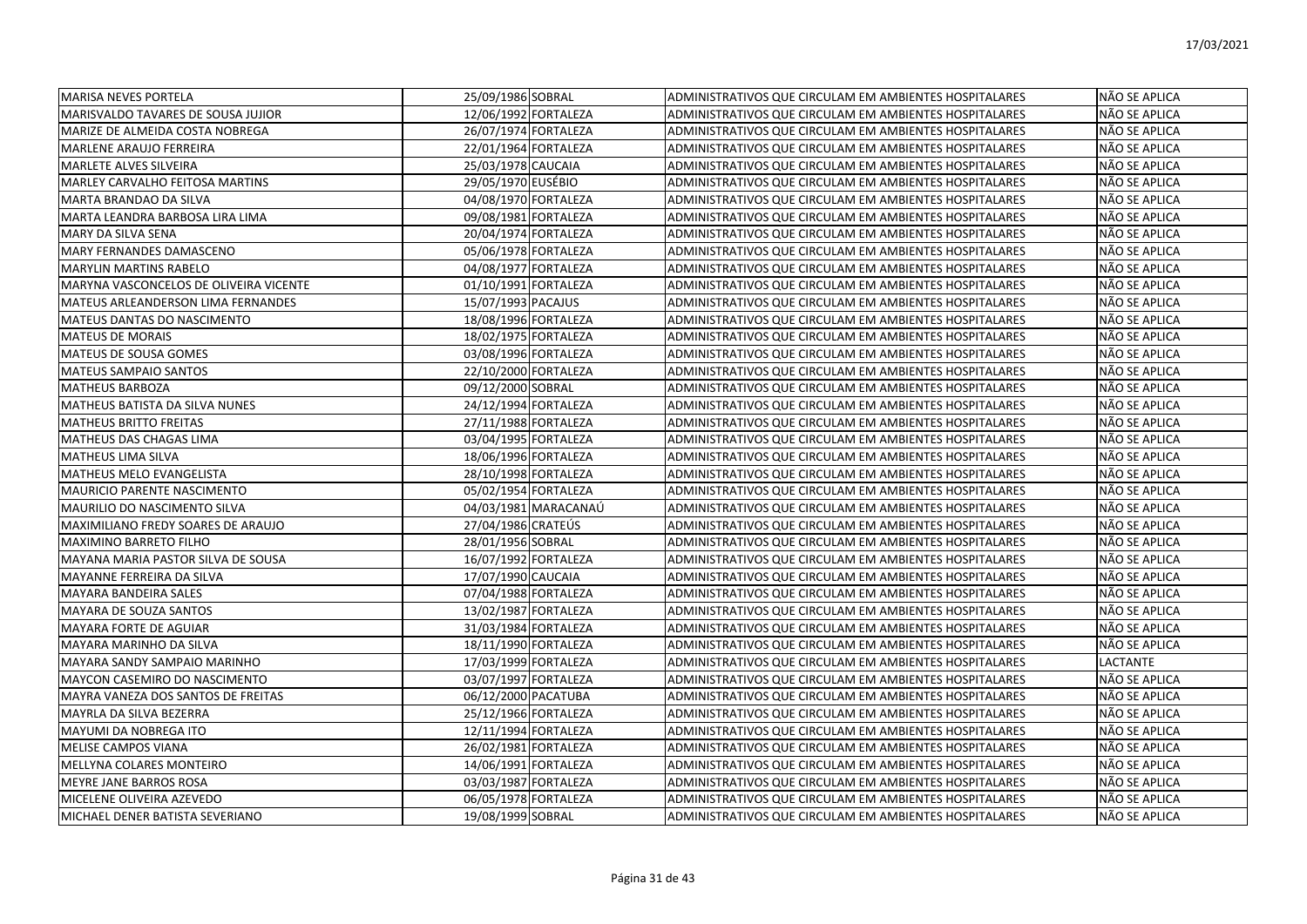| <b>MICHEL BARROS DA SILVA</b>        | 31/05/1994 FORTALEZA | <b>ADMINISTRATIVOS QUE CIRCULAM EM AMBIENTES HOSPITALARES</b> | NÃO SE APLICA        |
|--------------------------------------|----------------------|---------------------------------------------------------------|----------------------|
| MICHEL MARTINS FERREIRA              | 05/05/1990 FORTALEZA | ADMINISTRATIVOS QUE CIRCULAM EM AMBIENTES HOSPITALARES        | NÃO SE APLICA        |
| MICHELANNE CRISTINA DA SILVA TAVARES | 18/03/1980 FORTALEZA | ADMINISTRATIVOS QUE CIRCULAM EM AMBIENTES HOSPITALARES        | NÃO SE APLICA        |
| MICHELE BARBOSA DE SOUSA             | 03/04/1988 FORTALEZA | <b>ADMINISTRATIVOS QUE CIRCULAM EM AMBIENTES HOSPITALARES</b> | <b>NÃO SE APLICA</b> |
| MICHELE BARROS CAVALCANTE            | 05/03/1989 FORTALEZA | ADMINISTRATIVOS QUE CIRCULAM EM AMBIENTES HOSPITALARES        | NÃO SE APLICA        |
| MICHELLE IBIAPINA CESAR              | 31/05/1990 SOBRAL    | ADMINISTRATIVOS QUE CIRCULAM EM AMBIENTES HOSPITALARES        | NÃO SE APLICA        |
| <b>MIGUEL MAQUINE DE SOUSA</b>       | 21/10/1986 FORTALEZA | ADMINISTRATIVOS QUE CIRCULAM EM AMBIENTES HOSPITALARES        | NÃO SE APLICA        |
| MIKAELE COSTA THE                    | 07/09/1978 FORTALEZA | ADMINISTRATIVOS QUE CIRCULAM EM AMBIENTES HOSPITALARES        | NÃO SE APLICA        |
| MIKAELLE FREIRE BRASIL DE ARAUJO     | 09/01/1987 FORTALEZA | ADMINISTRATIVOS QUE CIRCULAM EM AMBIENTES HOSPITALARES        | NÃO SE APLICA        |
| MILENA FELIPE FERREIRA               | 03/01/1994 FORTALEZA | ADMINISTRATIVOS QUE CIRCULAM EM AMBIENTES HOSPITALARES        | NÃO SE APLICA        |
| MILENA PAULA OLIVEIRA                | 27/01/1990 FORTALEZA | ADMINISTRATIVOS QUE CIRCULAM EM AMBIENTES HOSPITALARES        | NÃO SE APLICA        |
| MILENA SOUSA DOS SANTOS              | 13/03/1998 FORTALEZA | ADMINISTRATIVOS QUE CIRCULAM EM AMBIENTES HOSPITALARES        | NÃO SE APLICA        |
| MILTON HIROTOSHI SAKAHARA            | 31/07/1967 FORTALEZA | ADMINISTRATIVOS QUE CIRCULAM EM AMBIENTES HOSPITALARES        | NÃO SE APLICA        |
| MIRANIR PEREIRA SILVA                | 10/06/1967 SOBRAL    | ADMINISTRATIVOS QUE CIRCULAM EM AMBIENTES HOSPITALARES        | NÃO SE APLICA        |
| MIRIAN DA SILVA RODRIGUES            | 27/10/1997 FORTALEZA | ADMINISTRATIVOS QUE CIRCULAM EM AMBIENTES HOSPITALARES        | NÃO SE APLICA        |
| MIRLENA MAIA DE ARAUJO               | 12/10/1986 FORTALEZA | ADMINISTRATIVOS QUE CIRCULAM EM AMBIENTES HOSPITALARES        | NÃO SE APLICA        |
| MITZ MARIA FEITOSA GERMANO           | 08/09/1961 FORTALEZA | ADMINISTRATIVOS QUE CIRCULAM EM AMBIENTES HOSPITALARES        | NÃO SE APLICA        |
| MOISES DO CARMO PESSOA               | 29/06/1985 FORTALEZA | ADMINISTRATIVOS QUE CIRCULAM EM AMBIENTES HOSPITALARES        | NÃO SE APLICA        |
| <b>MOISES LIRA RODRIGUES</b>         | 26/10/1979 FORTALEZA | ADMINISTRATIVOS QUE CIRCULAM EM AMBIENTES HOSPITALARES        | NÃO SE APLICA        |
| MONICA FREITAS LIMA DE SOUZA         | 30/01/1978 FORTALEZA | ADMINISTRATIVOS QUE CIRCULAM EM AMBIENTES HOSPITALARES        | NÃO SE APLICA        |
| MOZART JOSE DE ALBUQUERQUE JUNIOR    | 09/07/2001 FORTALEZA | ADMINISTRATIVOS QUE CIRCULAM EM AMBIENTES HOSPITALARES        | NÃO SE APLICA        |
| <b>NADIA MARIA XIMENES CHAVES</b>    | 18/01/1980 FORTALEZA | ADMINISTRATIVOS QUE CIRCULAM EM AMBIENTES HOSPITALARES        | <b>NÃO SE APLICA</b> |
| NADIA TAVARES MARQUES LIMA           | 13/11/1976 FORTALEZA | ADMINISTRATIVOS QUE CIRCULAM EM AMBIENTES HOSPITALARES        | NÃO SE APLICA        |
| NADINE DA SILVA TAVARES              | 13/02/1972 FORTALEZA | ADMINISTRATIVOS QUE CIRCULAM EM AMBIENTES HOSPITALARES        | NÃO SE APLICA        |
| NADLA SILVEIRA LIMA                  | 05/07/1965 FORTALEZA | ADMINISTRATIVOS QUE CIRCULAM EM AMBIENTES HOSPITALARES        | NÃO SE APLICA        |
| NADSON WEYNE SILVA SALES             | 05/03/1995 HORIZONTE | ADMINISTRATIVOS QUE CIRCULAM EM AMBIENTES HOSPITALARES        | NÃO SE APLICA        |
| NAGELA ALVES DOMINGOS                | 28/05/2001 FORTALEZA | ADMINISTRATIVOS QUE CIRCULAM EM AMBIENTES HOSPITALARES        | NÃO SE APLICA        |
| NAIANA PEREIRA DE OLIVEIRA           | 19/09/1997 ITAITINGA | ADMINISTRATIVOS QUE CIRCULAM EM AMBIENTES HOSPITALARES        | NÃO SE APLICA        |
| NAIANNY KAILINY SILVEIRA ALMEIDA     | 07/05/1994 FORTALEZA | ADMINISTRATIVOS QUE CIRCULAM EM AMBIENTES HOSPITALARES        | NÃO SE APLICA        |
| <b>NAIARA HONORIO MOREIRA</b>        | 14/01/1988 FORTALEZA | ADMINISTRATIVOS QUE CIRCULAM EM AMBIENTES HOSPITALARES        | NÃO SE APLICA        |
| <b>NARA ALBUQUERQUE GOES</b>         | 26/07/1983 FORTALEZA | ADMINISTRATIVOS QUE CIRCULAM EM AMBIENTES HOSPITALARES        | NÃO SE APLICA        |
| NARA GISELLE SARAIVA PINHEIRO        | 07/05/1985 FORTALEZA | ADMINISTRATIVOS QUE CIRCULAM EM AMBIENTES HOSPITALARES        | NÃO SE APLICA        |
| NARIANNY DE OLIVEIRA RODRIGUES       | 13/11/1996 FORTALEZA | ADMINISTRATIVOS QUE CIRCULAM EM AMBIENTES HOSPITALARES        | NÃO SE APLICA        |
| NATACHA FERREIRA DA SILVA            | 05/03/2003 HORIZONTE | ADMINISTRATIVOS QUE CIRCULAM EM AMBIENTES HOSPITALARES        | NÃO SE APLICA        |
| NATALIA DE CASTRO FREITAS            | 17/07/1997 FORTALEZA | ADMINISTRATIVOS QUE CIRCULAM EM AMBIENTES HOSPITALARES        | NÃO SE APLICA        |
| <b>NATALIA DIAS ALVES</b>            | 30/09/1995 FORTALEZA | ADMINISTRATIVOS QUE CIRCULAM EM AMBIENTES HOSPITALARES        | NÃO SE APLICA        |
| NATALIA LIMA DE CASTRO               | 28/12/1989 FORTALEZA | ADMINISTRATIVOS QUE CIRCULAM EM AMBIENTES HOSPITALARES        | <b>NÃO SE APLICA</b> |
| NATALIA MARIA SILVA DE MARQUET       | 16/12/1996 FORTALEZA | ADMINISTRATIVOS QUE CIRCULAM EM AMBIENTES HOSPITALARES        | NÃO SE APLICA        |
| NATALIA RODRIGUES DE SOUSA           | 15/11/1989 FORTALEZA | ADMINISTRATIVOS QUE CIRCULAM EM AMBIENTES HOSPITALARES        | NÃO SE APLICA        |
| NATANAEL XAVIER DA SILVA             | 17/11/1999 FORTALEZA | ADMINISTRATIVOS QUE CIRCULAM EM AMBIENTES HOSPITALARES        | NÃO SE APLICA        |
| NATASHA MEDEIROS CAPISTRANO          | 17/04/1988 FORTALEZA | ADMINISTRATIVOS QUE CIRCULAM EM AMBIENTES HOSPITALARES        | NÃO SE APLICA        |
| NATHALIA BATISTA OLIVEIRA DE SOUZA   | 23/10/1987 FORTALEZA | ADMINISTRATIVOS QUE CIRCULAM EM AMBIENTES HOSPITALARES        | NÃO SE APLICA        |
| NATHALIA FURTADO GURGEL              | 28/01/1990 PACATUBA  | ADMINISTRATIVOS QUE CIRCULAM EM AMBIENTES HOSPITALARES        | <b>NÃO SE APLICA</b> |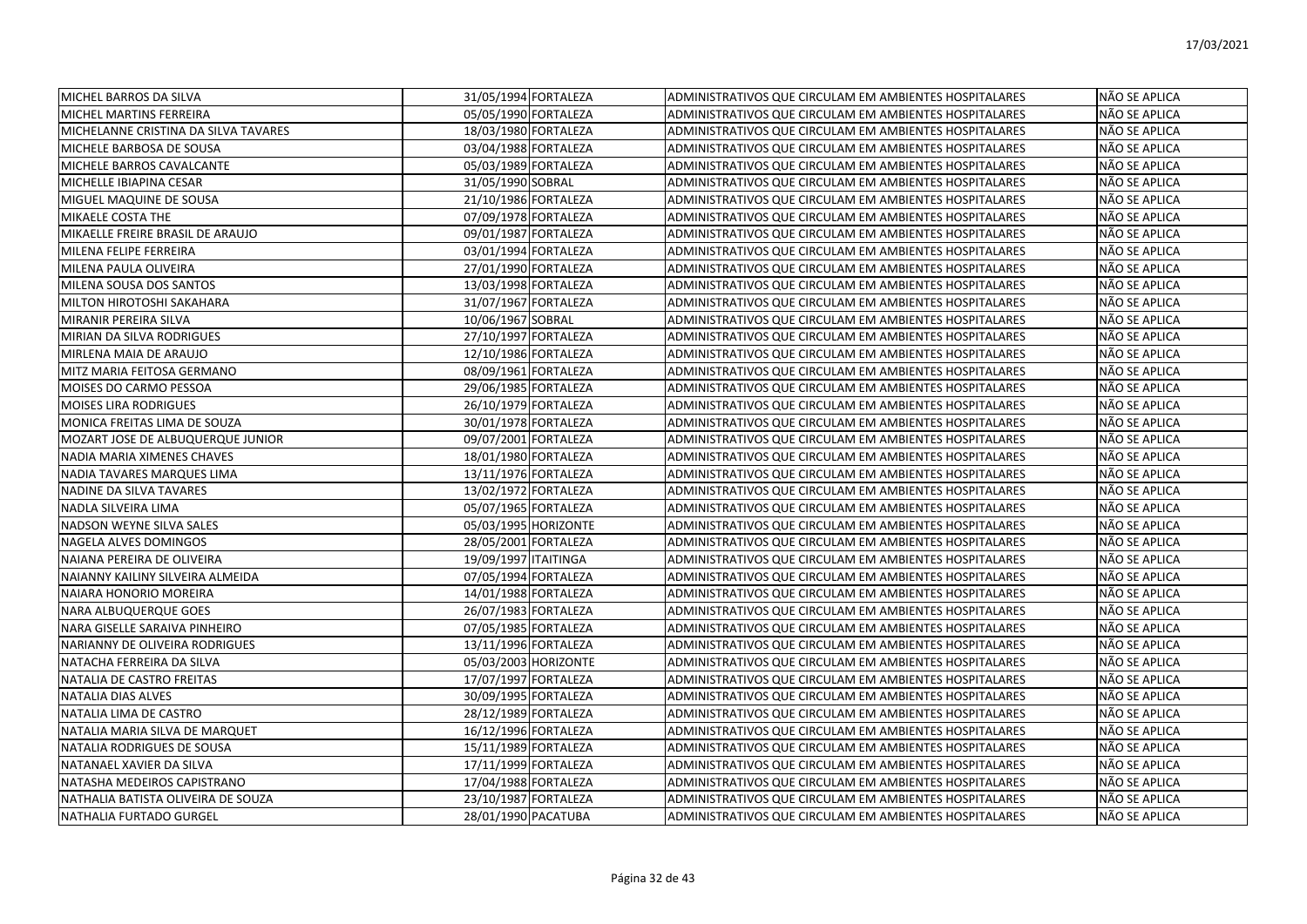| INATHALIA REGIS DA CUNHA               | 12/04/1999 EUSÉBIO   |                              | ADMINISTRATIVOS QUE CIRCULAM EM AMBIENTES HOSPITALARES | NÃO SE APLICA |
|----------------------------------------|----------------------|------------------------------|--------------------------------------------------------|---------------|
| NATHALIA SILVA DE LIMA                 | 08/03/1993 FORTALEZA |                              | ADMINISTRATIVOS QUE CIRCULAM EM AMBIENTES HOSPITALARES | NÃO SE APLICA |
| NATHAN LOPES CARVALHO                  | 22/08/1992 FORTALEZA |                              | ADMINISTRATIVOS QUE CIRCULAM EM AMBIENTES HOSPITALARES | NÃO SE APLICA |
| NATHANIA KESIA DIAS GONSAGA            |                      | 28/08/1989 MARACANAÚ         | ADMINISTRATIVOS QUE CIRCULAM EM AMBIENTES HOSPITALARES | NÃO SE APLICA |
| NATIELY DA SILVA SOBRINHO SOUSA        |                      | 29/10/1990 MARANGUAPE        | ADMINISTRATIVOS QUE CIRCULAM EM AMBIENTES HOSPITALARES | NÃO SE APLICA |
| NATTALYA ROSE SILVEIRA RODRIGUES SILVA | 03/03/1989 SOBRAL    |                              | ADMINISTRATIVOS QUE CIRCULAM EM AMBIENTES HOSPITALARES | NÃO SE APLICA |
| NAYANA DOS SANTOS SILVA COSTA          | 13/10/1983 FORTALEZA |                              | ADMINISTRATIVOS QUE CIRCULAM EM AMBIENTES HOSPITALARES | NÃO SE APLICA |
| NAYANA LOPES BENTO BECKER              | 05/07/1984 CAUCAIA   |                              | ADMINISTRATIVOS QUE CIRCULAM EM AMBIENTES HOSPITALARES | NÃO SE APLICA |
| NAYANE BARBOSA DA SILVA                | 04/03/1993 FORTALEZA |                              | ADMINISTRATIVOS QUE CIRCULAM EM AMBIENTES HOSPITALARES | NÃO SE APLICA |
| NAYARA DE MORAIS COSTA                 |                      | 06/02/1987 JUAZEIRO DO NORTE | ADMINISTRATIVOS QUE CIRCULAM EM AMBIENTES HOSPITALARES | NÃO SE APLICA |
| NAYARA FERNANDES FURTADO               | 31/01/1983 FORTALEZA |                              | ADMINISTRATIVOS QUE CIRCULAM EM AMBIENTES HOSPITALARES | NÃO SE APLICA |
| NAYARA SILVA SANTOS                    | 30/08/1988 FORTALEZA |                              | ADMINISTRATIVOS QUE CIRCULAM EM AMBIENTES HOSPITALARES | LACTANTE      |
| NEIRIVANIA TEIXEIRA TABOZA             | 12/11/1969 FORTALEZA |                              | ADMINISTRATIVOS QUE CIRCULAM EM AMBIENTES HOSPITALARES | NÃO SE APLICA |
| NELY MARIA FARIAS DOS SANTOS           | 20/12/1985 FORTALEZA |                              | ADMINISTRATIVOS QUE CIRCULAM EM AMBIENTES HOSPITALARES | NÃO SE APLICA |
| NERTAN ALVES DE ARAUJO                 | 31/12/1974 FORTALEZA |                              | ADMINISTRATIVOS QUE CIRCULAM EM AMBIENTES HOSPITALARES | NÃO SE APLICA |
| NEUSA MARIA ASSUNCAO SANTIAGO          | 01/03/1967 FORTALEZA |                              | ADMINISTRATIVOS QUE CIRCULAM EM AMBIENTES HOSPITALARES | NÃO SE APLICA |
| NEUSA MUNIZ FEITOSA                    | 06/06/1961 CRATO     |                              | ADMINISTRATIVOS QUE CIRCULAM EM AMBIENTES HOSPITALARES | NÃO SE APLICA |
| NICOLAS DE OLIVEIRA LIMA               | 24/06/1998 FORTALEZA |                              | ADMINISTRATIVOS QUE CIRCULAM EM AMBIENTES HOSPITALARES | NÃO SE APLICA |
| NIEVES ELVIRA DU BOIS RODRIGUES        | 01/02/1964 FORTALEZA |                              | ADMINISTRATIVOS QUE CIRCULAM EM AMBIENTES HOSPITALARES | NÃO SE APLICA |
| NILCE MARIA CANAFISTULA MENDES         | 23/06/1965 SOBRAL    |                              | ADMINISTRATIVOS QUE CIRCULAM EM AMBIENTES HOSPITALARES | NÃO SE APLICA |
| NINA LARISSE SILVA DE ALBUQUERQUE      | 15/03/1991 FORTALEZA |                              | ADMINISTRATIVOS QUE CIRCULAM EM AMBIENTES HOSPITALARES | NÃO SE APLICA |
| NIVEA MARIA DA MOTA FARIAS             | 25/03/1998 CAUCAIA   |                              | ADMINISTRATIVOS QUE CIRCULAM EM AMBIENTES HOSPITALARES | NÃO SE APLICA |
| NOELIA LEAL LIMA                       | 22/11/1954 FORTALEZA |                              | ADMINISTRATIVOS QUE CIRCULAM EM AMBIENTES HOSPITALARES | NÃO SE APLICA |
| NORMA GADELHA DE SOUSA                 | 15/07/1990 FORTALEZA |                              | ADMINISTRATIVOS QUE CIRCULAM EM AMBIENTES HOSPITALARES | NÃO SE APLICA |
| OCEANO DOS SANTOS RIBEIRO              | 13/10/1982 FORTALEZA |                              | ADMINISTRATIVOS QUE CIRCULAM EM AMBIENTES HOSPITALARES | NÃO SE APLICA |
| <b>ODALEIA FIALHO SERPA</b>            | 30/10/1989 FORTALEZA |                              | ADMINISTRATIVOS QUE CIRCULAM EM AMBIENTES HOSPITALARES | NÃO SE APLICA |
| OLIMPIO FRANCISCO DE SOUSA VIEIRA      | 12/08/1991 FORTALEZA |                              | ADMINISTRATIVOS QUE CIRCULAM EM AMBIENTES HOSPITALARES | NÃO SE APLICA |
| ORIANE MEDEIROS BONFIM                 | 15/04/1971 FORTALEZA |                              | ADMINISTRATIVOS QUE CIRCULAM EM AMBIENTES HOSPITALARES | NÃO SE APLICA |
| OSWALDO MICHELI NETO                   | 31/07/1984 FORTALEZA |                              | ADMINISTRATIVOS QUE CIRCULAM EM AMBIENTES HOSPITALARES | NÃO SE APLICA |
| OTHON CAMINHA DUARTE                   | 19/01/1955 FORTALEZA |                              | ADMINISTRATIVOS QUE CIRCULAM EM AMBIENTES HOSPITALARES | NÃO SE APLICA |
| OZANAN DA SILVA DIONISIO JUNIOR        | 09/04/1978 FORTALEZA |                              | ADMINISTRATIVOS QUE CIRCULAM EM AMBIENTES HOSPITALARES | NÃO SE APLICA |
| PABLO VICTOR AMORIM DOS SANTOS         | 26/06/1996 FORTALEZA |                              | ADMINISTRATIVOS QUE CIRCULAM EM AMBIENTES HOSPITALARES | NÃO SE APLICA |
| PALOMA STEFANNY CAVALCANTE GOMES       | 20/06/2000 FORTALEZA |                              | ADMINISTRATIVOS QUE CIRCULAM EM AMBIENTES HOSPITALARES | NÃO SE APLICA |
| PAMELA MARIA SILVA DOS REIS            |                      | 29/06/1999 ALCÂNTARAS        | ADMINISTRATIVOS QUE CIRCULAM EM AMBIENTES HOSPITALARES | NÃO SE APLICA |
| PAMELA THAIS BERNARDO DE OLIVEIRA      |                      | 05/06/2000 MARACANAÚ         | ADMINISTRATIVOS QUE CIRCULAM EM AMBIENTES HOSPITALARES | NÃO SE APLICA |
| PAMELLA CONCEICAO BATISTA              | 07/12/1988 FORTALEZA |                              | ADMINISTRATIVOS QUE CIRCULAM EM AMBIENTES HOSPITALARES | NÃO SE APLICA |
| PAMELLA GUIMARAES FARIAS               | 24/10/2000 FORTALEZA |                              | ADMINISTRATIVOS QUE CIRCULAM EM AMBIENTES HOSPITALARES | NÃO SE APLICA |
| PARLA GRETA FRANCA LIMA                | 10/01/1983 FORTALEZA |                              | ADMINISTRATIVOS QUE CIRCULAM EM AMBIENTES HOSPITALARES | NÃO SE APLICA |
| PATRICIA BATISTA DE LIMA               | 30/01/1984 CAUCAIA   |                              | ADMINISTRATIVOS QUE CIRCULAM EM AMBIENTES HOSPITALARES | NÃO SE APLICA |
| PATRICIA BONFIM DE SOUSA OLIVEIRA      | 15/10/1995 CRATEÚS   |                              | ADMINISTRATIVOS QUE CIRCULAM EM AMBIENTES HOSPITALARES | NÃO SE APLICA |
| PATRICIA CUNHA BRITO                   | 12/04/1989 FORTALEZA |                              | ADMINISTRATIVOS QUE CIRCULAM EM AMBIENTES HOSPITALARES | NÃO SE APLICA |
| PATRICIA DA SILVA SANTOS               |                      | 19/04/1989 MARACANAÚ         | ADMINISTRATIVOS QUE CIRCULAM EM AMBIENTES HOSPITALARES | NÃO SE APLICA |
| <b>PATRICIA TORRES BRAUN</b>           | 25/12/1987 ARACATI   |                              | ADMINISTRATIVOS QUE CIRCULAM EM AMBIENTES HOSPITALARES | NÃO SE APLICA |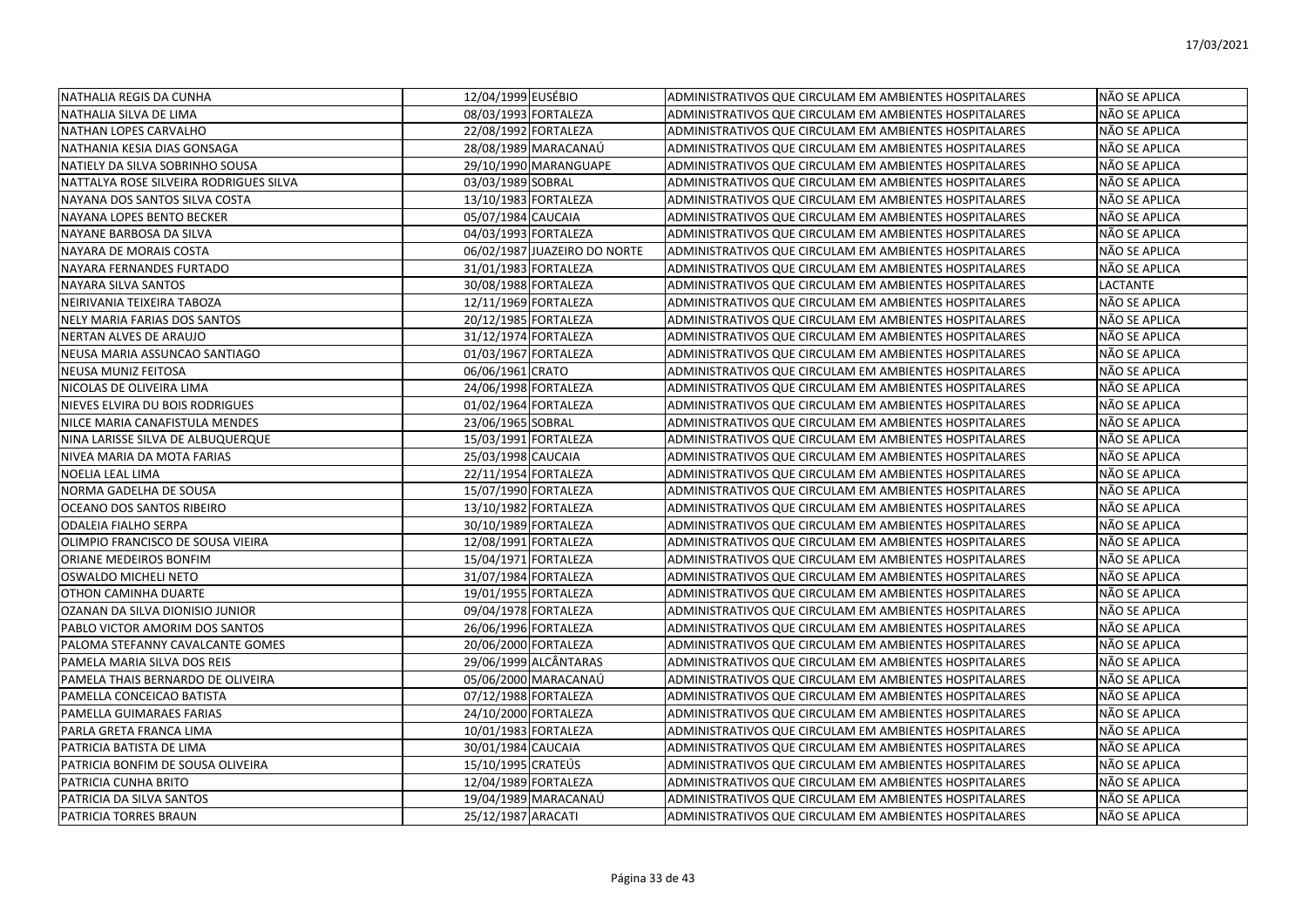| <b>PATRICK LUAN MELO BARBOSA</b>         | 08/11/1992 FORTALEZA | ADMINISTRATIVOS QUE CIRCULAM EM AMBIENTES HOSPITALARES | NÃO SE APLICA |
|------------------------------------------|----------------------|--------------------------------------------------------|---------------|
| PATRISSA KELLI FIUZA DE SOUSA            | 07/10/1983 FORTALEZA | ADMINISTRATIVOS QUE CIRCULAM EM AMBIENTES HOSPITALARES | NÃO SE APLICA |
| lPAULA EDUANA DE SOUSA ALCANTARA         | 15/01/1996 FORTALEZA | ADMINISTRATIVOS QUE CIRCULAM EM AMBIENTES HOSPITALARES | NÃO SE APLICA |
| PAULA FRANCINETE MACEDO MARQUES PIMENTEL | 25/12/1964 FORTALEZA | ADMINISTRATIVOS QUE CIRCULAM EM AMBIENTES HOSPITALARES | NÃO SE APLICA |
| PAULA KELLY MARCAL PEROTE                | 07/12/1989 FORTALEZA | ADMINISTRATIVOS QUE CIRCULAM EM AMBIENTES HOSPITALARES | NÃO SE APLICA |
| PAULA MONICA DE OLIVEIRA                 | 06/03/1983 FORTALEZA | ADMINISTRATIVOS QUE CIRCULAM EM AMBIENTES HOSPITALARES | NÃO SE APLICA |
| PAULA NOGUEIRA DO REGO                   | 07/08/1981 FORTALEZA | ADMINISTRATIVOS QUE CIRCULAM EM AMBIENTES HOSPITALARES | NÃO SE APLICA |
| PAULA RAFAELA SOUSA DOS SANTOS           | 26/11/1992 FORTALEZA | ADMINISTRATIVOS QUE CIRCULAM EM AMBIENTES HOSPITALARES | NÃO SE APLICA |
| PAULA RAVENA FREIRE FERREIRA             | 20/03/1987 FORTALEZA | ADMINISTRATIVOS QUE CIRCULAM EM AMBIENTES HOSPITALARES | NÃO SE APLICA |
| PAULO CESAR DO NASCIMENTO RAMOS          | 29/10/1985 FORTALEZA | ADMINISTRATIVOS QUE CIRCULAM EM AMBIENTES HOSPITALARES | NÃO SE APLICA |
| PAULO DA SILVA ROCHA                     | 21/10/1991 FORTALEZA | ADMINISTRATIVOS QUE CIRCULAM EM AMBIENTES HOSPITALARES | NÃO SE APLICA |
| PAULO ERNANI NEWLANDS MACHADO            | 22/03/1965 FORTALEZA | ADMINISTRATIVOS QUE CIRCULAM EM AMBIENTES HOSPITALARES | NÃO SE APLICA |
| PAULO EUGENIO COSTA LIMA                 | 29/01/1983 FORTALEZA | ADMINISTRATIVOS QUE CIRCULAM EM AMBIENTES HOSPITALARES | NÃO SE APLICA |
| PAULO HENRIQUE HOLANDA FERREIRA          | 11/11/1992 FORTALEZA | ADMINISTRATIVOS QUE CIRCULAM EM AMBIENTES HOSPITALARES | NÃO SE APLICA |
| PAULO MARCELO MORAES SANTANA             | 22/06/1976 FORTALEZA | ADMINISTRATIVOS QUE CIRCULAM EM AMBIENTES HOSPITALARES | NÃO SE APLICA |
| PAULO RENATO GONCALVES SILVA             | 19/09/1997 CAUCAIA   | ADMINISTRATIVOS QUE CIRCULAM EM AMBIENTES HOSPITALARES | NÃO SE APLICA |
| PAULO SERGIO ALMEIDA DA SILVA FILHO      | 05/03/1999 FORTALEZA | ADMINISTRATIVOS QUE CIRCULAM EM AMBIENTES HOSPITALARES | NÃO SE APLICA |
| PAULO SERGIO ARAUJO DA SILVA             | 25/04/1967 FORTALEZA | ADMINISTRATIVOS QUE CIRCULAM EM AMBIENTES HOSPITALARES | NÃO SE APLICA |
| <b>PAULO SERGIO DIONISIO</b>             | 19/07/1966 FORTALEZA | ADMINISTRATIVOS QUE CIRCULAM EM AMBIENTES HOSPITALARES | NÃO SE APLICA |
| IPAULO VICTOR FERREIRA RODRIGUES         | 04/09/1992 FORTALEZA | ADMINISTRATIVOS QUE CIRCULAM EM AMBIENTES HOSPITALARES | NÃO SE APLICA |
| PAULO WILKER SANTOS SOUSA                | 19/09/2001 CAUCAIA   | ADMINISTRATIVOS QUE CIRCULAM EM AMBIENTES HOSPITALARES | NÃO SE APLICA |
| PEDRI NHO MINSKI                         | 22/05/1970 FORTALEZA | ADMINISTRATIVOS QUE CIRCULAM EM AMBIENTES HOSPITALARES | NÃO SE APLICA |
| PEDRO ARTHUR BARBOSA MENDES              | 03/03/1980 FORTALEZA | ADMINISTRATIVOS QUE CIRCULAM EM AMBIENTES HOSPITALARES | NÃO SE APLICA |
| PEDRO FELIPE PEREIRA DE ANDRADE          | 08/04/1988 FORTALEZA | ADMINISTRATIVOS QUE CIRCULAM EM AMBIENTES HOSPITALARES | NÃO SE APLICA |
| PEDRO HENRIQUE BEZERRA ROSA              | 12/11/1995 FORTALEZA | ADMINISTRATIVOS QUE CIRCULAM EM AMBIENTES HOSPITALARES | NÃO SE APLICA |
| PEDRO HENRIQUE PONTE PESSOA              | 11/05/2000 SOBRAL    | ADMINISTRATIVOS QUE CIRCULAM EM AMBIENTES HOSPITALARES | NÃO SE APLICA |
| PEDRO HOLANDA MELO MACIEL                | 14/09/1993 AQUIRAZ   | ADMINISTRATIVOS QUE CIRCULAM EM AMBIENTES HOSPITALARES | NÃO SE APLICA |
| PEDRO LINCOLN DE OLIVEIRA ANDRADE        | 30/06/1973 FORTALEZA | ADMINISTRATIVOS QUE CIRCULAM EM AMBIENTES HOSPITALARES | NÃO SE APLICA |
| PEDRO NICOLAS SILVA DE SOUZA             | 29/07/2000 FORTALEZA | ADMINISTRATIVOS QUE CIRCULAM EM AMBIENTES HOSPITALARES | NÃO SE APLICA |
| PEDRO QUEIROZ DE ALBUQUERQUE             | 30/06/1962 FORTALEZA | ADMINISTRATIVOS QUE CIRCULAM EM AMBIENTES HOSPITALARES | NÃO SE APLICA |
| PEDRO SILVERIO SOUSA                     | 14/02/1972 FORTALEZA | ADMINISTRATIVOS QUE CIRCULAM EM AMBIENTES HOSPITALARES | NÃO SE APLICA |
| PEDRO WELLDON ACCIOLY PAIVA              | 30/05/1995 FORTALEZA | ADMINISTRATIVOS QUE CIRCULAM EM AMBIENTES HOSPITALARES | NÃO SE APLICA |
| PLINIO MAIRO RODRIGUES ANDRADE           | 19/01/1998 FORTALEZA | ADMINISTRATIVOS QUE CIRCULAM EM AMBIENTES HOSPITALARES | NÃO SE APLICA |
| POLIANA DE QUEIROZ MARTINIANO            | 19/05/1969 FORTALEZA | ADMINISTRATIVOS QUE CIRCULAM EM AMBIENTES HOSPITALARES | NÃO SE APLICA |
| POOLYNE GUIMARAES RODRIGUES              | 29/05/1981 FORTALEZA | ADMINISTRATIVOS QUE CIRCULAM EM AMBIENTES HOSPITALARES | NÃO SE APLICA |
| PRISCILA BRASILEIRO CARDOSO              | 03/07/1990 FORTALEZA | ADMINISTRATIVOS QUE CIRCULAM EM AMBIENTES HOSPITALARES | NÃO SE APLICA |
| PRISCILA DA SILVA ALVES                  | 04/12/1989 FORTALEZA | ADMINISTRATIVOS QUE CIRCULAM EM AMBIENTES HOSPITALARES | NÃO SE APLICA |
| PRISCILA DE ANDRADE NEVES                | 28/02/1984 FORTALEZA | ADMINISTRATIVOS QUE CIRCULAM EM AMBIENTES HOSPITALARES | NÃO SE APLICA |
| PRISCILA DOS SANTOS BANDEIRA             | 20/08/1989 FORTALEZA | ADMINISTRATIVOS QUE CIRCULAM EM AMBIENTES HOSPITALARES | NÃO SE APLICA |
| PRISCILA FREITAS DA COSTA DE ARAUJO      | 11/10/1991 MARACANAÚ | ADMINISTRATIVOS QUE CIRCULAM EM AMBIENTES HOSPITALARES | NÃO SE APLICA |
| PRISCILA MOREIRA OLIVEIRA                | 24/04/1997 FORTALEZA | ADMINISTRATIVOS QUE CIRCULAM EM AMBIENTES HOSPITALARES | NÃO SE APLICA |
| PRISCILLA FURTADO RIBEIRO DA SILVA       | 21/01/1988 FORTALEZA | ADMINISTRATIVOS QUE CIRCULAM EM AMBIENTES HOSPITALARES | NÃO SE APLICA |
| PRISCILLA LIMA CIRIACO                   | 26/12/1986 FORTALEZA | ADMINISTRATIVOS QUE CIRCULAM EM AMBIENTES HOSPITALARES | NÃO SE APLICA |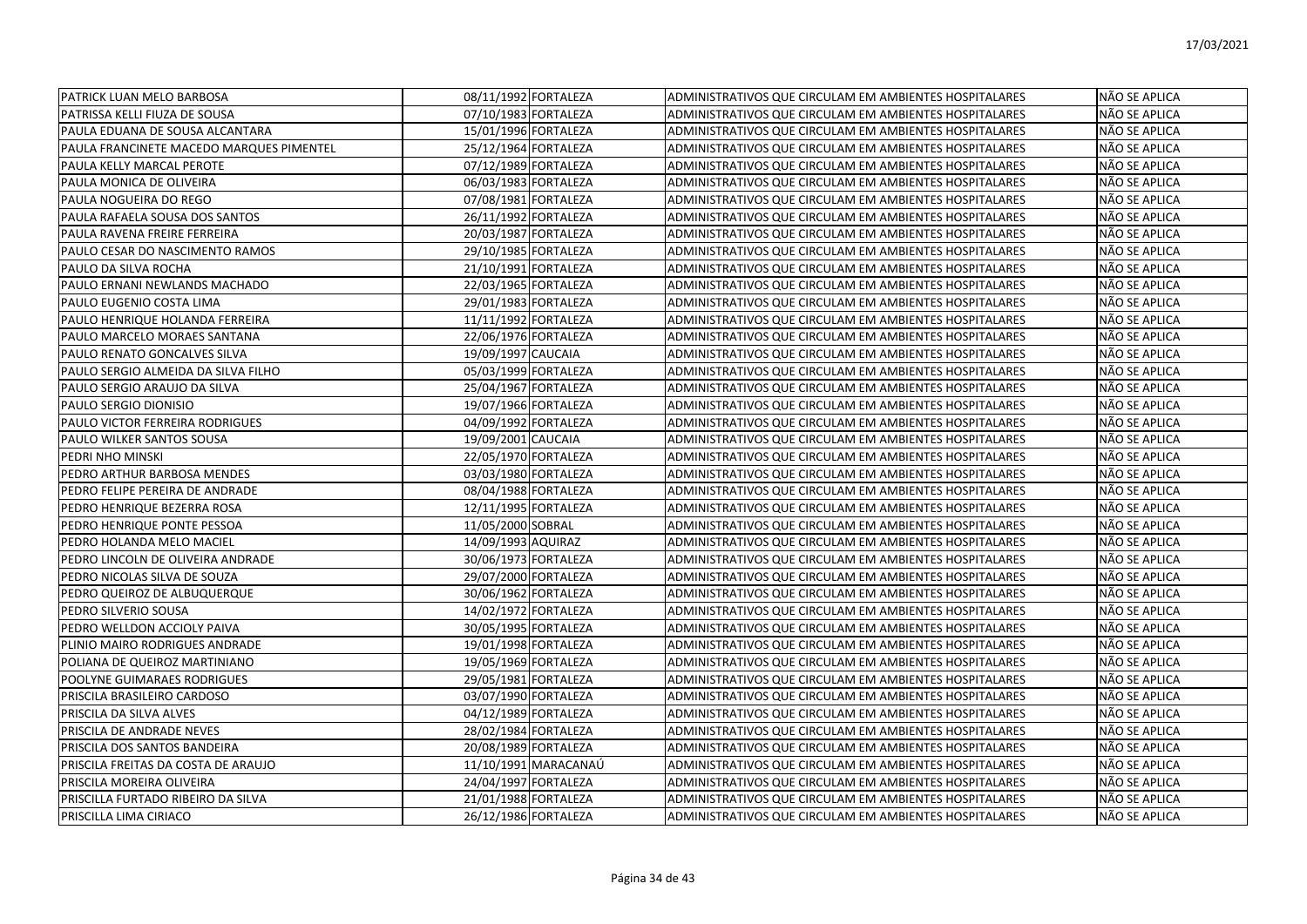| QUITERIA KLAUDIA BRITO DE MAGALHAES | 20/08/1981 FORTALEZA  | ADMINISTRATIVOS QUE CIRCULAM EM AMBIENTES HOSPITALARES | NÃO SE APLICA   |
|-------------------------------------|-----------------------|--------------------------------------------------------|-----------------|
| RAFAEL DA SILVA DUTRA               | 04/03/2001 FORTALEZA  | ADMINISTRATIVOS QUE CIRCULAM EM AMBIENTES HOSPITALARES | NÃO SE APLICA   |
| RAFAEL DU BOIS RODRIGUES            | 14/07/2001 FORTALEZA  | ADMINISTRATIVOS QUE CIRCULAM EM AMBIENTES HOSPITALARES | NÃO SE APLICA   |
| RAFAEL PEIXOTO LEMOS                | 15/02/1986 FORTALEZA  | ADMINISTRATIVOS QUE CIRCULAM EM AMBIENTES HOSPITALARES | NÃO SE APLICA   |
| RAFAEL TEIXEIRA HERCULANO           | 01/06/1988 FORTALEZA  | ADMINISTRATIVOS QUE CIRCULAM EM AMBIENTES HOSPITALARES | NÃO SE APLICA   |
| RAFAELA ARAUJO REIS                 | 25/03/1990 FORTALEZA  | ADMINISTRATIVOS QUE CIRCULAM EM AMBIENTES HOSPITALARES | NÃO SE APLICA   |
| RAFAELA BARBOSA TORRES BITU         | 11/10/1996 FORTALEZA  | ADMINISTRATIVOS QUE CIRCULAM EM AMBIENTES HOSPITALARES | NÃO SE APLICA   |
| RAFAELA CAMELO MASCARENHAS LOTT     | 01/02/1989 FORTALEZA  | ADMINISTRATIVOS QUE CIRCULAM EM AMBIENTES HOSPITALARES | NÃO SE APLICA   |
| RAFAELA DE CARVALHO AROEIRA         | 10/04/1975 FORTALEZA  | ADMINISTRATIVOS QUE CIRCULAM EM AMBIENTES HOSPITALARES | NÃO SE APLICA   |
| RAFAELA EDIMAR DE LIMA              | 27/08/1998 FORTALEZA  | ADMINISTRATIVOS QUE CIRCULAM EM AMBIENTES HOSPITALARES | NÃO SE APLICA   |
| RAFAELA GOMES VIEIRA DE MELO        | 24/01/1988 FORTALEZA  | ADMINISTRATIVOS QUE CIRCULAM EM AMBIENTES HOSPITALARES | NÃO SE APLICA   |
| RAFAELA LIDIA ARAUJO BARBOSA        | 05/08/1999 FORTALEZA  | ADMINISTRATIVOS QUE CIRCULAM EM AMBIENTES HOSPITALARES | NÃO SE APLICA   |
| RAIMUNDA FEITOSA DE MATOS MEDEIROS  | 09/03/1966 FORTALEZA  | ADMINISTRATIVOS QUE CIRCULAM EM AMBIENTES HOSPITALARES | NÃO SE APLICA   |
| RAIMUNDA MEIRIM BANDEIRA DE SOUSA   | 12/06/1962 FORTALEZA  | ADMINISTRATIVOS QUE CIRCULAM EM AMBIENTES HOSPITALARES | NÃO SE APLICA   |
| RAIMUNDA RUTH EMIDIO BRANCO         | 17/09/1963 FORTALEZA  | ADMINISTRATIVOS QUE CIRCULAM EM AMBIENTES HOSPITALARES | NÃO SE APLICA   |
| RAIMUNDO HELDER DA SILVA JUNIOR     | 05/05/1995 FORTALEZA  | ADMINISTRATIVOS QUE CIRCULAM EM AMBIENTES HOSPITALARES | NÃO SE APLICA   |
| RAIMUNDO IRLANDO DE SOUSA MOREIRA   | 30/04/1979 FORTALEZA  | ADMINISTRATIVOS QUE CIRCULAM EM AMBIENTES HOSPITALARES | NÃO SE APLICA   |
| RAIMUNDO JUAREZ AGUIAR NETO         | 20/11/1990 SOBRAL     | ADMINISTRATIVOS QUE CIRCULAM EM AMBIENTES HOSPITALARES | NÃO SE APLICA   |
| RAIMUNDO LIMA LOPES JUNIOR          | 31/05/1988 FORTALEZA  | ADMINISTRATIVOS QUE CIRCULAM EM AMBIENTES HOSPITALARES | NÃO SE APLICA   |
| RAIMUNDO NUNES DA SILVA             | 28/02/1971 MARACANAÚ  | ADMINISTRATIVOS QUE CIRCULAM EM AMBIENTES HOSPITALARES | NÃO SE APLICA   |
| RAIMUNDO WELLINGTON LINO DOS SANTOS | 17/03/1964 AMONTADA   | ADMINISTRATIVOS QUE CIRCULAM EM AMBIENTES HOSPITALARES | NÃO SE APLICA   |
| RAISSA RABELO FERNANDES DIAS        | 01/11/1996 FORTALEZA  | ADMINISTRATIVOS QUE CIRCULAM EM AMBIENTES HOSPITALARES | NÃO SE APLICA   |
| RALLISON SOARES TAVARES             | 02/09/1998 FORTALEZA  | ADMINISTRATIVOS QUE CIRCULAM EM AMBIENTES HOSPITALARES | NÃO SE APLICA   |
| RAMILE PORFIRIO DA SILVA            | 13/12/1987 MARANGUAPE | ADMINISTRATIVOS QUE CIRCULAM EM AMBIENTES HOSPITALARES | NÃO SE APLICA   |
| RANDOLL LEE RODRIGUES BARROS        | 28/03/1993 FORTALEZA  | ADMINISTRATIVOS QUE CIRCULAM EM AMBIENTES HOSPITALARES | NÃO SE APLICA   |
| RANGEL REIS DE SOUSA MARTINS        | 05/10/1974 FORTALEZA  | ADMINISTRATIVOS QUE CIRCULAM EM AMBIENTES HOSPITALARES | NÃO SE APLICA   |
| RAQUEL AUSTREGESILO VIANA           | 19/03/1990 FORTALEZA  | ADMINISTRATIVOS QUE CIRCULAM EM AMBIENTES HOSPITALARES | LACTANTE        |
| RAQUEL BARROS DIAS                  | 29/01/1993 FORTALEZA  | ADMINISTRATIVOS QUE CIRCULAM EM AMBIENTES HOSPITALARES | NÃO SE APLICA   |
| RAQUEL COUTINHO XAVIER LIMA PAIVA   | 20/07/1981 FORTALEZA  | ADMINISTRATIVOS QUE CIRCULAM EM AMBIENTES HOSPITALARES | NÃO SE APLICA   |
| RAQUEL DE SOUSA GALVAO              | 22/03/1987 FORTALEZA  | ADMINISTRATIVOS QUE CIRCULAM EM AMBIENTES HOSPITALARES | NÃO SE APLICA   |
| RAQUEL FERNANDES ALVES DE ALMEIDA   | 30/05/1994 FORTALEZA  | ADMINISTRATIVOS QUE CIRCULAM EM AMBIENTES HOSPITALARES | NÃO SE APLICA   |
| RAQUEL FERREIRA PINHEIRO            | 28/06/1987 FORTALEZA  | ADMINISTRATIVOS QUE CIRCULAM EM AMBIENTES HOSPITALARES | NÃO SE APLICA   |
| RAUL FELIX DE CASTRO                | 05/07/1993 FORTALEZA  | ADMINISTRATIVOS QUE CIRCULAM EM AMBIENTES HOSPITALARES | NÃO SE APLICA   |
| RAUL LOPES ALBUQUERQUE ARAUJO       | 15/11/1984 FORTALEZA  | ADMINISTRATIVOS QUE CIRCULAM EM AMBIENTES HOSPITALARES | NÃO SE APLICA   |
| RAUL VASCONCELOS FEITOSA            | 11/05/1992 FORTALEZA  | ADMINISTRATIVOS QUE CIRCULAM EM AMBIENTES HOSPITALARES | NÃO SE APLICA   |
| RAVINE ACACIO ARAUJO VEIGA          | 29/07/1999 CAUCAIA    | ADMINISTRATIVOS QUE CIRCULAM EM AMBIENTES HOSPITALARES | NÃO SE APLICA   |
| RAYANE CARVALHO MARQUES ARAGAO      | 15/11/1990 FORTALEZA  | ADMINISTRATIVOS QUE CIRCULAM EM AMBIENTES HOSPITALARES | NÃO SE APLICA   |
| RAYANE LIMA GOMES                   | 15/02/1996 FORTALEZA  | ADMINISTRATIVOS QUE CIRCULAM EM AMBIENTES HOSPITALARES | NÃO SE APLICA   |
| RAYANE MARIA MACHADO DE SOUSA       | 27/08/1990 SOBRAL     | ADMINISTRATIVOS QUE CIRCULAM EM AMBIENTES HOSPITALARES | NÃO SE APLICA   |
| RAYANNE PRADO MAGALHAES             | 30/09/1997 FORTALEZA  | ADMINISTRATIVOS QUE CIRCULAM EM AMBIENTES HOSPITALARES | NÃO SE APLICA   |
| RAYNA MICAELLY VASCONCELOS LIMA     | 20/03/1994 PACATUBA   | ADMINISTRATIVOS QUE CIRCULAM EM AMBIENTES HOSPITALARES | NÃO SE APLICA   |
| REBECA MOREIRA RANGEL               | 28/05/1981 FORTALEZA  | ADMINISTRATIVOS QUE CIRCULAM EM AMBIENTES HOSPITALARES | NÃO SE APLICA   |
| <b>REBECA NEVES MELO</b>            | 23/04/2001 FORTALEZA  | ADMINISTRATIVOS QUE CIRCULAM EM AMBIENTES HOSPITALARES | <b>GESTANTE</b> |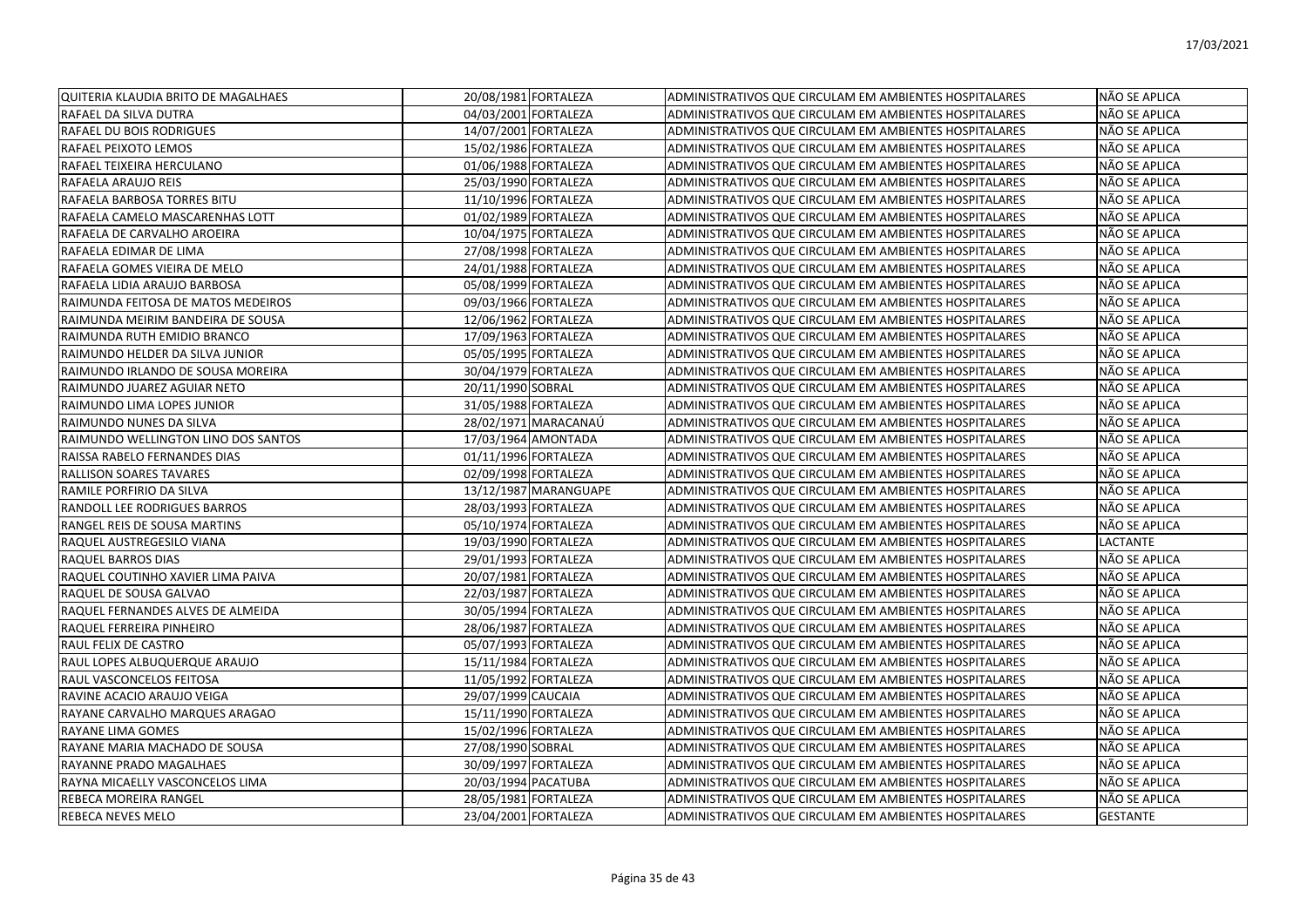| <b>REBEKA COSTA</b>                    | 26/06/1995 FORTALEZA | <b>ADMINISTRATIVOS QUE CIRCULAM EM AMBIENTES HOSPITALARES</b> | NÃO SE APLICA        |
|----------------------------------------|----------------------|---------------------------------------------------------------|----------------------|
| REGIANE CARVALHO DA SILVA              | 27/07/1977 FORTALEZA | ADMINISTRATIVOS QUE CIRCULAM EM AMBIENTES HOSPITALARES        | NÃO SE APLICA        |
| <b>REGIANE PINTO ALVES</b>             | 05/03/1989 FORTALEZA | ADMINISTRATIVOS QUE CIRCULAM EM AMBIENTES HOSPITALARES        | NÃO SE APLICA        |
| REGILANIA DOS SANTOS SILVA             | 27/12/1978 FORTALEZA | <b>ADMINISTRATIVOS QUE CIRCULAM EM AMBIENTES HOSPITALARES</b> | <b>NÃO SE APLICA</b> |
| REGINA CELIA DE ABRAAO RAMOS           | 09/12/1949 FORTALEZA | ADMINISTRATIVOS QUE CIRCULAM EM AMBIENTES HOSPITALARES        | NÃO SE APLICA        |
| REGINA CELIA GOMES                     | 15/03/1956 FORTALEZA | ADMINISTRATIVOS QUE CIRCULAM EM AMBIENTES HOSPITALARES        | NÃO SE APLICA        |
| REGINA ERIKA PIRES DE SOUZA            | 01/02/1994 FORTALEZA | ADMINISTRATIVOS QUE CIRCULAM EM AMBIENTES HOSPITALARES        | NÃO SE APLICA        |
| REGINA FATIMA BARROSO                  | 11/07/1955 FORTALEZA | ADMINISTRATIVOS QUE CIRCULAM EM AMBIENTES HOSPITALARES        | NÃO SE APLICA        |
| REGINA FERREIRA DA SILVA               | 02/08/1980 FORTALEZA | ADMINISTRATIVOS QUE CIRCULAM EM AMBIENTES HOSPITALARES        | NÃO SE APLICA        |
| REGINA LUCIA VALE BARROSO              | 01/09/1959 FORTALEZA | ADMINISTRATIVOS QUE CIRCULAM EM AMBIENTES HOSPITALARES        | NÃO SE APLICA        |
| <b>REGINA RODRIGUES</b>                | 15/06/1959 FORTALEZA | ADMINISTRATIVOS QUE CIRCULAM EM AMBIENTES HOSPITALARES        | NÃO SE APLICA        |
| REGINALDA FERREIRA DOS SANTOS          | 20/04/1977 FORTALEZA | ADMINISTRATIVOS QUE CIRCULAM EM AMBIENTES HOSPITALARES        | NÃO SE APLICA        |
| REGIS DE CASTRO E SILVA                | 16/12/1979 FORTALEZA | ADMINISTRATIVOS QUE CIRCULAM EM AMBIENTES HOSPITALARES        | NÃO SE APLICA        |
| RENAN MORAIS DE OLIVEIRA               | 21/05/1996 FORTALEZA | ADMINISTRATIVOS QUE CIRCULAM EM AMBIENTES HOSPITALARES        | NÃO SE APLICA        |
| <b>RENARA ALVES BESSA</b>              | 09/12/1999 FORTALEZA | ADMINISTRATIVOS QUE CIRCULAM EM AMBIENTES HOSPITALARES        | NÃO SE APLICA        |
| RENATA CELIA SAMPAIO OLIVEIRA VALENTE  | 17/05/1980 CAUCAIA   | ADMINISTRATIVOS QUE CIRCULAM EM AMBIENTES HOSPITALARES        | NÃO SE APLICA        |
| RENATA DOS REIS PIMENTEL DE CASTRO     | 04/02/1996 FORTALEZA | ADMINISTRATIVOS QUE CIRCULAM EM AMBIENTES HOSPITALARES        | NÃO SE APLICA        |
| RENATA FERNANDA FERREIRA DA SILVA      | 27/08/1992 FORTALEZA | ADMINISTRATIVOS QUE CIRCULAM EM AMBIENTES HOSPITALARES        | NÃO SE APLICA        |
| RENATA HOLANDA RIBEIRO                 | 02/03/1975 FORTALEZA | ADMINISTRATIVOS QUE CIRCULAM EM AMBIENTES HOSPITALARES        | NÃO SE APLICA        |
| RENATA MOURA SILVA                     | 12/06/2000 CAUCAIA   | ADMINISTRATIVOS QUE CIRCULAM EM AMBIENTES HOSPITALARES        | NÃO SE APLICA        |
| RENATA NUNES PEREIRA MELO              | 18/11/1980 FORTALEZA | ADMINISTRATIVOS QUE CIRCULAM EM AMBIENTES HOSPITALARES        | NÃO SE APLICA        |
| RENATA OLIVEIRA DA ROCHA               | 04/09/1993 FORTALEZA | ADMINISTRATIVOS QUE CIRCULAM EM AMBIENTES HOSPITALARES        | NÃO SE APLICA        |
| RENATA PAULINA SILVA PARA DE CASTRO    | 22/12/1983 FORTALEZA | <b>ADMINISTRATIVOS QUE CIRCULAM EM AMBIENTES HOSPITALARES</b> | NÃO SE APLICA        |
| RENATA RODRIGUES PIMENTEL SILVEIRA     | 27/08/1987 EUSÉBIO   | ADMINISTRATIVOS QUE CIRCULAM EM AMBIENTES HOSPITALARES        | NÃO SE APLICA        |
| RENATA SOARES DE MEDEIROS              | 25/12/1979 FORTALEZA | ADMINISTRATIVOS QUE CIRCULAM EM AMBIENTES HOSPITALARES        | NÃO SE APLICA        |
| RENATA SOARES PEREIRA MOURA            | 07/05/1977 FORTALEZA | <b>ADMINISTRATIVOS QUE CIRCULAM EM AMBIENTES HOSPITALARES</b> | NÃO SE APLICA        |
| RENATO MARQUES DOS SANTOS              | 20/06/1988 FORTALEZA | ADMINISTRATIVOS QUE CIRCULAM EM AMBIENTES HOSPITALARES        | NÃO SE APLICA        |
| RIBAMAR VIANA DA SILVA                 | 24/07/1970 MARACANAÚ | ADMINISTRATIVOS QUE CIRCULAM EM AMBIENTES HOSPITALARES        | NÃO SE APLICA        |
| RICARDO RODRIGUES DA SILVA JUNIOR      | 15/06/1998 FORTALEZA | ADMINISTRATIVOS QUE CIRCULAM EM AMBIENTES HOSPITALARES        | NÃO SE APLICA        |
| <b>RICARDO ROMCY TORRES</b>            | 01/11/1955 FORTALEZA | ADMINISTRATIVOS QUE CIRCULAM EM AMBIENTES HOSPITALARES        | NÃO SE APLICA        |
| RICARDO SILVA LIMA                     | 20/09/1977 FORTALEZA | ADMINISTRATIVOS QUE CIRCULAM EM AMBIENTES HOSPITALARES        | NÃO SE APLICA        |
| RICHELLE MERIA PEREIRA DA SILVA        | 11/03/1988 FORTALEZA | ADMINISTRATIVOS QUE CIRCULAM EM AMBIENTES HOSPITALARES        | NÃO SE APLICA        |
| RITA ADRIANA DE CARVALHO CAJUI         | 21/10/1970 FORTALEZA | ADMINISTRATIVOS QUE CIRCULAM EM AMBIENTES HOSPITALARES        | NÃO SE APLICA        |
| RITA DE CASSIA AQUINO DA SILVA         | 22/07/1972 FORTALEZA | ADMINISTRATIVOS QUE CIRCULAM EM AMBIENTES HOSPITALARES        | NÃO SE APLICA        |
| RITA DE CASSIA CHAGAS BEZERRA R ARAUJO | 17/12/1960 FORTALEZA | ADMINISTRATIVOS QUE CIRCULAM EM AMBIENTES HOSPITALARES        | NÃO SE APLICA        |
| RITA YASMIN CANDIDO LEMOS              | 20/06/2001 FORTALEZA | ADMINISTRATIVOS QUE CIRCULAM EM AMBIENTES HOSPITALARES        | NÃO SE APLICA        |
| RIVIA PEREIRA FEITOSA                  | 30/01/1986 FORTALEZA | ADMINISTRATIVOS QUE CIRCULAM EM AMBIENTES HOSPITALARES        | NÃO SE APLICA        |
| ROBERTA SUELLEN MOTA FARIAS            | 20/11/1996 FORTALEZA | ADMINISTRATIVOS QUE CIRCULAM EM AMBIENTES HOSPITALARES        | NÃO SE APLICA        |
| ROBERTO AGNELLO BERNARDO DOS SANTOS    | 12/03/1983 FORTALEZA | ADMINISTRATIVOS QUE CIRCULAM EM AMBIENTES HOSPITALARES        | NÃO SE APLICA        |
| ROBERTO GOES DOS SANTOS                | 02/11/1974 FORTALEZA | ADMINISTRATIVOS QUE CIRCULAM EM AMBIENTES HOSPITALARES        | NÃO SE APLICA        |
| <b>ROBERTO MORAIS</b>                  | 12/10/1981 SOBRAL    | ADMINISTRATIVOS QUE CIRCULAM EM AMBIENTES HOSPITALARES        | NÃO SE APLICA        |
| ROBSON ARAUJO MARTINS                  | 11/01/1978 FORTALEZA | ADMINISTRATIVOS QUE CIRCULAM EM AMBIENTES HOSPITALARES        | NÃO SE APLICA        |
| ROCHELLE SALES BARROS TORQUATO         | 27/02/1980 FORTALEZA | ADMINISTRATIVOS QUE CIRCULAM EM AMBIENTES HOSPITALARES        | <b>NÃO SE APLICA</b> |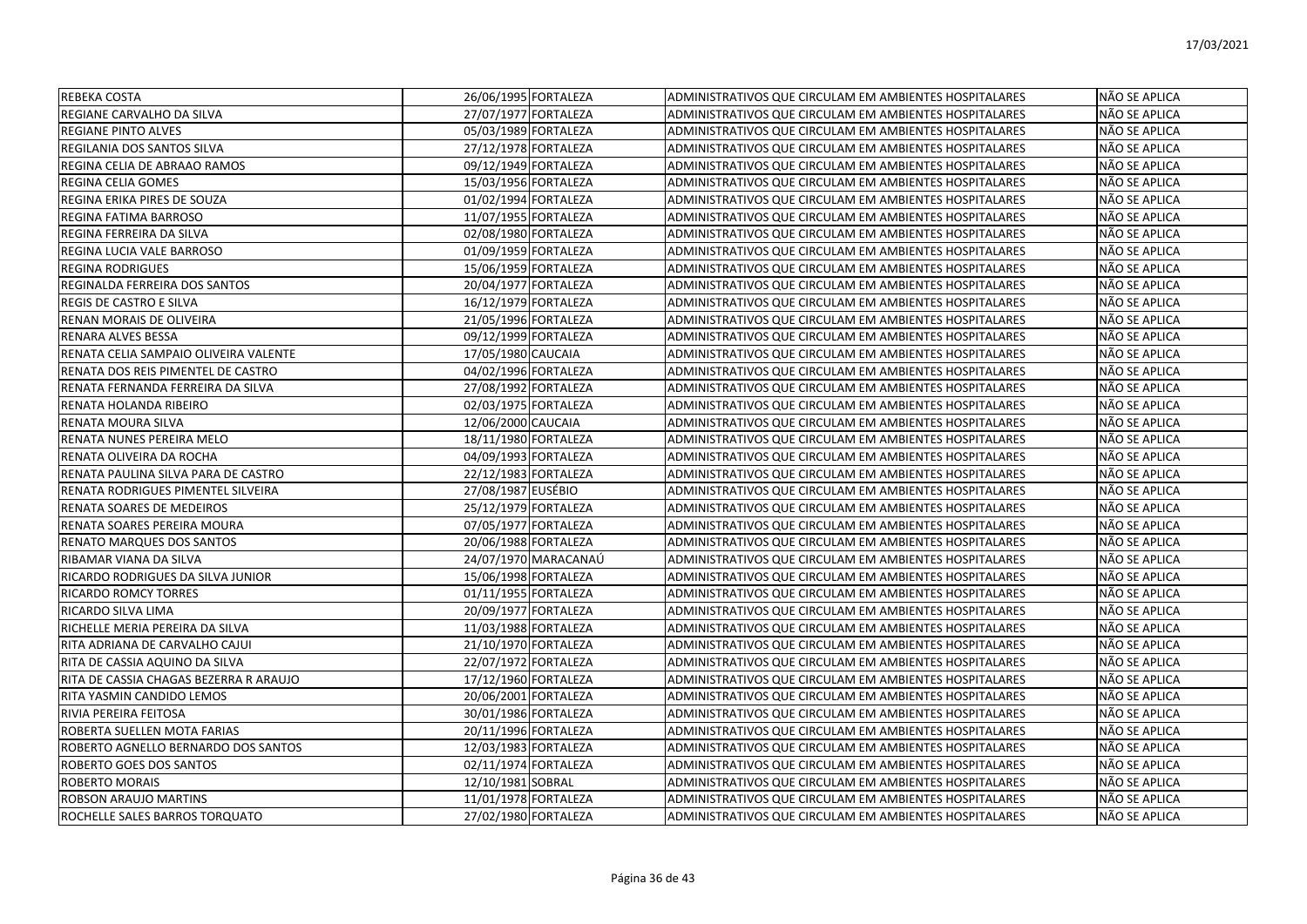| ROCILDA NASCIMENTO DOS SANTOS         | 10/12/1976 CAUCAIA   | ADMINISTRATIVOS QUE CIRCULAM EM AMBIENTES HOSPITALARES                               | NÃO SE APLICA |
|---------------------------------------|----------------------|--------------------------------------------------------------------------------------|---------------|
| RODRIGO BEZERRA MONTEIRO              | 30/12/1994 FORTALEZA | ADMINISTRATIVOS QUE CIRCULAM EM AMBIENTES HOSPITALARES                               | NÃO SE APLICA |
| RODRIGO BEZERRA PEREIRA               | 25/01/1992 FORTALEZA | ADMINISTRATIVOS QUE CIRCULAM EM AMBIENTES HOSPITALARES                               | NÃO SE APLICA |
| RODRIGO CAVALCANTE COSTA              | 04/01/1994 FORTALEZA | ADMINISTRATIVOS QUE CIRCULAM EM AMBIENTES HOSPITALARES                               | NÃO SE APLICA |
| RODRIGO DUARTE ALVES                  | 19/03/1995 FORTALEZA | ADMINISTRATIVOS QUE CIRCULAM EM AMBIENTES HOSPITALARES                               | NÃO SE APLICA |
| RODRIGO EMIDIO                        | 19/10/1981 CRATO     | ADMINISTRATIVOS QUE CIRCULAM EM AMBIENTES HOSPITALARES                               | NÃO SE APLICA |
| RODRIGO OLIVEIRA RODRIGUES            | 25/04/1977 FORTALEZA | ADMINISTRATIVOS QUE CIRCULAM EM AMBIENTES HOSPITALARES                               | NÃO SE APLICA |
| RODRIGO PIRAJA CECILIO                | 01/09/1991 FORTALEZA | ADMINISTRATIVOS QUE CIRCULAM EM AMBIENTES HOSPITALARES                               | NÃO SE APLICA |
| <b>RODRIGO ROSSINI</b>                | 13/05/1981 FORTALEZA | ADMINISTRATIVOS QUE CIRCULAM EM AMBIENTES HOSPITALARES                               | NÃO SE APLICA |
| RODYNELE DA SILVA MOTA                | 04/03/1978 FORTALEZA | ADMINISTRATIVOS QUE CIRCULAM EM AMBIENTES HOSPITALARES                               | NÃO SE APLICA |
| ROGER DE OLIVEIRA RODRIGUES           | 11/06/1973 ICÓ       | ADMINISTRATIVOS QUE CIRCULAM EM AMBIENTES HOSPITALARES                               | NÃO SE APLICA |
| ROGERIA MARIA CUNHA PAULINO TEIXEIRA  | 26/12/1978 FORTALEZA | ADMINISTRATIVOS QUE CIRCULAM EM AMBIENTES HOSPITALARES                               | NÃO SE APLICA |
| ROGERIO XAVIER DAMASCENO              | 13/11/1975 FORTALEZA | ADMINISTRATIVOS QUE CIRCULAM EM AMBIENTES HOSPITALARES                               | NÃO SE APLICA |
| RONALDO FERREIRA LINA                 | 17/07/1981 FORTALEZA | ADMINISTRATIVOS QUE CIRCULAM EM AMBIENTES HOSPITALARES                               | NÃO SE APLICA |
| RONALDO LEITAO DE ANDRADE             | 08/01/1964 FORTALEZA | ADMINISTRATIVOS QUE CIRCULAM EM AMBIENTES HOSPITALARES                               | NÃO SE APLICA |
| RONALDO LEITAO DEANDRADE JUNIOR       | 25/04/1996 FORTALEZA | ADMINISTRATIVOS QUE CIRCULAM EM AMBIENTES HOSPITALARES                               | NÃO SE APLICA |
| RONALDO PASSOS DOS SANTOS             | 02/09/1989 FORTALEZA | ADMINISTRATIVOS QUE CIRCULAM EM AMBIENTES HOSPITALARES                               | NÃO SE APLICA |
| RONDINELLY PEREIRA MOREIRA            | 07/02/1978 EUSÉBIO   | ADMINISTRATIVOS QUE CIRCULAM EM AMBIENTES HOSPITALARES                               | NÃO SE APLICA |
| RONDYNELLI SANDRO COSTA MAGALHAES     | 12/09/1983 FORTALEZA | ADMINISTRATIVOS QUE CIRCULAM EM AMBIENTES HOSPITALARES                               | NÃO SE APLICA |
| <b>RONI LIMA SERPA</b>                | 23/02/1987 FORTALEZA | ADMINISTRATIVOS QUE CIRCULAM EM AMBIENTES HOSPITALARES                               | NÃO SE APLICA |
| RONIEMERSON MOREIRA                   |                      | 26/04/2000 SÃO GONÇALO DO AMARADMINISTRATIVOS QUE CIRCULAM EM AMBIENTES HOSPITALARES | NÃO SE APLICA |
| RONNY ERICK ALBUQUERQUE LIMA DA COSTA | 11/04/1997 FORTALEZA | ADMINISTRATIVOS QUE CIRCULAM EM AMBIENTES HOSPITALARES                               | NÃO SE APLICA |
| ROSA JULIANA CARDOSO FERREIRA         | 14/11/1998 FORTALEZA | ADMINISTRATIVOS QUE CIRCULAM EM AMBIENTES HOSPITALARES                               | NÃO SE APLICA |
| ROSA LAURA ALVES PAIVA DIAS           | 21/08/1965 FORTALEZA | ADMINISTRATIVOS QUE CIRCULAM EM AMBIENTES HOSPITALARES                               | NÃO SE APLICA |
| ROSADALVA DE SOUSA                    | 26/06/1992 FORTALEZA | ADMINISTRATIVOS QUE CIRCULAM EM AMBIENTES HOSPITALARES                               | NÃO SE APLICA |
| ROSALINDA DA SILVA PINHEIRO           | 01/08/1959 FORTALEZA | ADMINISTRATIVOS QUE CIRCULAM EM AMBIENTES HOSPITALARES                               | NÃO SE APLICA |
| ROSARIA BARROS CAVALCANTE SARAIVA     | 06/07/1974 FORTALEZA | ADMINISTRATIVOS QUE CIRCULAM EM AMBIENTES HOSPITALARES                               | NÃO SE APLICA |
| ROSEANY GONALVES COELHO DA SILVA      | 24/03/1986 FORTALEZA | ADMINISTRATIVOS QUE CIRCULAM EM AMBIENTES HOSPITALARES                               | NÃO SE APLICA |
| ROSEMARY RODRIGUES DO NASCIMEMNTO     | 22/07/1977 FORTALEZA | ADMINISTRATIVOS QUE CIRCULAM EM AMBIENTES HOSPITALARES                               | NÃO SE APLICA |
| ROSENA MARIA BASTOS DE MELO           | 15/02/1958 FORTALEZA | ADMINISTRATIVOS QUE CIRCULAM EM AMBIENTES HOSPITALARES                               | NÃO SE APLICA |
| ROSIANE MARIA ALVES DA SILVA POMPEU   | 25/08/1963 FORTALEZA | ADMINISTRATIVOS QUE CIRCULAM EM AMBIENTES HOSPITALARES                               | NÃO SE APLICA |
| ROSIANE MARQUES DE MORAIS             | 06/03/1980 SOBRAL    | ADMINISTRATIVOS QUE CIRCULAM EM AMBIENTES HOSPITALARES                               | NÃO SE APLICA |
| ROSILENE BARROS DA SILVA              | 11/10/1968 FORTALEZA | ADMINISTRATIVOS QUE CIRCULAM EM AMBIENTES HOSPITALARES                               | NÃO SE APLICA |
| ROSIMEIRE CARVALHO LIMA BEZERRA       | 28/06/1966 FORTALEZA | ADMINISTRATIVOS QUE CIRCULAM EM AMBIENTES HOSPITALARES                               | NÃO SE APLICA |
| ROSIMEIRE TEIXEIRA MENDES             | 03/02/1995 FORTALEZA | ADMINISTRATIVOS QUE CIRCULAM EM AMBIENTES HOSPITALARES                               | NÃO SE APLICA |
| ROSINEIRE PAULA MAIA                  | 18/02/1966 FORTALEZA | ADMINISTRATIVOS QUE CIRCULAM EM AMBIENTES HOSPITALARES                               | NÃO SE APLICA |
| ROSSILIANNE GUEDES BARBOSA            | 04/09/1986 FORTALEZA | ADMINISTRATIVOS QUE CIRCULAM EM AMBIENTES HOSPITALARES                               | NÃO SE APLICA |
| ROSSYNEIDE NOBRE DE AQUINO            | 15/03/1990 FORTALEZA | ADMINISTRATIVOS QUE CIRCULAM EM AMBIENTES HOSPITALARES                               | NÃO SE APLICA |
| ROZILENE TEIXEIRA MENDES              | 02/11/1991 FORTALEZA | ADMINISTRATIVOS QUE CIRCULAM EM AMBIENTES HOSPITALARES                               | NÃO SE APLICA |
| <b>RUBEM GOMES DE SOUSA</b>           | 20/07/1982 FORTALEZA | ADMINISTRATIVOS QUE CIRCULAM EM AMBIENTES HOSPITALARES                               | NÃO SE APLICA |
| RUBENS GOMES COLARES FILHO            | 10/12/1969 FORTALEZA | ADMINISTRATIVOS QUE CIRCULAM EM AMBIENTES HOSPITALARES                               | NÃO SE APLICA |
| RUBENS ROMEIRO DA SILVA               | 29/12/1968 FORTALEZA | ADMINISTRATIVOS QUE CIRCULAM EM AMBIENTES HOSPITALARES                               | NÃO SE APLICA |
| RUDSON MENDES SOUZA LIMA              | 06/07/1998 MARACANAÚ | ADMINISTRATIVOS QUE CIRCULAM EM AMBIENTES HOSPITALARES                               | NÃO SE APLICA |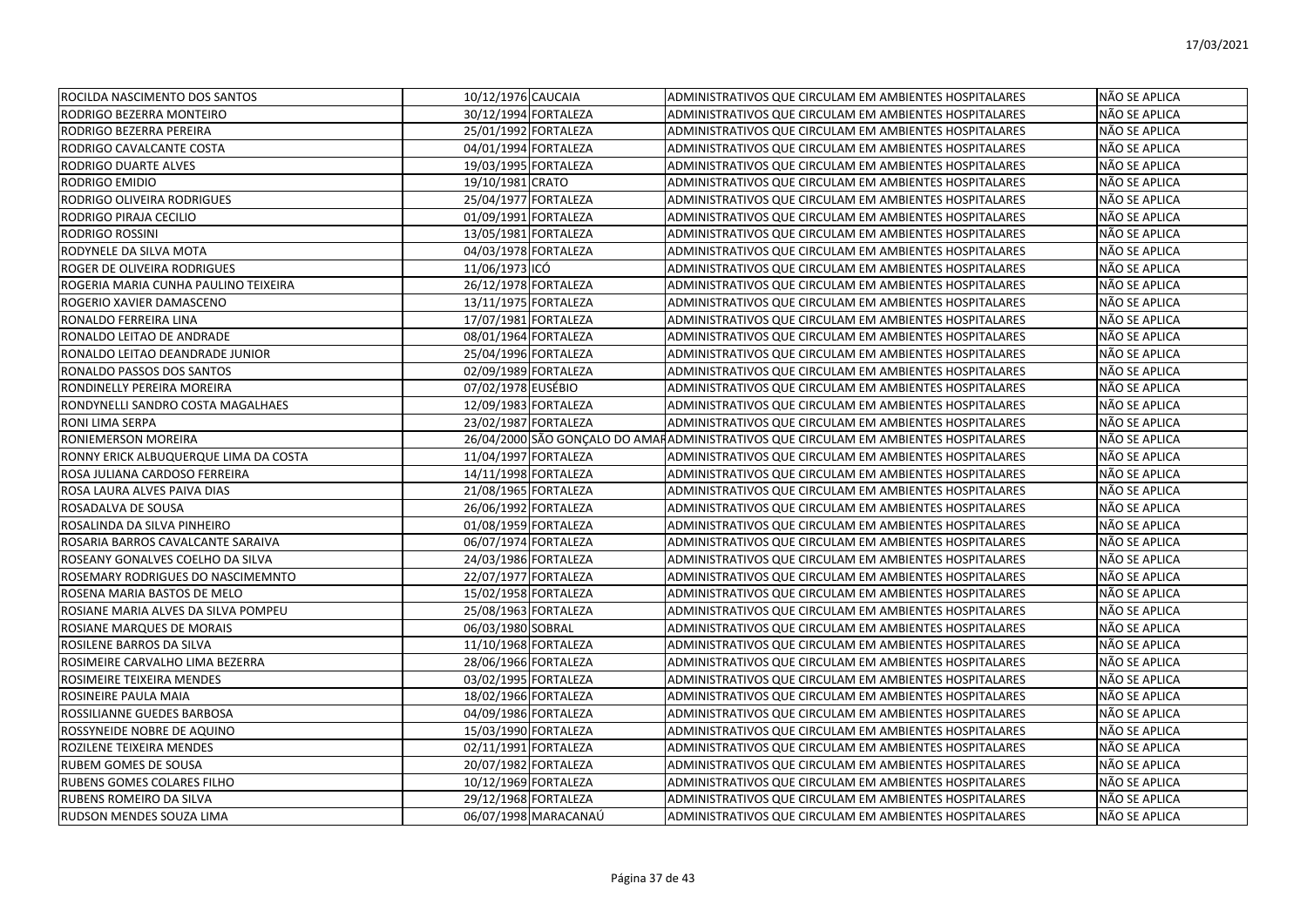| <b>RUTE ADRIANA DA SILVA SALES</b>     | 23/07/2002 CAUCAIA    | ADMINISTRATIVOS QUE CIRCULAM EM AMBIENTES HOSPITALARES | NÃO SE APLICA   |
|----------------------------------------|-----------------------|--------------------------------------------------------|-----------------|
| <b>RUTH PIRES MARTINS</b>              | 21/09/1995 FORTALEZA  | ADMINISTRATIVOS QUE CIRCULAM EM AMBIENTES HOSPITALARES | NÃO SE APLICA   |
| RYANN LUCAS ALVES BIZERRA              | 16/10/2001 FORTALEZA  | ADMINISTRATIVOS QUE CIRCULAM EM AMBIENTES HOSPITALARES | NÃO SE APLICA   |
| RYCHARDSON DE SOUSA MELO               | 16/10/2000 FORTALEZA  | ADMINISTRATIVOS QUE CIRCULAM EM AMBIENTES HOSPITALARES | NÃO SE APLICA   |
| SABRINA GOMES                          | 14/11/1987 FORTALEZA  | ADMINISTRATIVOS QUE CIRCULAM EM AMBIENTES HOSPITALARES | NÃO SE APLICA   |
| SABRINA ISABEL DE OLIVEIRA PAOVA       | 29/08/1995 FORTALEZA  | ADMINISTRATIVOS QUE CIRCULAM EM AMBIENTES HOSPITALARES | NÃO SE APLICA   |
| SABRINA RODRIGUES FONTENELE            | 03/08/1980 FORTALEZA  | ADMINISTRATIVOS QUE CIRCULAM EM AMBIENTES HOSPITALARES | NÃO SE APLICA   |
| SABRINA VERAS DOS SANTOS               | 08/09/1998 FORTALEZA  | ADMINISTRATIVOS QUE CIRCULAM EM AMBIENTES HOSPITALARES | NÃO SE APLICA   |
| SABRINA VIANA GONCALVES                | 31/05/1994 FORTALEZA  | ADMINISTRATIVOS QUE CIRCULAM EM AMBIENTES HOSPITALARES | NÃO SE APLICA   |
| SALVIANO FELIX DA SILVA                | 20/05/1967 MARANGUAPE | ADMINISTRATIVOS QUE CIRCULAM EM AMBIENTES HOSPITALARES | NÃO SE APLICA   |
| SAMARA DOMINGUES VASCONCELOS           | 06/02/1992 SOBRAL     | ADMINISTRATIVOS QUE CIRCULAM EM AMBIENTES HOSPITALARES | NÃO SE APLICA   |
| SAMARA MEDEIROS DE ARAUJO              | 17/11/1986 FORTALEZA  | ADMINISTRATIVOS QUE CIRCULAM EM AMBIENTES HOSPITALARES | NÃO SE APLICA   |
| SAMARA RODRIGUES DE MORAES MILERIO     | 15/01/1980 FORTALEZA  | ADMINISTRATIVOS QUE CIRCULAM EM AMBIENTES HOSPITALARES | NÃO SE APLICA   |
| SAMARA SAMPAIO DOMINGOS                | 02/08/1991 FORTALEZA  | ADMINISTRATIVOS QUE CIRCULAM EM AMBIENTES HOSPITALARES | NÃO SE APLICA   |
| SAMIA CRISTINA FONSECA CAMPELO         | 03/08/1990 FORTALEZA  | ADMINISTRATIVOS QUE CIRCULAM EM AMBIENTES HOSPITALARES | NÃO SE APLICA   |
| SAMIA GRACIELE MAIA OLIVEIRA GIACOMINI | 11/01/1980 FORTALEZA  | ADMINISTRATIVOS QUE CIRCULAM EM AMBIENTES HOSPITALARES | NÃO SE APLICA   |
| SAMUEL DA SILVA DO NASCIMENTO          | 16/07/1996 FORTALEZA  | ADMINISTRATIVOS QUE CIRCULAM EM AMBIENTES HOSPITALARES | NÃO SE APLICA   |
| <b>SAMUEL GOMES CERQUEIRA</b>          | 11/11/1991 FORTALEZA  | ADMINISTRATIVOS QUE CIRCULAM EM AMBIENTES HOSPITALARES | NÃO SE APLICA   |
| SAMUEL KELVYN DA SILVA ALVES           | 02/09/1996 QUIXADÁ    | ADMINISTRATIVOS QUE CIRCULAM EM AMBIENTES HOSPITALARES | NÃO SE APLICA   |
| <b>SAMUEL LIMA RIBEIRO</b>             | 21/07/2000 FORTALEZA  | ADMINISTRATIVOS QUE CIRCULAM EM AMBIENTES HOSPITALARES | NÃO SE APLICA   |
| SAMYLA INGRID MESQUITA FREITAS         | 13/09/1998 FORTALEZA  | ADMINISTRATIVOS QUE CIRCULAM EM AMBIENTES HOSPITALARES | NÃO SE APLICA   |
| <b>SANDERSON SAETTINE</b>              | 05/07/1976 FORTALEZA  | ADMINISTRATIVOS QUE CIRCULAM EM AMBIENTES HOSPITALARES | NÃO SE APLICA   |
| SANDRA MARA VIANA FERREIRA             | 29/08/1962 FORTALEZA  | ADMINISTRATIVOS QUE CIRCULAM EM AMBIENTES HOSPITALARES | NÃO SE APLICA   |
| SANDRA MARIA ALVES AZEVEDO DA COSTA    | 07/10/1967 FORTALEZA  | ADMINISTRATIVOS QUE CIRCULAM EM AMBIENTES HOSPITALARES | NÃO SE APLICA   |
| SANDRIELE LOPES DE SOUSA               | 03/07/2001 FORTALEZA  | ADMINISTRATIVOS QUE CIRCULAM EM AMBIENTES HOSPITALARES | NÃO SE APLICA   |
| SANGILA MARIA HOLANDA DOS SANTOS       | 19/03/1979 QUIXADÁ    | ADMINISTRATIVOS QUE CIRCULAM EM AMBIENTES HOSPITALARES | NÃO SE APLICA   |
| SARA DE OLIVEIRA LIMA PADILHA          | 30/06/1988 FORTALEZA  | ADMINISTRATIVOS QUE CIRCULAM EM AMBIENTES HOSPITALARES | <b>LACTANTE</b> |
| SARA VIEIRA DA SILVEIRA                | 05/10/1996 FORTALEZA  | ADMINISTRATIVOS QUE CIRCULAM EM AMBIENTES HOSPITALARES | NÃO SE APLICA   |
| <b>SARAH FRANCK FRANCK</b>             | 01/06/1986 FORTALEZA  | ADMINISTRATIVOS QUE CIRCULAM EM AMBIENTES HOSPITALARES | NÃO SE APLICA   |
| SARAH LUDMILLA RODRIGUES DOS SANTOS    | 08/09/1998 FORTALEZA  | ADMINISTRATIVOS QUE CIRCULAM EM AMBIENTES HOSPITALARES | NÃO SE APLICA   |
| SARAH MUNIQUE GOUVEIA DE ARAUJO        | 24/01/1996 FORTALEZA  | ADMINISTRATIVOS QUE CIRCULAM EM AMBIENTES HOSPITALARES | NÃO SE APLICA   |
| SAULO BEZZATO DE MAGALHES              | 03/06/1983 FORTALEZA  | ADMINISTRATIVOS QUE CIRCULAM EM AMBIENTES HOSPITALARES | NÃO SE APLICA   |
| SAVIO MATHEUS FERREIRA DE CASTRO PINTO | 06/04/2000 FORTALEZA  | ADMINISTRATIVOS QUE CIRCULAM EM AMBIENTES HOSPITALARES | NÃO SE APLICA   |
| SAYONARA ESMERALDO ARAUJO ROCHA        | 15/01/1980 FORTALEZA  | ADMINISTRATIVOS QUE CIRCULAM EM AMBIENTES HOSPITALARES | NÃO SE APLICA   |
| SAYONARA SILVA DE SOUZA                | 23/08/1990 FORTALEZA  | ADMINISTRATIVOS QUE CIRCULAM EM AMBIENTES HOSPITALARES | NÃO SE APLICA   |
| <b>SCARLATE DA COSTA ALVES</b>         | 06/06/1998 FORTALEZA  | ADMINISTRATIVOS QUE CIRCULAM EM AMBIENTES HOSPITALARES | NÃO SE APLICA   |
| <b>SCARLETT RABELO DE OLIVEIRA</b>     | 21/07/1993 FORTALEZA  | ADMINISTRATIVOS QUE CIRCULAM EM AMBIENTES HOSPITALARES | NÃO SE APLICA   |
| <b>SELMA GOMES DO REGO</b>             | 13/07/1967 FORTALEZA  | ADMINISTRATIVOS QUE CIRCULAM EM AMBIENTES HOSPITALARES | NÃO SE APLICA   |
| SERGIO CORDEIRO DE QUEIROZ             | 18/12/1977 FORTALEZA  | ADMINISTRATIVOS QUE CIRCULAM EM AMBIENTES HOSPITALARES | NÃO SE APLICA   |
| SERGIO FERREIRA DO NASCIMENTO          | 23/02/1974 FORTALEZA  | ADMINISTRATIVOS QUE CIRCULAM EM AMBIENTES HOSPITALARES | NÃO SE APLICA   |
| SERGIO GOES DE ALMEIDA                 | 29/07/1985 FORTALEZA  | ADMINISTRATIVOS QUE CIRCULAM EM AMBIENTES HOSPITALARES | NÃO SE APLICA   |
| SERGIO PAULO LOBO LIMA                 | 10/03/1946 FORTALEZA  | ADMINISTRATIVOS QUE CIRCULAM EM AMBIENTES HOSPITALARES | NÃO SE APLICA   |
| SETURA THAYNA SILVA LIMA               | 24/02/1994 FORTALEZA  | ADMINISTRATIVOS QUE CIRCULAM EM AMBIENTES HOSPITALARES | NÃO SE APLICA   |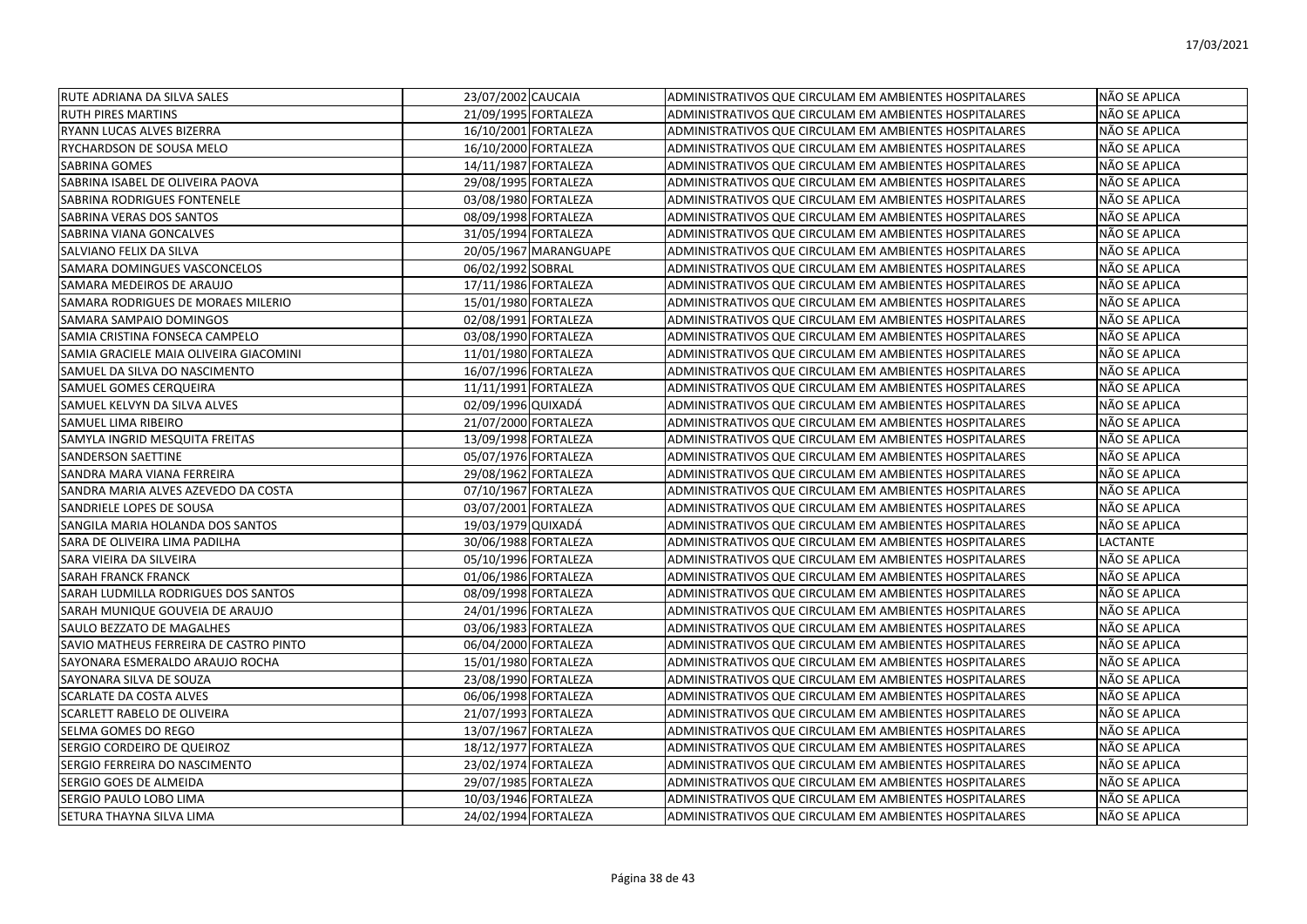| SHAIANE RAIADNE SENA VASCONCELOS            | 15/10/2001 FORTALEZA | ADMINISTRATIVOS QUE CIRCULAM EM AMBIENTES HOSPITALARES | NÃO SE APLICA   |
|---------------------------------------------|----------------------|--------------------------------------------------------|-----------------|
| SHEILA CARVALHO COSTA                       | 13/02/1966 FORTALEZA | ADMINISTRATIVOS QUE CIRCULAM EM AMBIENTES HOSPITALARES | NÃO SE APLICA   |
| SHEILA MARCIA FERNANDES RODRIGUES VIANA     | 30/04/1973 SOBRAL    | ADMINISTRATIVOS QUE CIRCULAM EM AMBIENTES HOSPITALARES | NÃO SE APLICA   |
| SHESLLYDA LINDOLFO DA SILVA PINHEIRO        | 08/10/1988 FORTALEZA | ADMINISTRATIVOS QUE CIRCULAM EM AMBIENTES HOSPITALARES | NÃO SE APLICA   |
| SHEYLA ABREU DE MENDONCA SOUZA              | 12/02/1976 FORTALEZA | ADMINISTRATIVOS QUE CIRCULAM EM AMBIENTES HOSPITALARES | NÃO SE APLICA   |
| SHIARA KELLY HERCULANO CAVALCANTE           | 08/03/1998 FORTALEZA | ADMINISTRATIVOS QUE CIRCULAM EM AMBIENTES HOSPITALARES | NÃO SE APLICA   |
| SHIRLEI ITAMARA XAVIER DE OLIVEIRA          | 05/08/1986 FORTALEZA | ADMINISTRATIVOS QUE CIRCULAM EM AMBIENTES HOSPITALARES | NÃO SE APLICA   |
| SIDNEY ALVES DE CASTRO                      | 24/07/1972 SOBRAL    | ADMINISTRATIVOS QUE CIRCULAM EM AMBIENTES HOSPITALARES | NÃO SE APLICA   |
| SIDNEY RODRIGUES DOS SANTOS                 | 29/05/1980 FORTALEZA | ADMINISTRATIVOS QUE CIRCULAM EM AMBIENTES HOSPITALARES | NÃO SE APLICA   |
| SILVANA FERNADES DINO                       | 31/03/1992 FORTALEZA | ADMINISTRATIVOS QUE CIRCULAM EM AMBIENTES HOSPITALARES | NÃO SE APLICA   |
| SILVANA MARIA BEZERRA                       | 08/01/1976 FORTALEZA | ADMINISTRATIVOS QUE CIRCULAM EM AMBIENTES HOSPITALARES | NÃO SE APLICA   |
| SILVESTRE PERICLES CAVALCANTE SAMPAIO FILHO | 09/11/1988 FORTALEZA | ADMINISTRATIVOS QUE CIRCULAM EM AMBIENTES HOSPITALARES | NÃO SE APLICA   |
| SILVIA LEITE BESSA PIRES                    | 15/03/1975 FORTALEZA | ADMINISTRATIVOS QUE CIRCULAM EM AMBIENTES HOSPITALARES | NÃO SE APLICA   |
| SILVIA LETICIA FERREIRA DA SILVA            | 18/07/1984 FORTALEZA | ADMINISTRATIVOS QUE CIRCULAM EM AMBIENTES HOSPITALARES | NÃO SE APLICA   |
| SILVIA MARIA DA PONTE NASCIMENTO            | 26/08/1960 FORTALEZA | ADMINISTRATIVOS QUE CIRCULAM EM AMBIENTES HOSPITALARES | NÃO SE APLICA   |
| SILVINO RHAYNNE FERREIRA DE VASCONCELOS     | 23/12/1989 FORTALEZA | ADMINISTRATIVOS QUE CIRCULAM EM AMBIENTES HOSPITALARES | NÃO SE APLICA   |
| SILVIO RIBAS FONTENELE MORAES               | 31/10/1995 FORTALEZA | ADMINISTRATIVOS QUE CIRCULAM EM AMBIENTES HOSPITALARES | NÃO SE APLICA   |
| SIMONE ANDRADE SILVA DE ABREU               | 23/10/1980 FORTALEZA | ADMINISTRATIVOS QUE CIRCULAM EM AMBIENTES HOSPITALARES | NÃO SE APLICA   |
| SIMONE CARNEIRO DE OLIVEIRA MATIAS          | 21/06/1980 FORTALEZA | ADMINISTRATIVOS QUE CIRCULAM EM AMBIENTES HOSPITALARES | NÃO SE APLICA   |
| SIMONE DE AGUIAR PINHO FERNANDES            | 13/02/1987 TIANGUÁ   | ADMINISTRATIVOS QUE CIRCULAM EM AMBIENTES HOSPITALARES | NÃO SE APLICA   |
| SIMONE FELIX DE ARRUDA                      | 04/01/1983 FORTALEZA | ADMINISTRATIVOS QUE CIRCULAM EM AMBIENTES HOSPITALARES | NÃO SE APLICA   |
| SIMONE SANTIAGO SARAIVA                     | 28/06/1975 FORTALEZA | ADMINISTRATIVOS QUE CIRCULAM EM AMBIENTES HOSPITALARES | NÃO SE APLICA   |
| SINARA ROCHA SOEIRO                         | 28/05/1991 SOBRAL    | ADMINISTRATIVOS QUE CIRCULAM EM AMBIENTES HOSPITALARES | NÃO SE APLICA   |
| SIRLENE MENDES DA SILVA                     | 29/06/1970 FORTALEZA | ADMINISTRATIVOS QUE CIRCULAM EM AMBIENTES HOSPITALARES | NÃO SE APLICA   |
| SKARLLATH KAREN PINHEIRO RODRIGUES          | 13/04/1994 FORTALEZA | ADMINISTRATIVOS QUE CIRCULAM EM AMBIENTES HOSPITALARES | NÃO SE APLICA   |
| SOLANGE MARIA ALVES FRANCO                  | 13/03/1970 FORTALEZA | ADMINISTRATIVOS QUE CIRCULAM EM AMBIENTES HOSPITALARES | NÃO SE APLICA   |
| SOLONIA MARIA DE AGUIAR TEOTONIO            | 05/04/1970 SOBRAL    | ADMINISTRATIVOS QUE CIRCULAM EM AMBIENTES HOSPITALARES | NÃO SE APLICA   |
| SONIA MARIA DE MATOS                        | 30/07/1972 MARACANAÚ | ADMINISTRATIVOS QUE CIRCULAM EM AMBIENTES HOSPITALARES | NÃO SE APLICA   |
| SONIA VALERIA DE CARVALHO                   | 21/12/1979 FORTALEZA | ADMINISTRATIVOS QUE CIRCULAM EM AMBIENTES HOSPITALARES | NÃO SE APLICA   |
| SONYA KOMARSSON CARVALHO E CORDEIRO         | 19/06/1973 FORTALEZA | ADMINISTRATIVOS QUE CIRCULAM EM AMBIENTES HOSPITALARES | NÃO SE APLICA   |
| STEFANY KAREN GOMES DA COSTA FREITAS        | 06/04/1986 FORTALEZA | ADMINISTRATIVOS QUE CIRCULAM EM AMBIENTES HOSPITALARES | NÃO SE APLICA   |
| STEFFERSON HENRIQUE GONCALVES               | 03/10/1988 FORTALEZA | ADMINISTRATIVOS QUE CIRCULAM EM AMBIENTES HOSPITALARES | NÃO SE APLICA   |
| STENIO MOREIRA RIBEIRO                      | 18/08/1971 FORTALEZA | ADMINISTRATIVOS QUE CIRCULAM EM AMBIENTES HOSPITALARES | NÃO SE APLICA   |
| STEPHANIE AMORA LIMA LIRA                   | 13/03/1988 FORTALEZA | ADMINISTRATIVOS QUE CIRCULAM EM AMBIENTES HOSPITALARES | NÃO SE APLICA   |
| STEPHANIE MARIA DA COSTA COELHO HOLANDA     | 03/03/1995 FORTALEZA | ADMINISTRATIVOS QUE CIRCULAM EM AMBIENTES HOSPITALARES | NÃO SE APLICA   |
| STEPHANIE RODRIGUES LINHARES FEITOSA        | 03/02/1990 FORTALEZA | ADMINISTRATIVOS QUE CIRCULAM EM AMBIENTES HOSPITALARES | NÃO SE APLICA   |
| SUE HELEM BEZERRA CAVALCANTE FACUNDO        | 27/09/1986 FORTALEZA | ADMINISTRATIVOS QUE CIRCULAM EM AMBIENTES HOSPITALARES | <b>LACTANTE</b> |
| SUELIANA MOISES DE LIMA                     | 29/04/1979 BARBALHA  | ADMINISTRATIVOS QUE CIRCULAM EM AMBIENTES HOSPITALARES | NÃO SE APLICA   |
| <b>SUELLEN PEREIRA ROCHA</b>                | 17/05/1982 FORTALEZA | ADMINISTRATIVOS QUE CIRCULAM EM AMBIENTES HOSPITALARES | <b>LACTANTE</b> |
| SUELLEN VIEIRA NEVES                        | 26/08/1982 FORTALEZA | ADMINISTRATIVOS QUE CIRCULAM EM AMBIENTES HOSPITALARES | NÃO SE APLICA   |
| SUSAN DEBORAH DE CARVALHO ALMEIDA XAVIER    | 16/11/1994 FORTALEZA | ADMINISTRATIVOS QUE CIRCULAM EM AMBIENTES HOSPITALARES | NÃO SE APLICA   |
| SUSANE XAVIER SALES                         | 17/07/1987 FORTALEZA | ADMINISTRATIVOS QUE CIRCULAM EM AMBIENTES HOSPITALARES | NÃO SE APLICA   |
| SUYANI TEIXEIRA DA SILVA                    | 19/12/1989 SOBRAL    | ADMINISTRATIVOS QUE CIRCULAM EM AMBIENTES HOSPITALARES | NÃO SE APLICA   |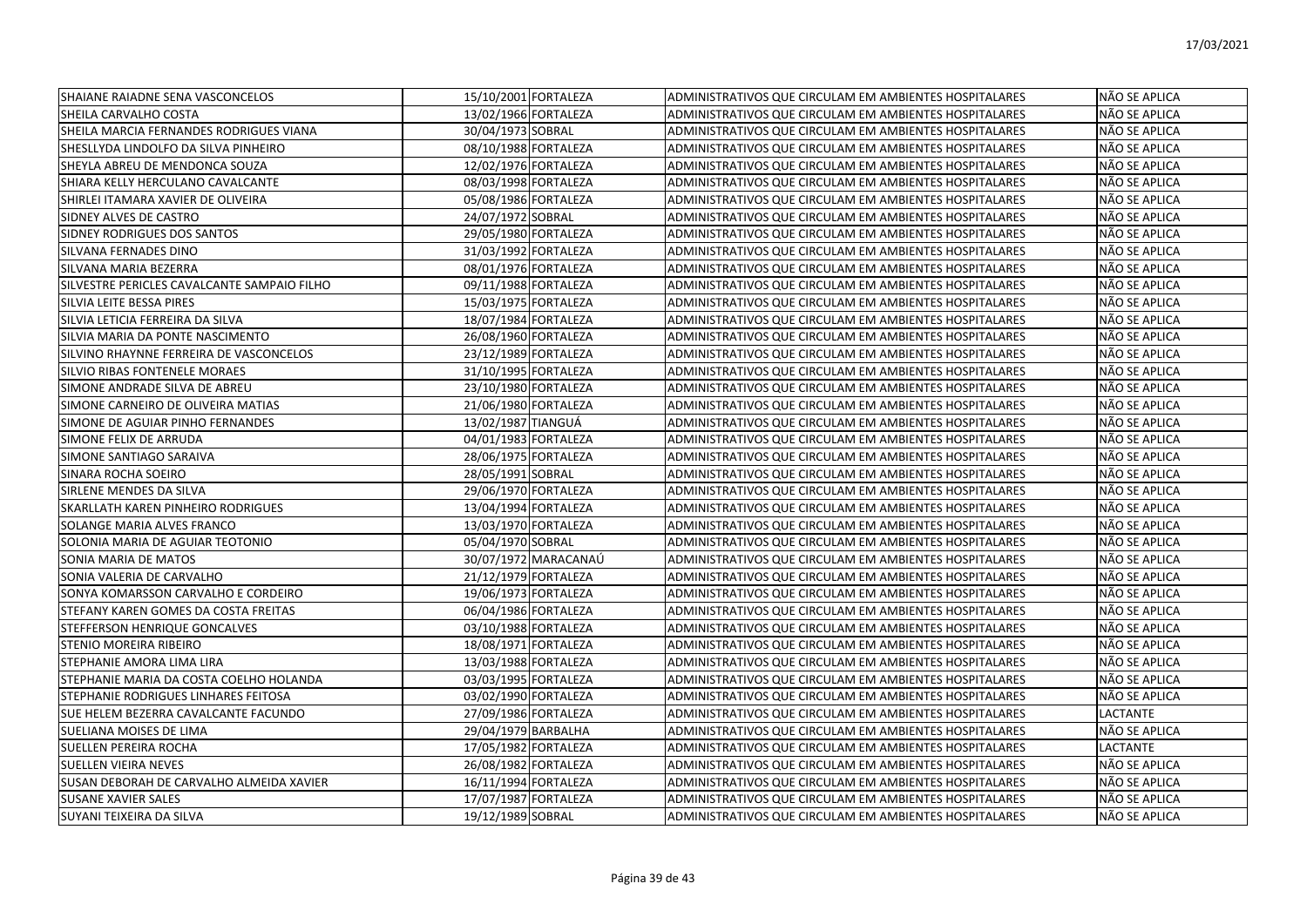| <b>SUYANNE PINTO DE FRANCA</b>            | 04/05/1990 FORTALEZA    | ADMINISTRATIVOS QUE CIRCULAM EM AMBIENTES HOSPITALARES | NÃO SE APLICA   |
|-------------------------------------------|-------------------------|--------------------------------------------------------|-----------------|
| SUZANA DE CASTRO DOS SANTOS               | 23/12/1995 FORTALEZA    | ADMINISTRATIVOS QUE CIRCULAM EM AMBIENTES HOSPITALARES | NÃO SE APLICA   |
| TAIANE SOUZA NASCIMENTO                   | 14/05/1995 FORTALEZA    | ADMINISTRATIVOS QUE CIRCULAM EM AMBIENTES HOSPITALARES | NÃO SE APLICA   |
| TAIS NAIANA BATISTA CAVALCANTE            | 28/06/1993 FORTALEZA    | ADMINISTRATIVOS QUE CIRCULAM EM AMBIENTES HOSPITALARES | NÃO SE APLICA   |
| TAISE NASCIMENTO ALVES COELHO             | 21/07/1990 FORTALEZA    | ADMINISTRATIVOS QUE CIRCULAM EM AMBIENTES HOSPITALARES | NÃO SE APLICA   |
| TAIZA BEZERRA DA SILVA                    | 04/11/2000 MARACANAÚ    | ADMINISTRATIVOS QUE CIRCULAM EM AMBIENTES HOSPITALARES | NÃO SE APLICA   |
| TALITA ALBUQUERQUE FRANCO NASCIMENTO      | 07/04/1987 FORTALEZA    | ADMINISTRATIVOS QUE CIRCULAM EM AMBIENTES HOSPITALARES | <b>GESTANTE</b> |
| TALITA ARAUJO PESSOA                      | 06/08/1984 FORTALEZA    | ADMINISTRATIVOS QUE CIRCULAM EM AMBIENTES HOSPITALARES | NÃO SE APLICA   |
| TALITA LIMA LOURENCO                      | 17/11/1993 FORTALEZA    | ADMINISTRATIVOS QUE CIRCULAM EM AMBIENTES HOSPITALARES | NÃO SE APLICA   |
| TAMILES SOUSA DE ASSIS                    | 08/12/1987 MERUOCA      | ADMINISTRATIVOS QUE CIRCULAM EM AMBIENTES HOSPITALARES | NÃO SE APLICA   |
| TAMIRES RODRIGUES FACANHA                 | 20/09/1989 FORTALEZA    | ADMINISTRATIVOS QUE CIRCULAM EM AMBIENTES HOSPITALARES | NÃO SE APLICA   |
| TAMYLLES ARAGAO XIMENES                   | 17/04/1987 QUIXERAMOBIM | ADMINISTRATIVOS QUE CIRCULAM EM AMBIENTES HOSPITALARES | NÃO SE APLICA   |
| TANIA MARIZE RODRIGUES DE SOUSA           | 02/07/1967 FORTALEZA    | ADMINISTRATIVOS QUE CIRCULAM EM AMBIENTES HOSPITALARES | NÃO SE APLICA   |
| TASSO SOUSA DE VASCONCELOS JUNIOR         | 12/06/1984 FORTALEZA    | ADMINISTRATIVOS QUE CIRCULAM EM AMBIENTES HOSPITALARES | NÃO SE APLICA   |
| TATIANE DE OLIVEIRA SILVA                 | 18/10/1992 FORTALEZA    | ADMINISTRATIVOS QUE CIRCULAM EM AMBIENTES HOSPITALARES | NÃO SE APLICA   |
| TATIANE NOBRE DE OLIVEIRA                 | 01/01/1980 FORTALEZA    | ADMINISTRATIVOS QUE CIRCULAM EM AMBIENTES HOSPITALARES | NÃO SE APLICA   |
| TATIELY FERREIRA MOURA                    | 29/09/1997 FORTALEZA    | ADMINISTRATIVOS QUE CIRCULAM EM AMBIENTES HOSPITALARES | NÃO SE APLICA   |
| TAYANE DA SILVA LIMA                      | 26/08/1997 FORTALEZA    | ADMINISTRATIVOS QUE CIRCULAM EM AMBIENTES HOSPITALARES | NÃO SE APLICA   |
| TAYNAN MENDES DE SOUZA                    | 23/05/1995 FORTALEZA    | ADMINISTRATIVOS QUE CIRCULAM EM AMBIENTES HOSPITALARES | NÃO SE APLICA   |
| TAYNARA CAETANO DA SILVA                  | 14/08/1997 FORTALEZA    | ADMINISTRATIVOS QUE CIRCULAM EM AMBIENTES HOSPITALARES | NÃO SE APLICA   |
| TAYNARA GOMES SALES                       | 12/04/1994 SOBRAL       | ADMINISTRATIVOS QUE CIRCULAM EM AMBIENTES HOSPITALARES | NÃO SE APLICA   |
| TELMA MARIA BEZERRA BRAGA PEIXOTO         | 11/07/1978 FORTALEZA    | ADMINISTRATIVOS QUE CIRCULAM EM AMBIENTES HOSPITALARES | NÃO SE APLICA   |
| TERESA CLAUDIA SILVA NOGUEIRA DA SILVEIRA | 11/12/1972 FORTALEZA    | ADMINISTRATIVOS QUE CIRCULAM EM AMBIENTES HOSPITALARES | NÃO SE APLICA   |
| TERESA CRISTINA PETROLA DE MELO JORGE     | 25/01/1955 FORTALEZA    | ADMINISTRATIVOS QUE CIRCULAM EM AMBIENTES HOSPITALARES | NÃO SE APLICA   |
| THAINA ALVES LIRA                         | 02/05/1997 FORTALEZA    | ADMINISTRATIVOS QUE CIRCULAM EM AMBIENTES HOSPITALARES | NÃO SE APLICA   |
| THAIS HELENA MOREIRA CARVALHO             | 19/06/1987 IPUEIRAS     | ADMINISTRATIVOS QUE CIRCULAM EM AMBIENTES HOSPITALARES | NÃO SE APLICA   |
| THAIS INGRID SILVA DA COSTA               | 21/08/1989 MARACANAÚ    | ADMINISTRATIVOS QUE CIRCULAM EM AMBIENTES HOSPITALARES | NÃO SE APLICA   |
| THAIS MENEZES PEREIRA                     | 13/01/1996 SOBRAL       | ADMINISTRATIVOS QUE CIRCULAM EM AMBIENTES HOSPITALARES | NÃO SE APLICA   |
| THAIS RODRIGUES GOMES                     | 30/11/1997 FORTALEZA    | ADMINISTRATIVOS QUE CIRCULAM EM AMBIENTES HOSPITALARES | NÃO SE APLICA   |
| THAISA CHRISTINA REINALDO MONTEIRO BRITO  | 13/05/1990 FORTALEZA    | ADMINISTRATIVOS QUE CIRCULAM EM AMBIENTES HOSPITALARES | NÃO SE APLICA   |
| THALES PEIXOTO DUARTE                     | 31/05/1995 FORTALEZA    | ADMINISTRATIVOS QUE CIRCULAM EM AMBIENTES HOSPITALARES | NÃO SE APLICA   |
| THALIA ROCHA SENA                         | 28/05/1997 CRATEÚS      | ADMINISTRATIVOS QUE CIRCULAM EM AMBIENTES HOSPITALARES | NÃO SE APLICA   |
| THALIA SOUSA                              | 24/08/1997 ASSARÉ       | ADMINISTRATIVOS QUE CIRCULAM EM AMBIENTES HOSPITALARES | NÃO SE APLICA   |
| THALITA DA CONCEICAO SILVA                | 15/05/1997 FORTALEZA    | ADMINISTRATIVOS QUE CIRCULAM EM AMBIENTES HOSPITALARES | NÃO SE APLICA   |
| THALITA THAINA CLEMENTE DE OLIVEIRA       | 12/06/1989 FORTALEZA    | ADMINISTRATIVOS QUE CIRCULAM EM AMBIENTES HOSPITALARES | NÃO SE APLICA   |
| THALYTA KELLEN SOUSA DE MENESES           | 05/06/1995 FORTALEZA    | ADMINISTRATIVOS QUE CIRCULAM EM AMBIENTES HOSPITALARES | NÃO SE APLICA   |
| THAMIRES IBIAPINA MARQUES ALVES           | 02/02/2000 SOBRAL       | ADMINISTRATIVOS QUE CIRCULAM EM AMBIENTES HOSPITALARES | NÃO SE APLICA   |
| THATILENE SILVA BENICIO                   | 06/08/2001 FORTALEZA    | ADMINISTRATIVOS QUE CIRCULAM EM AMBIENTES HOSPITALARES | NÃO SE APLICA   |
| THAYANE JOSY DE LIMA SOUSA                | 08/06/1994 FORTALEZA    | ADMINISTRATIVOS QUE CIRCULAM EM AMBIENTES HOSPITALARES | NÃO SE APLICA   |
| THAYANNE CRIS LEITE CRISPIM               | 22/11/1984 FORTALEZA    | ADMINISTRATIVOS QUE CIRCULAM EM AMBIENTES HOSPITALARES | NÃO SE APLICA   |
| THAYN GOMES DA SILVA                      | 04/12/1995 FORTALEZA    | ADMINISTRATIVOS QUE CIRCULAM EM AMBIENTES HOSPITALARES | NÃO SE APLICA   |
| THAYNARA RABELO TEIXEIRA                  | 22/11/1996 FORTALEZA    | ADMINISTRATIVOS QUE CIRCULAM EM AMBIENTES HOSPITALARES | NÃO SE APLICA   |
| THIAGO AURELIO RODRIGUES                  | 28/08/1995 FORTALEZA    | ADMINISTRATIVOS QUE CIRCULAM EM AMBIENTES HOSPITALARES | NÃO SE APLICA   |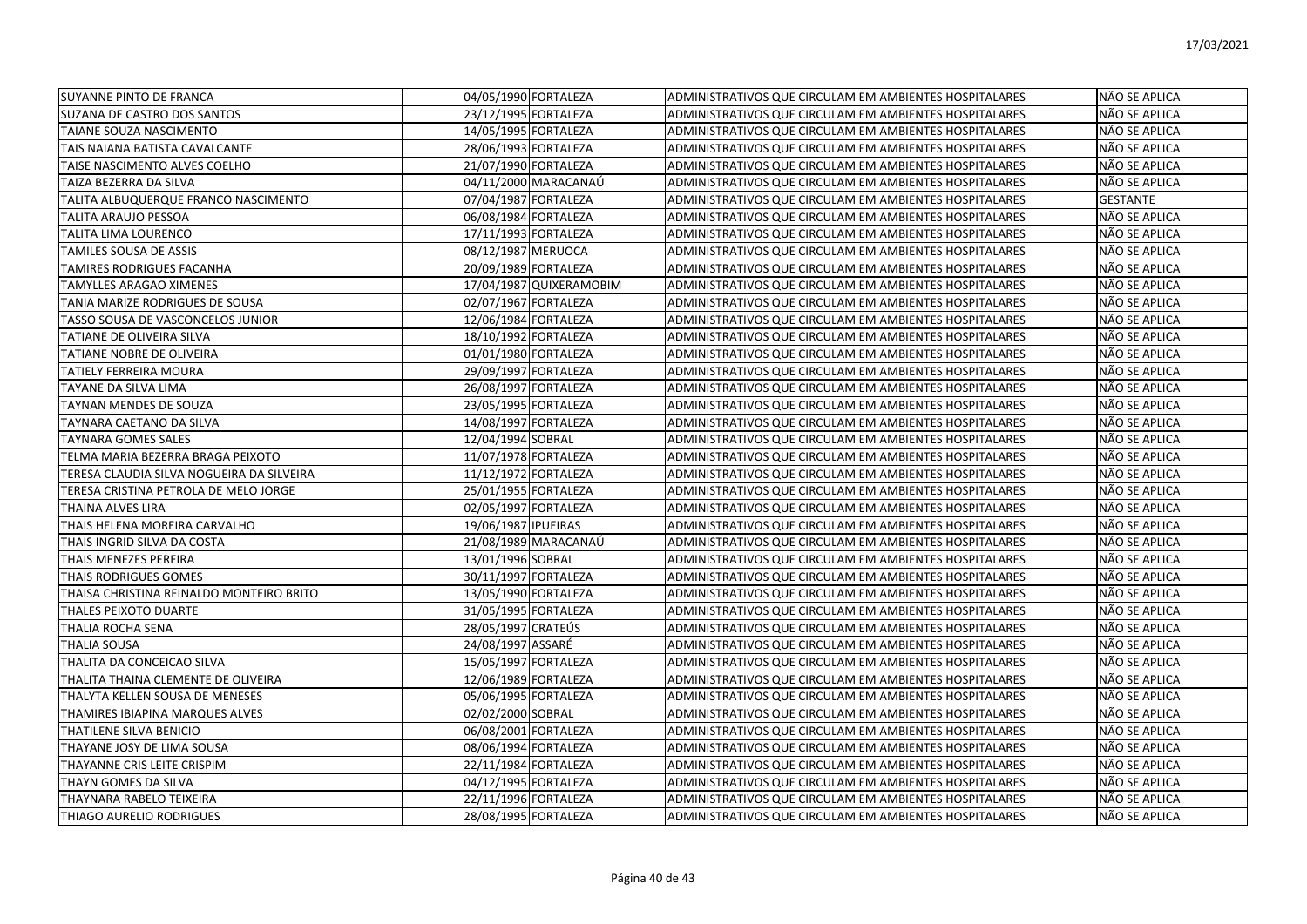| THIAGO DA SILVA PINEO                      | 24/10/1986 FORTALEZA | ADMINISTRATIVOS QUE CIRCULAM EM AMBIENTES HOSPITALARES | NÃO SE APLICA |
|--------------------------------------------|----------------------|--------------------------------------------------------|---------------|
| THIAGO HIGOR VIEIRA FIGUEIREDO             | 25/05/1985 FORTALEZA | ADMINISTRATIVOS QUE CIRCULAM EM AMBIENTES HOSPITALARES | NÃO SE APLICA |
| THIAGO LUCIO SOARES DE CASTRO              | 03/03/1984 FORTALEZA | ADMINISTRATIVOS QUE CIRCULAM EM AMBIENTES HOSPITALARES | NÃO SE APLICA |
| THIAGO VIEIRA DE OLIVEIRA                  | 06/07/1997 FORTALEZA | ADMINISTRATIVOS QUE CIRCULAM EM AMBIENTES HOSPITALARES | NÃO SE APLICA |
| THYARA KARLA DA SILVA                      | 12/03/1993 FORTALEZA | ADMINISTRATIVOS QUE CIRCULAM EM AMBIENTES HOSPITALARES | NÃO SE APLICA |
| TIAGO DA SILVA OLIVEIRA                    | 29/06/1981 FORTALEZA | ADMINISTRATIVOS QUE CIRCULAM EM AMBIENTES HOSPITALARES | NÃO SE APLICA |
| <b>TIAGO FERNANDES CABRAL</b>              | 08/12/1989 FORTALEZA | ADMINISTRATIVOS QUE CIRCULAM EM AMBIENTES HOSPITALARES | NÃO SE APLICA |
| TIAGO FERREIRA ALVES                       | 05/02/1990 FORTALEZA | ADMINISTRATIVOS QUE CIRCULAM EM AMBIENTES HOSPITALARES | NÃO SE APLICA |
| TIAGO LEAL ALMEIDA                         | 27/04/1988 MARACANAÚ | ADMINISTRATIVOS QUE CIRCULAM EM AMBIENTES HOSPITALARES | NÃO SE APLICA |
| TIAGO SILVA FRADE BERNARDES                | 19/11/1980 EUSÉBIO   | ADMINISTRATIVOS QUE CIRCULAM EM AMBIENTES HOSPITALARES | NÃO SE APLICA |
| TICIANE SILVA DE LIMA SOARES               | 14/03/1981 FORTALEZA | ADMINISTRATIVOS QUE CIRCULAM EM AMBIENTES HOSPITALARES | NÃO SE APLICA |
| TIFANY BRAGA DE JESUS CORDEIRO             | 06/02/1999 FORTALEZA | ADMINISTRATIVOS QUE CIRCULAM EM AMBIENTES HOSPITALARES | NÃO SE APLICA |
| TREYSE SILVA BEZERRA                       | 20/09/1994 CAUCAIA   | ADMINISTRATIVOS QUE CIRCULAM EM AMBIENTES HOSPITALARES | NÃO SE APLICA |
| UBIRAJARA CAETANO DA SILVA                 | 01/12/1980 FORTALEZA | ADMINISTRATIVOS QUE CIRCULAM EM AMBIENTES HOSPITALARES | NÃO SE APLICA |
| UELISON VIEIRA DA SILVA                    | 26/03/1997 FORTALEZA | ADMINISTRATIVOS QUE CIRCULAM EM AMBIENTES HOSPITALARES | NÃO SE APLICA |
| ULIANA KARONNY DE SOUSA NASCIMENTO MOREIRA | 06/04/1985 FORTALEZA | ADMINISTRATIVOS QUE CIRCULAM EM AMBIENTES HOSPITALARES | NÃO SE APLICA |
| ULISSES SABINO DA SILVA                    | 21/09/1986 PACAJUS   | ADMINISTRATIVOS QUE CIRCULAM EM AMBIENTES HOSPITALARES | NÃO SE APLICA |
| <b>VAGNER RODRIGUES PEREIRA</b>            | 15/07/1990 FORTALEZA | ADMINISTRATIVOS QUE CIRCULAM EM AMBIENTES HOSPITALARES | NÃO SE APLICA |
| VALDECIR ARAUJO DA SILVA                   | 02/09/1975 FORTALEZA | ADMINISTRATIVOS QUE CIRCULAM EM AMBIENTES HOSPITALARES | NÃO SE APLICA |
| VALDEMIR DAMASCENO SILVA                   | 28/04/1978 FORTALEZA | ADMINISTRATIVOS QUE CIRCULAM EM AMBIENTES HOSPITALARES | NÃO SE APLICA |
| VALDERI PEREIRA TAVARES NETO               | 22/10/1992 FORTALEZA | ADMINISTRATIVOS QUE CIRCULAM EM AMBIENTES HOSPITALARES | NÃO SE APLICA |
| VALDERINA MATOS DE OLIVEIRA                | 31/07/1960 FORTALEZA | ADMINISTRATIVOS QUE CIRCULAM EM AMBIENTES HOSPITALARES | NÃO SE APLICA |
| VALDILENA MENDES DE OLIVEIRA               | 09/07/1982 FORTALEZA | ADMINISTRATIVOS QUE CIRCULAM EM AMBIENTES HOSPITALARES | NÃO SE APLICA |
| VALFREDO AMARO DOS SANTOS                  | 07/10/1967 FORTALEZA | ADMINISTRATIVOS QUE CIRCULAM EM AMBIENTES HOSPITALARES | NÃO SE APLICA |
| <b>VANDERLEI THEISEN</b>                   | 19/11/1966 FORTALEZA | ADMINISTRATIVOS QUE CIRCULAM EM AMBIENTES HOSPITALARES | NÃO SE APLICA |
| VANDERLINO DA SILVA MORENO                 | 10/01/1992 FORTALEZA | ADMINISTRATIVOS QUE CIRCULAM EM AMBIENTES HOSPITALARES | NÃO SE APLICA |
| VANDIE FERREIRA PORTELA                    | 19/06/1969 SOBRAL    | ADMINISTRATIVOS QUE CIRCULAM EM AMBIENTES HOSPITALARES | NÃO SE APLICA |
| VANESSA BRENA LIMA ALMEIDA                 | 07/12/1997 FORTALEZA | ADMINISTRATIVOS QUE CIRCULAM EM AMBIENTES HOSPITALARES | NÃO SE APLICA |
| VANESSA DA CRUZ                            | 18/06/1994 CAUCAIA   | ADMINISTRATIVOS QUE CIRCULAM EM AMBIENTES HOSPITALARES | NÃO SE APLICA |
| VANESSA GOMES AUGUSTO                      | 02/12/1983 FORTALEZA | ADMINISTRATIVOS QUE CIRCULAM EM AMBIENTES HOSPITALARES | NÃO SE APLICA |
| VANESSA MARIA VAZ RAMOS                    | 19/12/1996 FORTALEZA | ADMINISTRATIVOS QUE CIRCULAM EM AMBIENTES HOSPITALARES | NÃO SE APLICA |
| VANESSA OLIVEIRA RIBEIRO XAVIER            | 11/07/1997 FORTALEZA | ADMINISTRATIVOS QUE CIRCULAM EM AMBIENTES HOSPITALARES | NÃO SE APLICA |
| VANESSA OLIVEIRA SILVA                     | 18/02/2002 SOBRAL    | ADMINISTRATIVOS QUE CIRCULAM EM AMBIENTES HOSPITALARES | NÃO SE APLICA |
| VANESSA QUEIROZ DA SILVA                   | 30/04/1994 FORTALEZA | ADMINISTRATIVOS QUE CIRCULAM EM AMBIENTES HOSPITALARES | NÃO SE APLICA |
| VANESSA TELES HOLANDA                      | 17/02/1990 FORTALEZA | ADMINISTRATIVOS QUE CIRCULAM EM AMBIENTES HOSPITALARES | NÃO SE APLICA |
| VANESSA VASCONCELOS RODRIGUES ANDRADE      | 14/01/1978 FORTALEZA | ADMINISTRATIVOS QUE CIRCULAM EM AMBIENTES HOSPITALARES | NÃO SE APLICA |
| VANIA MARIA ABREU DOS SANTOS               | 12/02/1981 FORTALEZA | ADMINISTRATIVOS QUE CIRCULAM EM AMBIENTES HOSPITALARES | NÃO SE APLICA |
| VANIA MARIA VIEIRA PAIXAO                  | 19/04/1989 FORTALEZA | ADMINISTRATIVOS QUE CIRCULAM EM AMBIENTES HOSPITALARES | NÃO SE APLICA |
| VERA LUCIA DA SILVA GOMES                  | 31/08/1976 FORTALEZA | ADMINISTRATIVOS QUE CIRCULAM EM AMBIENTES HOSPITALARES | NÃO SE APLICA |
| VERIDIANA ARAUJO SOARES                    | 27/12/1971 FORTALEZA | ADMINISTRATIVOS QUE CIRCULAM EM AMBIENTES HOSPITALARES | NÃO SE APLICA |
| <b>VERISSIMO FEITOSA DE SOUSA</b>          | 07/05/1958 FORTALEZA | ADMINISTRATIVOS QUE CIRCULAM EM AMBIENTES HOSPITALARES | NÃO SE APLICA |
| VERLANE HOLANDA DE LIMA                    | 02/12/1985 FORTALEZA | ADMINISTRATIVOS QUE CIRCULAM EM AMBIENTES HOSPITALARES | NÃO SE APLICA |
| VERONICA LEITAO DE ANDRADE                 | 12/06/1966 FORTALEZA | ADMINISTRATIVOS QUE CIRCULAM EM AMBIENTES HOSPITALARES | NÃO SE APLICA |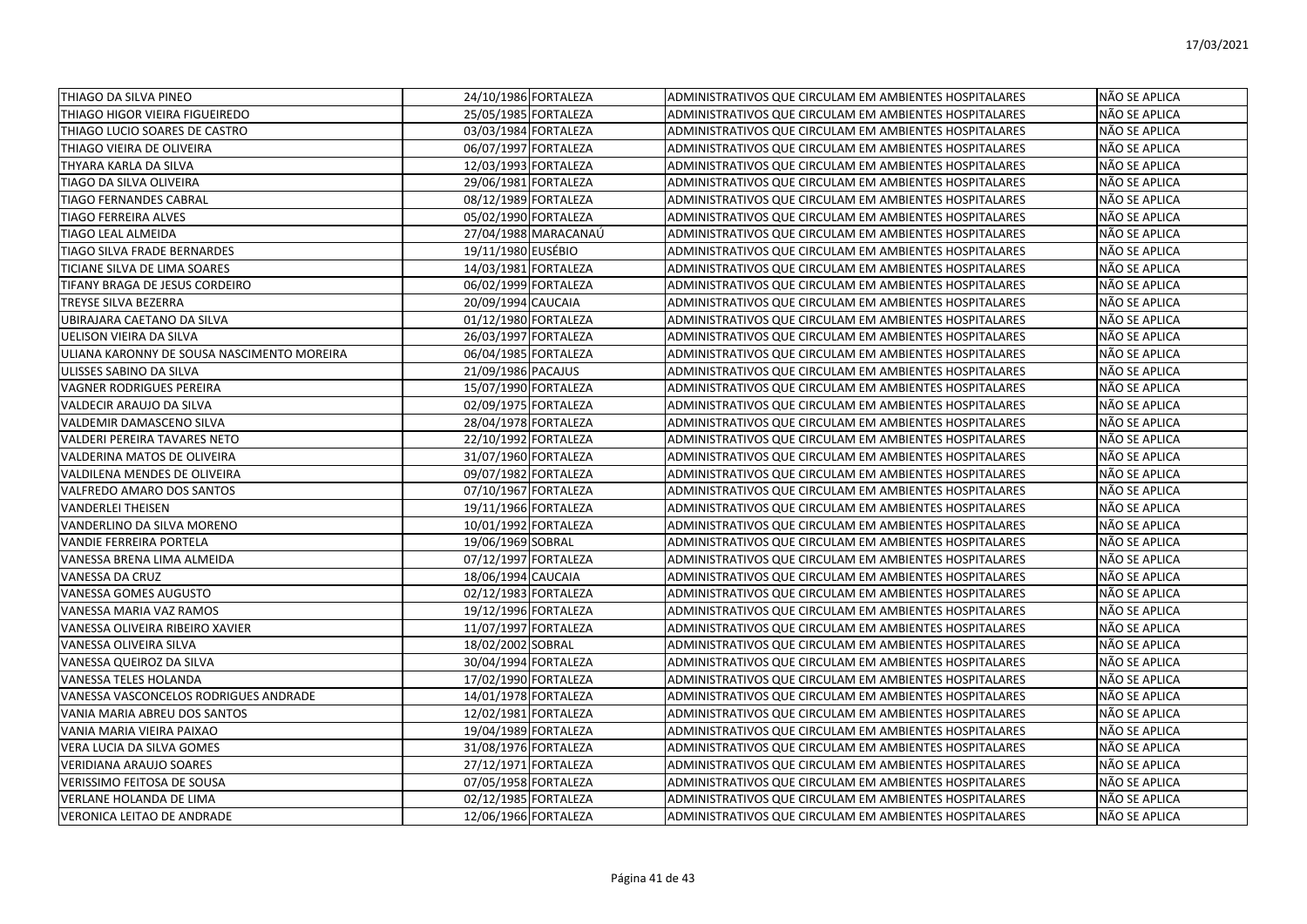| IVERONICA SOUSA SOUSA                    | 10/01/1976 FORTALEZA |                        | ADMINISTRATIVOS QUE CIRCULAM EM AMBIENTES HOSPITALARES | NÃO SE APLICA   |
|------------------------------------------|----------------------|------------------------|--------------------------------------------------------|-----------------|
| <b>VICENTE ARAUJO JUNIOR</b>             | 12/09/1968 FORTALEZA |                        | ADMINISTRATIVOS QUE CIRCULAM EM AMBIENTES HOSPITALARES | NÃO SE APLICA   |
| VICENTE DE PAULO TEIXEIRA PINTO          | 15/10/1969 SOBRAL    |                        | ADMINISTRATIVOS QUE CIRCULAM EM AMBIENTES HOSPITALARES | NÃO SE APLICA   |
| <b>VICENTINA DE FREITAS TAVARES</b>      | 28/03/1961 FORTALEZA |                        | ADMINISTRATIVOS QUE CIRCULAM EM AMBIENTES HOSPITALARES | NÃO SE APLICA   |
| VICTOR CARVALHO DA ROCHA                 | 11/01/1996 FORTALEZA |                        | ADMINISTRATIVOS QUE CIRCULAM EM AMBIENTES HOSPITALARES | NÃO SE APLICA   |
| VICTOR CLEITON DE ARAUJO VIANA           | 22/09/1988 FORTALEZA |                        | ADMINISTRATIVOS QUE CIRCULAM EM AMBIENTES HOSPITALARES | NÃO SE APLICA   |
| VICTOR HENRIQUE CAVALCANTE RODRIGUES     | 15/08/1995 FORTALEZA |                        | ADMINISTRATIVOS QUE CIRCULAM EM AMBIENTES HOSPITALARES | NÃO SE APLICA   |
| <b>VICTOR PAIVA SOUSA</b>                | 15/05/1995 FORTALEZA |                        | ADMINISTRATIVOS QUE CIRCULAM EM AMBIENTES HOSPITALARES | NÃO SE APLICA   |
| VICTOR SANTOS DA SILVA                   | 12/09/1996 PACATUBA  |                        | ADMINISTRATIVOS QUE CIRCULAM EM AMBIENTES HOSPITALARES | NÃO SE APLICA   |
| VICTORIA NASCIMENTO MILANEZ              | 24/01/1998 FORTALEZA |                        | ADMINISTRATIVOS QUE CIRCULAM EM AMBIENTES HOSPITALARES | NÃO SE APLICA   |
| VINICIUS DAVI REINALDO DE MOURA          | 20/03/1982 FORTALEZA |                        | ADMINISTRATIVOS QUE CIRCULAM EM AMBIENTES HOSPITALARES | NÃO SE APLICA   |
| VINICIUS WAGNER CAVALCANTE COSTA         | 03/08/1988 FORTALEZA |                        | ADMINISTRATIVOS QUE CIRCULAM EM AMBIENTES HOSPITALARES | NÃO SE APLICA   |
| VIRGINIA MARCIA DE SENA CHAGAS           | 02/02/1987 FORTALEZA |                        | ADMINISTRATIVOS QUE CIRCULAM EM AMBIENTES HOSPITALARES | NÃO SE APLICA   |
| VIRGINIA MOREIRA NETA MOTA               | 17/12/1964 FORTALEZA |                        | ADMINISTRATIVOS QUE CIRCULAM EM AMBIENTES HOSPITALARES | NÃO SE APLICA   |
| VIRIDIANA CARVALHO TORRES LISBOA         | 27/02/1979 FORTALEZA |                        | ADMINISTRATIVOS QUE CIRCULAM EM AMBIENTES HOSPITALARES | NÃO SE APLICA   |
| VITOR HUGO PONTES ROCHA                  | 13/06/1991 FORTALEZA |                        | ADMINISTRATIVOS QUE CIRCULAM EM AMBIENTES HOSPITALARES | NÃO SE APLICA   |
| <b>VITOR MOREIRA XAVIER</b>              | 03/07/1986 FORTALEZA |                        | ADMINISTRATIVOS QUE CIRCULAM EM AMBIENTES HOSPITALARES | NÃO SE APLICA   |
| VITORIA CARVALHO DE ARAUJO               | 08/01/1999 MARACANAÚ |                        | ADMINISTRATIVOS QUE CIRCULAM EM AMBIENTES HOSPITALARES | <b>LACTANTE</b> |
| VITORIA DA CRUZ LIMA MORAIS              | 05/08/2000 FORTALEZA |                        | ADMINISTRATIVOS QUE CIRCULAM EM AMBIENTES HOSPITALARES | NÃO SE APLICA   |
| IVITORIA REGIA ARAUJO DE SOUSA           |                      | 17/07/1998 MARACANAÚ   | ADMINISTRATIVOS QUE CIRCULAM EM AMBIENTES HOSPITALARES | NÃO SE APLICA   |
| <b>VITORIA SANTOS GOMES</b>              | 21/03/2000 FORTALEZA |                        | ADMINISTRATIVOS QUE CIRCULAM EM AMBIENTES HOSPITALARES | NÃO SE APLICA   |
| VITORIA SILVA VIEIRA LIMA                | 09/11/1993 FORTALEZA |                        | ADMINISTRATIVOS QUE CIRCULAM EM AMBIENTES HOSPITALARES | NÃO SE APLICA   |
| VIVIANE DE OLIVEIRA FIGUEIRA             | 01/12/1982 FORTALEZA |                        | ADMINISTRATIVOS QUE CIRCULAM EM AMBIENTES HOSPITALARES | NÃO SE APLICA   |
| VOLNEI DA SILVA BRAZ                     | 21/11/1966 FORTALEZA |                        | ADMINISTRATIVOS QUE CIRCULAM EM AMBIENTES HOSPITALARES | NÃO SE APLICA   |
| <b>WAETAM OLIVEIRA MORAIS</b>            | 24/04/2000 CRATEÚS   |                        | ADMINISTRATIVOS QUE CIRCULAM EM AMBIENTES HOSPITALARES | NÃO SE APLICA   |
| <b>WAGNER DE SOUZA ARAGAO</b>            | 06/02/1986 CAUCAIA   |                        | ADMINISTRATIVOS QUE CIRCULAM EM AMBIENTES HOSPITALARES | NÃO SE APLICA   |
| <b>WAGNER DUARTE MOREIRA</b>             | 09/09/1975 FORTALEZA |                        | ADMINISTRATIVOS QUE CIRCULAM EM AMBIENTES HOSPITALARES | NÃO SE APLICA   |
| WALBER BRUNO RIOS ARAGAO                 | 03/12/1988 FORTALEZA |                        | ADMINISTRATIVOS QUE CIRCULAM EM AMBIENTES HOSPITALARES | NÃO SE APLICA   |
| WALISON MORAES DE SOUSA                  | 19/08/1981 FORTALEZA |                        | ADMINISTRATIVOS QUE CIRCULAM EM AMBIENTES HOSPITALARES | NÃO SE APLICA   |
| WALLIANY MARIA LIMA BRAGA DE VASCONCELOS |                      | 10/05/1992 MORADA NOVA | ADMINISTRATIVOS QUE CIRCULAM EM AMBIENTES HOSPITALARES | NÃO SE APLICA   |
| WALVENACSON DASILVA PAULO                | 26/01/1977 FORTALEZA |                        | ADMINISTRATIVOS QUE CIRCULAM EM AMBIENTES HOSPITALARES | NÃO SE APLICA   |
| <b>WANESSA ALVES DE ALMEIDA</b>          | 07/01/1977 FORTALEZA |                        | ADMINISTRATIVOS QUE CIRCULAM EM AMBIENTES HOSPITALARES | NÃO SE APLICA   |
| <b>WELTON CHARLES FERNANDES DOS REIS</b> | 02/08/1993 FORTALEZA |                        | ADMINISTRATIVOS QUE CIRCULAM EM AMBIENTES HOSPITALARES | NÃO SE APLICA   |
| <b>WESLEY MARCOS DO NASCIMENTO</b>       | 03/12/1997 FORTALEZA |                        | ADMINISTRATIVOS QUE CIRCULAM EM AMBIENTES HOSPITALARES | NÃO SE APLICA   |
| <b>WESLEY NASCIMENTO DE OLIVEIRA</b>     | 23/01/1987 FORTALEZA |                        | ADMINISTRATIVOS QUE CIRCULAM EM AMBIENTES HOSPITALARES | NÃO SE APLICA   |
| IWIGNA VIEIRA DE AQUIN                   | 04/07/1986 FORTALEZA |                        | ADMINISTRATIVOS QUE CIRCULAM EM AMBIENTES HOSPITALARES | NÃO SE APLICA   |
| <b>WILL LIMA MACIEL</b>                  | 22/11/1990 FORTALEZA |                        | ADMINISTRATIVOS QUE CIRCULAM EM AMBIENTES HOSPITALARES | NÃO SE APLICA   |
| <b>WILLIAM BENICIO ALVES</b>             | 19/02/1988 FORTALEZA |                        | ADMINISTRATIVOS QUE CIRCULAM EM AMBIENTES HOSPITALARES | NÃO SE APLICA   |
| WINNIE PINTO ROCHA PEROTE                | 23/07/1995 CAUCAIA   |                        | ADMINISTRATIVOS QUE CIRCULAM EM AMBIENTES HOSPITALARES | LACTANTE        |
| <b>WLADIA RODRIGUES VALLE NUNES</b>      | 27/08/1981 FORTALEZA |                        | ADMINISTRATIVOS QUE CIRCULAM EM AMBIENTES HOSPITALARES | NÃO SE APLICA   |
| YGOR DE ALMEIDA NOGUEIRA                 | 09/03/1988 FORTALEZA |                        | ADMINISTRATIVOS QUE CIRCULAM EM AMBIENTES HOSPITALARES | NÃO SE APLICA   |
| YTHALO ATALIBA DOS SANTOS                | 29/04/1988 FORTALEZA |                        | ADMINISTRATIVOS QUE CIRCULAM EM AMBIENTES HOSPITALARES | NÃO SE APLICA   |
| YURI SOARES DE ARAUJO                    | 06/05/1990 FORTALEZA |                        | ADMINISTRATIVOS QUE CIRCULAM EM AMBIENTES HOSPITALARES | NÃO SE APLICA   |